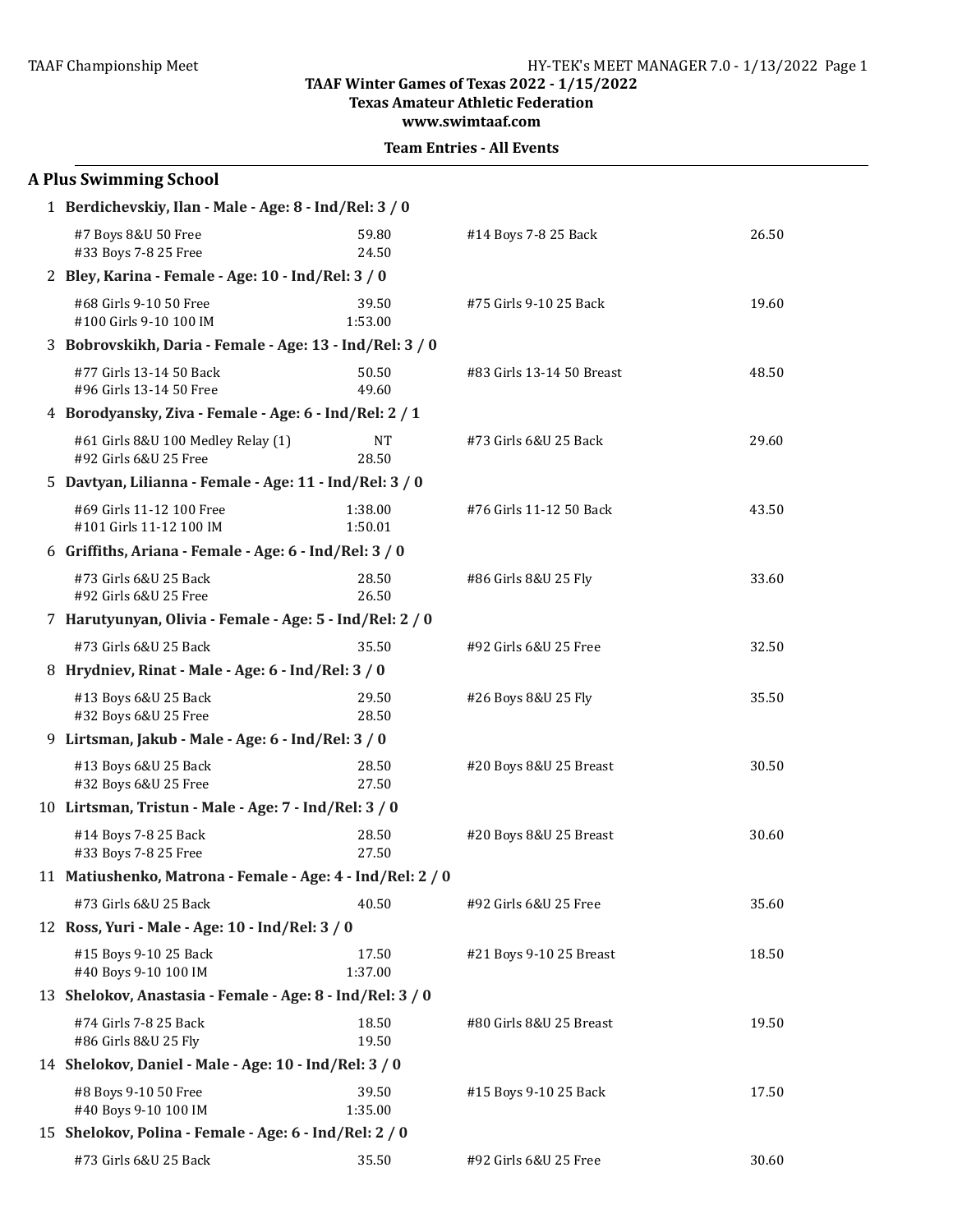#### **TAAF Winter Games of Texas 2022 - 1/15/2022 Texas Amateur Athletic Federation**

**www.swimtaaf.com**

|              | <b>A Plus Swimming School</b>                                                                                                                   |                    |                                          |           |
|--------------|-------------------------------------------------------------------------------------------------------------------------------------------------|--------------------|------------------------------------------|-----------|
|              | 16 Shvayuk, Milana - Female - Age: 7 - Ind/Rel: 2 / 0                                                                                           |                    |                                          |           |
|              | #74 Girls 7-8 25 Back                                                                                                                           | 25.50              | #93 Girls 7-8 25 Free                    | 30.60     |
|              | 17 Smirnov, Max - Male - Age: 13 - Ind/Rel: 3 / 0                                                                                               |                    |                                          |           |
|              | #23 Boys 13-14 50 Breast<br>#42 Boys 13-14 100 IM                                                                                               | 39.50<br>1:20.00   | #29 Boys 13-14 50 Fly                    | 44.50     |
|              | 18 Tuchak, Artem - Male - Age: 5 - Ind/Rel: 2 / 0                                                                                               |                    |                                          |           |
|              | #13 Boys 6&U 25 Back                                                                                                                            | 40.50              | #32 Boys 6&U 25 Free                     | 38.90     |
| 1            | A Plus Swimming School - 'A'                                                                                                                    |                    | #48 Boys 6 & Under 100 Freestyle Relay   | NT        |
| 2            | A Plus Swimming School - 'A'<br>Borodyansky, Ziva; _____________; .                                                                             |                    | #61 Girls 8 & Under 100 Medley Relay     | NΤ        |
| 3            | A Plus Swimming School - 'A'                                                                                                                    |                    | #108 Girls 6 & Under 100 Freestyle Relay | <b>NT</b> |
| 4            | A Plus Swimming School - 'A'                                                                                                                    |                    | #109 Girls 7-8 100 Freestyle Relay       | NΤ        |
|              | A Plus Swimming School Total Individual Entries: 48 - Total Relays: 4                                                                           |                    |                                          |           |
| <b>Alice</b> |                                                                                                                                                 |                    |                                          |           |
|              | 1 Molina, Jaden - Male - Age: 17 - Ind/Rel: 3 / 0                                                                                               |                    |                                          |           |
|              | #11 Men 15-17 100 Free                                                                                                                          | 52.38              | #30 Men 15-17 50 Fly                     | 28.63     |
|              | #37 Men 15-17 50 Free                                                                                                                           | 24.16              |                                          |           |
|              | 2 Molina, Jason - Male - Age: 14 - Ind/Rel: 3 / 0                                                                                               |                    |                                          |           |
|              | #17 Boys 13-14 50 Back<br>#42 Boys 13-14 100 IM                                                                                                 | 26.77<br>1:11.02   | #36 Boys 13-14 50 Free                   | 33.22     |
|              | 3 Perez, Emerico - Male - Age: 17 - Ind/Rel: 3 / 0                                                                                              |                    |                                          |           |
|              | #24 Men 15-17 50 Breast<br>#43 Men 15-17 100 IM                                                                                                 | 31.08<br>1:02.76   | #30 Men 15-17 50 Fly                     | 26.59     |
|              | 4 Riley, Kade - Male - Age: 14 - Ind/Rel: 3 / 0                                                                                                 |                    |                                          |           |
|              | #10 Boys 13-14 100 Free<br>#42 Boys 13-14 100 IM                                                                                                | 1:15.00<br>1:21.00 | #23 Boys 13-14 50 Breast                 | 41.04     |
|              | 5 Riley, Kolt - Male - Age: 11 - Ind/Rel: 3 / 0                                                                                                 |                    |                                          |           |
|              | #22 Boys 11-12 50 Breast<br>#41 Boys 11-12 100 IM                                                                                               | 50.50<br>1:45.00   | #35 Boys 11-12 50 Free                   | 33.50     |
|              | 6 Riley, Kroy - Male - Age: 6 - Ind/Rel: 2 / 0                                                                                                  |                    |                                          |           |
|              | #13 Boys 6&U 25 Back                                                                                                                            | 34.00              | #32 Boys 6&U 25 Free                     | 26.00     |
|              | 7 Wright, Jacob - Male - Age: 7 - Ind/Rel: 2 / 0                                                                                                |                    |                                          |           |
|              | #14 Boys 7-8 25 Back                                                                                                                            | NT                 | #33 Boys 7-8 25 Free                     | NT        |
| 1            | Alice - 'A'                                                                                                                                     |                    | #64 Girls 13-14 200 Medley Relay         | NT        |
|              | Jiminian, Suzanne; Crowe, Bethany; Pickens, Virginia; Scruggs, Christina                                                                        |                    |                                          |           |
| 2            | Alice - 'A'<br>Jiminian, Suzanne; Scruggs, Christina; Crowe, Bethany; Pickens, Virginia<br>Alice Total Individual Entries: 19 - Total Relays: 2 |                    | #112 Girls 13-14 200 Freestyle Relay     | NT        |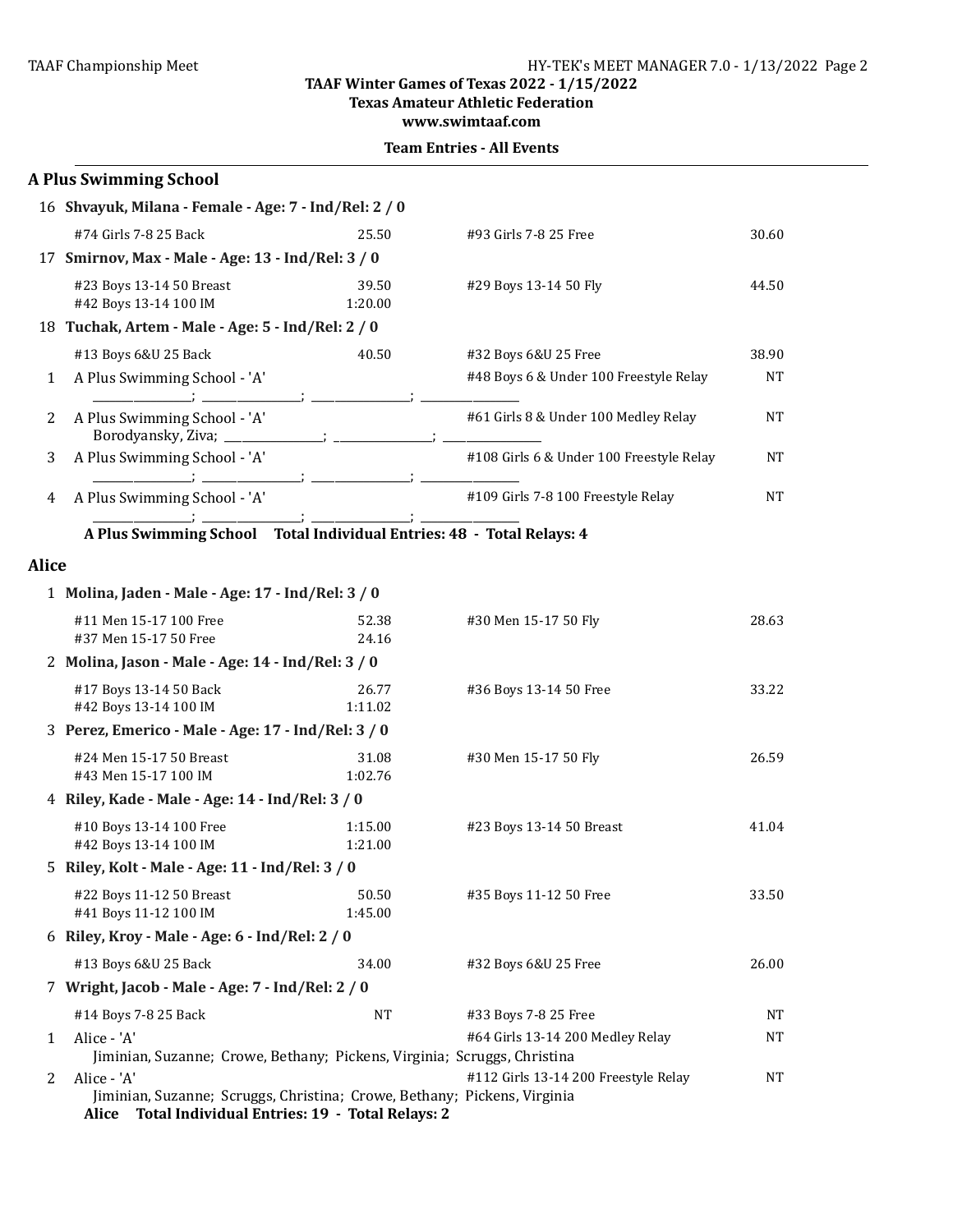**Texas Amateur Athletic Federation**

**www.swimtaaf.com**

|  | <b>Team Entries - All Events</b> |  |  |
|--|----------------------------------|--|--|
|--|----------------------------------|--|--|

| <b>Alice Swim Team</b>                                                                                                 |                                 |                                                        |                    |
|------------------------------------------------------------------------------------------------------------------------|---------------------------------|--------------------------------------------------------|--------------------|
| 1 Crisman, William - Male - Age: 17 - Ind/Rel: 3 / 0                                                                   |                                 |                                                        |                    |
| #11 Men 15-17 100 Free<br>#37 Men 15-17 50 Free                                                                        | 53.90<br>24.17                  | #18 Men 15-17 50 Back                                  | 29.66              |
| 2 Dominguez, Daniela - Female - Age: 11 - Ind/Rel: 3 / 0                                                               |                                 |                                                        |                    |
| #69 Girls 11-12 100 Free<br>#95 Girls 11-12 50 Free                                                                    | 1:21.08<br>34.44                | #76 Girls 11-12 50 Back                                | 39.44              |
| 3 Jiminian, Suzanne - Female - Age: 14 - Ind/Rel: 3 / 2                                                                |                                 |                                                        |                    |
| #64 Girls 13-14 200 Medley Relay (1)<br>#96 Girls 13-14 50 Free<br>#112 Girls 13-14 200 Free Relay (1)                 | <b>NT</b><br>34.14<br><b>NT</b> | #83 Girls 13-14 50 Breast<br>#105 Girls 13-14 200 Free | 53.45<br><b>NT</b> |
| 4 McIntyre, Wesley - Male - Age: 14 - Ind/Rel: 3 / 0                                                                   |                                 |                                                        |                    |
| #10 Boys 13-14 100 Free<br>#36 Boys 13-14 50 Free                                                                      | 1:03.00<br>26.87                | #29 Boys 13-14 50 Fly                                  | 31.80              |
| 5 Molina, Jake - Male - Age: 13 - Ind/Rel: 3 / 0                                                                       |                                 |                                                        |                    |
| #10 Boys 13-14 100 Free<br>#36 Boys 13-14 50 Free                                                                      | 1:07.50<br>32.39                | #29 Boys 13-14 50 Fly                                  | 34.87              |
| 6 Smith, Tapal - Female - Age: 11 - Ind/Rel: 3 / 0                                                                     |                                 |                                                        |                    |
| #82 Girls 11-12 50 Breast<br>#101 Girls 11-12 100 IM                                                                   | <b>NT</b><br>1:35.51            | #95 Girls 11-12 50 Free                                | <b>NT</b>          |
| 7 Stacy, Madeline - Female - Age: 12 - Ind/Rel: 3 / 0                                                                  |                                 |                                                        |                    |
| #69 Girls 11-12 100 Free<br>#95 Girls 11-12 50 Free                                                                    | 1:15.02<br>32.72                | #88 Girls 11-12 50 Fly                                 | 33.63              |
| 8 Trigo, Alianah - Female - Age: 12 - Ind/Rel: 3 / 0                                                                   |                                 |                                                        |                    |
| #69 Girls 11-12 100 Free<br>#95 Girls 11-12 50 Free                                                                    | 1:27.79<br>37.31                | #76 Girls 11-12 50 Back                                | 50.87              |
| 9 Tunchez, Daniella - Female - Age: 13 - Ind/Rel: 3 / 0                                                                |                                 |                                                        |                    |
| #83 Girls 13-14 50 Breast<br>#102 Girls 13-14 100 IM<br>Alice Swim Team Total Individual Entries: 27 - Total Relays: 0 | 48.65<br>1:38.56                | #96 Girls 13-14 50 Free                                | 34.81              |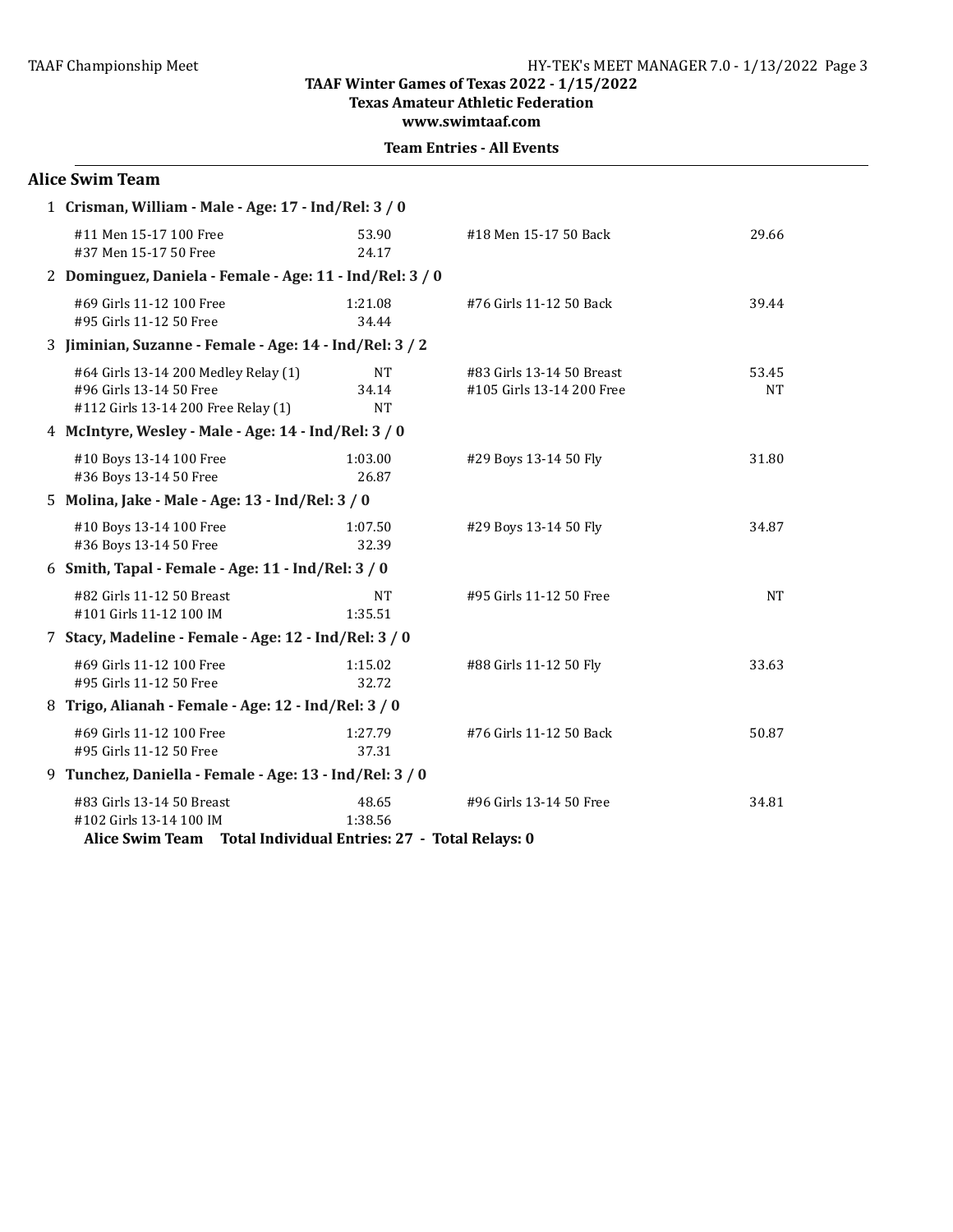**Texas Amateur Athletic Federation**

**www.swimtaaf.com**

|  | <b>Team Entries - All Events</b> |  |  |
|--|----------------------------------|--|--|
|--|----------------------------------|--|--|

#### **Allen**

| 1 Alvarez, Emmanuel - Male - Age: 14 - Ind/Rel: 3 / 0 |                                                                                                      |                    |                         |           |  |
|-------------------------------------------------------|------------------------------------------------------------------------------------------------------|--------------------|-------------------------|-----------|--|
|                                                       | #17 Boys 13-14 50 Back<br>#42 Boys 13-14 100 IM                                                      | 33.04<br>NT        | #29 Boys 13-14 50 Fly   | 35.06     |  |
|                                                       | 2 Bjork, Dylan - Male - Age: 9 - Ind/Rel: 3 / 0                                                      |                    |                         |           |  |
|                                                       | #21 Boys 9-10 25 Breast<br>#34 Boys 9-10 25 Free                                                     | 26.93<br>19.73     | #27 Boys 9-10 25 Fly    | 26.76     |  |
|                                                       | 3 Bohland, Tori - Female - Age: 9 - Ind/Rel: 3 / 0                                                   |                    |                         |           |  |
|                                                       | #81 Girls 9-10 25 Breast<br>#100 Girls 9-10 100 IM                                                   | 21.34<br>1:31.64   | #87 Girls 9-10 25 Fly   | 16.74     |  |
|                                                       | 4 Culberson, Myli - Female - Age: 13 - Ind/Rel: 3 / 0                                                |                    |                         |           |  |
|                                                       | #70 Girls 13-14 100 Free<br>#96 Girls 13-14 50 Free                                                  | <b>NT</b><br>40.64 | #77 Girls 13-14 50 Back | 49.20     |  |
|                                                       | 5 Laurendine, Avery - Female - Age: 11 - Ind/Rel: 3 / 0                                              |                    |                         |           |  |
|                                                       | #76 Girls 11-12 50 Back<br>#101 Girls 11-12 100 IM                                                   | NT.<br>1:32.34     | #95 Girls 11-12 50 Free | <b>NT</b> |  |
|                                                       | 6 Lin, Sean - Male - Age: 10 - Ind/Rel: 3 / 0                                                        |                    |                         |           |  |
|                                                       | #27 Boys 9-10 25 Fly<br>#40 Boys 9-10 100 IM<br>Allen Total Individual Entries: 18 - Total Relays: 0 | 30.37<br>1:27.21   | #34 Boys 9-10 25 Free   | 16.19     |  |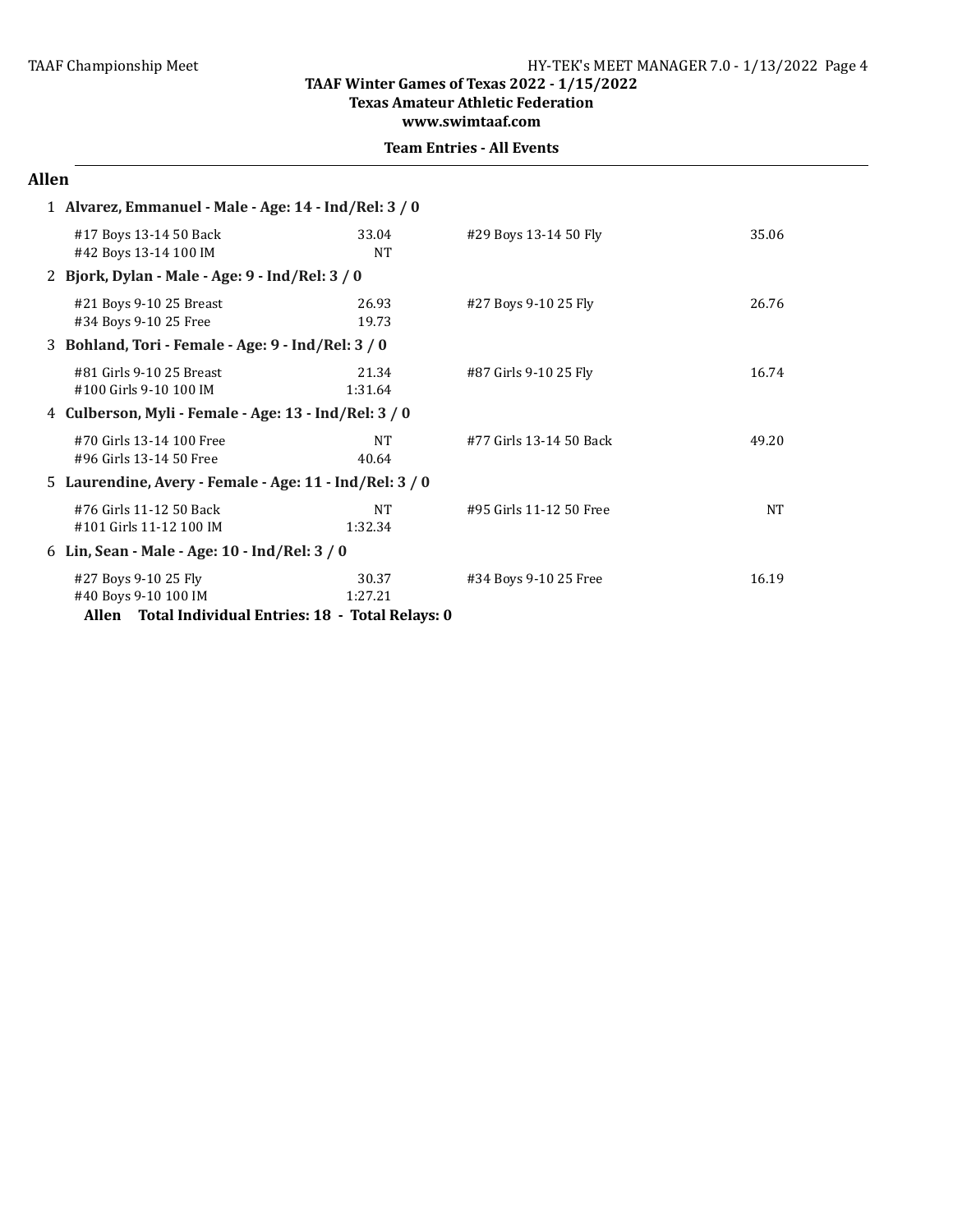**Texas Amateur Athletic Federation** 

**www.swimtaaf.com**

# **Bay City**

| 1 Cummins, Stella - Female - Age: 8 - Ind/Rel: 0 / 1                                                |                                 |                                                            |                  |
|-----------------------------------------------------------------------------------------------------|---------------------------------|------------------------------------------------------------|------------------|
| #109 Girls 7-8 100 Free Relay (1)                                                                   | 1:42.22                         |                                                            |                  |
| 2 Flores, Caelyn - Female - Age: 8 - Ind/Rel: 3 / 1                                                 |                                 |                                                            |                  |
| #67 Girls 8&U 50 Free<br>#93 Girls 7-8 25 Free                                                      | 55.04<br>24.09                  | #74 Girls 7-8 25 Back<br>#109 Girls 7-8 100 Free Relay (2) | 29.34<br>1:42.22 |
| 3 Flores, Elizabeth - Female - Age: 8 - Ind/Rel: 3 / 0                                              |                                 |                                                            |                  |
| #74 Girls 7-8 25 Back<br>#93 Girls 7-8 25 Free                                                      | <b>NT</b><br>NT                 | #80 Girls 8&U 25 Breast                                    | NT               |
| 4 Flores, Genaro - Male - Age: 12 - Ind/Rel: 3 / 2                                                  |                                 |                                                            |                  |
| #3 Boys 11-12 200 Medley Relay (2)<br>#22 Boys 11-12 50 Breast<br>#51 Boys 11-12 200 Free Relay (2) | 3:25.00<br><b>NT</b><br>3:10.00 | #16 Boys 11-12 50 Back<br>#35 Boys 11-12 50 Free           | NT<br>NT         |
| 5 Keener, Dakoda - Male - Age: 10 - Ind/Rel: 3 / 2                                                  |                                 |                                                            |                  |
| #2 Boys 9-10 100 Medley Relay (1)<br>#15 Boys 9-10 25 Back<br>#50 Boys 9-10 100 Free Relay (1)      | 1:17.09<br>18.86<br>1:10.60     | #8 Boys 9-10 50 Free<br>#27 Boys 9-10 25 Fly               | 35.04<br>20.67   |
| 6 Keener, Marcail - Female - Age: 12 - Ind/Rel: 3 / 0                                               |                                 |                                                            |                  |
| #69 Girls 11-12 100 Free<br>#101 Girls 11-12 100 IM                                                 | 1:07.93<br>1:24.70              | #76 Girls 11-12 50 Back                                    | 38.42            |
| 7 Khondker, Kiaan - Male - Age: 10 - Ind/Rel: 3 / 2                                                 |                                 |                                                            |                  |
| #2 Boys 9-10 100 Medley Relay (2)<br>#27 Boys 9-10 25 Fly<br>#50 Boys 9-10 100 Free Relay (1)       | 1:17.09<br>23.03<br>1:20.00     | #21 Boys 9-10 25 Breast<br>#40 Boys 9-10 100 IM            | 25.48<br>1:43.19 |
| 8 Khondker, Mahek - Female - Age: 7 - Ind/Rel: 3 / 1                                                |                                 |                                                            |                  |
| #74 Girls 7-8 25 Back<br>#93 Girls 7-8 25 Free                                                      | 1:14.27<br>43.69                | #86 Girls 8&U 25 Fly<br>#109 Girls 7-8 100 Free Relay (3)  | 44.21<br>1:42.22 |
| 9 Kucera, Nicholas - Male - Age: 9 - Ind/Rel: 3 / 2                                                 |                                 |                                                            |                  |
| #2 Boys 9-10 100 Medley Relay (4)<br>#15 Boys 9-10 25 Back<br>#50 Boys 9-10 100 Free Relay (2)      | 1:26.13<br>23.64<br>1:10.60     | #8 Boys 9-10 50 Free<br>#34 Boys 9-10 25 Free              | 44.50<br>18.84   |
| 10 Landry, Briggs - Male - Age: 7 - Ind/Rel: 3 / 1                                                  |                                 |                                                            |                  |
| #7 Boys 8&U 50 Free<br>#33 Boys 7-8 25 Free                                                         | 44.87<br>20.87                  | #14 Boys 7-8 25 Back<br>#49 Boys 7-8 100 Free Relay (4)    | 24.57<br>1:48.00 |
| 11 Landry, Bryce - Male - Age: 10 - Ind/Rel: 3 / 2                                                  |                                 |                                                            |                  |
| #2 Boys 9-10 100 Medley Relay (1)<br>#15 Boys 9-10 25 Back<br>#50 Boys 9-10 100 Free Relay (3)      | 1:46.10<br>27.15<br>1:10.60     | #8 Boys 9-10 50 Free<br>#34 Boys 9-10 25 Free              | 44.93<br>18.15   |
| 12 Mealey, Terrence - Male - Age: 11 - Ind/Rel: 0 / 1                                               |                                 |                                                            |                  |
| #51 Boys 11-12 200 Free Relay (3)                                                                   | 3:10.00                         |                                                            |                  |
| 13 Moehrig, Brody - Male - Age: 13 - Ind/Rel: 3 / 0                                                 |                                 |                                                            |                  |
| #10 Boys 13-14 100 Free<br>#36 Boys 13-14 50 Free                                                   | 1:05.23<br>27.50                | #23 Boys 13-14 50 Breast                                   | 40.30            |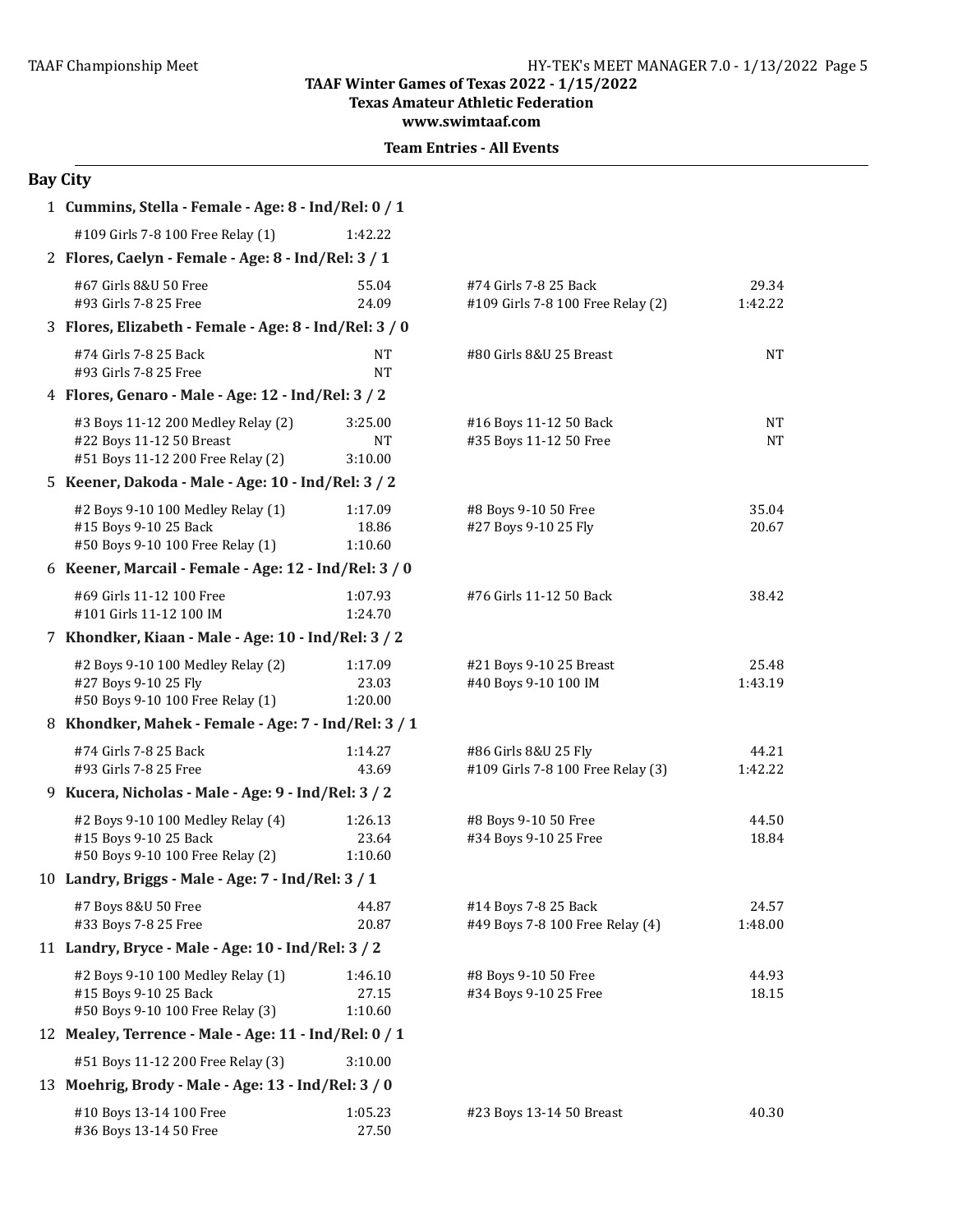#### **TAAF Winter Games of Texas 2022 - 1/15/2022 Texas Amateur Athletic Federation**

**www.swimtaaf.com**

#### **Team Entries - All Events**

# **Bay City**

|   | 14 Moehrig, Chloe - Female - Age: 15 - Ind/Rel: 3 / 0                                               |                                 |                                                        |                      |
|---|-----------------------------------------------------------------------------------------------------|---------------------------------|--------------------------------------------------------|----------------------|
|   | #78 Women 15-17 50 Back<br>#106 Women 15-17 200 Free                                                | 41.27<br><b>NT</b>              | #97 Women 15-17 50 Free                                | 30.89                |
|   | 15 Moya, Liam - Male - Age: 8 - Ind/Rel: 3 / 1                                                      |                                 |                                                        |                      |
|   | #7 Boys 8&U 50 Free<br>#33 Boys 7-8 25 Free                                                         | <b>NT</b><br><b>NT</b>          | #26 Boys 8&U 25 Fly<br>#49 Boys 7-8 100 Free Relay (1) | <b>NT</b><br>1:48.00 |
|   | 16 Pierce, Kyndahl - Female - Age: 11 - Ind/Rel: 3 / 0                                              |                                 |                                                        |                      |
|   | #69 Girls 11-12 100 Free<br>#95 Girls 11-12 50 Free                                                 | 1:06.78<br>30.09                | #88 Girls 11-12 50 Fly                                 | 32.37                |
|   | 17 Rodriguez, Sergio - Male - Age: 13 - Ind/Rel: 3 / 0                                              |                                 |                                                        |                      |
|   | #29 Boys 13-14 50 Fly<br>#45 Boys 13-14 200 Free                                                    | 40.00<br>2:15.00                | #42 Boys 13-14 100 IM                                  | 1:32.00              |
|   | 18 Sansing, Dylan - Male - Age: 10 - Ind/Rel: 3 / 2                                                 |                                 |                                                        |                      |
|   | #2 Boys 9-10 100 Medley Relay (3)<br>#15 Boys 9-10 25 Back<br>#50 Boys 9-10 100 Free Relay (4)      | 1:17.09<br>24.49<br>1:14.30     | #8 Boys 9-10 50 Free<br>#21 Boys 9-10 25 Breast        | 38.34<br>30.26       |
|   | 19 Sansing, Owen - Male - Age: 11 - Ind/Rel: 3 / 2                                                  |                                 |                                                        |                      |
|   | #3 Boys 11-12 200 Medley Relay (4)<br>#22 Boys 11-12 50 Breast<br>#51 Boys 11-12 200 Free Relay (4) | 3:25.00<br><b>NT</b><br>3:10.00 | #9 Boys 11-12 100 Free<br>#28 Boys 11-12 50 Fly        | 1:32.62<br>59.84     |
|   | 20 Seerden, Kensie - Female - Age: 7 - Ind/Rel: 0 / 1                                               |                                 |                                                        |                      |
|   | #109 Girls 7-8 100 Free Relay (4)                                                                   | 1:42.22                         |                                                        |                      |
|   | 21 Spencer, Alistair - Male - Age: 10 - Ind/Rel: 3 / 2                                              |                                 |                                                        |                      |
|   | #2 Boys 9-10 100 Medley Relay (4)<br>#34 Boys 9-10 25 Free<br>#50 Boys 9-10 100 Free Relay (4)      | 1:17.09<br>16.05<br>1:10.60     | #8 Boys 9-10 50 Free<br>#40 Boys 9-10 100 IM           | 35.29<br>1:46.80     |
|   | 22 Vincent, Ellie - Female - Age: 9 - Ind/Rel: 3 / 0                                                |                                 |                                                        |                      |
|   | #68 Girls 9-10 50 Free<br>#100 Girls 9-10 100 IM                                                    | 44.86<br>2:07.70                | #87 Girls 9-10 25 Fly                                  | 30.85                |
|   | 23 Vincent, Jules - Female - Age: 12 - Ind/Rel: 3 / 0                                               |                                 |                                                        |                      |
|   | #69 Girls 11-12 100 Free<br>#95 Girls 11-12 50 Free                                                 | 2:06.42<br>40.52                | #82 Girls 11-12 50 Breast                              | 1:05.09              |
| 1 | Bay City - 'A'<br>Keener, Dakoda; Khondker, Kiaan; Sansing, Dylan; Spencer, Alistair                |                                 | #2 Boys 9-10 100 Medley Relay                          | 1:17.09              |
| 2 | Bay City - 'A'<br>Ermel, Bryce; Flores, Genaro; Mealey, Terrance; Sansing, Owen                     |                                 | #3 Boys 11-12 200 Medley Relay                         | 3:25.00              |
| 3 | Bay City - 'A'<br>Moya, Liam; Rogers, Timothy; _____________; Landry, Briggs                        |                                 | #49 Boys 7-8 100 Freestyle Relay                       | 1:48.00              |
| 4 | Bay City - 'A'<br>Keener, Dakoda; Kucera, Nicholas; Landry, Bryce; Spencer, Alistair                |                                 | #50 Boys 9-10 100 Freestyle Relay                      | 1:10.60              |
| 5 | Bay City - 'A'<br>Ermel, Bryce; Flores, Genaro; Mealey, Terrence; Sansing, Owen                     |                                 | #51 Boys 11-12 200 Freestyle Relay                     | 3:10.00              |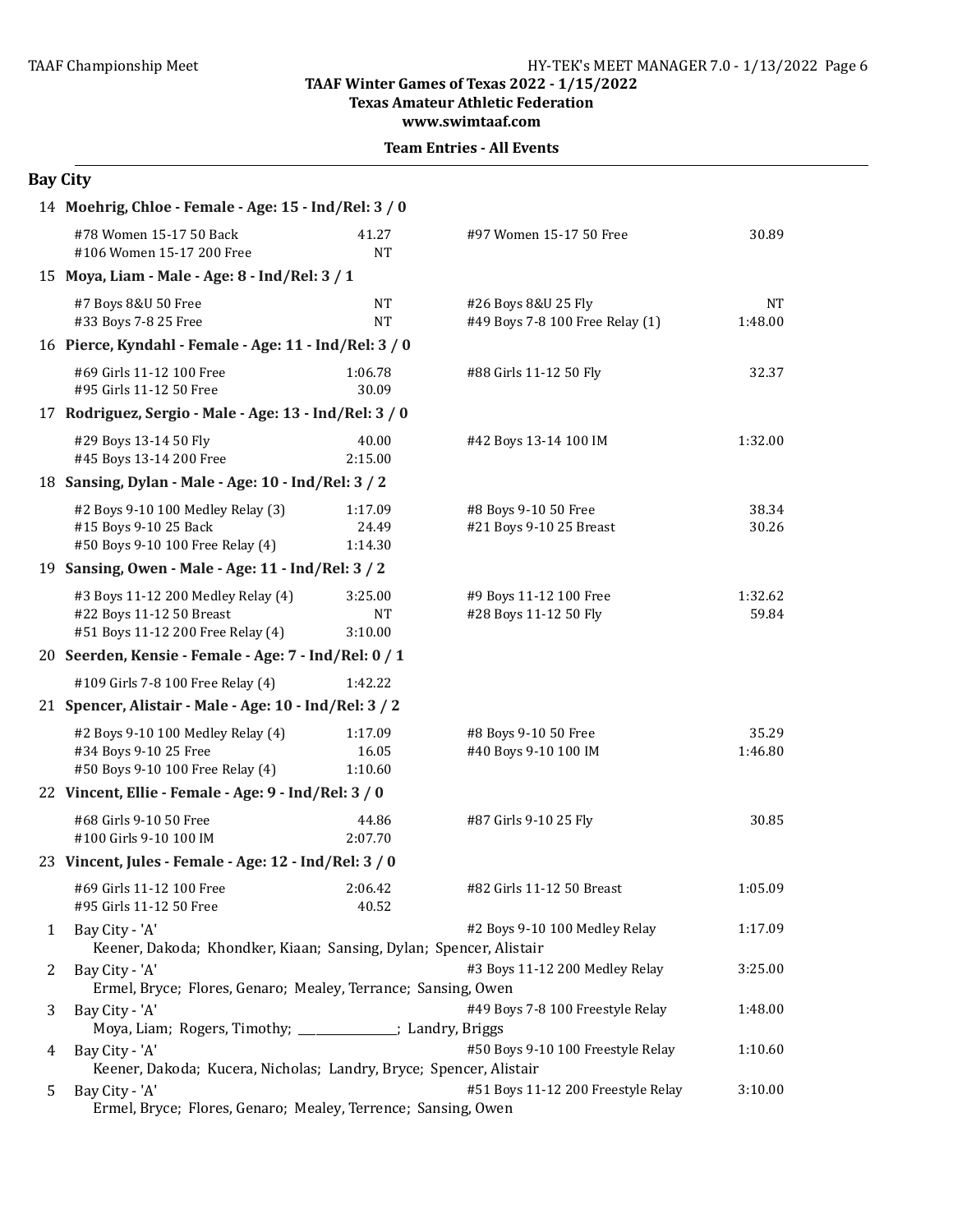**Texas Amateur Athletic Federation** 

**www.swimtaaf.com**

|              | <b>Bay City</b>                                                                                                                                |                  |                                    |         |
|--------------|------------------------------------------------------------------------------------------------------------------------------------------------|------------------|------------------------------------|---------|
| 6            | Bay City - 'A'<br>Cummins, Stella; Flores, Caelyn; Khondker, Mahek; Seerden, Kensie<br>Bay City Total Individual Entries: 60 - Total Relays: 6 |                  | #109 Girls 7-8 100 Freestyle Relay | 1:42.22 |
| <b>Bryan</b> |                                                                                                                                                |                  |                                    |         |
|              | 1 Horvath, Ainsley - Female - Age: 12 - Ind/Rel: 3 / 0                                                                                         |                  |                                    |         |
|              | #69 Girls 11-12 100 Free<br>#88 Girls 11-12 50 Fly                                                                                             | 1:11.33<br>37.48 | #76 Girls 11-12 50 Back            | 39.65   |
|              | 2 Hutchinson, Rachel - Female - Age: 17 - Ind/Rel: 1 / 0                                                                                       |                  |                                    |         |
|              | #103 Women 15-17 100 IM                                                                                                                        | 1:06.00          |                                    |         |
|              | 3 Kalil, Maxine - Female - Age: 13 - Ind/Rel: 3 / 0                                                                                            |                  |                                    |         |
|              | #77 Girls 13-14 50 Back<br>#96 Girls 13-14 50 Free                                                                                             | 39.78<br>32.36   | #83 Girls 13-14 50 Breast          | 47.86   |
|              | 4 Kronke, Cassandra - Female - Age: 15 - Ind/Rel: 3 / 0                                                                                        |                  |                                    |         |
|              | #84 Women 15-17 50 Breast<br>#106 Women 15-17 200 Free                                                                                         | 13.00<br>2:16.00 | #103 Women 15-17 100 IM            | 1:16.42 |
|              | 5 Lewinski, Alex - Male - Age: 15 - Ind/Rel: 3 / 0                                                                                             |                  |                                    |         |
|              | #11 Men 15-17 100 Free<br>#37 Men 15-17 50 Free                                                                                                | 1:10.85<br>31.55 | #30 Men 15-17 50 Fly               | 35.71   |
|              | 6 Mcdonough, Katie - Female - Age: 14 - Ind/Rel: 2 / 0                                                                                         |                  |                                    |         |
|              | #77 Girls 13-14 50 Back                                                                                                                        | 43.26            | #96 Girls 13-14 50 Free            | 34.21   |
|              | 7 Poage, Cooper - Male - Age: 12 - Ind/Rel: 3 / 0                                                                                              |                  |                                    |         |
|              | #22 Boys 11-12 50 Breast<br>#41 Boys 11-12 100 IM                                                                                              | 43.75<br>1:25.57 | #28 Boys 11-12 50 Fly              | 39.41   |
|              | 8 Rodriguez, Damian - Male - Age: 12 - Ind/Rel: 3 / 0                                                                                          |                  |                                    |         |
|              | #22 Boys 11-12 50 Breast<br>#41 Boys 11-12 100 IM                                                                                              | 47.41<br>1:36.03 | #35 Boys 11-12 50 Free             | 36.96   |
|              | 9 Turner, Milo - Male - Age: 11 - Ind/Rel: 3 / 0                                                                                               |                  |                                    |         |
|              | #16 Boys 11-12 50 Back<br>#41 Boys 11-12 100 IM                                                                                                | NΤ<br><b>NT</b>  | #35 Boys 11-12 50 Free             | 52.29   |
|              | 10 Wagner, Sarah - Female - Age: 12 - Ind/Rel: 3 / 0                                                                                           |                  |                                    |         |
|              | #76 Girls 11-12 50 Back<br>#101 Girls 11-12 100 IM                                                                                             | 41.31<br>1:32.24 | #82 Girls 11-12 50 Breast          | 47.39   |
|              | 11 Wagner, Sarah - Female - Age: 12 - Ind/Rel: 3 / 0                                                                                           |                  |                                    |         |
|              | #76 Girls 11-12 50 Back<br>#101 Girls 11-12 100 IM                                                                                             | 41.31<br>1:37.24 | #82 Girls 11-12 50 Breast          | 47.39   |
|              | 12 West, Colin - Male - Age: 10 - Ind/Rel: 3 / 0                                                                                               |                  |                                    |         |
|              | #21 Boys 9-10 25 Breast<br>#40 Boys 9-10 100 IM                                                                                                | 24.88<br>1:40.99 | #27 Boys 9-10 25 Fly               | 22.13   |
|              | 13 West, Hugo - Male - Age: 13 - Ind/Rel: 3 / 0                                                                                                |                  |                                    |         |
|              | #23 Boys 13-14 50 Breast<br>#42 Boys 13-14 100 IM<br>Bryan Total Individual Entries: 36 - Total Relays: 0                                      | 36.04<br>1:07.55 | #36 Boys 13-14 50 Free             | 27.38   |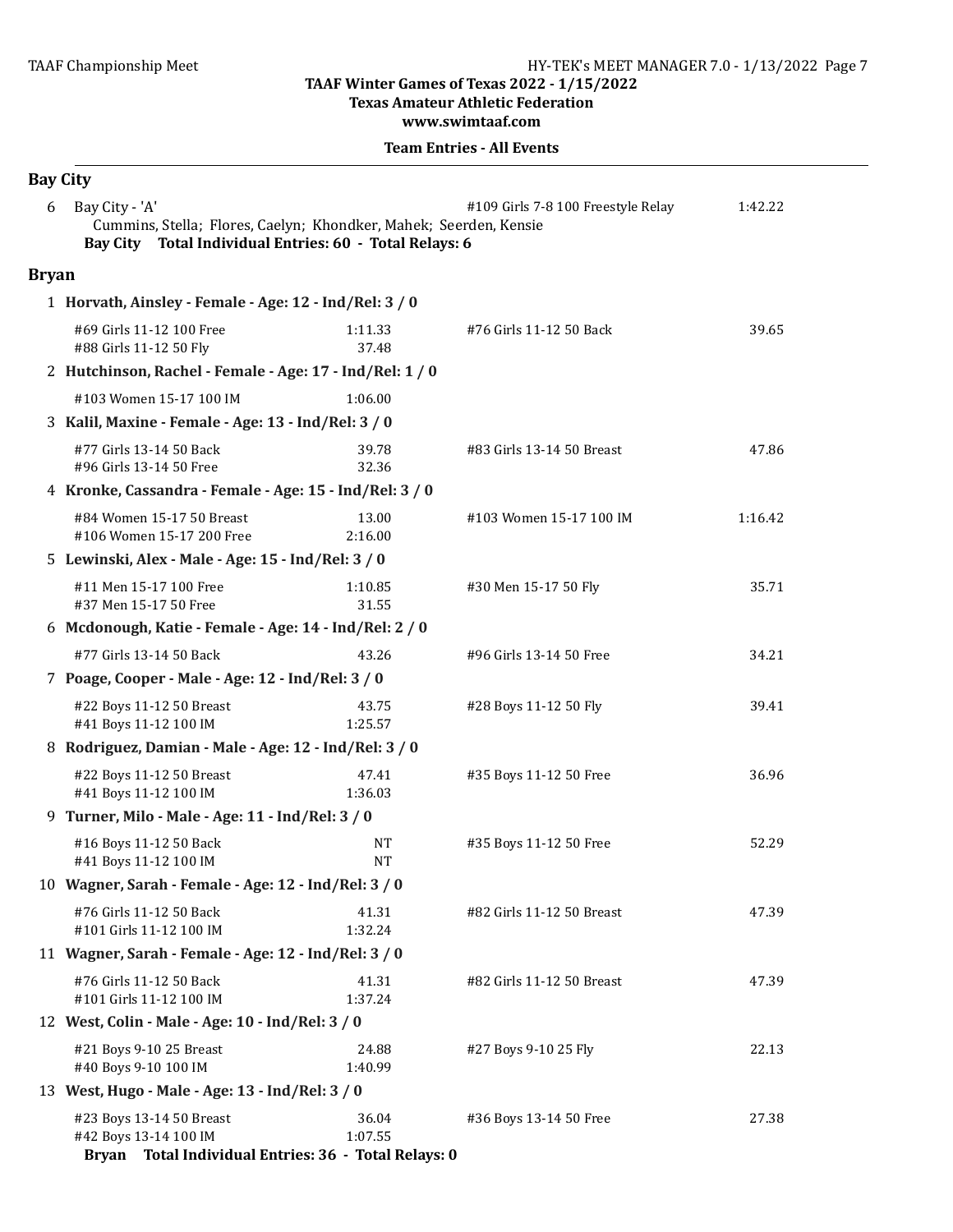**Texas Amateur Athletic Federation**

**www.swimtaaf.com**

## **C3 Swim**

| 1 Althaus, Henley Claire - Female - Age: 10 - Ind/Rel: 3 / 0                                             |                             |                                                            |                  |
|----------------------------------------------------------------------------------------------------------|-----------------------------|------------------------------------------------------------|------------------|
| #68 Girls 9-10 50 Free<br>#94 Girls 9-10 25 Free                                                         | 52.00<br>23.50              | #75 Girls 9-10 25 Back                                     | 26.00            |
| 2 Bolton, Maribelle - Female - Age: 13 - Ind/Rel: 3 / 2                                                  |                             |                                                            |                  |
| #64 Girls 13-14 200 Medley Relay (1)<br>#83 Girls 13-14 50 Breast<br>#112 Girls 13-14 200 Free Relay (1) | 2:35.00<br>44.00<br>2:17.00 | #70 Girls 13-14 100 Free<br>#96 Girls 13-14 50 Free        | 1:15.00<br>38.00 |
| 3 Branco, Landry - Female - Age: 5 - Ind/Rel: 2 / 1                                                      |                             |                                                            |                  |
| #73 Girls 6&U 25 Back<br>#108 Girls 6&U 100 Free Relay (1)                                               | 42.86<br>2:15.89            | #92 Girls 6&U 25 Free                                      | 33.44            |
| 4 Carlson, Freya - Female - Age: 6 - Ind/Rel: 2 / 1                                                      |                             |                                                            |                  |
| #73 Girls 6&U 25 Back<br>#108 Girls 6&U 100 Free Relay (2)                                               | 34.49<br>2:15.89            | #92 Girls 6&U 25 Free                                      | 29.41            |
| 5 Cawthon, Jubilee - Female - Age: 8 - Ind/Rel: 3 / 0                                                    |                             |                                                            |                  |
| #80 Girls 8&U 25 Breast<br>#99 Girls 8&U 100 IM                                                          | 24.69<br>1:53.18            | #93 Girls 7-8 25 Free                                      | 19.10            |
| 6 Cawthon, Liberty - Female - Age: 5 - Ind/Rel: 2 / 1                                                    |                             |                                                            |                  |
| #73 Girls 6&U 25 Back<br>#108 Girls 6&U 100 Free Relay (3)                                               | 43.03<br>2:15.89            | #92 Girls 6&U 25 Free                                      | 34.15            |
| 7 Cheatheam, Colten - Male - Age: 9 - Ind/Rel: 3 / 0                                                     |                             |                                                            |                  |
| #21 Boys 9-10 25 Breast<br>#40 Boys 9-10 100 IM                                                          | 26.10<br>1:58.00            | #34 Boys 9-10 25 Free                                      | 18.00            |
| 8 Cheatheam, Conner - Male - Age: 6 - Ind/Rel: 2 / 1                                                     |                             |                                                            |                  |
| #13 Boys 6&U 25 Back<br>#48 Boys 6&U 100 Free Relay (4)                                                  | 35.00<br>1:55.81            | #32 Boys 6&U 25 Free                                       | 26.21            |
| 9 Cone, Alec - Male - Age: 9 - Ind/Rel: 3 / 0                                                            |                             |                                                            |                  |
| #21 Boys 9-10 25 Breast<br>#34 Boys 9-10 25 Free                                                         | <b>NT</b><br><b>NT</b>      | #27 Boys 9-10 25 Fly                                       | <b>NT</b>        |
| 10 Cone, Celeste - Female - Age: 16 - Ind/Rel: 3 / 0                                                     |                             |                                                            |                  |
| #71 Women 15-17 100 Free<br>#103 Women 15-17 100 IM                                                      | <b>NT</b><br>1:18.00        | #84 Women 15-17 50 Breast                                  | 38.88            |
| 11 Cone, Finn - Male - Age: 14 - Ind/Rel: 3 / 0                                                          |                             |                                                            |                  |
| #23 Boys 13-14 50 Breast<br>#42 Boys 13-14 100 IM                                                        | 39.17<br>1:18.86            | #36 Boys 13-14 50 Free                                     | 30.42            |
| 12 Cone, Moses - Male - Age: 6 - Ind/Rel: 2 / 1                                                          |                             |                                                            |                  |
| #13 Boys 6&U 25 Back<br>#48 Boys 6&U 100 Free Relay (5)                                                  | <b>NT</b><br>1:55.81        | #32 Boys 6&U 25 Free                                       | NT               |
| 13 Cooley, Mollee - Female - Age: 8 - Ind/Rel: 2 / 0                                                     |                             |                                                            |                  |
| #74 Girls 7-8 25 Back                                                                                    | 45.00                       | #93 Girls 7-8 25 Free                                      | 40.00            |
| 14 Cooley, Zoey - Female - Age: 8 - Ind/Rel: 2 / 2                                                       |                             |                                                            |                  |
| #61 Girls 8&U 100 Medley Relay (5)<br>#93 Girls 7-8 25 Free                                              | 1:59.95<br>40.00            | #74 Girls 7-8 25 Back<br>#109 Girls 7-8 100 Free Relay (5) | 45.00<br>1:40.80 |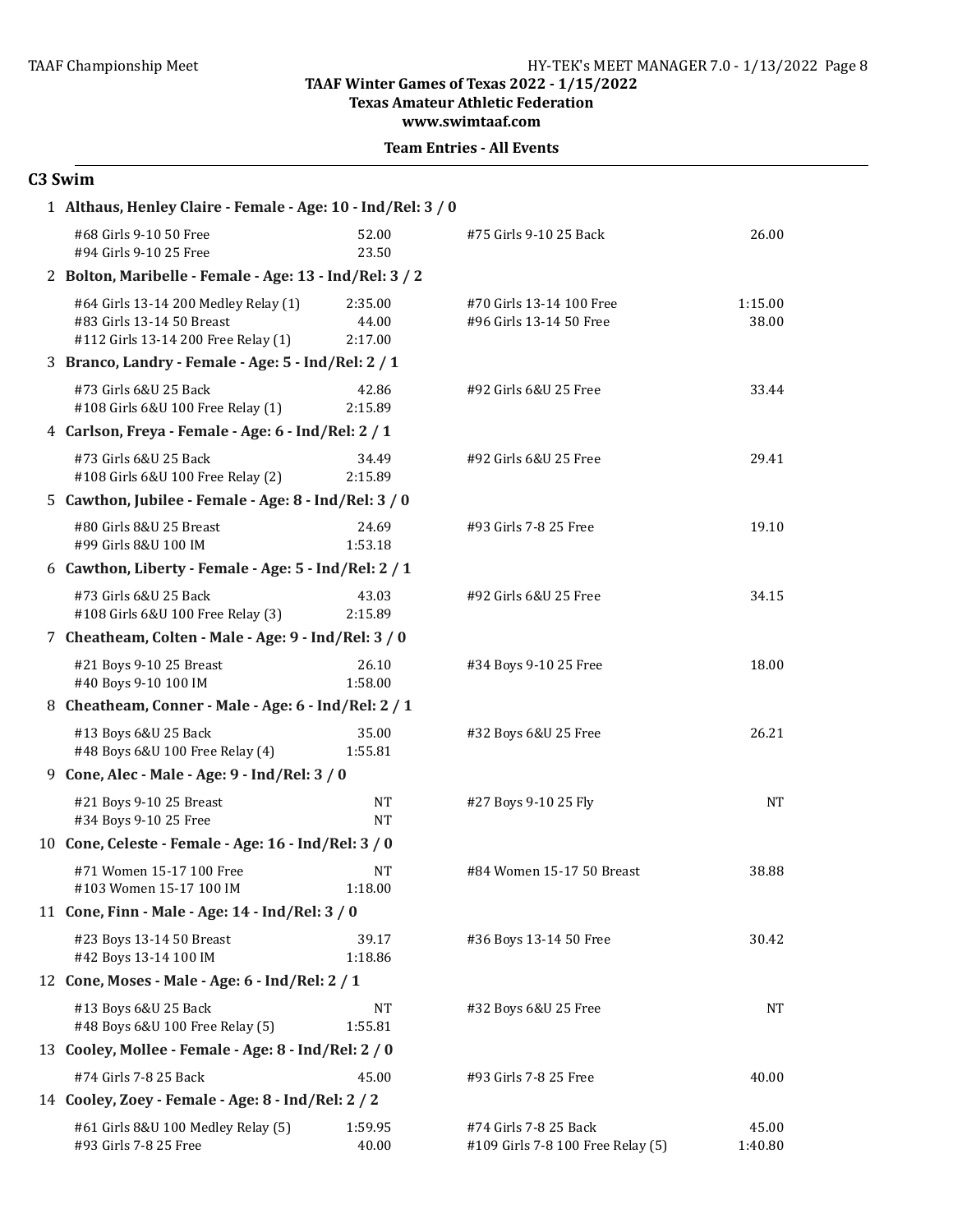#### **TAAF Winter Games of Texas 2022 - 1/15/2022 Texas Amateur Athletic Federation**

**www.swimtaaf.com**

**Team Entries - All Events** 

### **C3 Swim**

| 15 Dreeben, Olive - Female - Age: 8 - Ind/Rel: 3 / 1                                                     |                             |                                                              |                  |  |  |
|----------------------------------------------------------------------------------------------------------|-----------------------------|--------------------------------------------------------------|------------------|--|--|
| #74 Girls 7-8 25 Back<br>#93 Girls 7-8 25 Free                                                           | 25.50<br>23.98              | #80 Girls 8&U 25 Breast<br>#109 Girls 7-8 100 Free Relay (2) | 37.74<br>1:40.80 |  |  |
| 16 Edelstein, Jude - Male - Age: 7 - Ind/Rel: 3 / 0                                                      |                             |                                                              |                  |  |  |
| #14 Boys 7-8 25 Back<br>#33 Boys 7-8 25 Free                                                             | 25.00<br>20.00              | #20 Boys 8&U 25 Breast                                       | 33.34            |  |  |
| 17 Edelstein, Kai - Male - Age: 9 - Ind/Rel: 3 / 2                                                       |                             |                                                              |                  |  |  |
| #2 Boys 9-10 100 Medley Relay (2)<br>#15 Boys 9-10 25 Back<br>#50 Boys 9-10 100 Free Relay (2)           | 1:26.13<br>19.61<br>1:14.30 | #8 Boys 9-10 50 Free<br>#34 Boys 9-10 25 Free                | 39.10<br>17.50   |  |  |
| 18 Gruzensky, Bella - Female - Age: 7 - Ind/Rel: 2 / 2                                                   |                             |                                                              |                  |  |  |
| #61 Girls 8&U 100 Medley Relay (1)<br>#93 Girls 7-8 25 Free                                              | 1:59.95<br>37.80            | #74 Girls 7-8 25 Back<br>#109 Girls 7-8 100 Free Relay (6)   | 32.31<br>1:40.80 |  |  |
| 19 Gruzensky, Brent - Male - Age: 8 - Ind/Rel: 3 / 2                                                     |                             |                                                              |                  |  |  |
| #1 Boys 8&U 100 Medley Relay (5)<br>#26 Boys 8&U 25 Fly<br>#49 Boys 7-8 100 Free Relay (3)               | 1:31.97<br>35.00<br>1:21.34 | #14 Boys 7-8 25 Back<br>#33 Boys 7-8 25 Free                 | 29.50<br>23.90   |  |  |
| 20 Hunter, Adi - Female - Age: 8 - Ind/Rel: 3 / 0                                                        |                             |                                                              |                  |  |  |
| #74 Girls 7-8 25 Back<br>#93 Girls 7-8 25 Free                                                           | 30.02<br>26.22              | #80 Girls 8&U 25 Breast                                      | 39.23            |  |  |
| 21 Ledesma, Ben - Male - Age: 6 - Ind/Rel: 2 / 1                                                         |                             |                                                              |                  |  |  |
| #13 Boys 6&U 25 Back<br>#48 Boys 6&U 100 Free Relay (2)                                                  | 37.00<br>1:55.81            | #32 Boys 6&U 25 Free                                         | 28.40            |  |  |
| 22 Phillips, Barron - Male - Age: 8 - Ind/Rel: 3 / 2                                                     |                             |                                                              |                  |  |  |
| #1 Boys 8&U 100 Medley Relay (4)<br>#14 Boys 7-8 25 Back<br>#49 Boys 7-8 100 Free Relay (5)              | 1:31.97<br>26.45<br>1:21.34 | #7 Boys 8&U 50 Free<br>#33 Boys 7-8 25 Free                  | 48.00<br>20.63   |  |  |
| 23 Rathke, Samantha - Female - Age: 37 - Ind/Rel: 3 / 0                                                  |                             |                                                              |                  |  |  |
| #79 Women 18&0 50 Back<br>#98 Women 18&0 50 Free                                                         | 46.31<br>38.50              | #85 Women 18&0 50 Breast                                     | 47.53            |  |  |
| 24 Richards, William - Male - Age: 14 - Ind/Rel: 3 / 0                                                   |                             |                                                              |                  |  |  |
| #17 Boys 13-14 50 Back<br>#36 Boys 13-14 50 Free                                                         | 35.25<br>30.43              | #29 Boys 13-14 50 Fly                                        | 35.00            |  |  |
| 25 Rogers, Caroline - Female - Age: 16 - Ind/Rel: 3/1                                                    |                             |                                                              |                  |  |  |
| #59 Mixed 15-17 200 Free Relay (3)<br>#84 Women 15-17 50 Breast                                          | 2:01.45<br><b>NT</b>        | #78 Women 15-17 50 Back<br>#97 Women 15-17 50 Free           | NT<br>NT         |  |  |
| 26 Scruggs, Christina - Female - Age: 14 - Ind/Rel: 3 / 2                                                |                             |                                                              |                  |  |  |
| #64 Girls 13-14 200 Medley Relay (4)<br>#83 Girls 13-14 50 Breast<br>#112 Girls 13-14 200 Free Relay (2) | NT<br>42.00<br>NT           | #77 Girls 13-14 50 Back<br>#102 Girls 13-14 100 IM           | 39.90<br>1:25.20 |  |  |
| 27 Scruggs, Julianna - Female - Age: 11 - Ind/Rel: 3 / 0                                                 |                             |                                                              |                  |  |  |
| #82 Girls 11-12 50 Breast<br>#101 Girls 11-12 100 IM                                                     | 25.00<br>1:35.00            | #95 Girls 11-12 50 Free                                      | 33.49            |  |  |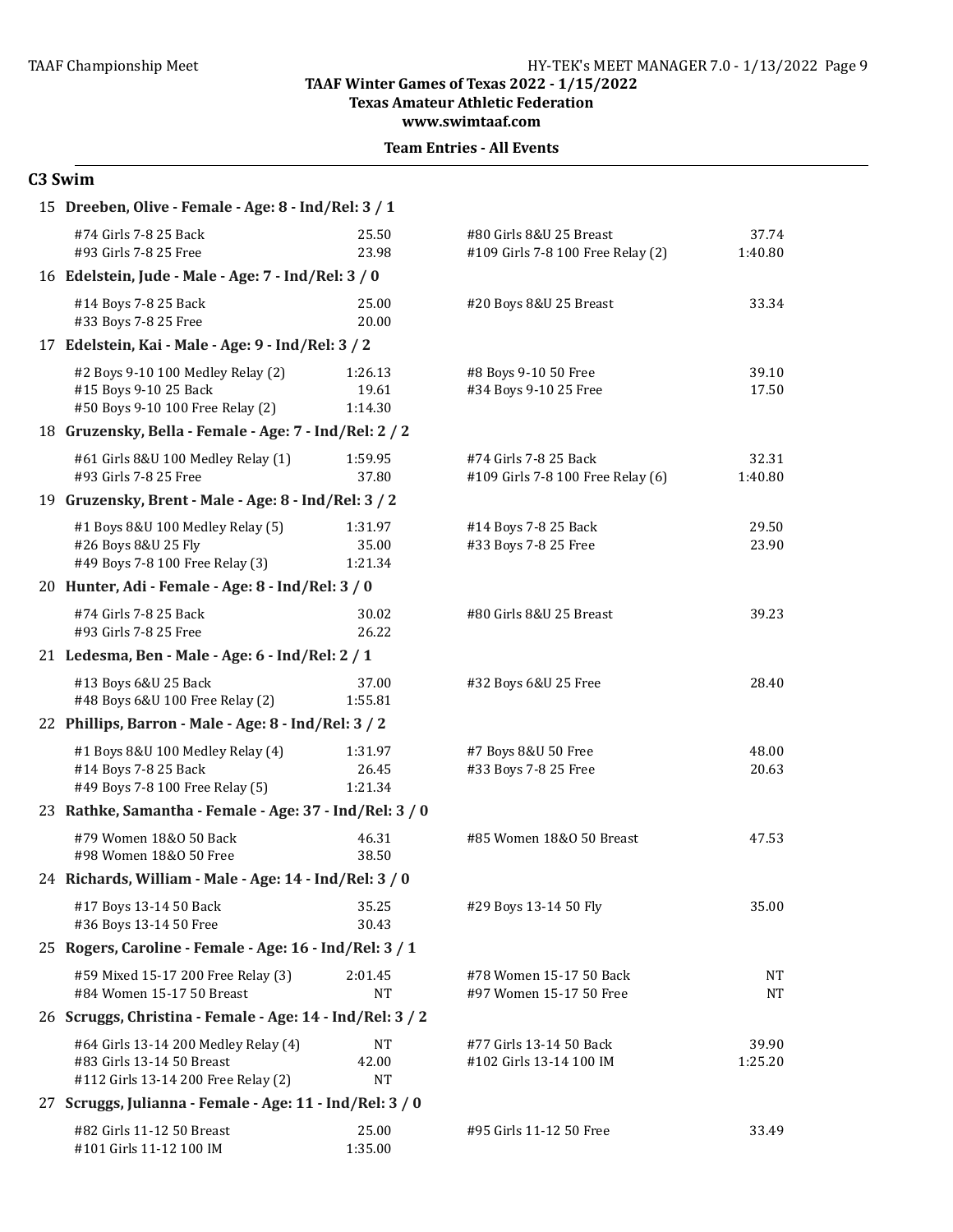**Texas Amateur Athletic Federation**

**www.swimtaaf.com**

#### **Team Entries - All Events**

#### **C3 Swim**

|    | 28 Spence, Olivia - Female - Age: 6 - Ind/Rel: 2 / 0                                              |                |                                          |         |  |  |
|----|---------------------------------------------------------------------------------------------------|----------------|------------------------------------------|---------|--|--|
|    | #73 Girls 6&U 25 Back                                                                             | 32.03          | #92 Girls 6&U 25 Free                    | 35.04   |  |  |
|    | 29 Stahl, Christian - Male - Age: 15 - Ind/Rel: 1 / 1                                             |                |                                          |         |  |  |
|    | #37 Men 15-17 50 Free                                                                             | 26.95          | #59 Mixed 15-17 200 Free Relay (4)       | 2:01.45 |  |  |
|    | 30 Stahl, Joseph - Male - Age: 10 - Ind/Rel: 3 / 0                                                |                |                                          |         |  |  |
|    | #8 Boys 9-10 50 Free<br>#27 Boys 9-10 25 Fly                                                      | 36.76<br>22.00 | #21 Boys 9-10 25 Breast                  | 25.00   |  |  |
|    | 31 Stahl, Levi - Male - Age: 8 - Ind/Rel: 3 / 0                                                   |                |                                          |         |  |  |
|    | #7 Boys 8&U 50 Free<br>#33 Boys 7-8 25 Free                                                       | 43.00<br>19.96 | #20 Boys 8&U 25 Breast                   | 26.84   |  |  |
|    | 32 Stahl, Vernon - Male - Age: 15 - Ind/Rel: 2 / 0                                                |                |                                          |         |  |  |
|    | #11 Men 15-17 100 Free                                                                            | 1:03.00        | #43 Men 15-17 100 IM                     | 1:13.00 |  |  |
|    | 33 Watkins, Benjamin - Male - Age: 9 - Ind/Rel: 3 / 0                                             |                |                                          |         |  |  |
|    | #8 Boys 9-10 50 Free<br>#34 Boys 9-10 25 Free                                                     | 43.00<br>20.00 | #15 Boys 9-10 25 Back                    | 27.00   |  |  |
| 1  | C3 Swim - 'A'                                                                                     |                | #1 Boys 8 & Under 100 Medley Relay       | 1:31.97 |  |  |
|    | Edelstein, Jude; _____________; Keeler, Asa; Phillips, Barron<br>Gruzensky, Brent;                |                |                                          |         |  |  |
| 2  | C3 Swim - 'A'                                                                                     |                | #2 Boys 9-10 100 Medley Relay            | 1:46.10 |  |  |
|    | Landry, Bryce; Cone, Alec; Perkins, Cameron; Watkins, Ben                                         |                |                                          | 1:26.13 |  |  |
| 3  | C3 Swim - 'B'<br>Cheatheam, Colten; Edelstein, Kai; Stahl, Joseph; Kucera, Nicholas               |                | #2 Boys 9-10 100 Medley Relay            |         |  |  |
| 4  | C3 Swim - 'A'                                                                                     |                | #4 Boys 13-14 200 Medley Relay           | 2:18.01 |  |  |
|    | Cone, Stephen; Moehrig, Brody; Richards, William; Rodriguez, Sergio                               |                |                                          |         |  |  |
| 5  | C3 Swim - 'A'                                                                                     |                | #48 Boys 6 & Under 100 Freestyle Relay   | 1:55.81 |  |  |
|    | Keeler, Titus; Ledesma, Ben; Bailey, Jett; Cheatheam, Conner<br>Cone, Moses;                      |                |                                          |         |  |  |
| 6  | C3 Swim - 'A'<br>_; Edelstein, Jude; Gruzensky, Brent; Keeler, Asa                                |                | #49 Boys 7-8 100 Freestyle Relay         | 1:21.34 |  |  |
|    | Phillips, Barron;                                                                                 |                |                                          |         |  |  |
| 7  | C3 Swim - 'A'                                                                                     |                | #50 Boys 9-10 100 Freestyle Relay        | 1:20.00 |  |  |
|    | Khondker, Kiaan; Cone, Alec; Perkins, Cameron; Watkins, Ben                                       |                |                                          |         |  |  |
| 8  | C3 Swim - 'B'                                                                                     |                | #50 Boys 9-10 100 Freestyle Relay        | 1:14.30 |  |  |
|    | Cheatheam, Colten; Edelstein, Kai; Stahl, Joseph; Sansing, Dylan                                  |                | #52 Boys 13-14 200 Freestyle Relay       |         |  |  |
| 9  | C3 Swim - 'A'<br>Cone, Stephen; Moehrig, Brody; Richards, William; Rodriguez, Sergio              |                |                                          | NT      |  |  |
| 10 | C3 Swim - 'A'                                                                                     |                | #55 Mixed 15-17 200 Medley Relay         | 1:56.00 |  |  |
|    | Dollins, Whitney; Dollins, Eli; Smith, Hannah; Williamson, Aaron                                  |                |                                          |         |  |  |
| 11 | C3 Swim - 'A'                                                                                     |                | #59 Mixed 15-17 200 Freestyle Relay      | 2:01.45 |  |  |
|    | Bolton, Andrew; Cone, Celeste; Rogers, Caroline; Stahl, Christian                                 |                |                                          |         |  |  |
| 12 | C3 Swim - 'A'<br>Gruzensky, Bella; Dreeben, Olive; Cawthon, Jubilee; Hunter, Adi<br>Cooley, Zoey; |                | #61 Girls 8 & Under 100 Medley Relay     | 1:59.95 |  |  |
| 13 | C3 Swim - 'A'<br>Branco, Landry; Carlson, Freya; Cawthon, Liberty; Spence, Olivia                 |                | #108 Girls 6 & Under 100 Freestyle Relay | 2:15.89 |  |  |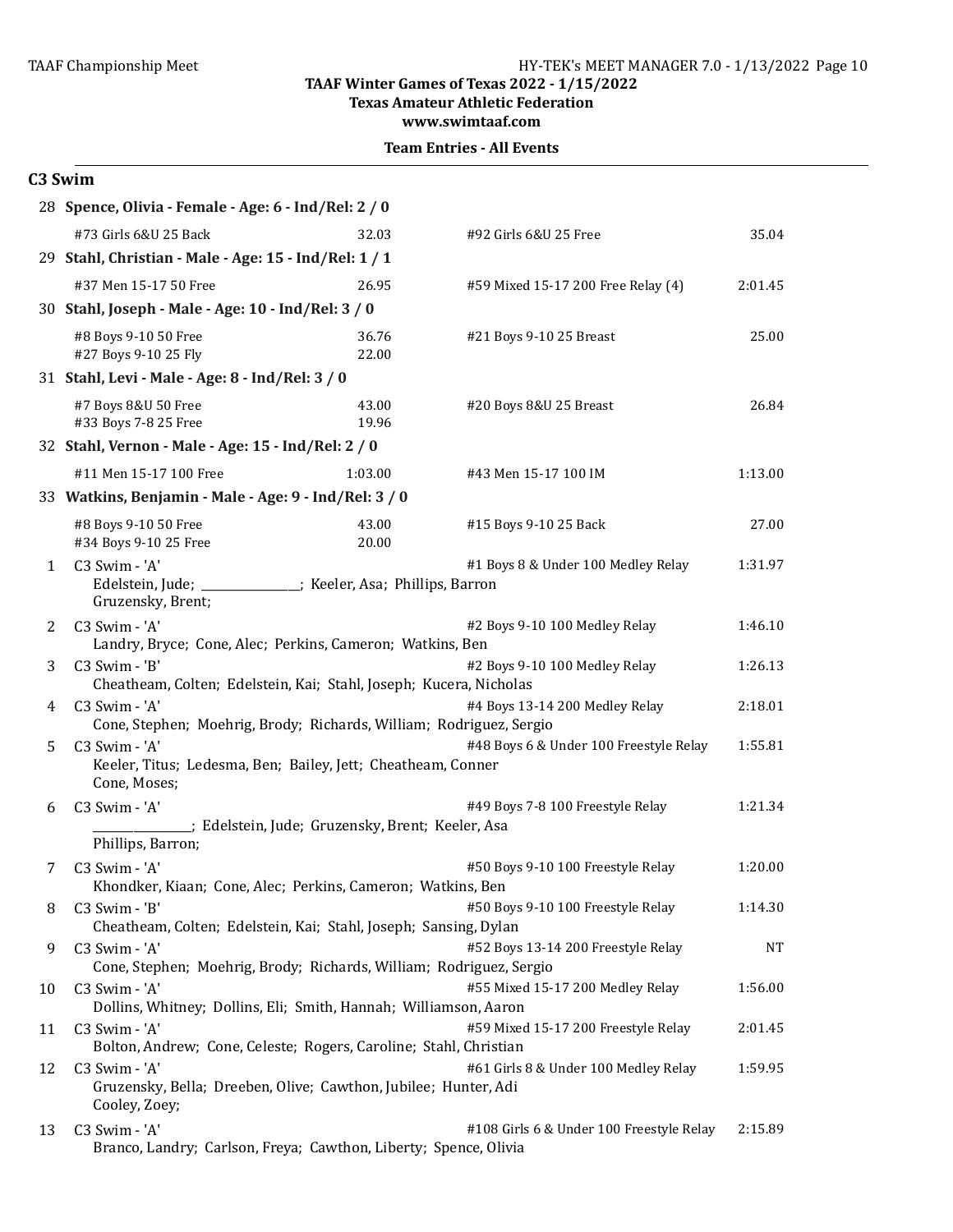#### **TAAF Winter Games of Texas 2022 - 1/15/2022 Texas Amateur Athletic Federation**

## **www.swimtaaf.com**

#### **Team Entries - All Events**

#### **C3 Swim**

14 C3 Swim - 'A' #109 Girls 7-8 100 Freestyle Relay 1:40.80 Hunter, Adi; Dreeben, Olive; Cawthon, Jubilee; Cooley, Mollee Cooley, Zoey; Gruzensky, Bella;

**C3 Swim Total Individual Entries: 86 - Total Relays: 14**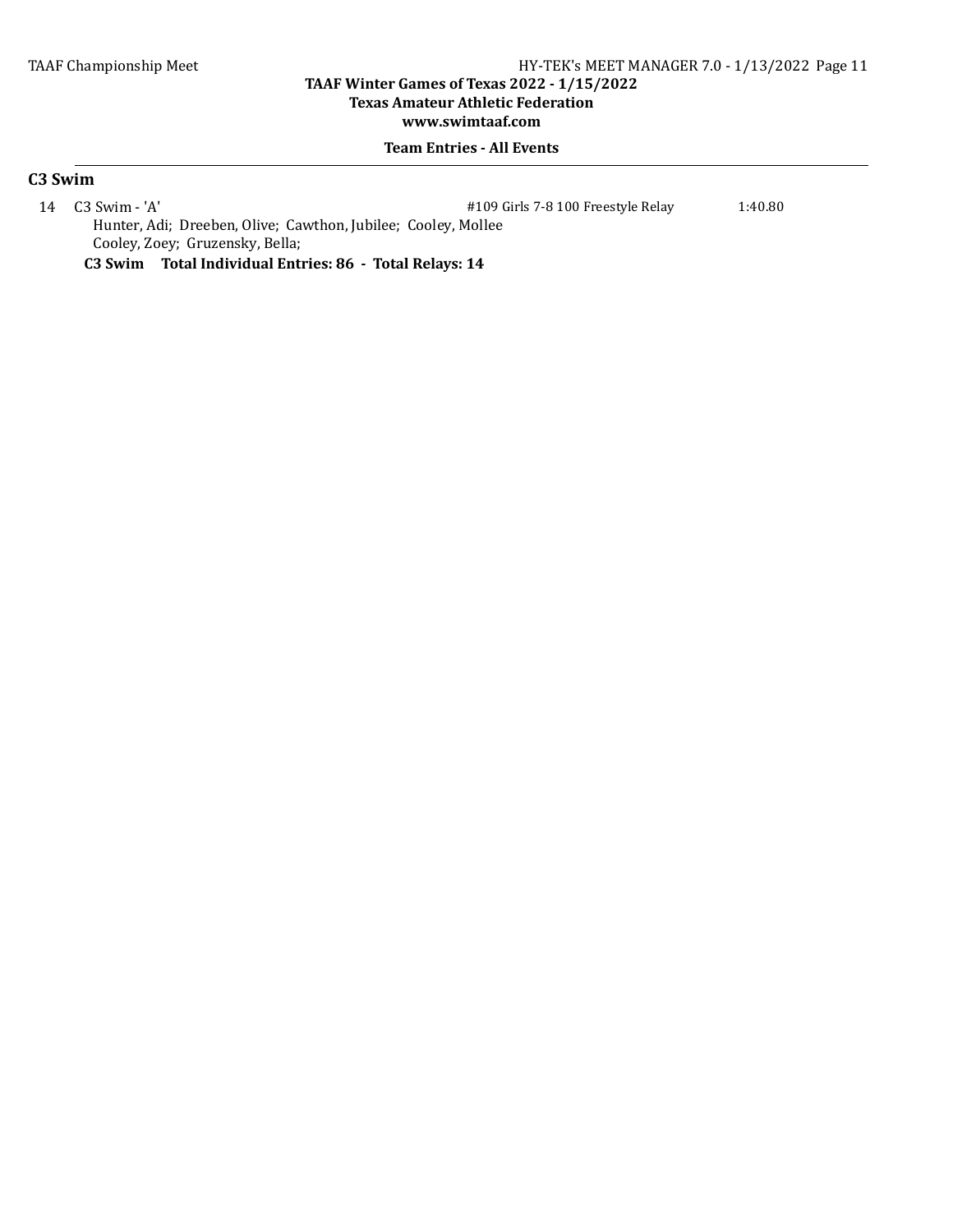**Texas Amateur Athletic Federation**

**www.swimtaaf.com**

|  | <b>Team Entries - All Events</b> |  |  |
|--|----------------------------------|--|--|
|--|----------------------------------|--|--|

| <b>Club Trident Aquatics</b>                            |                    |                           |         |  |  |
|---------------------------------------------------------|--------------------|---------------------------|---------|--|--|
| 1 Almanza, Jocelyn - Female - Age: 15 - Ind/Rel: 3 / 0  |                    |                           |         |  |  |
| #71 Women 15-17 100 Free<br>#106 Women 15-17 200 Free   | 1:12.25<br>2:43.27 | #90 Women 15-17 50 Fly    | 34.02   |  |  |
| 2 Do, Khue - Female - Age: 11 - Ind/Rel: 3 / 0          |                    |                           |         |  |  |
| #76 Girls 11-12 50 Back<br>#95 Girls 11-12 50 Free      | 42.76<br>40.68     | #82 Girls 11-12 50 Breast | 54.02   |  |  |
| 3 Everett, Charley - Female - Age: 7 - Ind/Rel: 3 / 0   |                    |                           |         |  |  |
| #67 Girls 8&U 50 Free<br>#93 Girls 7-8 25 Free          | 1:14.90<br>37.07   | #74 Girls 7-8 25 Back     | 33.90   |  |  |
| 4 Gutirrez, Daniela - Female - Age: 15 - Ind/Rel: 3 / 0 |                    |                           |         |  |  |
| #71 Women 15-17 100 Free<br>#97 Women 15-17 50 Free     | 1:39.01<br>42.13   | #84 Women 15-17 50 Breast | 1:02.09 |  |  |
| 5 Herbert, Javonte - Male - Age: 24 - Ind/Rel: 3 / 0    |                    |                           |         |  |  |
| #12 Men 18&0 100 Free<br>#47 Men 18&0 200 Free          | 56.94<br>2:06.45   | #38 Men 18&0 50 Free      | 25.14   |  |  |
| 6 Ho, Iris - Female - Age: 13 - Ind/Rel: 3 / 0          |                    |                           |         |  |  |
| #77 Girls 13-14 50 Back<br>#102 Girls 13-14 100 IM      | 36.12<br>1:19.34   | #89 Girls 13-14 50 Fly    | 33.98   |  |  |
| 7 Ho, Silas - Male - Age: 11 - Ind/Rel: 3 / 0           |                    |                           |         |  |  |
| #16 Boys 11-12 50 Back<br>#35 Boys 11-12 50 Free        | 47.65<br>42.02     | #22 Boys 11-12 50 Breast  | 51.77   |  |  |
| 8 Lopez, Breanna - Female - Age: 13 - Ind/Rel: 3 / 0    |                    |                           |         |  |  |
| #77 Girls 13-14 50 Back<br>#96 Girls 13-14 50 Free      | 1:00.03<br>47.50   | #83 Girls 13-14 50 Breast | 1:05.55 |  |  |
| 9 Moreno, Jocelyn - Female - Age: 13 - Ind/Rel: 3 / 0   |                    |                           |         |  |  |
| #70 Girls 13-14 100 Free<br>#96 Girls 13-14 50 Free     | 1:35.84<br>40.63   | #89 Girls 13-14 50 Fly    | 47.34   |  |  |
| 10 Nguyen, Suri - Female - Age: 11 - Ind/Rel: 3 / 0     |                    |                           |         |  |  |
| #76 Girls 11-12 50 Back<br>#95 Girls 11-12 50 Free      | 43.53<br>43.45     | #82 Girls 11-12 50 Breast | 48.97   |  |  |
| 11 Pitts, Kelsey - Female - Age: 13 - Ind/Rel: 3 / 0    |                    |                           |         |  |  |
| #70 Girls 13-14 100 Free<br>#96 Girls 13-14 50 Free     | 2:52.16<br>1:02.64 | #77 Girls 13-14 50 Back   | 1:23.50 |  |  |
| 12 Ramirez, Andrew - Male - Age: 24 - Ind/Rel: 3 / 0    |                    |                           |         |  |  |
| #12 Men 18&0 100 Free<br>#38 Men 18&0 50 Free           | 1:12.37<br>26.69   | #31 Men 18&0 50 Fly       | 31.20   |  |  |
| 13 Rubio, Aiden - Male - Age: 6 - Ind/Rel: 2 / 0        |                    |                           |         |  |  |
| #13 Boys 6&U 25 Back                                    | 28.78              | #32 Boys 6&U 25 Free      | 29.53   |  |  |
| 14 Rubio, Aileen - Female - Age: 13 - Ind/Rel: 3 / 0    |                    |                           |         |  |  |
| #83 Girls 13-14 50 Breast<br>#102 Girls 13-14 100 IM    | 44.25<br>1:20.75   | #96 Girls 13-14 50 Free   | 32.62   |  |  |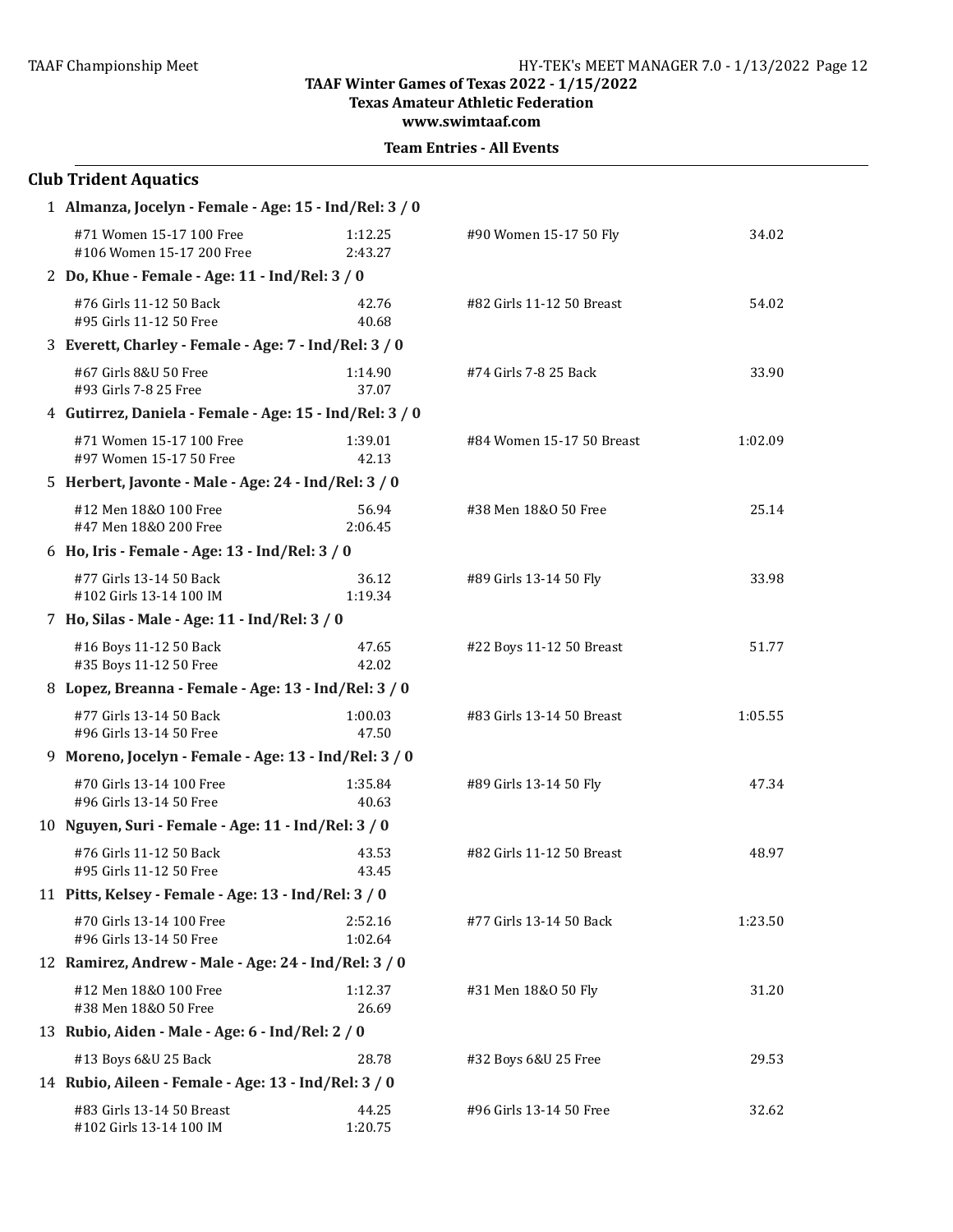**Texas Amateur Athletic Federation**

**www.swimtaaf.com**

| <b>Team Entries - All Events</b> |  |
|----------------------------------|--|
|----------------------------------|--|

|   | <b>Club Trident Aquatics</b>                             |                                                                                 |                                      |           |
|---|----------------------------------------------------------|---------------------------------------------------------------------------------|--------------------------------------|-----------|
|   | 15 Sandberg, Alex - Male - Age: 15 - Ind/Rel: 3 / 0      |                                                                                 |                                      |           |
|   | #11 Men 15-17 100 Free<br>#37 Men 15-17 50 Free          | 1:20.87<br>33.01                                                                | #18 Men 15-17 50 Back                | 41.60     |
|   | 16 Vazquez, Jazalynn - Female - Age: 10 - Ind/Rel: 3 / 0 |                                                                                 |                                      |           |
|   | #68 Girls 9-10 50 Free<br>#100 Girls 9-10 100 IM         | 33.28<br>1:26.14                                                                | #81 Girls 9-10 25 Breast             | 21.05     |
|   | 17 Womack, Payton - Female - Age: 9 - Ind/Rel: 3 / 0     |                                                                                 |                                      |           |
|   | #68 Girls 9-10 50 Free<br>#94 Girls 9-10 25 Free         | 1:00.53<br>23.83                                                                | #75 Girls 9-10 25 Back               | 32.69     |
|   | 18 Wright, Isabella - Female - Age: 13 - Ind/Rel: 3 / 0  |                                                                                 |                                      |           |
|   | #70 Girls 13-14 100 Free<br>#96 Girls 13-14 50 Free      | 2:33.20<br>1:05.07                                                              | #77 Girls 13-14 50 Back              | 53.28     |
|   | 19 Zibili, Olivia - Female - Age: 7 - Ind/Rel: 3 / 0     |                                                                                 |                                      |           |
|   | #67 Girls 8&U 50 Free<br>#93 Girls 7-8 25 Free           | 54.20<br>22.31                                                                  | #74 Girls 7-8 25 Back                | 27.63     |
| 1 | Club Trident Aquatics - 'A'                              |                                                                                 | #64 Girls 13-14 200 Medley Relay     | 2:52.14   |
| 2 | Club Trident Aquatics - 'A'                              |                                                                                 | #112 Girls 13-14 200 Freestyle Relay | 2:32.35   |
|   |                                                          | Club Trident Aquatics  Total Individual Entries: 56 - Total Relays: 2           |                                      |           |
|   | <b>Corpus Christi</b>                                    |                                                                                 |                                      |           |
|   | 1 Medina, Alexandria - Female - Age: 11 - Ind/Rel: 3 / 0 |                                                                                 |                                      |           |
|   | #69 Girls 11-12 100 Free<br>#95 Girls 11-12 50 Free      | <b>NT</b><br><b>NT</b>                                                          | #76 Girls 11-12 50 Back              | <b>NT</b> |
|   | 2 Medina, Autumn - Female - Age: 11 - Ind/Rel: 3 / 0     |                                                                                 |                                      |           |
|   | #82 Girls 11-12 50 Breast<br>#101 Girls 11-12 100 IM     | <b>NT</b><br>NT<br>Corpus Christi Total Individual Entries: 6 - Total Relays: 0 | #95 Girls 11-12 50 Free              | <b>NT</b> |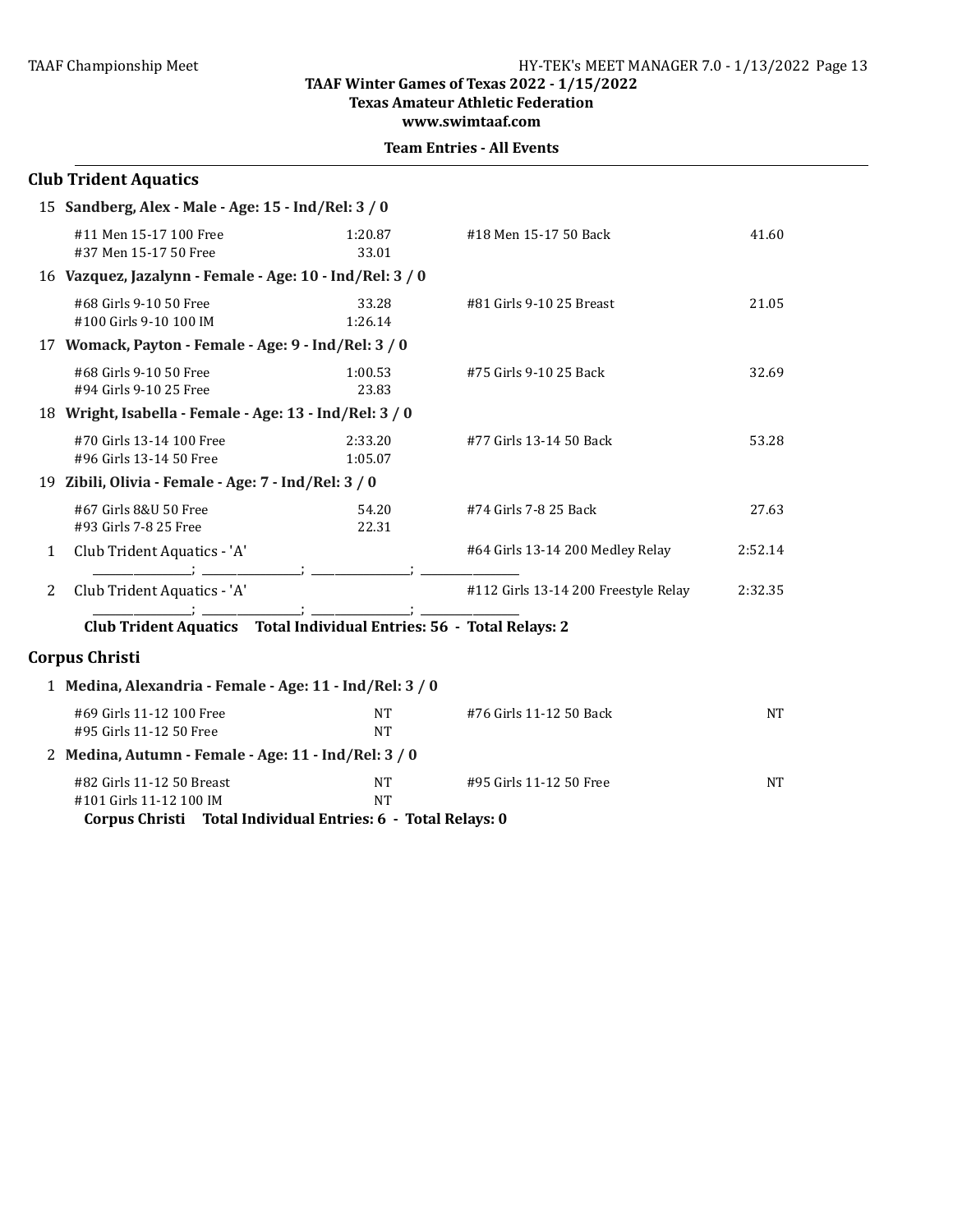**Texas Amateur Athletic Federation**

**www.swimtaaf.com**

|  | <b>Team Entries - All Events</b> |  |  |
|--|----------------------------------|--|--|
|--|----------------------------------|--|--|

#### **Denison**

| 1 Acosta, Olivia - Female - Age: 9 - Ind/Rel: 3 / 0     |                    |                           |           |  |  |  |
|---------------------------------------------------------|--------------------|---------------------------|-----------|--|--|--|
| #75 Girls 9-10 25 Back<br>#94 Girls 9-10 25 Free        | NT<br><b>NT</b>    | #81 Girls 9-10 25 Breast  | <b>NT</b> |  |  |  |
| 2 Bartlett, Analynn - Female - Age: 32 - Ind/Rel: 3 / 0 |                    |                           |           |  |  |  |
| #85 Women 18&0 50 Breast<br>#107 Women 18&0 200 Free    | 43.84<br>3:00.37   | #104 Women 18&0 100 IM    | 1:30.94   |  |  |  |
| 3 Dobbs, Teresa - Female - Age: 8 - Ind/Rel: 3 / 0      |                    |                           |           |  |  |  |
| #74 Girls 7-8 25 Back<br>#93 Girls 7-8 25 Free          | NT<br>NT           | #80 Girls 8&U 25 Breast   | <b>NT</b> |  |  |  |
| 4 Haskett, Ariel - Female - Age: 24 - Ind/Rel: 3 / 0    |                    |                           |           |  |  |  |
| #79 Women 18&0 50 Back<br>#104 Women 18&0 100 IM        | 34.32<br>1:19.26   | #91 Women 18&0 50 Fly     | 33.78     |  |  |  |
| 5 Johnson, Heidi - Female - Age: 75 - Ind/Rel: 3 / 0    |                    |                           |           |  |  |  |
| #79 Women 18&0 50 Back<br>#104 Women 18&0 100 IM        | 1:25.12<br>3:15.67 | #98 Women 18&0 50 Free    | 1:03.29   |  |  |  |
| 6 Jones, Kaisity - Female - Age: 11 - Ind/Rel: 3 / 0    |                    |                           |           |  |  |  |
| #76 Girls 11-12 50 Back<br>#101 Girls 11-12 100 IM      | 35.40<br>1:26.85   | #95 Girls 11-12 50 Free   | 34.15     |  |  |  |
| 7 Jordan, Ali - Female - Age: 10 - Ind/Rel: 3 / 0       |                    |                           |           |  |  |  |
| #68 Girls 9-10 50 Free<br>#94 Girls 9-10 25 Free        | NT<br><b>NT</b>    | #81 Girls 9-10 25 Breast  | <b>NT</b> |  |  |  |
| 8 Keefer, Shayne - Female - Age: 11 - Ind/Rel: 3 / 0    |                    |                           |           |  |  |  |
| #69 Girls 11-12 100 Free<br>#95 Girls 11-12 50 Free     | 1:22.80<br>34.65   | #88 Girls 11-12 50 Fly    | 45.39     |  |  |  |
| 9 Monday, Willy - Male - Age: 16 - Ind/Rel: 3 / 0       |                    |                           |           |  |  |  |
| #24 Men 15-17 50 Breast<br>#46 Men 15-17 200 Free       | 38.10<br>2:30.10   | #30 Men 15-17 50 Fly      | 31.09     |  |  |  |
| 10 Parker, Cole - Male - Age: 9 - Ind/Rel: 3 / 0        |                    |                           |           |  |  |  |
| #15 Boys 9-10 25 Back<br>#34 Boys 9-10 25 Free          | 23.76<br>20.39     | #21 Boys 9-10 25 Breast   | 30.35     |  |  |  |
| 11 Parker, Hannah - Female - Age: 14 - Ind/Rel: 3 / 0   |                    |                           |           |  |  |  |
| #77 Girls 13-14 50 Back<br>#96 Girls 13-14 50 Free      | 37.84<br>29.55     | #83 Girls 13-14 50 Breast | 41.88     |  |  |  |
| 12 Riedl, Barbara - Female - Age: 75 - Ind/Rel: 3 / 0   |                    |                           |           |  |  |  |
| #72 Women 18&0 100 Free<br>#107 Women 18&0 200 Free     | 1:31.85<br>3:27.44 | #98 Women 18&0 50 Free    | 41.75     |  |  |  |
| 13 Smith, Dori - Female - Age: 47 - Ind/Rel: 3 / 0      |                    |                           |           |  |  |  |
| #79 Women 18&0 50 Back<br>#98 Women 18&0 50 Free        | 45.81<br>39.63     | #85 Women 18&0 50 Breast  | 48.69     |  |  |  |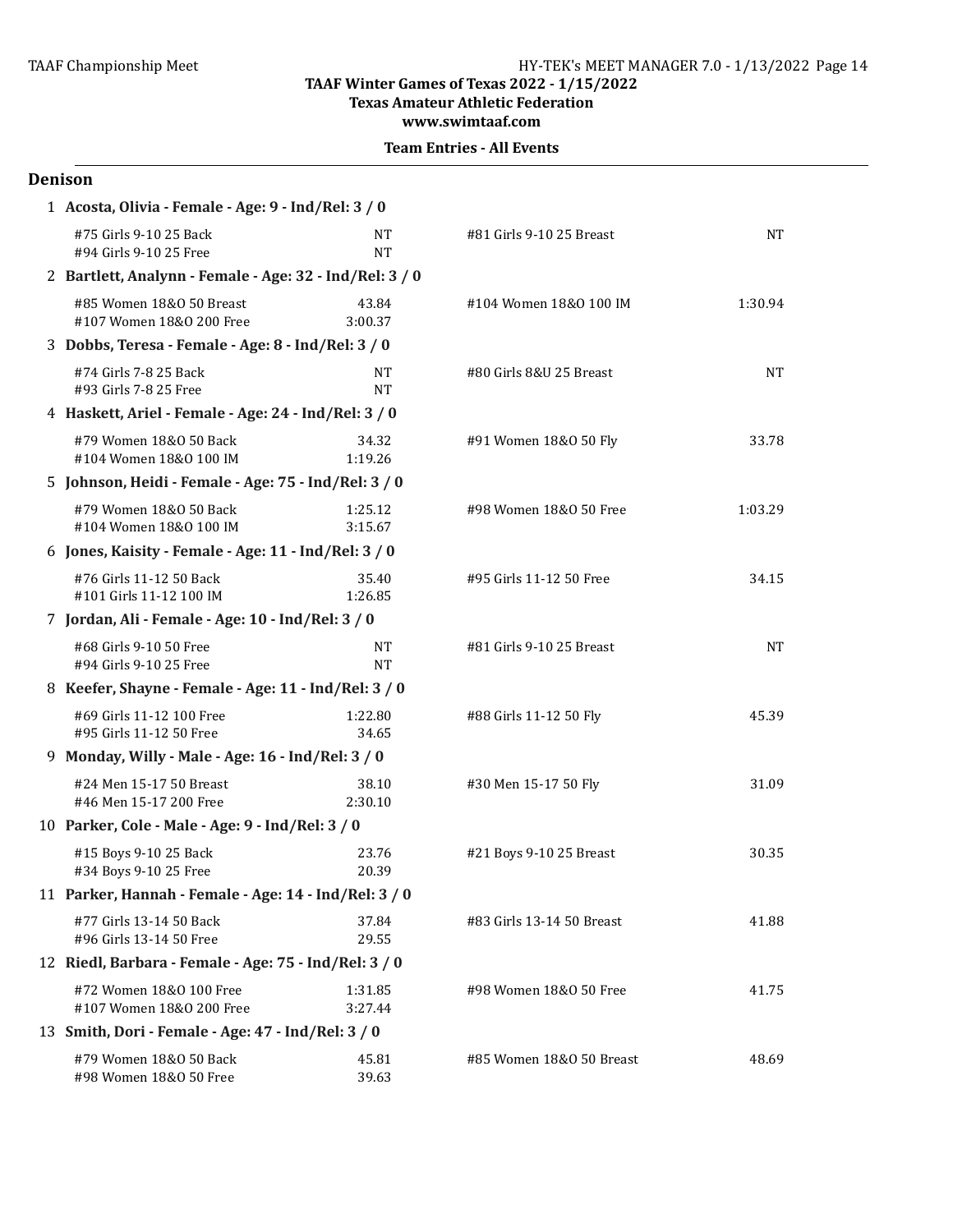## **TAAF Winter Games of Texas 2022 - 1/15/2022 Texas Amateur Athletic Federation**

**www.swimtaaf.com**

## **Team Entries - All Events**

# **Denison**

14 Tieman, Liam - Male - Age: 11 - Ind/Rel: 3 / 0

| #9 Boys 11-12 100 Free                                 | NT | #22 Boys 11-12 50 Breast | NΤ |
|--------------------------------------------------------|----|--------------------------|----|
| #35 Boys 11-12 50 Free                                 | NΊ |                          |    |
| Denison Total Individual Entries: 42 - Total Relays: 0 |    |                          |    |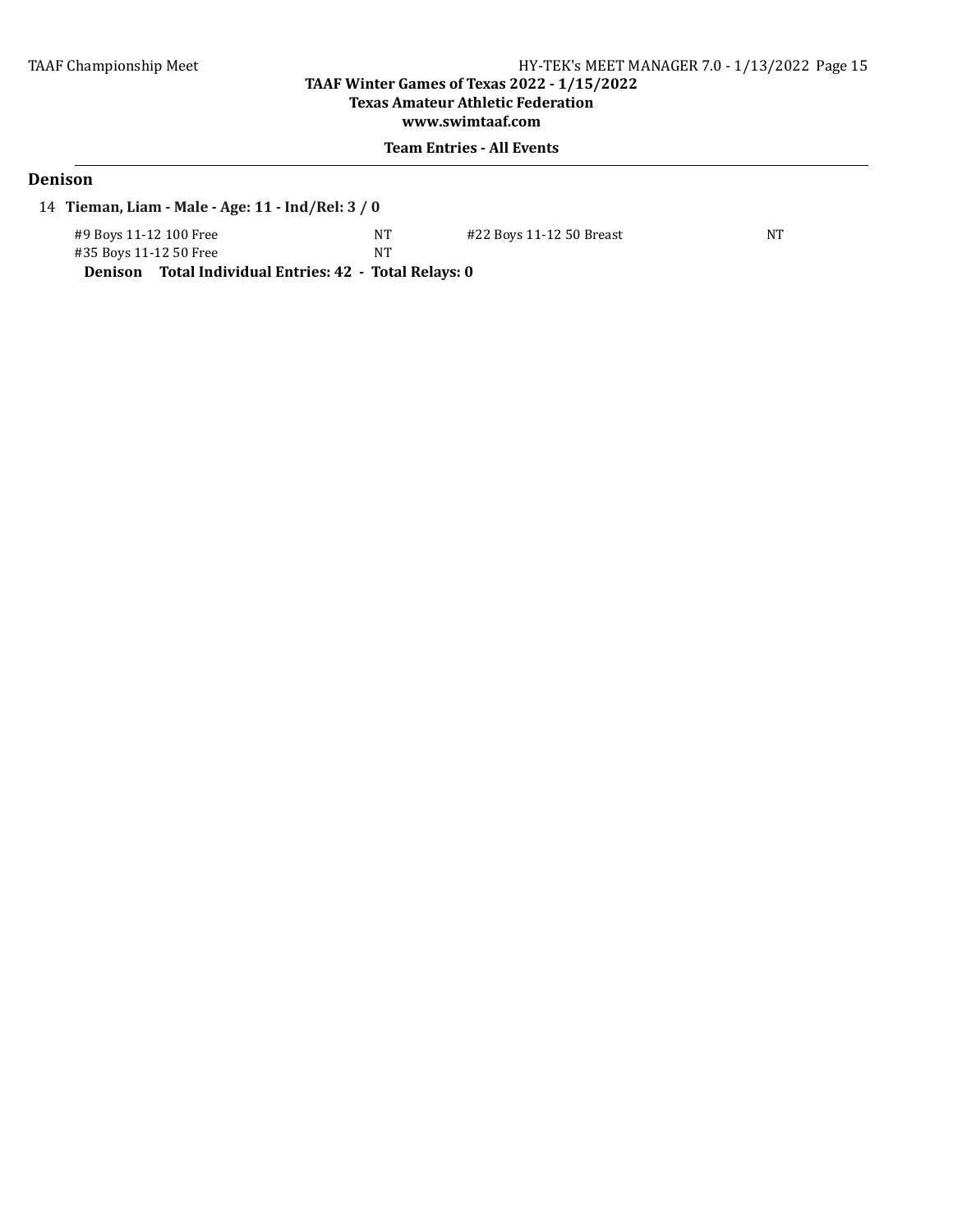**Texas Amateur Athletic Federation** 

**www.swimtaaf.com**

### **Team Entries - All Events**

### **Denton**

|   | 1 Gattis, Malia - Female - Age: 16 - Ind/Rel: 3 / 3                                                   |                          |            |                                                                                                       |                                 |            |
|---|-------------------------------------------------------------------------------------------------------|--------------------------|------------|-------------------------------------------------------------------------------------------------------|---------------------------------|------------|
|   | #55 Mixed 15-17 200 Medley Relay (1)<br>#59 Mixed 15-17 200 Free Relay (2)<br>#78 Women 15-17 50 Back | NT<br><b>NT</b><br>37.00 | 1/3<br>1/6 | #57 Mixed 15-17 100 Free Relay (1)<br>#71 Women 15-17 100 Free<br>#97 Women 15-17 50 Free             | NT<br>1:04.00<br>27.00          | 1/3        |
|   | 2 Hawkins, Emily - Female - Age: 17 - Ind/Rel: 0 / 3                                                  |                          |            |                                                                                                       |                                 |            |
|   | #55 Mixed 15-17 200 Medley Relay (2)<br>#59 Mixed 15-17 200 Free Relay (3)                            | NT<br><b>NT</b>          | 1/3<br>1/6 | #57 Mixed 15-17 100 Free Relay (2)                                                                    | <b>NT</b>                       | 1/3        |
|   | 3 Ho, Anthony - Male - Age: 11 - Ind/Rel: 3 / 0                                                       |                          |            |                                                                                                       |                                 |            |
|   | #16 Boys 11-12 50 Back<br>#35 Boys 11-12 50 Free                                                      | 4:10.00<br>8:08.00       |            | #22 Boys 11-12 50 Breast                                                                              | 2:22.00                         |            |
|   | 4 Ho, Jayden - Male - Age: 8 - Ind/Rel: 3 / 0                                                         |                          |            |                                                                                                       |                                 |            |
|   | #14 Boys 7-8 25 Back<br>#33 Boys 7-8 25 Free                                                          | 6:59.00<br>5:22.00       |            | #20 Boys 8&U 25 Breast                                                                                | 1:22.00                         |            |
|   | 5 Hyland, Miles - Male - Age: 9 - Ind/Rel: 3 / 0                                                      |                          |            |                                                                                                       |                                 |            |
|   | #15 Boys 9-10 25 Back<br>#34 Boys 9-10 25 Free                                                        | 23.05<br>19.59           |            | #27 Boys 9-10 25 Fly                                                                                  | <b>NT</b>                       |            |
|   | 6 Parker, Daniel - Male - Age: 17 - Ind/Rel: 3 / 3                                                    |                          |            |                                                                                                       |                                 |            |
|   | #18 Men 15-17 50 Back<br>#46 Men 15-17 200 Free<br>#57 Mixed 15-17 100 Free Relay (3)                 | NT<br>NT<br><b>NT</b>    | 1/3        | #30 Men 15-17 50 Fly<br>#55 Mixed 15-17 200 Medley Relay (3)<br>#59 Mixed 15-17 200 Free Relay (1)    | NT<br>NT<br><b>NT</b>           | 1/3<br>1/6 |
|   | 7 Riefler, Arria - Female - Age: 10 - Ind/Rel: 3 / 0                                                  |                          |            |                                                                                                       |                                 |            |
|   | #68 Girls 9-10 50 Free<br>#94 Girls 9-10 25 Free                                                      | <b>NT</b><br>NT          |            | #81 Girls 9-10 25 Breast                                                                              | <b>NT</b>                       |            |
|   | 8 Schlosser, Alexis - Female - Age: 6 - Ind/Rel: 2 / 0                                                |                          |            |                                                                                                       |                                 |            |
|   | #73 Girls 6&U 25 Back                                                                                 | NT                       |            | #92 Girls 6&U 25 Free                                                                                 | <b>NT</b>                       |            |
|   | 9 Schlosser, Kylee - Female - Age: 6 - Ind/Rel: 2 / 0                                                 |                          |            |                                                                                                       |                                 |            |
|   | #73 Girls 6&U 25 Back                                                                                 | <b>NT</b>                |            | #92 Girls 6&U 25 Free                                                                                 | <b>NT</b>                       |            |
|   | 10 Schulteis, Eli - Male - Age: 9 - Ind/Rel: 3 / 0                                                    |                          |            |                                                                                                       |                                 |            |
|   | #8 Boys 9-10 50 Free<br>#21 Boys 9-10 25 Breast                                                       | 38.22<br>26.13           |            | #15 Boys 9-10 25 Back                                                                                 | 22.29                           |            |
|   | 11 Travis, Haley - Female - Age: 12 - Ind/Rel: 3 / 0                                                  |                          |            |                                                                                                       |                                 |            |
|   | #69 Girls 11-12 100 Free<br>#88 Girls 11-12 50 Fly                                                    | 1:12.00<br>35.00         |            | #76 Girls 11-12 50 Back                                                                               | 37.00                           |            |
|   | 12 Travis, Nathan - Male - Age: 16 - Ind/Rel: 3 / 3                                                   |                          |            |                                                                                                       |                                 |            |
|   | #18 Men 15-17 50 Back<br>#37 Men 15-17 50 Free<br>#57 Mixed 15-17 100 Free Relay (4)                  | 28.82<br>24.24<br>NT     | 1/3        | #24 Men 15-17 50 Breast<br>#55 Mixed 15-17 200 Medley Relay (4)<br>#59 Mixed 15-17 200 Free Relay (4) | 29.41<br><b>NT</b><br><b>NT</b> | 1/3<br>1/6 |
| 1 | Denton - 'A'                                                                                          |                          |            | #55 Mixed 15-17 200 Medley Relay                                                                      | NT                              | 1/3        |
| 2 | Gattis, Malia; Hawkins, Emily; Parker, Daniel; Travis, Nathan<br>Denton - 'A'                         |                          |            | #57 Mixed 15-17 100 Freestyle Relay                                                                   | NT                              | 1/3        |
|   | Gattis, Malia; Hawkins, Emily; Parker, Daniel; Travis, Nathan                                         |                          |            |                                                                                                       |                                 |            |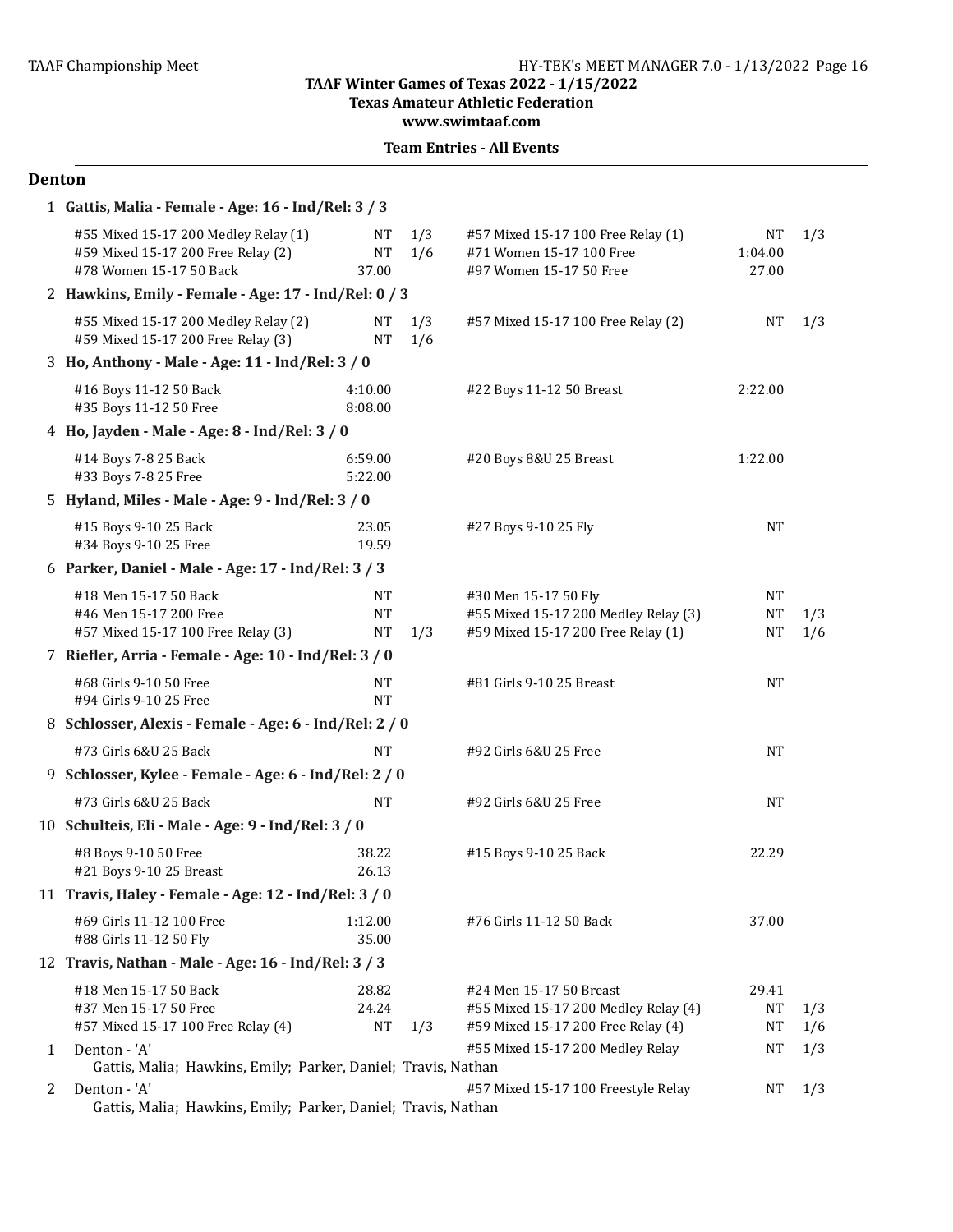#### **Texas Amateur Athletic Federation**

**www.swimtaaf.com**

| <b>Denton</b> |                                                                                                                                        |                  |                                                  |                  |  |
|---------------|----------------------------------------------------------------------------------------------------------------------------------------|------------------|--------------------------------------------------|------------------|--|
| 3             | Denton - 'A'<br>Parker, Daniel; Gattis, Malia; Hawkins, Emily; Travis, Nathan<br>Denton Total Individual Entries: 31 - Total Relays: 3 |                  | #59 Mixed 15-17 200 Freestyle Relay              | <b>NT</b><br>1/6 |  |
|               | <b>ElCampo</b>                                                                                                                         |                  |                                                  |                  |  |
|               | 1 Aertker, Annie - Female - Age: 9 - Ind/Rel: 4 / 0                                                                                    |                  |                                                  |                  |  |
|               | #68 Girls 9-10 50 Free<br>#87 Girls 9-10 25 Fly<br>2 Aertker, Will - Male - Age: 6 - Ind/Rel: 2 / 0                                    | 50.00<br>22.00   | #75 Girls 9-10 25 Back<br>#94 Girls 9-10 25 Free | 26.00<br>18.00   |  |
|               | #13 Boys 6&U 25 Back<br>3 Drapela, Breckyn - Female - Age: 9 - Ind/Rel: 3 / 0                                                          | 55.00            | #32 Boys 6&U 25 Free                             | 46.00            |  |
|               | #68 Girls 9-10 50 Free<br>#94 Girls 9-10 25 Free                                                                                       | 56.77<br>21.57   | #75 Girls 9-10 25 Back                           | 25.33            |  |
|               | 4 Pfardrescher, Kate - Female - Age: 9 - Ind/Rel: 3 / 0                                                                                |                  |                                                  |                  |  |
|               | #68 Girls 9-10 50 Free<br>#94 Girls 9-10 25 Free                                                                                       | 45.34<br>18.67   | #75 Girls 9-10 25 Back                           | 22.11            |  |
|               | 5 Pfardrescher, Rhett - Male - Age: 6 - Ind/Rel: 2 / 0                                                                                 |                  |                                                  |                  |  |
|               | #13 Boys 6&U 25 Back                                                                                                                   | 26.18            | #32 Boys 6&U 25 Free                             | 22.15            |  |
|               | 6 Salinas, Jacob - Male - Age: 7 - Ind/Rel: 3 / 0                                                                                      |                  |                                                  |                  |  |
|               | #7 Boys 8&U 50 Free<br>#33 Boys 7-8 25 Free                                                                                            | 1:15.00<br>34.00 | #14 Boys 7-8 25 Back                             | 35.00            |  |
|               | 7 Stephens, Kleo - Female - Age: 9 - Ind/Rel: 1 / 0                                                                                    |                  |                                                  |                  |  |
|               | #75 Girls 9-10 25 Back<br>ElCampo Total Individual Entries: 18 - Total Relays: 0                                                       | 1:40.00          |                                                  |                  |  |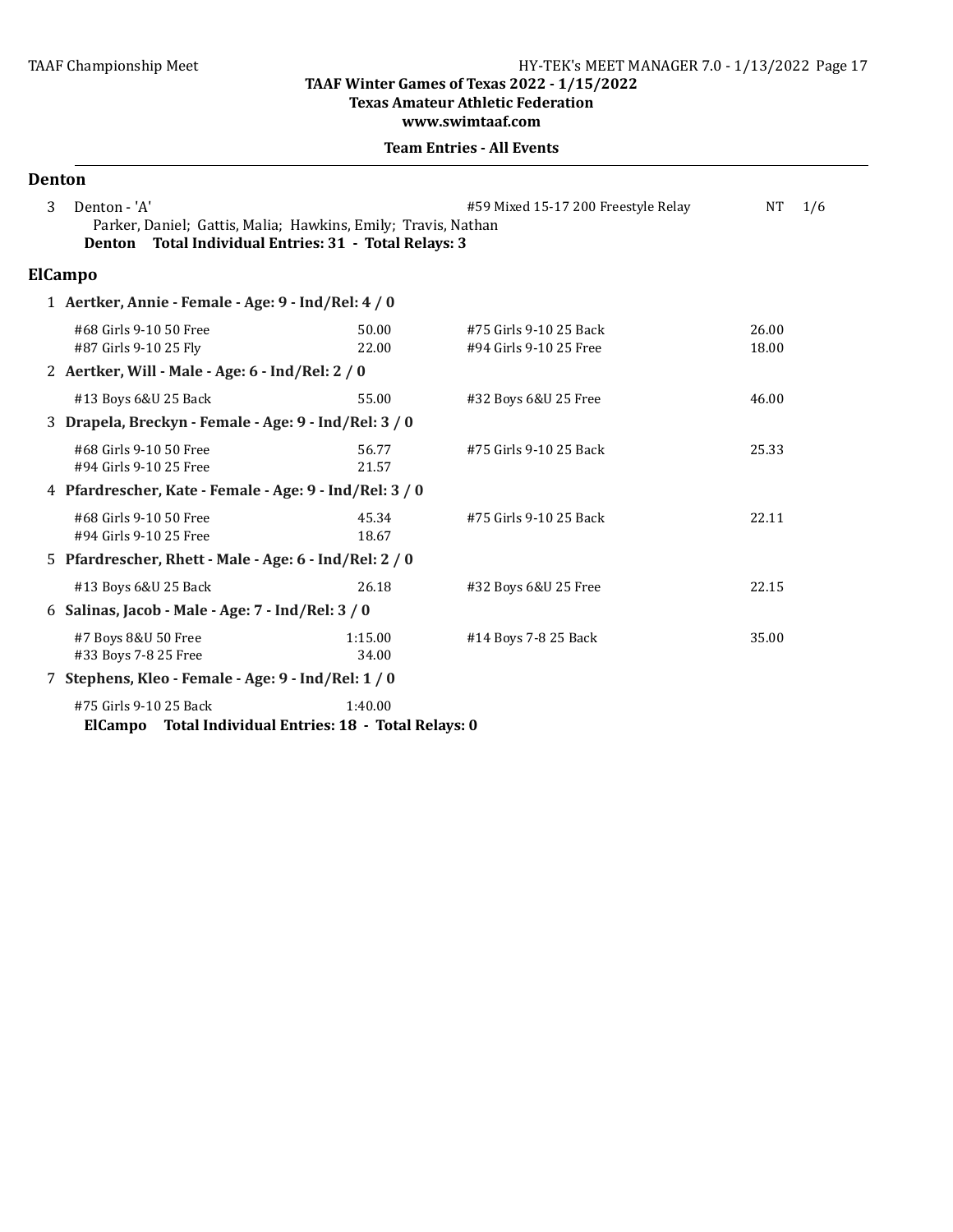**Texas Amateur Athletic Federation**

**www.swimtaaf.com**

| <b>Team Entries - All Events</b> |  |  |
|----------------------------------|--|--|
|----------------------------------|--|--|

# **Fit-N-Wise**

| 1 Ballou, Laynee - Female - Age: 12 - Ind/Rel: 3 / 0     |                        |                                                           |                        |
|----------------------------------------------------------|------------------------|-----------------------------------------------------------|------------------------|
| #69 Girls 11-12 100 Free<br>#101 Girls 11-12 100 IM      | 1:22.49<br>1:25.51     | #82 Girls 11-12 50 Breast                                 | 42.64                  |
| 2 Capello, Jon - Male - Age: 38 - Ind/Rel: 2 / 2         |                        |                                                           |                        |
| #6 Men 18&0 200 Medley Relay (2)<br>#38 Men 18&0 50 Free | <b>NT</b><br><b>NT</b> | #25 Men 18&0 50 Breast<br>#54 Men 18&0 200 Free Relay (2) | <b>NT</b><br><b>NT</b> |
| 3 Comstock, Audrey - Female - Age: 8 - Ind/Rel: 3 / 0    |                        |                                                           |                        |
| #67 Girls 8&U 50 Free<br>#93 Girls 7-8 25 Free           | <b>NT</b><br><b>NT</b> | #74 Girls 7-8 25 Back                                     | <b>NT</b>              |
| 4 Davis, Rylee - Female - Age: 8 - Ind/Rel: 3 / 0        |                        |                                                           |                        |
| #67 Girls 8&U 50 Free<br>#93 Girls 7-8 25 Free           | <b>NT</b><br><b>NT</b> | #74 Girls 7-8 25 Back                                     | <b>NT</b>              |
| 5 Dollins, Liberty - Female - Age: 11 - Ind/Rel: 3 / 0   |                        |                                                           |                        |
| #69 Girls 11-12 100 Free<br>#95 Girls 11-12 50 Free      | 1:14.41<br>33.26       | #76 Girls 11-12 50 Back                                   | 37.80                  |
| 6 Dollins, Preston - Male - Age: 13 - Ind/Rel: 3 / 0     |                        |                                                           |                        |
| #10 Boys 13-14 100 Free<br>#36 Boys 13-14 50 Free        | 1:07.11<br>29.81       | #29 Boys 13-14 50 Fly                                     | 41.17                  |
| 7 Dollins, Whitney - Female - Age: 17 - Ind/Rel: 3 / 0   |                        |                                                           |                        |
| #71 Women 15-17 100 Free<br>#97 Women 15-17 50 Free      | 57.16<br>25.76         | #90 Women 15-17 50 Fly                                    | 42.34                  |
| 8 Hays, Kenzi - Female - Age: 14 - Ind/Rel: 3 / 0        |                        |                                                           |                        |
| #70 Girls 13-14 100 Free<br>#102 Girls 13-14 100 IM      | 59.31<br>1:10.89       | #96 Girls 13-14 50 Free                                   | 27.03                  |
| 9 Kaminski, Ben - Male - Age: 40 - Ind/Rel: 3 / 0        |                        |                                                           |                        |
| #25 Men 18&0 50 Breast<br>#44 Men 18&0 100 IM            | NT<br><b>NT</b>        | #38 Men 18&0 50 Free                                      | <b>NT</b>              |
| 10 Kelly, Brynli - Female - Age: 9 - Ind/Rel: 3 / 0      |                        |                                                           |                        |
| #68 Girls 9-10 50 Free<br>#100 Girls 9-10 100 IM         | 31.30<br>1:29.69       | #94 Girls 9-10 25 Free                                    | 14.92                  |
| 11 Payne, Finley - Female - Age: 6 - Ind/Rel: 2 / 0      |                        |                                                           |                        |
| #73 Girls 6&U 25 Back                                    | <b>NT</b>              | #92 Girls 6&U 25 Free                                     | NΤ                     |
| 12 Smith, Major - Male - Age: 18 - Ind/Rel: 2 / 0        |                        |                                                           |                        |
| #25 Men 18&0 50 Breast                                   | 30.07                  | #44 Men 18&0 100 IM                                       | 1:08.34                |
| 13 Swink, Braxton - Male - Age: 8 - Ind/Rel: 3 / 0       |                        |                                                           |                        |
| #7 Boys 8&U 50 Free<br>#33 Boys 7-8 25 Free              | 21.13<br><b>NT</b>     | #14 Boys 7-8 25 Back                                      | NΤ                     |
| 14 Wickham, Khloe - Female - Age: 11 - Ind/Rel: 3 / 0    |                        |                                                           |                        |
| #69 Girls 11-12 100 Free<br>#95 Girls 11-12 50 Free      | <b>NT</b><br><b>NT</b> | #76 Girls 11-12 50 Back                                   | NΤ                     |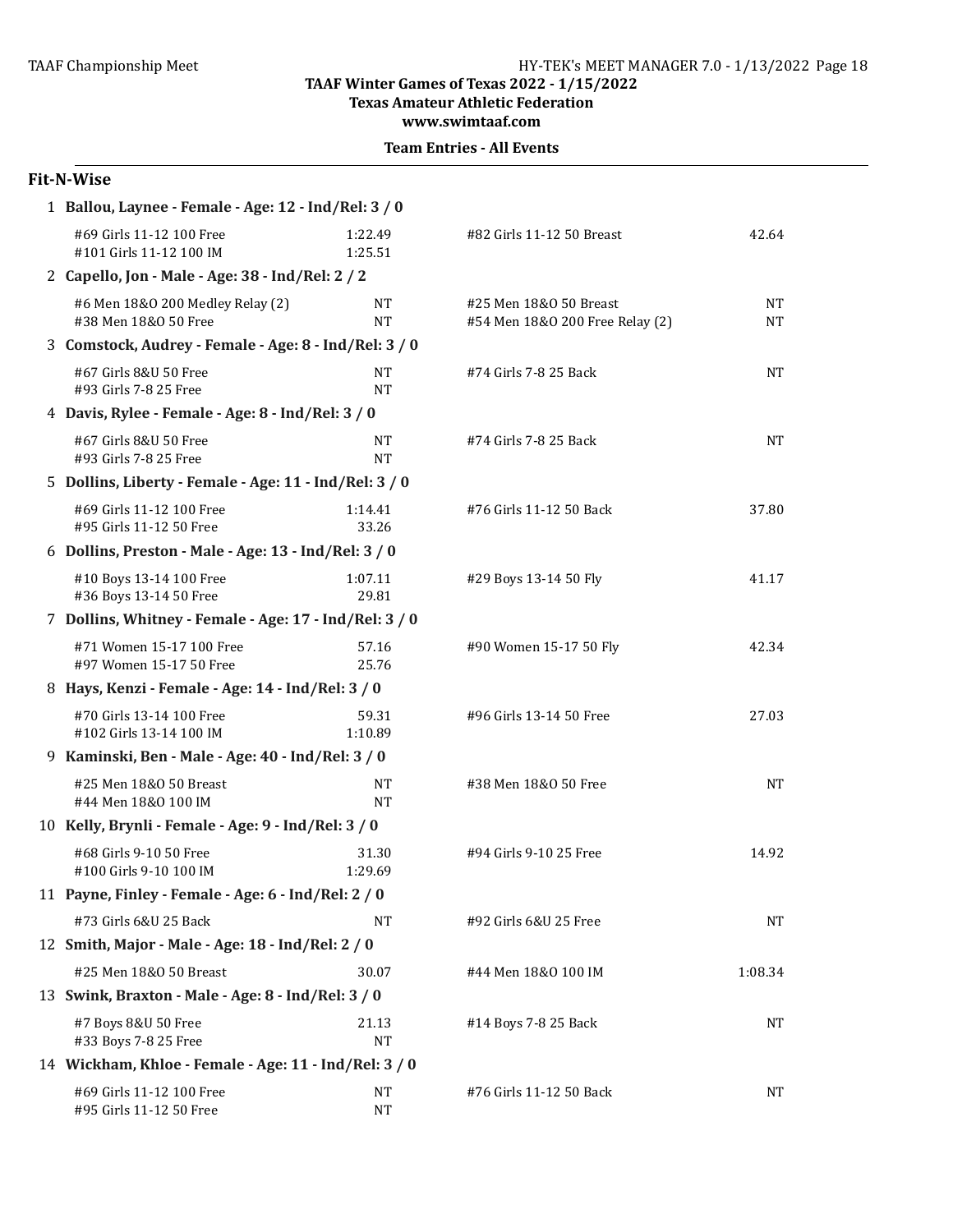#### **TAAF Winter Games of Texas 2022 - 1/15/2022 Texas Amateur Athletic Federation**

**www.swimtaaf.com**

#### **Team Entries - All Events**

# **Fit-N-Wise**

| 15 Williamson, Aaron - Male - Age: 15 - Ind/Rel: 3 / 0                                             |       |                                       |           |
|----------------------------------------------------------------------------------------------------|-------|---------------------------------------|-----------|
| #11 Men 15-17 100 Free                                                                             | 57.56 | #18 Men 15-17 50 Back                 | 30.88     |
| #37 Men 15-17 50 Free                                                                              | 25.92 |                                       |           |
| 16 Young, Grace - Female - Age: 11 - Ind/Rel: 3 / 0                                                |       |                                       |           |
| #69 Girls 11-12 100 Free                                                                           | NT    | #76 Girls 11-12 50 Back               | NT        |
| #95 Girls 11-12 50 Free                                                                            | NT    |                                       |           |
| Fit-N-Wise - 'A'                                                                                   |       | #6 Men 18 & Over 200 Medley Relay     | NT        |
| Smith, Aeron; Capello, Jon; Rodarte, Christian; Kaminski, Benjamin                                 |       |                                       |           |
| Fit-N-Wise - 'A'                                                                                   |       | #54 Men 18 & Over 200 Freestyle Relay | <b>NT</b> |
| Smith, Aeron; Capello, Jon; Rodarte, Christian; Kaminski, Benjamin                                 |       |                                       |           |
| $P_{11}$ M Miles $P_{21}$ He distributed $P_{31}$ and $P_{41}$ $P_{51}$ $P_{61}$ $P_{71}$ $P_{81}$ |       |                                       |           |

Fit-N-Wise Total Individual Entries: 45 - Total Relays: 2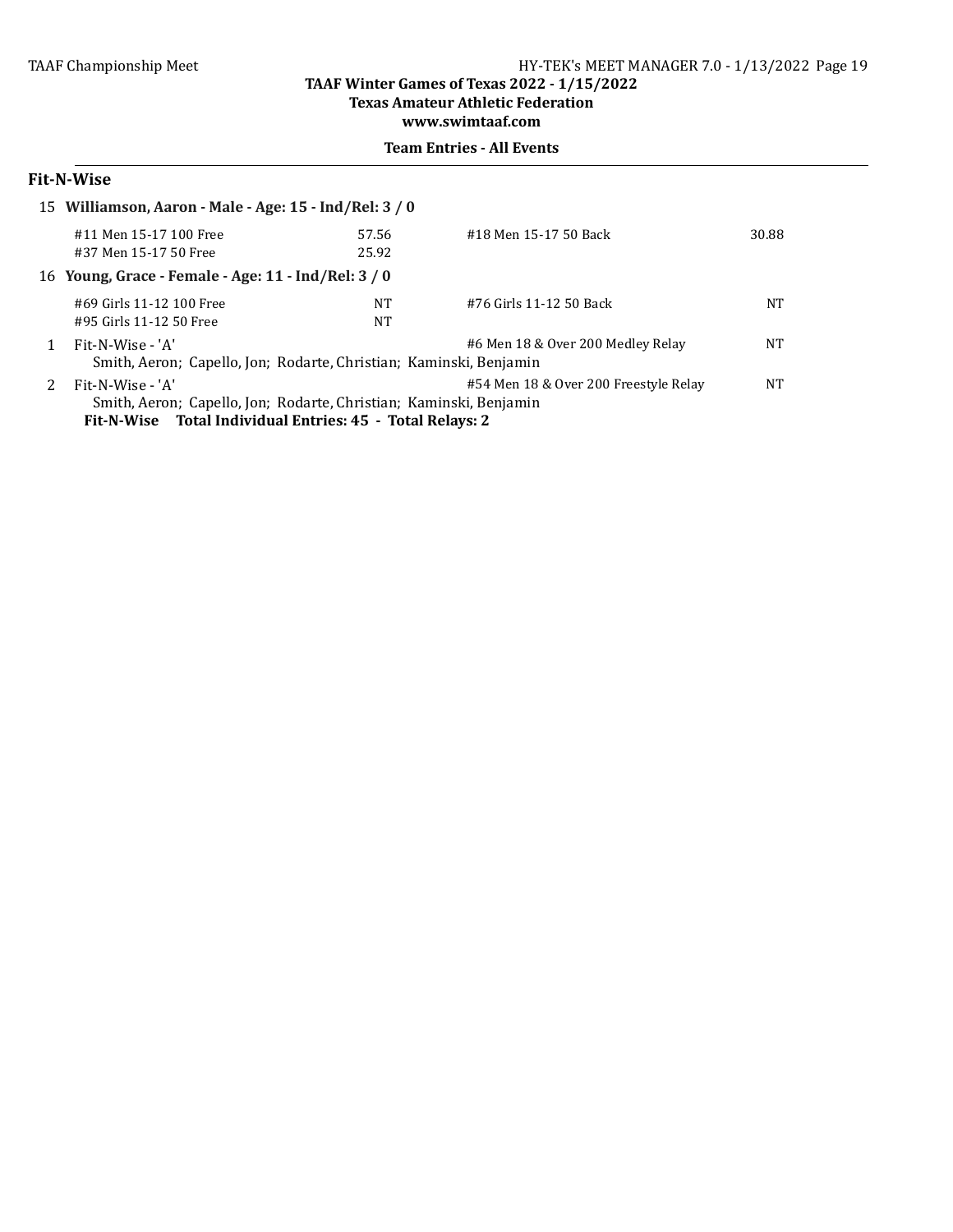**Texas Amateur Athletic Federation** 

**www.swimtaaf.com**

| <b>Flower Mound</b>                                                                                                                                                    |                                                         |                   |                                                                                                                                          |                                       |                   |
|------------------------------------------------------------------------------------------------------------------------------------------------------------------------|---------------------------------------------------------|-------------------|------------------------------------------------------------------------------------------------------------------------------------------|---------------------------------------|-------------------|
| 1 Chaney, Caroline - Female - Age: 11 - Ind/Rel: 3 / 0                                                                                                                 |                                                         |                   |                                                                                                                                          |                                       |                   |
| #76 Girls 11-12 50 Back<br>#101 Girls 11-12 100 IM                                                                                                                     | 55.00<br>1:41.56                                        |                   | #88 Girls 11-12 50 Fly                                                                                                                   | 47.75                                 |                   |
| 2 Chaney, Elliott - Male - Age: 8 - Ind/Rel: 3 / 1                                                                                                                     |                                                         |                   |                                                                                                                                          |                                       |                   |
| #14 Boys 7-8 25 Back<br>#39 Boys 8&U 100 IM                                                                                                                            | 26.60<br>1:59.53                                        |                   | #20 Boys 8&U 25 Breast<br>#49 Boys 7-8 100 Free Relay (1)                                                                                | 31.00<br>1:25.00                      |                   |
| 3 Chaney, Jake - Male - Age: 38 - Ind/Rel: 3 / 6                                                                                                                       |                                                         |                   |                                                                                                                                          |                                       |                   |
| #19 Men 18&0 50 Back<br>#47 Men 18&0 200 Free<br>#56 Mixed 18&0 200 Medley Relay (2)<br>#58 Mixed 18&0 100 Free Relay (1)<br>#60 Mixed 18&0 200 Free Relay (1)         | 36.90<br>3:16.59<br><b>NT</b><br><b>NT</b><br><b>NT</b> |                   | #44 Men 18&0 100 IM<br>#55 Mixed 15-17 200 Medley Relay (2)<br>#57 Mixed 15-17 100 Free Relay (2)<br>#59 Mixed 15-17 200 Free Relay (2)  | 1:42.08<br>NT<br>NT<br><b>NT</b>      | 1/6<br>1/5<br>1/2 |
| 4 Chaney, Robin - Female - Age: 37 - Ind/Rel: 3/6                                                                                                                      |                                                         |                   |                                                                                                                                          |                                       |                   |
| #55 Mixed 15-17 200 Medley Relay (1)<br>#57 Mixed 15-17 100 Free Relay (1)<br>#59 Mixed 15-17 200 Free Relay (1)<br>#79 Women 18&0 50 Back<br>#107 Women 18&0 200 Free | NT<br><b>NT</b><br>NT<br>35.51<br>2:24.15               | 1/6<br>1/5<br>1/2 | #56 Mixed 18&0 200 Medley Relay (1)<br>#58 Mixed 18&0 100 Free Relay (2)<br>#60 Mixed 18&0 200 Free Relay (2)<br>#91 Women 18&0 50 Fly   | NT<br><b>NT</b><br><b>NT</b><br>31.88 |                   |
| 5 Elizarde, Drew - Male - Age: 6 - Ind/Rel: 3 / 0                                                                                                                      |                                                         |                   |                                                                                                                                          |                                       |                   |
| #13 Boys 6&U 25 Back<br>#32 Boys 6&U 25 Free                                                                                                                           | 1:30.00<br>1:15.00                                      |                   | #20 Boys 8&U 25 Breast                                                                                                                   | 1:45.00                               |                   |
| 6 Elizarde, Kyle - Male - Age: 8 - Ind/Rel: 3 / 0                                                                                                                      |                                                         |                   |                                                                                                                                          |                                       |                   |
| #14 Boys 7-8 25 Back<br>#33 Boys 7-8 25 Free                                                                                                                           | 50.00<br>45.00                                          |                   | #20 Boys 8&U 25 Breast                                                                                                                   | 55.00                                 |                   |
| 7 Elizarde, Luke - Male - Age: 10 - Ind/Rel: 3 / 0                                                                                                                     |                                                         |                   |                                                                                                                                          |                                       |                   |
| #21 Boys 9-10 25 Breast<br>#40 Boys 9-10 100 IM                                                                                                                        | 1:00.00<br>2:00.00                                      |                   | #34 Boys 9-10 25 Free                                                                                                                    | 40.00                                 |                   |
| 8 Elizarde, Vince - Male - Age: 44 - Ind/Rel: 3 / 6                                                                                                                    |                                                         |                   |                                                                                                                                          |                                       |                   |
| #25 Men 18&0 50 Breast<br>#44 Men 18&0 100 IM<br>#56 Mixed 18&0 200 Medley Relay (3)<br>#58 Mixed 18&0 100 Free Relay (3)<br>#60 Mixed 18&0 200 Free Relay (3)         | 38.00<br>1:20.00<br>NT<br>NT<br><b>NT</b>               |                   | #38 Men 18&0 50 Free<br>#55 Mixed 15-17 200 Medley Relay (3)<br>#57 Mixed 15-17 100 Free Relay (3)<br>#59 Mixed 15-17 200 Free Relay (3) | 26.00<br><b>NT</b><br>NT<br><b>NT</b> | 1/6<br>1/5<br>1/2 |
| 9 Payne, Kristin - Female - Age: 41 - Ind/Rel: 3 / 6                                                                                                                   |                                                         |                   |                                                                                                                                          |                                       |                   |
| #55 Mixed 15-17 200 Medley Relay (4)<br>#57 Mixed 15-17 100 Free Relay (4)<br>#59 Mixed 15-17 200 Free Relay (4)<br>#79 Women 18&0 50 Back<br>#104 Women 18&0 100 IM   | NT<br>NT<br>NT<br>35.00<br>1:20.00                      | 1/6<br>1/5<br>1/2 | #56 Mixed 18&0 200 Medley Relay (4)<br>#58 Mixed 18&0 100 Free Relay (4)<br>#60 Mixed 18&0 200 Free Relay (4)<br>#91 Women 18&0 50 Fly   | NT<br>NT<br>NT<br>33.00               |                   |
| 10 Perkins, Cameron - Male - Age: 9 - Ind/Rel: 3 / 2                                                                                                                   |                                                         |                   |                                                                                                                                          |                                       |                   |
| #2 Boys 9-10 100 Medley Relay (3)<br>#15 Boys 9-10 25 Back<br>#50 Boys 9-10 100 Free Relay (3)                                                                         | 1:46.10<br>NT<br>1:20.00                                |                   | #8 Boys 9-10 50 Free<br>#34 Boys 9-10 25 Free                                                                                            | NT<br>NT                              |                   |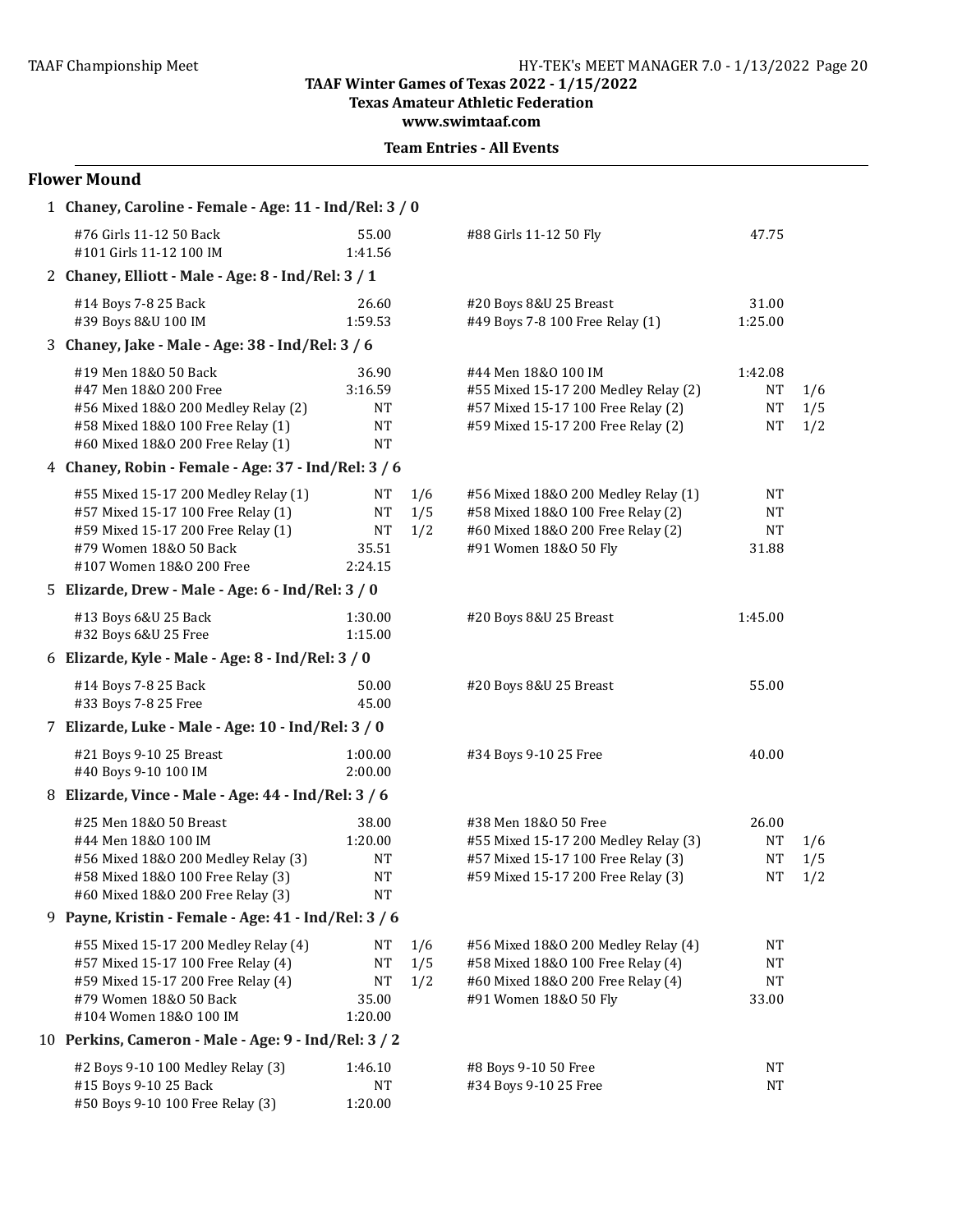**Texas Amateur Athletic Federation** 

**www.swimtaaf.com**

|  | <b>Team Entries - All Events</b> |  |  |
|--|----------------------------------|--|--|
|--|----------------------------------|--|--|

### **Flower Mound**

|               | 11 Perkins, Catherine - Female - Age: 11 - Ind/Rel: 3 / 0                                                                                         |                        |                                         |           |     |
|---------------|---------------------------------------------------------------------------------------------------------------------------------------------------|------------------------|-----------------------------------------|-----------|-----|
|               | #69 Girls 11-12 100 Free<br>#95 Girls 11-12 50 Free                                                                                               | <b>NT</b><br><b>NT</b> | #76 Girls 11-12 50 Back                 | <b>NT</b> |     |
|               | 12 Potter, Tinsley - Female - Age: 12 - Ind/Rel: 3 / 0                                                                                            |                        |                                         |           |     |
|               | #69 Girls 11-12 100 Free<br>#101 Girls 11-12 100 IM                                                                                               | 1:02.47<br>1:12.51     | #95 Girls 11-12 50 Free                 | 28.76     |     |
|               | 13 Suffredin, Makayla - Female - Age: 10 - Ind/Rel: 3 / 0                                                                                         |                        |                                         |           |     |
|               | #68 Girls 9-10 50 Free<br>#94 Girls 9-10 25 Free                                                                                                  | 38.19<br>18.06         | #75 Girls 9-10 25 Back                  | 21.86     |     |
| 1             | Flower Mound - 'A'<br>Chaney, Elliott; Elizarde, Kyle; Tran, Kolby; Gonzalez, Derek                                                               |                        | #49 Boys 7-8 100 Freestyle Relay        | 1:25.00   |     |
| 2             | Flower Mound - 'A'<br>Chaney, Robin; Chaney, Jake; Elizarde, Vince; Payne, Kristin                                                                |                        | #55 Mixed 15-17 200 Medley Relay        | <b>NT</b> | 1/6 |
| 3             | Flower Mound - 'A'<br>Chaney, Robin; Chaney, Jake; Elizarde, Vince; Payne, Kristin                                                                |                        | #56 Mixed 18 & Over 200 Medley Relay    | <b>NT</b> |     |
| 4             | Flower Mound - 'A'<br>Chaney, Jake; Chaney, Robin; Elizarde, Vince; Payne, Kristin                                                                |                        | #58 Mixed 18 & Over 100 Freestyle Relay | <b>NT</b> |     |
| 5             | Flower Mound - 'A'<br>Chaney, Robin; Chaney, Jake; Elizarde, Vince; Payne, Kristin                                                                |                        | #59 Mixed 15-17 200 Freestyle Relay     | NT        | 1/2 |
| 6             | Flower Mound - 'A'<br>Chaney, Jake; Chaney, Robin; Elizarde, Vince; Payne, Kristin<br>Flower Mound Total Individual Entries: 39 - Total Relays: 6 |                        | #60 Mixed 18 & Over 200 Freestyle Relay | <b>NT</b> |     |
| <b>Frisco</b> |                                                                                                                                                   |                        |                                         |           |     |
|               | 1 Allen, Austin - Male - Age: 11 - Ind/Rel: 3 / 0                                                                                                 |                        |                                         |           |     |
|               | #16 Boys 11-12 50 Back<br>#35 Boys 11-12 50 Free<br>Frisco Total Individual Entries: 3 - Total Relays: 0                                          | 2:52.00<br>5:21.00     | #22 Boys 11-12 50 Breast                | 6:18.00   |     |
|               | <b>Golden Triangle</b>                                                                                                                            |                        |                                         |           |     |
|               | 1 Guy, Kaisen - Male - Age: 10 - Ind/Rel: 3 / 0                                                                                                   |                        |                                         |           |     |
|               | #15 Boys 9-10 25 Back<br>#40 Boys 9-10 100 IM                                                                                                     | 20.54<br>1:38.25       | #27 Boys 9-10 25 Fly                    | 19.86     |     |
|               | 2 Moore, Liam - Male - Age: 11 - Ind/Rel: 3 / 0                                                                                                   |                        |                                         |           |     |
|               | #16 Boys 11-12 50 Back                                                                                                                            | 38.98                  | #28 Boys 11-12 50 Fly                   | 34.57     |     |

#41 Boys 11-12 100 IM 1:19.43

Golden Triangle Total Individual Entries: 6 - Total Relays: 0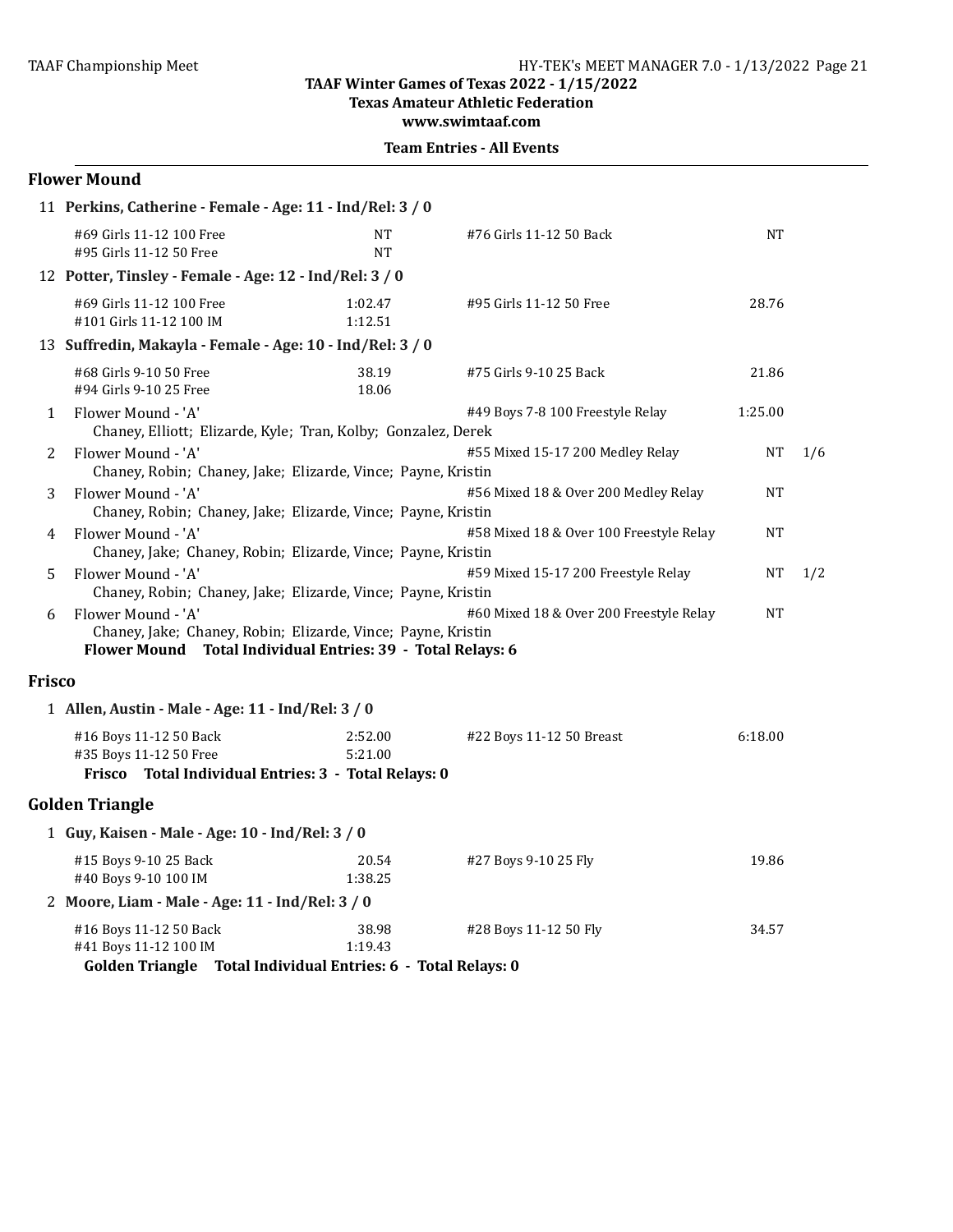**Texas Amateur Athletic Federation**

**www.swimtaaf.com**

|  | <b>Team Entries - All Events</b> |  |  |
|--|----------------------------------|--|--|
|--|----------------------------------|--|--|

# **Granbury**

| 1 Brawner, Kyle - Male - Age: 10 - Ind/Rel: 3 / 0                                                                                                           |                                 |                                                     |                  |
|-------------------------------------------------------------------------------------------------------------------------------------------------------------|---------------------------------|-----------------------------------------------------|------------------|
| #15 Boys 9-10 25 Back<br>#40 Boys 9-10 100 IM                                                                                                               | 17.12<br>1:18.75                | #34 Boys 9-10 25 Free                               | 13.84            |
| 2 Citzler, Carmen - Female - Age: 12 - Ind/Rel: 3 / 0                                                                                                       |                                 |                                                     |                  |
| #76 Girls 11-12 50 Back<br>#101 Girls 11-12 100 IM                                                                                                          | 37.08<br>1:23.20                | #88 Girls 11-12 50 Fly                              | 37.67            |
| 3 Citzler, Leah - Female - Age: 8 - Ind/Rel: 3 / 0                                                                                                          |                                 |                                                     |                  |
| #74 Girls 7-8 25 Back<br>#93 Girls 7-8 25 Free                                                                                                              | 22.21<br>23.42                  | #86 Girls 8&U 25 Fly                                | 28.78            |
| 4 Crowe, Bethany - Female - Age: 14 - Ind/Rel: 3 / 2                                                                                                        |                                 |                                                     |                  |
| #64 Girls 13-14 200 Medley Relay (2)<br>#77 Girls 13-14 50 Back<br>#112 Girls 13-14 200 Free Relay (3)                                                      | <b>NT</b><br>29.00<br><b>NT</b> | #70 Girls 13-14 100 Free<br>#102 Girls 13-14 100 IM | 57.00<br>1:06.00 |
| 5 Crowe, Heath - Male - Age: 16 - Ind/Rel: 3 / 0                                                                                                            |                                 |                                                     |                  |
| #24 Men 15-17 50 Breast<br>#46 Men 15-17 200 Free                                                                                                           | 34.00<br>2:08.00                | #43 Men 15-17 100 IM                                | 1:06.00          |
| 6 Crowe, Logan - Male - Age: 11 - Ind/Rel: 3 / 2                                                                                                            |                                 |                                                     |                  |
| #3 Boys 11-12 200 Medley Relay (1)<br>#28 Boys 11-12 50 Fly<br>#51 Boys 11-12 200 Free Relay (1)<br>Granbury Total Individual Entries: 18 - Total Relays: 0 | 2:18.86<br>34.80<br>1:59.16     | #22 Boys 11-12 50 Breast<br>#41 Boys 11-12 100 IM   | 39.84<br>1:20.68 |
| <b>Grand Prairie</b>                                                                                                                                        |                                 |                                                     |                  |
| 1 Nguyen, Jonathan - Male - Age: 11 - Ind/Rel: 3 / 0                                                                                                        |                                 |                                                     |                  |
| #16 Boys 11-12 50 Back<br>#41 Boys 11-12 100 IM                                                                                                             | 40.39<br>1:19.00                | #22 Boys 11-12 50 Breast                            | 39.57            |
| 2 Nguyen, Kevin - Male - Age: 13 - Ind/Rel: 3 / 0                                                                                                           |                                 |                                                     |                  |
| #10 Boys 13-14 100 Free<br>#36 Boys 13-14 50 Free                                                                                                           | <b>NT</b><br><b>NT</b>          | #23 Boys 13-14 50 Breast                            | <b>NT</b>        |
| 3 Nguyen, Ryan - Male - Age: 11 - Ind/Rel: 3 / 0                                                                                                            |                                 |                                                     |                  |
| #16 Boys 11-12 50 Back<br>#35 Boys 11-12 50 Free                                                                                                            | 41.57<br>38.82                  | #22 Boys 11-12 50 Breast                            | 42.36            |
| 4 Nguyen, Terry - Male - Age: 9 - Ind/Rel: 3 / 0                                                                                                            |                                 |                                                     |                  |
| #21 Boys 9-10 25 Breast<br>#40 Boys 9-10 100 IM<br>Grand Prairie Total Individual Entries: 12 - Total Relays: 0                                             | 21.45<br>1:39.00                | #27 Boys 9-10 25 Fly                                | 22.35            |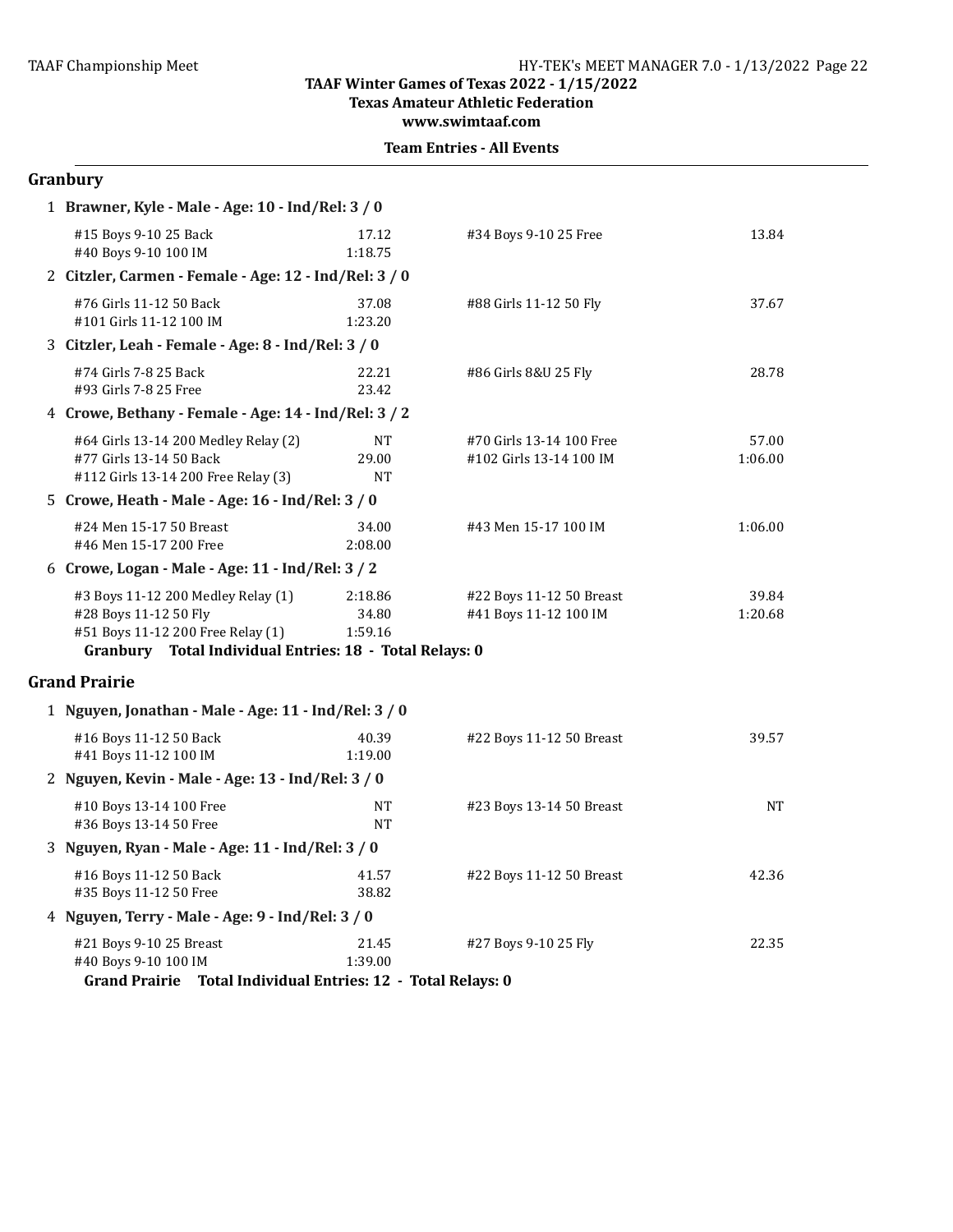**Texas Amateur Athletic Federation**

**www.swimtaaf.com**

|  | <b>Team Entries - All Events</b> |  |  |
|--|----------------------------------|--|--|
|--|----------------------------------|--|--|

| <b>High Performance Aquatic Club</b>                                                                   |                                 |                                                                        |                  |
|--------------------------------------------------------------------------------------------------------|---------------------------------|------------------------------------------------------------------------|------------------|
| 1 Brashars, Anika - Female - Age: 11 - Ind/Rel: 3 / 0                                                  |                                 |                                                                        |                  |
| #69 Girls 11-12 100 Free<br>#101 Girls 11-12 100 IM                                                    | 1:17.58<br>1:31.98              | #82 Girls 11-12 50 Breast                                              | 46.19            |
| 2 Pickens, Nicolas - Male - Age: 12 - Ind/Rel: 3 / 2                                                   |                                 |                                                                        |                  |
| #3 Boys 11-12 200 Medley Relay (4)<br>#28 Boys 11-12 50 Fly<br>#51 Boys 11-12 200 Free Relay (4)       | 2:18.86<br>31.01<br>1:59.16     | #9 Boys 11-12 100 Free<br>#35 Boys 11-12 50 Free                       | 57.94<br>26.70   |
| 3 Pickens, Virginia - Female - Age: 14 - Ind/Rel: 3 / 2                                                |                                 |                                                                        |                  |
| #64 Girls 13-14 200 Medley Relay (3)<br>#96 Girls 13-14 50 Free<br>#112 Girls 13-14 200 Free Relay (4) | <b>NT</b><br>25.99<br><b>NT</b> | #70 Girls 13-14 100 Free<br>#105 Girls 13-14 200 Free                  | 56.33<br>2:02.44 |
| 4 Waddles, Barrett - Male - Age: 13 - Ind/Rel: 3 / 0                                                   |                                 |                                                                        |                  |
| #10 Boys 13-14 100 Free<br>#36 Boys 13-14 50 Free                                                      | 1:06.86<br>28.98                | #23 Boys 13-14 50 Breast                                               | 53.07            |
| 5 Waddles, Ryan - Male - Age: 8 - Ind/Rel: 3 / 0                                                       |                                 |                                                                        |                  |
| #7 Boys 8&U 50 Free<br>#33 Boys 7-8 25 Free                                                            | 53.14<br>27.09                  | #20 Boys 8&U 25 Breast                                                 | 34.55            |
| 6 Yazvin, Denis - Male - Age: 8 - Ind/Rel: 3 / 0                                                       |                                 |                                                                        |                  |
| #26 Boys 8&U 25 Fly<br>#39 Boys 8&U 100 IM<br><b>High Performance Aquatic Club</b>                     | 23.24<br>1:48.18                | #33 Boys 7-8 25 Free<br>Total Individual Entries: 18 - Total Relays: 0 | 17.92            |
|                                                                                                        |                                 |                                                                        |                  |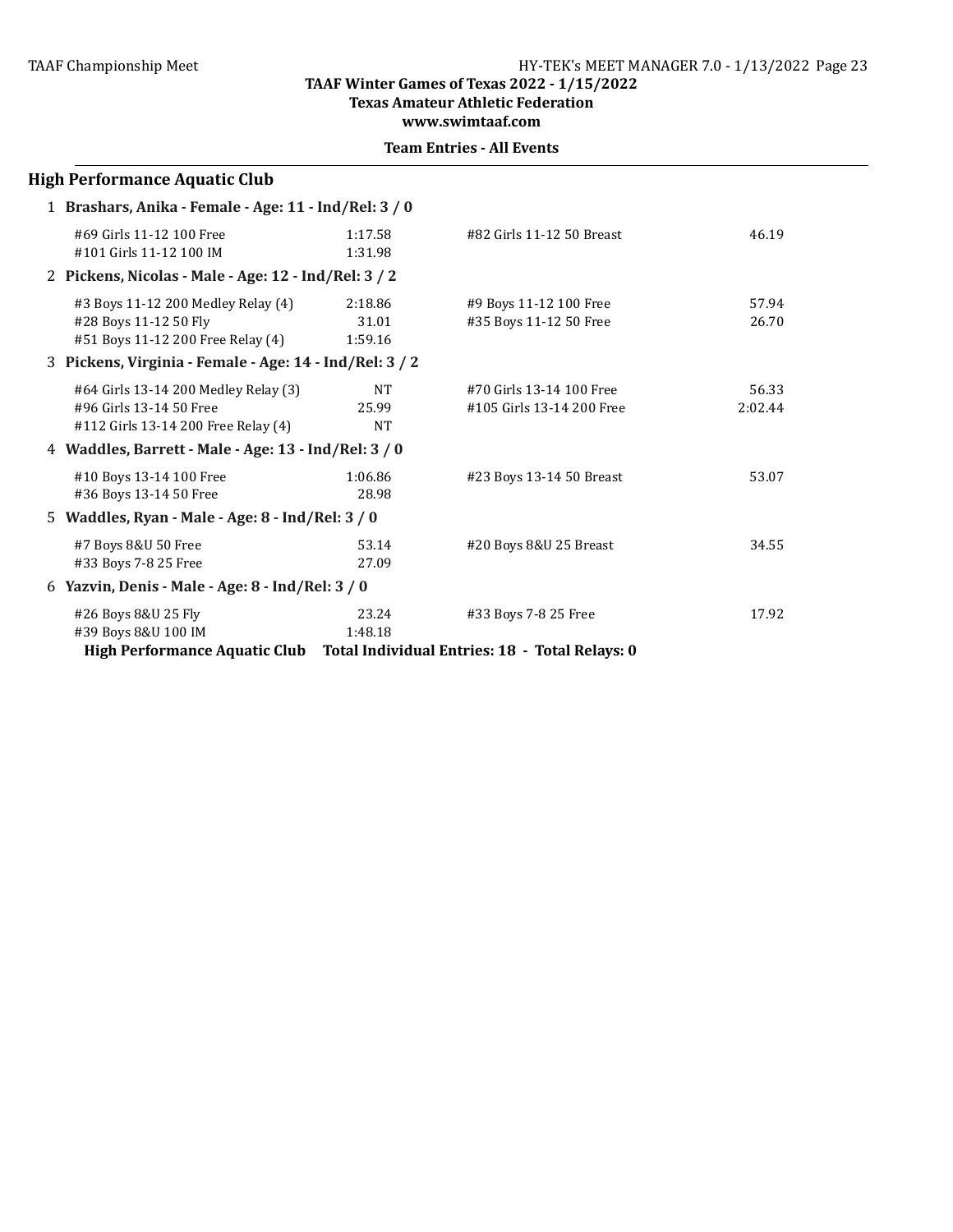**Texas Amateur Athletic Federation** 

**www.swimtaaf.com**

| Lake Jackson                                                                                             |                               |                                                      |                    |
|----------------------------------------------------------------------------------------------------------|-------------------------------|------------------------------------------------------|--------------------|
| 1 Albarran, Benjamin - Male - Age: 13 - Ind/Rel: 3 / 2                                                   |                               |                                                      |                    |
| #4 Boys 13-14 200 Medley Relay (1)<br>#36 Boys 13-14 50 Free<br>#52 Boys 13-14 200 Free Relay (1)        | 2:18.49<br>29.50<br>2:06.40   | #29 Boys 13-14 50 Fly<br>#42 Boys 13-14 100 IM       | 33.18<br>1:16.16   |
| 2 Albarran, Celeste - Female - Age: 41 - Ind/Rel: 3 / 2                                                  |                               |                                                      |                    |
| #66 Women 18&0 200 Medley Relay (1)<br>#98 Women 18&0 50 Free<br>#114 Women 18&0 200 Free Relay (1)      | 2:52.10<br>40.78<br><b>NT</b> | #85 Women 18&0 50 Breast<br>#104 Women 18&0 100 IM   | 53.19<br>1:45.56   |
| 3 Albarran, Cora - Female - Age: 11 - Ind/Rel: 3 / 1                                                     |                               |                                                      |                    |
| #63 Girls 11-12 200 Medley Relay (1)<br>#95 Girls 11-12 50 Free                                          | 3:27.50<br>41.81              | #82 Girls 11-12 50 Breast<br>#101 Girls 11-12 100 IM | 59.63<br>1:48.44   |
| 4 Bowers, Levi - Male - Age: 8 - Ind/Rel: 3 / 2                                                          |                               |                                                      |                    |
| #1 Boys 8&U 100 Medley Relay (1)<br>#20 Boys 8&U 25 Breast<br>#49 Boys 7-8 100 Free Relay (3)            | 2:01.46<br>36.76<br>1:44.25   | #14 Boys 7-8 25 Back<br>#33 Boys 7-8 25 Free         | 29.26<br>27.27     |
| 5 Bracken, Clara - Female - Age: 10 - Ind/Rel: 3 / 2                                                     |                               |                                                      |                    |
| #62 Girls 9-10 100 Medley Relay (1)<br>#87 Girls 9-10 25 Fly<br>#110 Girls 9-10 100 Free Relay (1)       | 1:11.16<br>16.18<br>1:06.91   | #75 Girls 9-10 25 Back<br>#100 Girls 9-10 100 IM     | 18.53<br>1:26.33   |
| 6 Bracken, Larissa - Female - Age: 12 - Ind/Rel: 3 / 2                                                   |                               |                                                      |                    |
| #63 Girls 11-12 200 Medley Relay (1)<br>#82 Girls 11-12 50 Breast<br>#111 Girls 11-12 200 Free Relay (1) | 2:22.61<br>36.63<br>2:16.29   | #69 Girls 11-12 100 Free<br>#101 Girls 11-12 100 IM  | 1:05.02<br>1:11.91 |
| 7 Bracken, Sierra - Female - Age: 10 - Ind/Rel: 3 / 2                                                    |                               |                                                      |                    |
| #62 Girls 9-10 100 Medley Relay (2)<br>#81 Girls 9-10 25 Breast<br>#110 Girls 9-10 100 Free Relay (2)    | 1:11.16<br>18.24<br>1:06.91   | #68 Girls 9-10 50 Free<br>#100 Girls 9-10 100 IM     | 35.51<br>1:24.25   |
| 8 Cline, Evelyn - Female - Age: 10 - Ind/Rel: 0 / 2                                                      |                               |                                                      |                    |
| #62 Girls 9-10 100 Medley Relay (1)                                                                      | <b>NT</b>                     | #110 Girls 9-10 100 Free Relay (1)                   | 1:14.32            |
| 9 Collins, Luke - Male - Age: 10 - Ind/Rel: 3 / 2                                                        |                               |                                                      |                    |
| #2 Boys 9-10 100 Medley Relay (1)<br>#34 Boys 9-10 25 Free<br>#50 Boys 9-10 100 Free Relay (1)           | 1:42.29<br>19.80<br>1:27.28   | #8 Boys 9-10 50 Free<br>#40 Boys 9-10 100 IM         | 42.39<br>1:53.00   |
| 10 Collins, Seth - Male - Age: 7 - Ind/Rel: 3 / 2                                                        |                               |                                                      |                    |
| #1 Boys 8&U 100 Medley Relay (2)<br>#20 Boys 8&U 25 Breast<br>#49 Boys 7-8 100 Free Relay (1)            | 2:01.46<br>NT<br>1:44.25      | #14 Boys 7-8 25 Back<br>#33 Boys 7-8 25 Free         | 30.96<br>25.23     |
| 11 Corn, Kasen - Male - Age: 14 - Ind/Rel: 3 / 2                                                         |                               |                                                      |                    |
| #4 Boys 13-14 200 Medley Relay (2)<br>#23 Boys 13-14 50 Breast<br>#52 Boys 13-14 200 Free Relay (2)      | 2:18.49<br>39.42<br>2:06.40   | #17 Boys 13-14 50 Back<br>#42 Boys 13-14 100 IM      | 33.52<br>1:13.90   |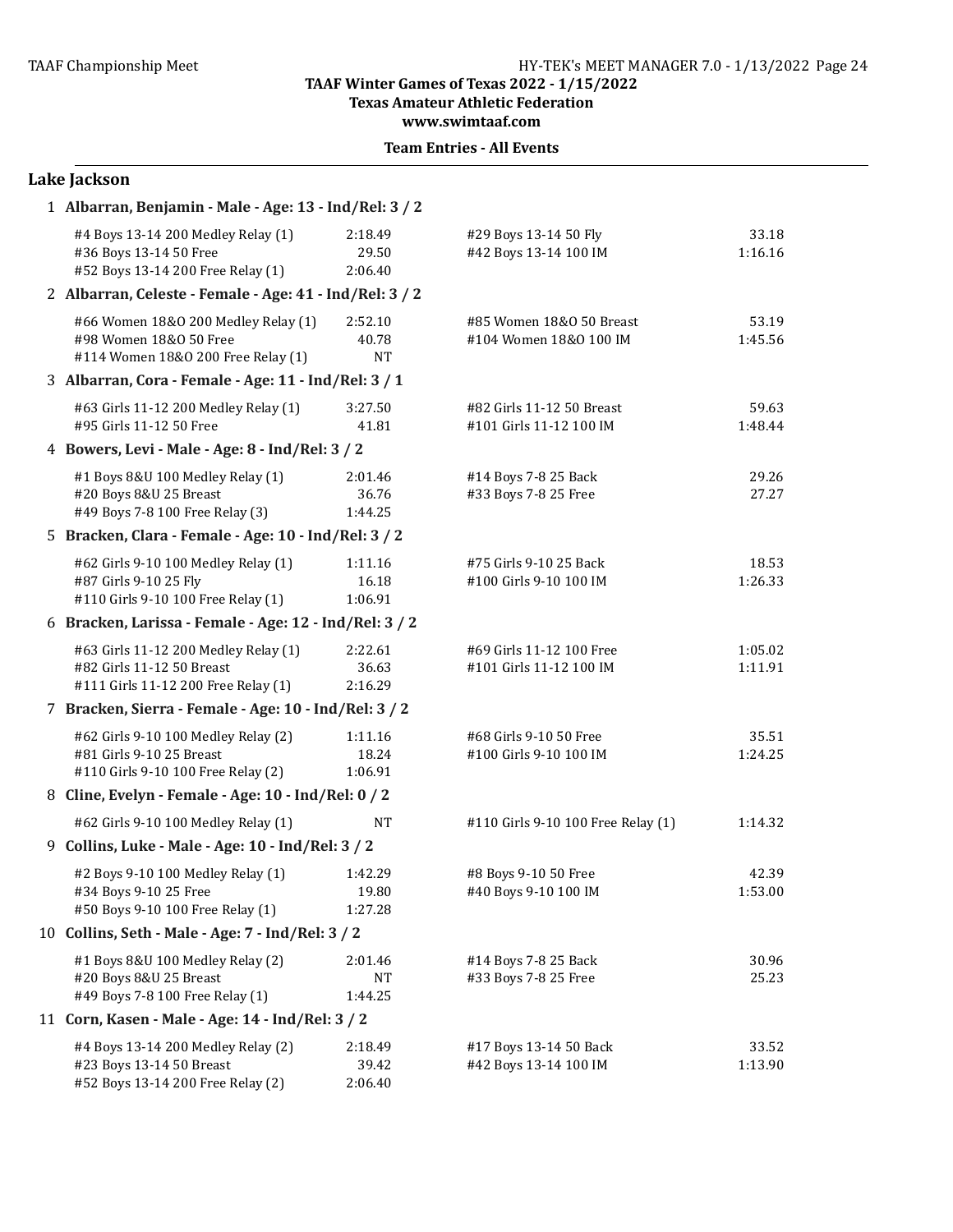**Texas Amateur Athletic Federation**

**www.swimtaaf.com**

|                                                     | Lake Jackson                                                                                          |                               |                                                      |                    |
|-----------------------------------------------------|-------------------------------------------------------------------------------------------------------|-------------------------------|------------------------------------------------------|--------------------|
|                                                     | 12 Corn, Kesleigh - Female - Age: 12 - Ind/Rel: 3 / 2                                                 |                               |                                                      |                    |
|                                                     | #63 Girls 11-12 200 Medley Relay (2)<br>#88 Girls 11-12 50 Fly<br>#111 Girls 11-12 200 Free Relay (2) | 2:22.61<br>34.67<br>2:16.29   | #69 Girls 11-12 100 Free<br>#95 Girls 11-12 50 Free  | 1:10.95<br>31.66   |
|                                                     | 13 Crisp, Ava - Female - Age: 12 - Ind/Rel: 3 / 0                                                     |                               |                                                      |                    |
|                                                     | #76 Girls 11-12 50 Back<br>#95 Girls 11-12 50 Free                                                    | 51.45<br>39.40                | #82 Girls 11-12 50 Breast                            | 52.81              |
|                                                     | 14 Crisp, Claire - Female - Age: 10 - Ind/Rel: 3 / 2                                                  |                               |                                                      |                    |
|                                                     | #62 Girls 9-10 100 Medley Relay (3)<br>#81 Girls 9-10 25 Breast<br>#110 Girls 9-10 100 Free Relay (3) | 1:11.16<br>23.15<br>1:06.91   | #68 Girls 9-10 50 Free<br>#94 Girls 9-10 25 Free     | 37.98<br>18.97     |
|                                                     | 15 Crowder, Brylynn - Female - Age: 8 - Ind/Rel: 3 / 2                                                |                               |                                                      |                    |
|                                                     | #61 Girls 8&U 100 Medley Relay (1)<br>#74 Girls 7-8 25 Back<br>#109 Girls 7-8 100 Free Relay (1)      | 1:52.04<br>29.46<br>1:33.76   | #67 Girls 8&U 50 Free<br>#93 Girls 7-8 25 Free       | <b>NT</b><br>25.02 |
|                                                     | 16 Dorsten, Sharon - Female - Age: 29 - Ind/Rel: 0 / 2                                                |                               |                                                      |                    |
|                                                     | #66 Women 18&0 200 Medley Relay (4)                                                                   | 2:52.10                       | #114 Women 18&0 200 Free Relay (4)                   | <b>NT</b>          |
| 17 Ebey, Ashlyn - Female - Age: 19 - Ind/Rel: 3 / 0 |                                                                                                       |                               |                                                      |                    |
|                                                     | #79 Women 18&0 50 Back<br>#104 Women 18&0 100 IM                                                      | NT<br><b>NT</b>               | #98 Women 18&0 50 Free                               | <b>NT</b>          |
|                                                     | 18 Ebey, Michelle - Female - Age: 14 - Ind/Rel: 3 / 0                                                 |                               |                                                      |                    |
|                                                     | #77 Girls 13-14 50 Back<br>#96 Girls 13-14 50 Free                                                    | <b>NT</b><br><b>NT</b>        | #83 Girls 13-14 50 Breast                            | <b>NT</b>          |
|                                                     | 19 Ermel, Adelynn - Female - Age: 7 - Ind/Rel: 3 / 2                                                  |                               |                                                      |                    |
|                                                     | #61 Girls 8&U 100 Medley Relay (2)<br>#80 Girls 8&U 25 Breast<br>#109 Girls 7-8 100 Free Relay (2)    | 1:52.04<br>37.07<br>1:33.76   | #67 Girls 8&U 50 Free<br>#93 Girls 7-8 25 Free       | 52.12<br>24.11     |
|                                                     | 20 Ermel, Bryce - Male - Age: 11 - Ind/Rel: 3 / 2                                                     |                               |                                                      |                    |
|                                                     | #3 Boys 11-12 200 Medley Relay (1)<br>#22 Boys 11-12 50 Breast<br>#51 Boys 11-12 200 Free Relay (1)   | 3:25.00<br>1:10.57<br>3:10.00 | #16 Boys 11-12 50 Back<br>#35 Boys 11-12 50 Free     | 58.88<br>47.77     |
|                                                     | 21 Fort, Alexa - Female - Age: 11 - Ind/Rel: 2 / 1                                                    |                               |                                                      |                    |
|                                                     | #63 Girls 11-12 200 Medley Relay (4)<br>#95 Girls 11-12 50 Free                                       | 3:27.50<br><b>NT</b>          | #82 Girls 11-12 50 Breast                            | <b>NT</b>          |
|                                                     | 22 Fort, Jaycie - Female - Age: 13 - Ind/Rel: 3 / 2                                                   |                               |                                                      |                    |
|                                                     | #64 Girls 13-14 200 Medley Relay (2)<br>#89 Girls 13-14 50 Fly<br>#112 Girls 13-14 200 Free Relay (2) | 2:12.31<br>30.83<br>1:58.95   | #83 Girls 13-14 50 Breast<br>#102 Girls 13-14 100 IM | 35.46<br>1:10.16   |
|                                                     | 23 Garza, Adalyn - Female - Age: 12 - Ind/Rel: 3 / 0                                                  |                               |                                                      |                    |
|                                                     | #69 Girls 11-12 100 Free<br>#95 Girls 11-12 50 Free                                                   | 1:16.86<br>34.91              | #76 Girls 11-12 50 Back                              | 41.46              |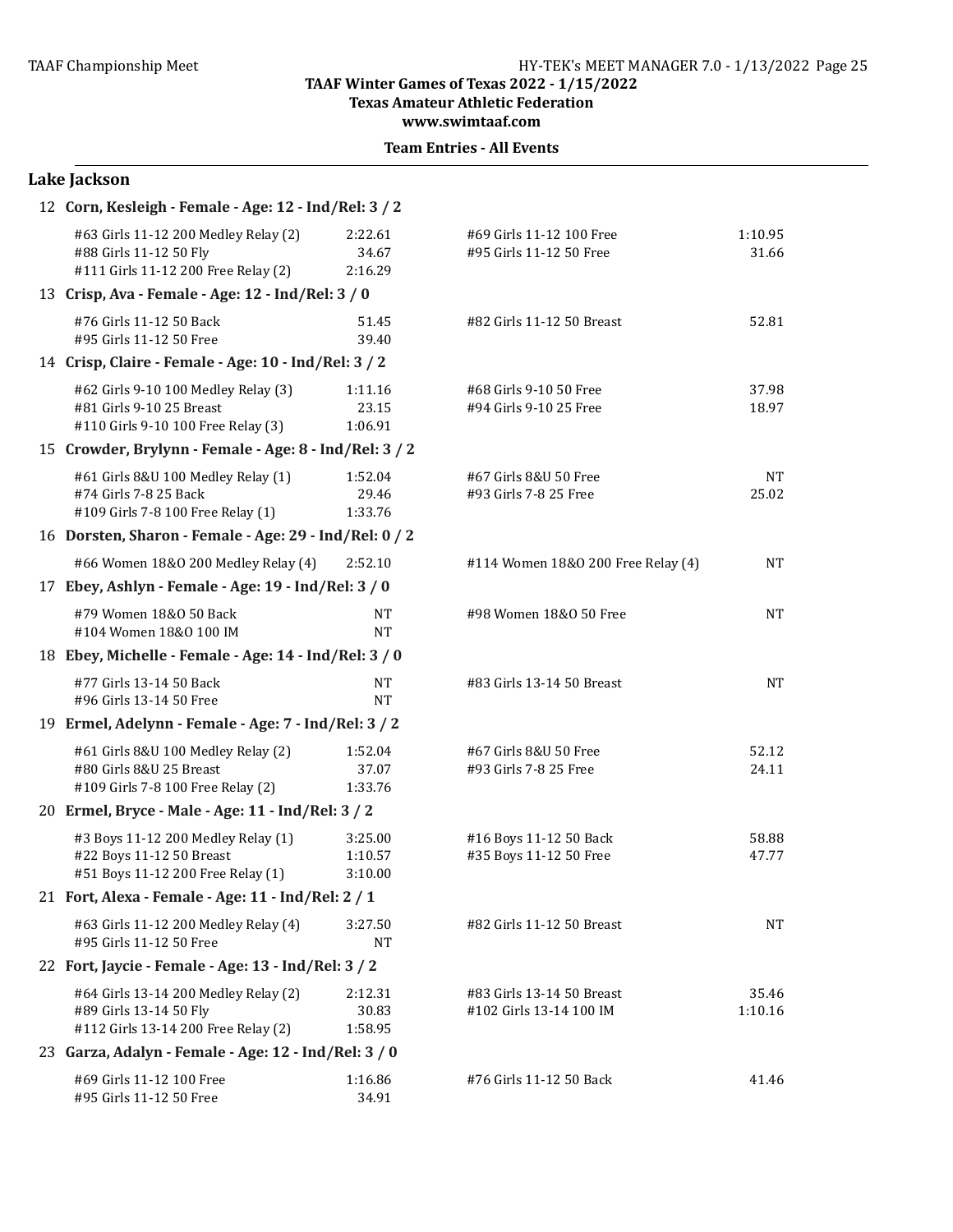**Texas Amateur Athletic Federation** 

**www.swimtaaf.com**

| 24 Gonzalez, Camila - Female - Age: 9 - Ind/Rel: 3 / 0                                                |                             |                                                               |                  |
|-------------------------------------------------------------------------------------------------------|-----------------------------|---------------------------------------------------------------|------------------|
| #75 Girls 9-10 25 Back<br>#94 Girls 9-10 25 Free                                                      | 20.80<br>17.50              | #87 Girls 9-10 25 Fly                                         | 22.00            |
| 25 Gonzalez, Derek - Male - Age: 7 - Ind/Rel: 3 / 0                                                   |                             |                                                               |                  |
| #7 Boys 8&U 50 Free<br>#33 Boys 7-8 25 Free                                                           | 38.50<br>17.95              | #26 Boys 8&U 25 Fly                                           | 23.90            |
| 26 Guffey, Olivia - Female - Age: 11 - Ind/Rel: 3 / 0                                                 |                             |                                                               |                  |
| #69 Girls 11-12 100 Free<br>#95 Girls 11-12 50 Free                                                   | 1:39.00<br>5:23.00          | #76 Girls 11-12 50 Back                                       | 4:59.00          |
| 27 Harris, Bailey - Female - Age: 14 - Ind/Rel: 2 / 2                                                 |                             |                                                               |                  |
| #64 Girls 13-14 200 Medley Relay (2)<br>#96 Girls 13-14 50 Free                                       | 2:35.00<br>32.40            | #89 Girls 13-14 50 Fly<br>#112 Girls 13-14 200 Free Relay (2) | 36.31<br>2:17.00 |
| 28 Hipp, Callie - Female - Age: 11 - Ind/Rel: 3 / 1                                                   |                             |                                                               |                  |
| #63 Girls 11-12 200 Medley Relay (3)<br>#88 Girls 11-12 50 Fly                                        | 3:27.50<br>45.33            | #76 Girls 11-12 50 Back<br>#101 Girls 11-12 100 IM            | 47.05<br>1:43.50 |
| 29 Hoard, Dresden - Male - Age: 8 - Ind/Rel: 3 / 0                                                    |                             |                                                               |                  |
| #7 Boys 8&U 50 Free<br>#33 Boys 7-8 25 Free                                                           | 1:02.67<br>27.42            | #14 Boys 7-8 25 Back                                          | 35.53            |
| 30 Hood, Ryan - Male - Age: 8 - Ind/Rel: 3 / 2                                                        |                             |                                                               |                  |
| #1 Boys 8&U 100 Medley Relay (3)<br>#20 Boys 8&U 25 Breast<br>#49 Boys 7-8 100 Free Relay (2)         | 2:01.46<br>33.26<br>1:44.25 | #14 Boys 7-8 25 Back<br>#33 Boys 7-8 25 Free                  | 30.31<br>27.48   |
| 31 Hooks, Audrey - Female - Age: 38 - Ind/Rel: 0 / 2                                                  |                             |                                                               |                  |
| #66 Women 18&0 200 Medley Relay (2)                                                                   | 2:52.10                     | #114 Women 18&0 200 Free Relay (2)                            | <b>NT</b>        |
| 32 Ibarra, Makincie - Female - Age: 10 - Ind/Rel: 3 / 0                                               |                             |                                                               |                  |
| #68 Girls 9-10 50 Free<br>#94 Girls 9-10 25 Free                                                      | 1:16.37<br>35.00            | #75 Girls 9-10 25 Back                                        | 34.00            |
| 33 Ibarra, Mielikki - Female - Age: 11 - Ind/Rel: 3 / 0                                               |                             |                                                               |                  |
| #76 Girls 11-12 50 Back<br>#95 Girls 11-12 50 Free                                                    | 1:04.59<br>48.25            | #88 Girls 11-12 50 Fly                                        | 56.00            |
| 34 James, Alyse - Female - Age: 34 - Ind/Rel: 0 / 2                                                   |                             |                                                               |                  |
| #66 Women 18&0 200 Medley Relay (3)                                                                   | 2:52.10                     | #114 Women 18&0 200 Free Relay (3)                            | <b>NT</b>        |
| 35 James, Audrey - Female - Age: 9 - Ind/Rel: 3 / 2                                                   |                             |                                                               |                  |
| #62 Girls 9-10 100 Medley Relay (2)<br>#81 Girls 9-10 25 Breast<br>#110 Girls 9-10 100 Free Relay (2) | NT<br>27.21<br>1:14.32      | #75 Girls 9-10 25 Back<br>#100 Girls 9-10 100 IM              | 26.16<br>1:58.51 |
| 36 James, Brady - Male - Age: 14 - Ind/Rel: 3 / 2                                                     |                             |                                                               |                  |
| #4 Boys 13-14 200 Medley Relay (3)<br>#23 Boys 13-14 50 Breast<br>#52 Boys 13-14 200 Free Relay (3)   | 2:18.49<br>37.00<br>2:06.40 | #10 Boys 13-14 100 Free<br>#36 Boys 13-14 50 Free             | 1:03.00<br>29.00 |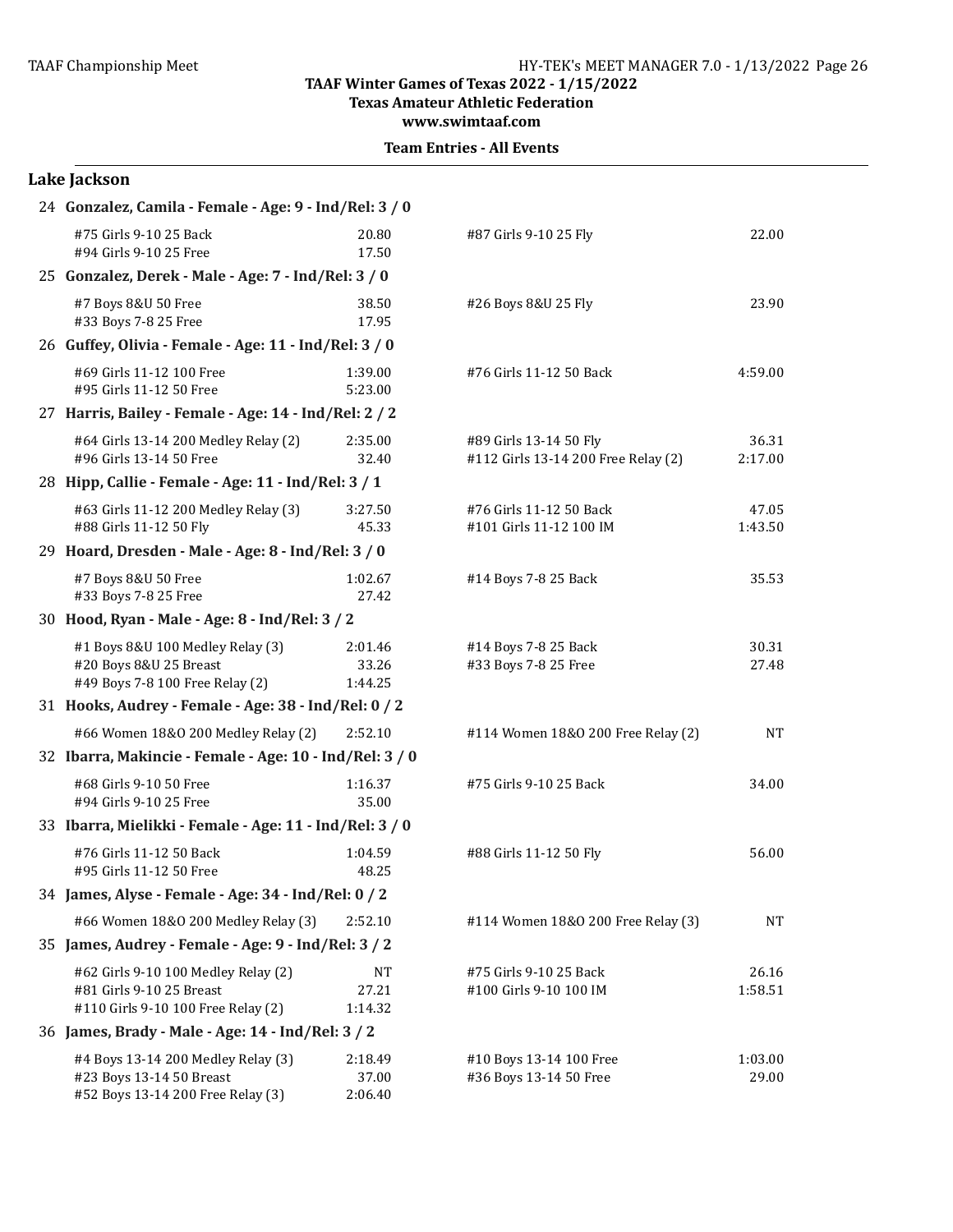**Texas Amateur Athletic Federation**

**www.swimtaaf.com**

|  | <b>Team Entries - All Events</b> |  |  |
|--|----------------------------------|--|--|
|--|----------------------------------|--|--|

# **Lake Jackson**

| 37 Jones, Allie - Female - Age: 13 - Ind/Rel: 3 / 0                                                    |                                                            |                                                      |                    |  |  |  |
|--------------------------------------------------------------------------------------------------------|------------------------------------------------------------|------------------------------------------------------|--------------------|--|--|--|
| #77 Girls 13-14 50 Back<br>#102 Girls 13-14 100 IM                                                     | 47.84<br>2:04.94                                           | #96 Girls 13-14 50 Free                              | 41.97              |  |  |  |
| 38 Kadlecik, Hope - Female - Age: 13 - Ind/Rel: 3 / 2                                                  |                                                            |                                                      |                    |  |  |  |
| #64 Girls 13-14 200 Medley Relay (3)<br>#96 Girls 13-14 50 Free<br>#112 Girls 13-14 200 Free Relay (3) | 2:12.31<br>28.73<br>1:58.95                                | #77 Girls 13-14 50 Back<br>#105 Girls 13-14 200 Free | 32.41<br>2:21.97   |  |  |  |
| 39 Keefe, Caroline - Female - Age: 12 - Ind/Rel: 3 / 1                                                 |                                                            |                                                      |                    |  |  |  |
| #63 Girls 11-12 200 Medley Relay (2)<br>#88 Girls 11-12 50 Fly                                         | 3:27.50<br><b>NT</b>                                       | #76 Girls 11-12 50 Back<br>#95 Girls 11-12 50 Free   | 4:01.00<br>9:04.00 |  |  |  |
| 40 Mealey, Terrance - Male - Age: 11 - Ind/Rel: 3 / 1                                                  |                                                            |                                                      |                    |  |  |  |
| #3 Boys 11-12 200 Medley Relay (3)<br>#28 Boys 11-12 50 Fly                                            | 3:25.00<br>1:01.00                                         | #22 Boys 11-12 50 Breast<br>#35 Boys 11-12 50 Free   | 45.00<br>41.00     |  |  |  |
| 41 Meservy, Emma - Female - Age: 13 - Ind/Rel: 3 / 2                                                   |                                                            |                                                      |                    |  |  |  |
| #64 Girls 13-14 200 Medley Relay (3)<br>#89 Girls 13-14 50 Fly<br>#112 Girls 13-14 200 Free Relay (3)  | 2:35.00<br>3:03.00<br>2:17.00                              | #77 Girls 13-14 50 Back<br>#96 Girls 13-14 50 Free   | 2:40.00<br>5:04.00 |  |  |  |
|                                                                                                        | 42 Montgomery, Emerson - Female - Age: 12 - Ind/Rel: 3 / 0 |                                                      |                    |  |  |  |
| #69 Girls 11-12 100 Free<br>#101 Girls 11-12 100 IM                                                    | 1:11.14<br>1:23.10                                         | #82 Girls 11-12 50 Breast                            | 43.02              |  |  |  |
| 43 Montgomery, Peyton - Female - Age: 7 - Ind/Rel: 3 / 2                                               |                                                            |                                                      |                    |  |  |  |
| #61 Girls 8&U 100 Medley Relay (3)<br>#86 Girls 8&U 25 Fly<br>#109 Girls 7-8 100 Free Relay (3)        | 1:52.04<br>30.39<br>1:33.76                                | #67 Girls 8&U 50 Free<br>#93 Girls 7-8 25 Free       | 57.59<br>25.02     |  |  |  |
| 44 Moreno, Noah - Male - Age: 9 - Ind/Rel: 3 / 2                                                       |                                                            |                                                      |                    |  |  |  |
| #2 Boys 9-10 100 Medley Relay (2)<br>#15 Boys 9-10 25 Back<br>#50 Boys 9-10 100 Free Relay (2)         | 1:42.29<br>21.62<br>1:27.28                                | #8 Boys 9-10 50 Free<br>#34 Boys 9-10 25 Free        | 36.57<br>17.09     |  |  |  |
| 45 Payne, Adysen - Female - Age: 10 - Ind/Rel: 3 / 2                                                   |                                                            |                                                      |                    |  |  |  |
| #62 Girls 9-10 100 Medley Relay (3)<br>#87 Girls 9-10 25 Fly<br>#110 Girls 9-10 100 Free Relay (3)     | <b>NT</b><br>19.78<br>1:14.32                              | #68 Girls 9-10 50 Free<br>#94 Girls 9-10 25 Free     | 36.05<br>17.39     |  |  |  |
| 46 Perkins, Jackson - Male - Age: 8 - Ind/Rel: 3 / 2                                                   |                                                            |                                                      |                    |  |  |  |
| #1 Boys 8&U 100 Medley Relay (4)<br>#33 Boys 7-8 25 Free<br>#49 Boys 7-8 100 Free Relay (4)            | 2:01.46<br>23.22<br>1:44.25                                | #7 Boys 8&U 50 Free<br>#39 Boys 8&U 100 IM           | 50.38<br>NΤ        |  |  |  |
| 47 Perkins, Parker - Male - Age: 6 - Ind/Rel: 2 / 0                                                    |                                                            |                                                      |                    |  |  |  |
| #13 Boys 6&U 25 Back                                                                                   | 59.73                                                      | #32 Boys 6&U 25 Free                                 | 34.77              |  |  |  |
| 48 Perkins, Reagan - Female - Age: 10 - Ind/Rel: 3 / 2                                                 |                                                            |                                                      |                    |  |  |  |
| #62 Girls 9-10 100 Medley Relay (4)<br>#81 Girls 9-10 25 Breast<br>#110 Girls 9-10 100 Free Relay (4)  | <b>NT</b><br>30.89<br>1:14.32                              | #68 Girls 9-10 50 Free<br>#100 Girls 9-10 100 IM     | 46.60<br>2:06.04   |  |  |  |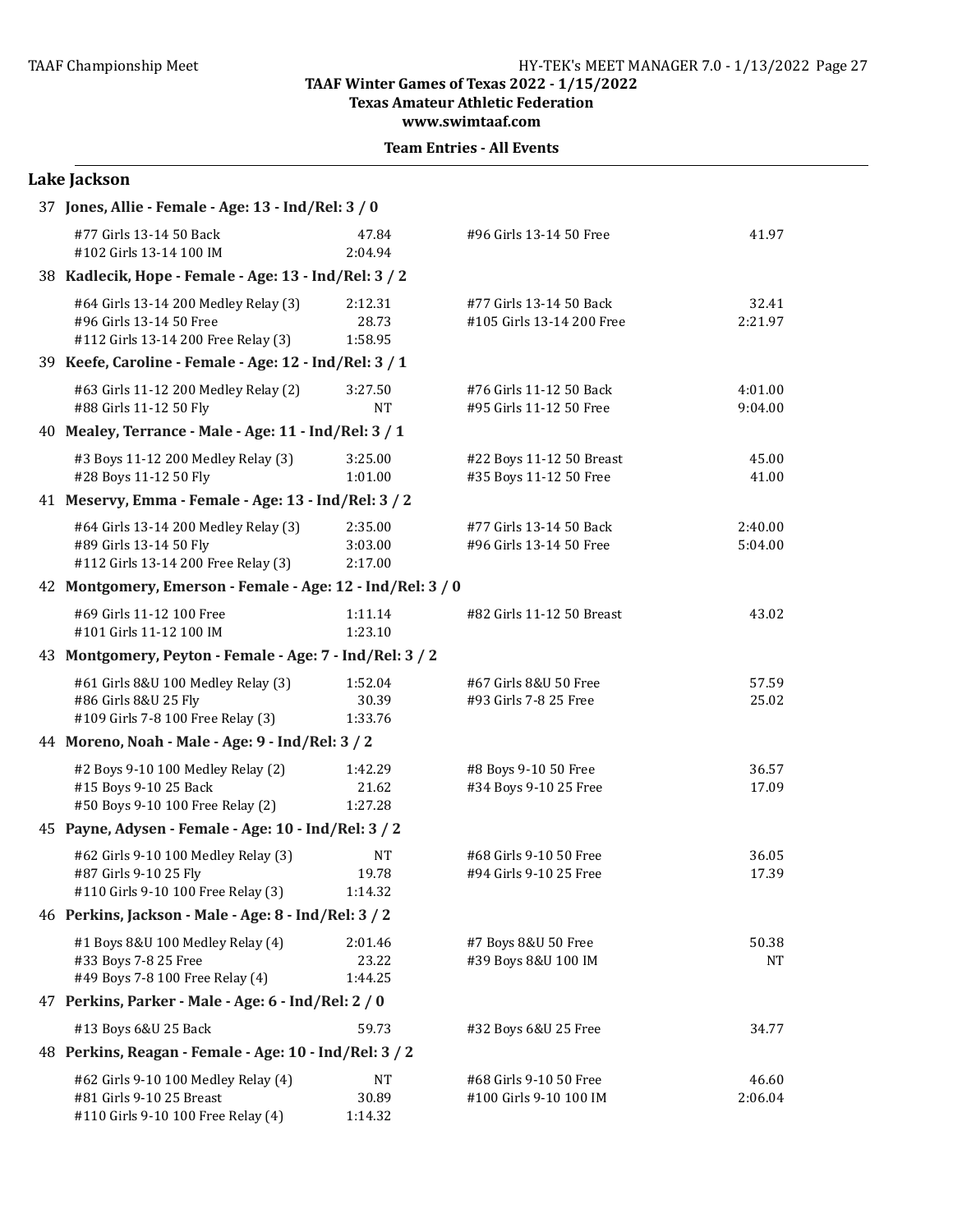**Texas Amateur Athletic Federation** 

**www.swimtaaf.com**

|                | Lake Jackson                                                                                          |                                                          |                                                     |                  |  |  |  |
|----------------|-------------------------------------------------------------------------------------------------------|----------------------------------------------------------|-----------------------------------------------------|------------------|--|--|--|
|                | 49 Pierce, Kyndahl - Female - Age: 11 - Ind/Rel: 0 / 2                                                |                                                          |                                                     |                  |  |  |  |
|                | #63 Girls 11-12 200 Medley Relay (4)                                                                  | 2:22.61                                                  | #111 Girls 11-12 200 Free Relay (4)                 | 2:16.29          |  |  |  |
|                |                                                                                                       | 50 Sterzinger, Clara - Female - Age: 10 - Ind/Rel: 3 / 2 |                                                     |                  |  |  |  |
|                | #62 Girls 9-10 100 Medley Relay (4)<br>#81 Girls 9-10 25 Breast<br>#110 Girls 9-10 100 Free Relay (4) | 1:11.16<br>25.98<br>1:06.91                              | #75 Girls 9-10 25 Back<br>#94 Girls 9-10 25 Free    | 20.18<br>17.25   |  |  |  |
|                | 51 Taylor, Tynslee - Female - Age: 8 - Ind/Rel: 3 / 2                                                 |                                                          |                                                     |                  |  |  |  |
|                | #61 Girls 8&U 100 Medley Relay (4)<br>#74 Girls 7-8 25 Back<br>#109 Girls 7-8 100 Free Relay (4)      | 1:52.04<br>27.14<br>1:33.76                              | #67 Girls 8&U 50 Free<br>#99 Girls 8&U 100 IM       | 51.46<br>2:17.00 |  |  |  |
|                | 52 Tomlinson, Aiden - Male - Age: 12 - Ind/Rel: 3 / 0                                                 |                                                          |                                                     |                  |  |  |  |
|                | #9 Boys 11-12 100 Free<br>#28 Boys 11-12 50 Fly                                                       | 1:10.25<br>36.12                                         | #16 Boys 11-12 50 Back                              | 37.14            |  |  |  |
|                | 53 Tran, Kolby - Male - Age: 7 - Ind/Rel: 3 / 0                                                       |                                                          |                                                     |                  |  |  |  |
|                | #14 Boys 7-8 25 Back<br>#33 Boys 7-8 25 Free                                                          | 23.00<br>18.38                                           | #20 Boys 8&U 25 Breast                              | 26.84            |  |  |  |
|                | 54 Tucker, Caleb - Male - Age: 9 - Ind/Rel: 3 / 2                                                     |                                                          |                                                     |                  |  |  |  |
|                | #2 Boys 9-10 100 Medley Relay (3)<br>#21 Boys 9-10 25 Breast<br>#50 Boys 9-10 100 Free Relay (3)      | 1:42.29<br>26.99<br>1:27.28                              | #8 Boys 9-10 50 Free<br>#27 Boys 9-10 25 Fly        | 38.41<br>23.70   |  |  |  |
|                | 55 Vaughn, Weston - Male - Age: 9 - Ind/Rel: 0 / 2                                                    |                                                          |                                                     |                  |  |  |  |
|                | #2 Boys 9-10 100 Medley Relay (4)                                                                     | 1:42.29                                                  | #50 Boys 9-10 100 Free Relay (4)                    | 1:27.28          |  |  |  |
|                | 56 Vaughn, Weston - Male - Age: 9 - Ind/Rel: 3 / 0                                                    |                                                          |                                                     |                  |  |  |  |
|                | #8 Boys 9-10 50 Free<br>#34 Boys 9-10 25 Free                                                         | 57.18<br>26.29                                           | #15 Boys 9-10 25 Back                               | 28.67            |  |  |  |
|                | 57 Wilkinson, Jonathan - Male - Age: 13 - Ind/Rel: 3 / 2                                              |                                                          |                                                     |                  |  |  |  |
|                | #4 Boys 13-14 200 Medley Relay (4)<br>#23 Boys 13-14 50 Breast<br>#52 Boys 13-14 200 Free Relay (4)   | 2:18.49<br>42.40<br>2:06.40                              | #10 Boys 13-14 100 Free<br>#36 Boys 13-14 50 Free   | 1:12.00<br>33.80 |  |  |  |
|                | 58 Wilkinson, Julia - Female - Age: 13 - Ind/Rel: 3 / 2                                               |                                                          |                                                     |                  |  |  |  |
|                | #64 Girls 13-14 200 Medley Relay (4)<br>#89 Girls 13-14 50 Fly<br>#112 Girls 13-14 200 Free Relay (4) | 2:35.00<br>38.20<br>2:17.00                              | #70 Girls 13-14 100 Free<br>#96 Girls 13-14 50 Free | 1:16.00<br>32.50 |  |  |  |
| $\mathbf{1}$   | Lake Jackson - 'A'<br>Bowers, Levi; Collins, Seth; Hood, Ryan; Perkins, Jackson                       |                                                          | #1 Boys 8 & Under 100 Medley Relay                  | 2:01.46          |  |  |  |
| $\overline{2}$ | Lake Jackson - 'A'<br>Collins, Luke; Moreno, Noah; Tucker, Caleb; Vaughn, Weston                      |                                                          | #2 Boys 9-10 100 Medley Relay                       | 1:42.29          |  |  |  |
| 3              | Lake Jackson - 'A'<br>Albarran, Benjamin; Corn, Kasen; James, Brady; Wilkinson, Jonathan              |                                                          | #4 Boys 13-14 200 Medley Relay                      | 2:18.49          |  |  |  |
| 4              | Lake Jackson - 'A'<br>Collins, Seth; Hood, Ryan; Bowers, Levi; Perkins, Jackson                       |                                                          | #49 Boys 7-8 100 Freestyle Relay                    | 1:44.25          |  |  |  |
| 5              | Lake Jackson - 'B'                                                                                    |                                                          | #49 Boys 7-8 100 Freestyle Relay                    | 1:42.82          |  |  |  |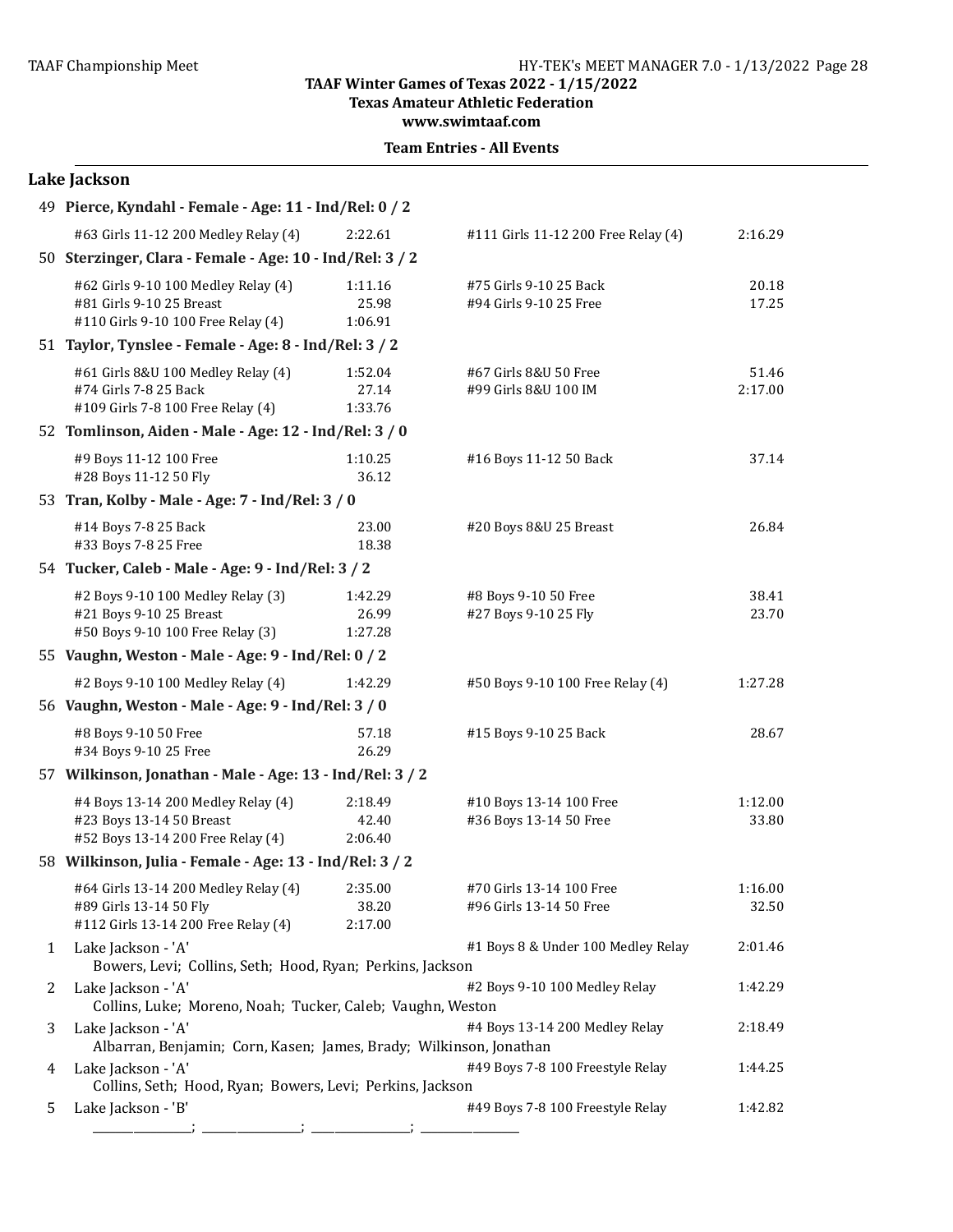**Texas Amateur Athletic Federation** 

**www.swimtaaf.com**

#### **Team Entries - All Events**

# **Lake Jackson**

| 6  | Lake Jackson - 'C'                                                                                                                                        | #49 Boys 7-8 100 Freestyle Relay       | <b>NT</b> |     |
|----|-----------------------------------------------------------------------------------------------------------------------------------------------------------|----------------------------------------|-----------|-----|
| 7  | Lake Jackson - 'A'<br>Collins, Luke; Moreno, Noah; Tucker, Caleb; Vaughn, Weston                                                                          | #50 Boys 9-10 100 Freestyle Relay      | 1:27.28   |     |
| 8  | Lake Jackson - 'A'<br>Albarran, Benjamin; Corn, Kasen; James, Brady; Wilkinson, Jonathan                                                                  | #52 Boys 13-14 200 Freestyle Relay     | 2:06.40   |     |
| 9  | Lake Jackson - 'A'<br>Chaney, Robin; Chaney, Jake; Elizarde, Vince; Payne, Kristin                                                                        | #57 Mixed 15-17 100 Freestyle Relay    | <b>NT</b> | 1/5 |
| 10 | Lake Jackson - 'A'<br>Crowder, Brylynn; Ermel, Adelynn; Montgomery, Peyton; Taylor, Tynslee                                                               | #61 Girls 8 & Under 100 Medley Relay   | 1:52.04   |     |
| 11 | Lake Jackson - 'A'<br>Bracken, Clara; Bracken, Sierra; Crisp, Claire; Sterzinger, Clara                                                                   | #62 Girls 9-10 100 Medley Relay        | 1:11.16   |     |
| 12 | Lake Jackson - 'B'<br>Cline, Evelyn; James, Audrey; Payne, Adysen; Perkins, Reagan                                                                        | #62 Girls 9-10 100 Medley Relay        | <b>NT</b> |     |
| 13 | Lake Jackson - 'A'<br>Bracken, Larissa; Corn, Kesleigh; _____________; Pierce, Kyndahl                                                                    | #63 Girls 11-12 200 Medley Relay       | 2:22.61   |     |
| 14 | Lake Jackson - 'B'<br>Albarran, Cora; Keefe, Caroline; Hipp, Callie; Fort, Alexa                                                                          | #63 Girls 11-12 200 Medley Relay       | 3:27.50   |     |
| 15 | Lake Jackson - 'A'<br>Bolton, Maribelle; Harris, Bailey; Meservy, Emma; Wilkinson, Julia                                                                  | #64 Girls 13-14 200 Medley Relay       | 2:35.00   |     |
| 16 | Lake Jackson - 'B'<br>Miksch, Abigail; Fort, Jaycie; Kadlecik, Hope; Nichols, Makena                                                                      | #64 Girls 13-14 200 Medley Relay       | 2:12.31   |     |
| 17 | Lake Jackson - 'A'<br>Albarran, Celeste; Hooks, Audrey; James, Alyse; Dorsten, Sharon                                                                     | #66 Women 18 & Over 200 Medley Relay   | 2:52.10   |     |
| 18 | Lake Jackson - 'A'<br>Crowder, Brylynn; Ermel, Adelynn; Montgomery, Peyton; Taylor, Tynslee                                                               | #109 Girls 7-8 100 Freestyle Relay     | 1:33.76   |     |
| 19 | Lake Jackson - 'A'<br>Cline, Evelyn; James, Audrey; Payne, Adysen; Perkins, Reagan                                                                        | #110 Girls 9-10 100 Freestyle Relay    | 1:14.32   |     |
| 20 | Lake Jackson - 'B'<br>Bracken, Clara; Bracken, Sierra; Crisp, Claire; Sterzinger, Clara                                                                   | #110 Girls 9-10 100 Freestyle Relay    | 1:06.91   |     |
| 21 | Lake Jackson - 'A'<br>Bracken, Larissa; Corn, Kesleigh; _____________; Pierce, Kyndahl                                                                    | #111 Girls 11-12 200 Freestyle Relay   | 2:16.29   |     |
| 22 | Lake Jackson - 'B'                                                                                                                                        | #111 Girls 11-12 200 Freestyle Relay   | 2:58.78   |     |
|    | 23 Lake Jackson - 'A'<br>Bolton, Maribelle; Harris, Bailey; Meservy, Emma; Wilkinson, Julia                                                               | #112 Girls 13-14 200 Freestyle Relay   | 2:17.00   |     |
| 24 | Lake Jackson - 'B'<br>Miksch, Abigail; Fort, Jaycie; Kadlecik, Hope; Nichols, Makena                                                                      | #112 Girls 13-14 200 Freestyle Relay   | 1:58.95   |     |
| 25 | Lake Jackson - 'A'<br>Albarran, Celeste; Hooks, Audrey; James, Alyse; Dorsten, Sharon<br>Total Individual Entries: 153 - Total Relays: 25<br>Lake Jackson | #114 Women 18 & Over 200 Freestyle Rel | <b>NT</b> |     |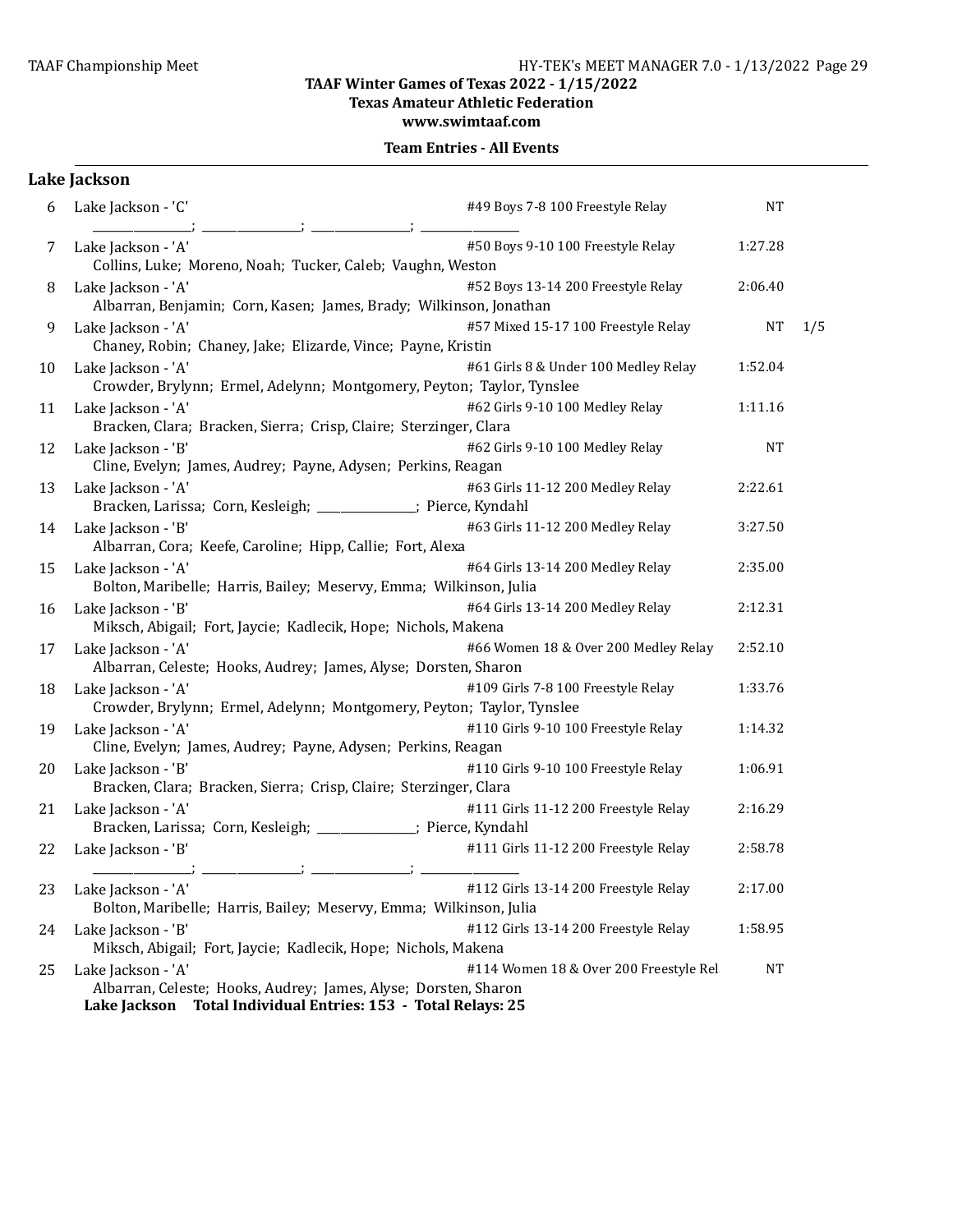# **Texas Amateur Athletic Federation**

**www.swimtaaf.com**

## **Team Entries - All Events**

# **McAllen**

|                                                        | 1 García, Andrea - Female - Age: 12 - Ind/Rel: 3 / 0     |         |                         |         |  |
|--------------------------------------------------------|----------------------------------------------------------|---------|-------------------------|---------|--|
|                                                        | #69 Girls 11-12 100 Free                                 | 1.00    | #95 Girls 11-12 50 Free | NΤ      |  |
|                                                        | #101 Girls 11-12 100 IM                                  | NT      |                         |         |  |
| 2 Wollny, Madeline - Female - Age: 13 - Ind/Rel: 3 / 0 |                                                          |         |                         |         |  |
|                                                        | #77 Girls 13-14 50 Back                                  | 8:05.00 | #89 Girls 13-14 50 Fly  | 6:25.00 |  |
|                                                        | #96 Girls 13-14 50 Free                                  | 8:08.00 |                         |         |  |
|                                                        | Total Individual Entries: 6 - Total Relays: 0<br>McAllen |         |                         |         |  |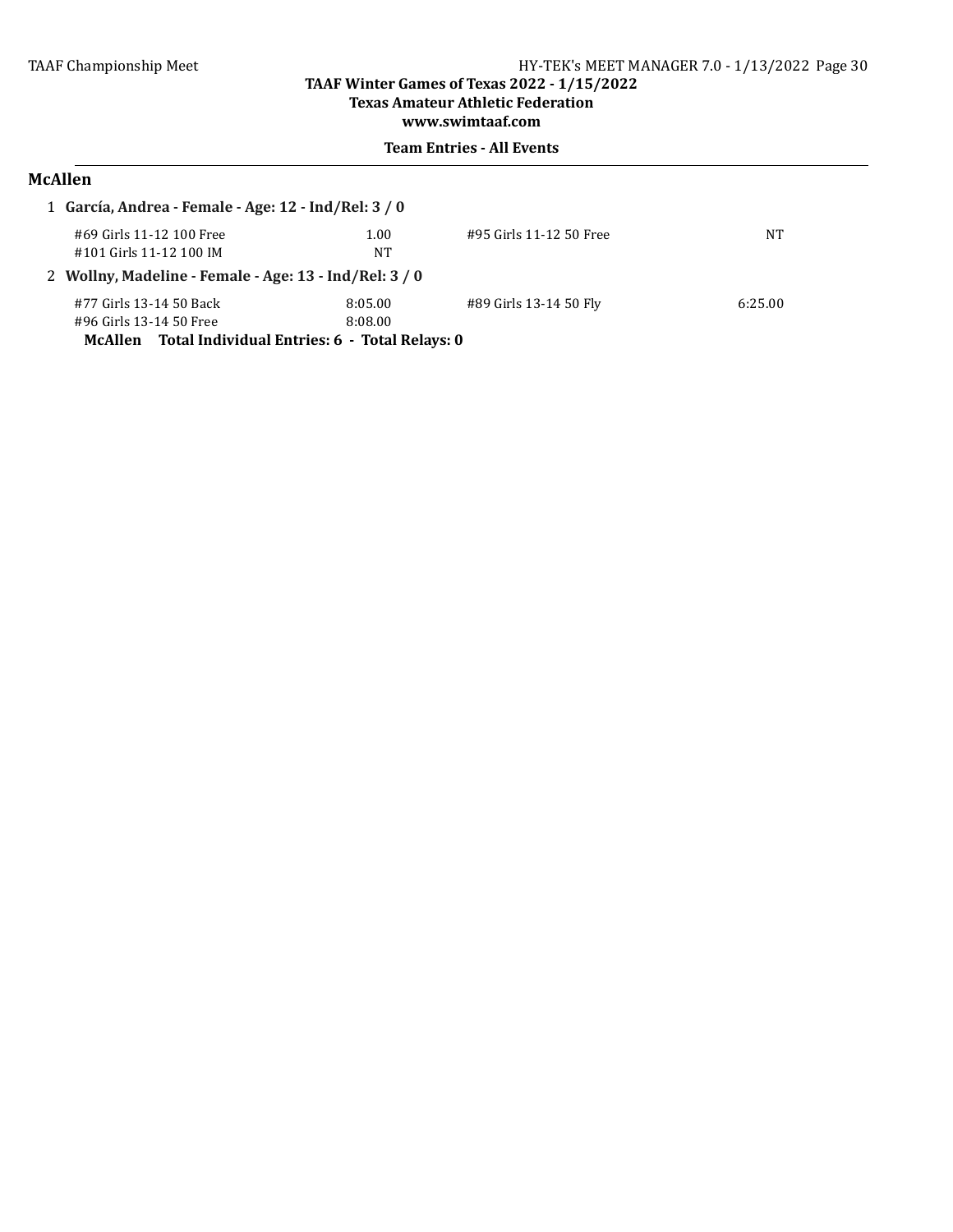**Texas Amateur Athletic Federation**

**www.swimtaaf.com**

| <b>Team Entries - All Events</b> |  |
|----------------------------------|--|
|----------------------------------|--|

| <b>Midlothian Stingrays</b>                                                                         |                             |                                                        |                  |  |  |
|-----------------------------------------------------------------------------------------------------|-----------------------------|--------------------------------------------------------|------------------|--|--|
| 1 Adlesperger, Alex - Female - Age: 9 - Ind/Rel: 3 / 2                                              |                             |                                                        |                  |  |  |
| #62 Girls 9-10 100 Medley Relay (3)<br>#94 Girls 9-10 25 Free<br>#110 Girls 9-10 100 Free Relay (3) | 1:23.47<br>17.62<br>1:09.55 | #75 Girls 9-10 25 Back<br>#100 Girls 9-10 100 IM       | 22.91<br>1:48.96 |  |  |
| 2 Adlesperger, Sydney - Female - Age: 12 - Ind/Rel: 3 / 0                                           |                             |                                                        |                  |  |  |
| #76 Girls 11-12 50 Back<br>#95 Girls 11-12 50 Free                                                  | 45.50<br>37.38              | #82 Girls 11-12 50 Breast                              | 49.00            |  |  |
| 3 Cunningham, Evie - Female - Age: 10 - Ind/Rel: 3/2                                                |                             |                                                        |                  |  |  |
| #62 Girls 9-10 100 Medley Relay (4)<br>#75 Girls 9-10 25 Back<br>#110 Girls 9-10 100 Free Relay (4) | 1:23.47<br>21.72<br>1:09.55 | #68 Girls 9-10 50 Free<br>#94 Girls 9-10 25 Free       | 38.75<br>17.03   |  |  |
| 4 DeNovellis, Kai - Male - Age: 12 - Ind/Rel: 3 / 0                                                 |                             |                                                        |                  |  |  |
| #9 Boys 11-12 100 Free<br>#35 Boys 11-12 50 Free                                                    | 1:14.25<br>35.13            | #16 Boys 11-12 50 Back                                 | 40.10            |  |  |
| 5 DeNovellis, Kennedy - Female - Age: 10 - Ind/Rel: 3 / 2                                           |                             |                                                        |                  |  |  |
| #62 Girls 9-10 100 Medley Relay (1)<br>#87 Girls 9-10 25 Fly<br>#110 Girls 9-10 100 Free Relay (2)  | 1:23.47<br>20.82<br>1:09.55 | #75 Girls 9-10 25 Back<br>#94 Girls 9-10 25 Free       | 19.87<br>17.62   |  |  |
| 6 Drake, Anson - Male - Age: 12 - Ind/Rel: 3 / 0                                                    |                             |                                                        |                  |  |  |
| #16 Boys 11-12 50 Back<br>#35 Boys 11-12 50 Free                                                    | 51.91<br>45.03              | #22 Boys 11-12 50 Breast                               | 57.31            |  |  |
| 7 Flippin, Jake - Male - Age: 13 - Ind/Rel: 3 / 0                                                   |                             |                                                        |                  |  |  |
| #17 Boys 13-14 50 Back<br>#36 Boys 13-14 50 Free                                                    | 54.86<br>49.47              | #23 Boys 13-14 50 Breast                               | 1:25.09          |  |  |
| 8 Garcia, Arriana - Female - Age: 13 - Ind/Rel: 3 / 0                                               |                             |                                                        |                  |  |  |
| #70 Girls 13-14 100 Free<br>#102 Girls 13-14 100 IM                                                 | 1:04.16<br>1:18.03          | #96 Girls 13-14 50 Free                                | 27.93            |  |  |
| 9 Hiltzman, Drake - Male - Age: 7 - Ind/Rel: 3 / 1                                                  |                             |                                                        |                  |  |  |
| #14 Boys 7-8 25 Back<br>#33 Boys 7-8 25 Free                                                        | 34.41<br>36.47              | #26 Boys 8&U 25 Fly<br>#49 Boys 7-8 100 Free Relay (2) | 49.50<br>2:13.39 |  |  |
| 10 Lafko, Ivy - Female - Age: 9 - Ind/Rel: 3 / 2                                                    |                             |                                                        |                  |  |  |
| #62 Girls 9-10 100 Medley Relay (5)<br>#87 Girls 9-10 25 Fly<br>#110 Girls 9-10 100 Free Relay (5)  | 1:23.47<br>23.06<br>1:09.55 | #81 Girls 9-10 25 Breast<br>#94 Girls 9-10 25 Free     | 30.10<br>20.56   |  |  |
| 11 Lenzini, Jacob - Male - Age: 9 - Ind/Rel: 3 / 2                                                  |                             |                                                        |                  |  |  |
| #2 Boys 9-10 100 Medley Relay (2)<br>#21 Boys 9-10 25 Breast<br>#50 Boys 9-10 100 Free Relay (4)    | 1:30.41<br>26.30<br>1:23.17 | #8 Boys 9-10 50 Free<br>#34 Boys 9-10 25 Free          | 38.94<br>17.42   |  |  |
| 12 Meager, Arthur - Male - Age: 7 - Ind/Rel: 3 / 1                                                  |                             |                                                        |                  |  |  |
| #14 Boys 7-8 25 Back<br>#33 Boys 7-8 25 Free                                                        | 31.19<br>28.72              | #26 Boys 8&U 25 Fly<br>#49 Boys 7-8 100 Free Relay (4) | 34.95<br>2:13.39 |  |  |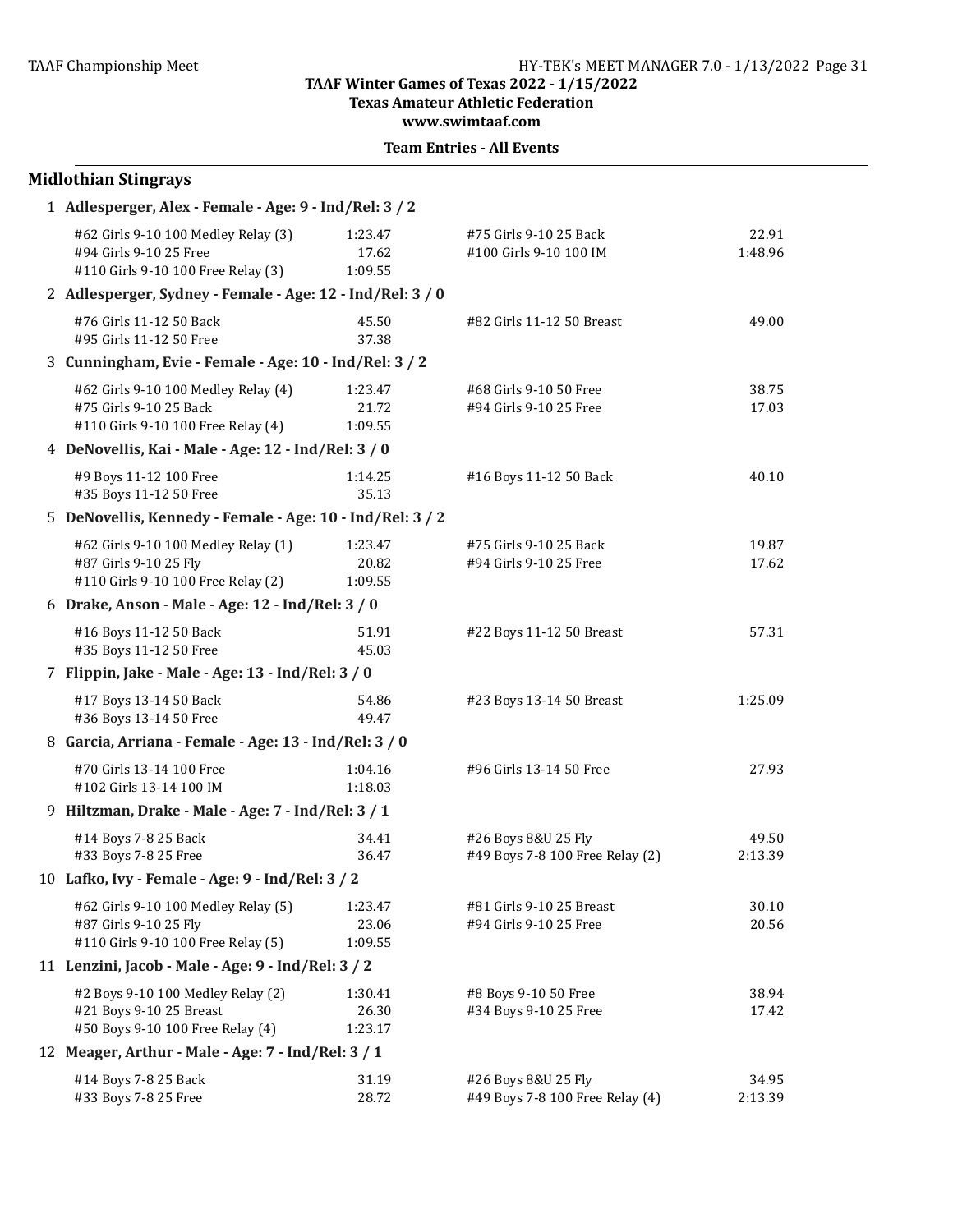**Texas Amateur Athletic Federation**

**www.swimtaaf.com**

|   | <b>Midlothian Stingrays</b>                                                                                        |                             |                                                         |                  |  |  |
|---|--------------------------------------------------------------------------------------------------------------------|-----------------------------|---------------------------------------------------------|------------------|--|--|
|   | 13 Meager, Jack - Male - Age: 9 - Ind/Rel: 3 / 2                                                                   |                             |                                                         |                  |  |  |
|   | #2 Boys 9-10 100 Medley Relay (5)<br>#27 Boys 9-10 25 Fly<br>#50 Boys 9-10 100 Free Relay (3)                      | 1:30.41<br>27.69<br>1:23.17 | #15 Boys 9-10 25 Back<br>#34 Boys 9-10 25 Free          | 24.58<br>21.25   |  |  |
|   | 14 Morren, Dylan - Male - Age: 11 - Ind/Rel: 3 / 0                                                                 |                             |                                                         |                  |  |  |
|   | #16 Boys 11-12 50 Back<br>#35 Boys 11-12 50 Free                                                                   | 1:12.56<br>48.34            | #28 Boys 11-12 50 Fly                                   | 1:04.69          |  |  |
|   | 15 Nelson, Olivia - Female - Age: 13 - Ind/Rel: 3 / 0                                                              |                             |                                                         |                  |  |  |
|   | #77 Girls 13-14 50 Back<br>#96 Girls 13-14 50 Free                                                                 | 51.81<br>39.83              | #89 Girls 13-14 50 Fly                                  | 50.35            |  |  |
|   | 16 Patterson, Bradyn - Male - Age: 10 - Ind/Rel: 3 / 2                                                             |                             |                                                         |                  |  |  |
|   | #2 Boys 9-10 100 Medley Relay (3)<br>#27 Boys 9-10 25 Fly<br>#50 Boys 9-10 100 Free Relay (1)                      | 1:30.41<br>22.39<br>1:23.17 | #8 Boys 9-10 50 Free<br>#34 Boys 9-10 25 Free           | 36.61<br>17.60   |  |  |
|   | 17 Rogers, Roxanne - Female - Age: 10 - Ind/Rel: 3 / 2                                                             |                             |                                                         |                  |  |  |
|   | #62 Girls 9-10 100 Medley Relay (2)<br>#81 Girls 9-10 25 Breast<br>#110 Girls 9-10 100 Free Relay (1)              | 1:23.47<br>25.90<br>1:09.55 | #68 Girls 9-10 50 Free<br>#94 Girls 9-10 25 Free        | 37.43<br>17.28   |  |  |
|   | 18 Southwell, Colton - Male - Age: 10 - Ind/Rel: 3 / 2                                                             |                             |                                                         |                  |  |  |
|   | #2 Boys 9-10 100 Medley Relay (1)<br>#34 Boys 9-10 25 Free<br>#50 Boys 9-10 100 Free Relay (2)                     | 1:30.41<br>18.57<br>1:23.17 | #15 Boys 9-10 25 Back<br>#40 Boys 9-10 100 IM           | 22.38<br>1:57.88 |  |  |
|   | 19 Southwell, Keith - Male - Age: 7 - Ind/Rel: 3 / 1                                                               |                             |                                                         |                  |  |  |
|   | #7 Boys 8&U 50 Free<br>#33 Boys 7-8 25 Free                                                                        | 1:33.12<br>34.83            | #14 Boys 7-8 25 Back<br>#49 Boys 7-8 100 Free Relay (3) | 32.04<br>2:13.39 |  |  |
|   | 20 Warkins, Payton - Female - Age: 13 - Ind/Rel: 3 / 0                                                             |                             |                                                         |                  |  |  |
|   | #77 Girls 13-14 50 Back<br>#96 Girls 13-14 50 Free                                                                 | 44.53<br>44.69              | #83 Girls 13-14 50 Breast                               | 1:12.25          |  |  |
|   | 21 Wilson, Henry - Male - Age: 9 - Ind/Rel: 3 / 2                                                                  |                             |                                                         |                  |  |  |
|   | #2 Boys 9-10 100 Medley Relay (4)<br>#27 Boys 9-10 25 Fly<br>#50 Boys 9-10 100 Free Relay (5)                      | 1:30.41<br>28.25<br>1:23.17 | #15 Boys 9-10 25 Back<br>#34 Boys 9-10 25 Free          | 26.50<br>19.34   |  |  |
|   | 22 Wolf, Brady - Male - Age: 8 - Ind/Rel: 3 / 1                                                                    |                             |                                                         |                  |  |  |
|   | #14 Boys 7-8 25 Back<br>#33 Boys 7-8 25 Free                                                                       | 40.28<br>33.37              | #26 Boys 8&U 25 Fly<br>#49 Boys 7-8 100 Free Relay (1)  | 42.53<br>2:13.39 |  |  |
| 1 | Midlothian Stingrays - 'A'<br>Southwell, Colton; Lenzini, Jacob; Patterson, Bradyn; Wilson, Henry<br>Meager, Jack; |                             | #2 Boys 9-10 100 Medley Relay                           | 1:30.41          |  |  |
| 2 | Midlothian Stingrays - 'A'<br>Wolf, Brady; Hiltzman, Drake; Southwell, Keith; Meager, Arthur                       |                             | #49 Boys 7-8 100 Freestyle Relay                        | 2:13.39          |  |  |
| 3 | Midlothian Stingrays - 'A'<br>Patterson, Bradyn; Southwell, Colton; Meager, Jack; Lenzini, Jacob<br>Wilson, Henry; |                             | #50 Boys 9-10 100 Freestyle Relay                       | 1:23.17          |  |  |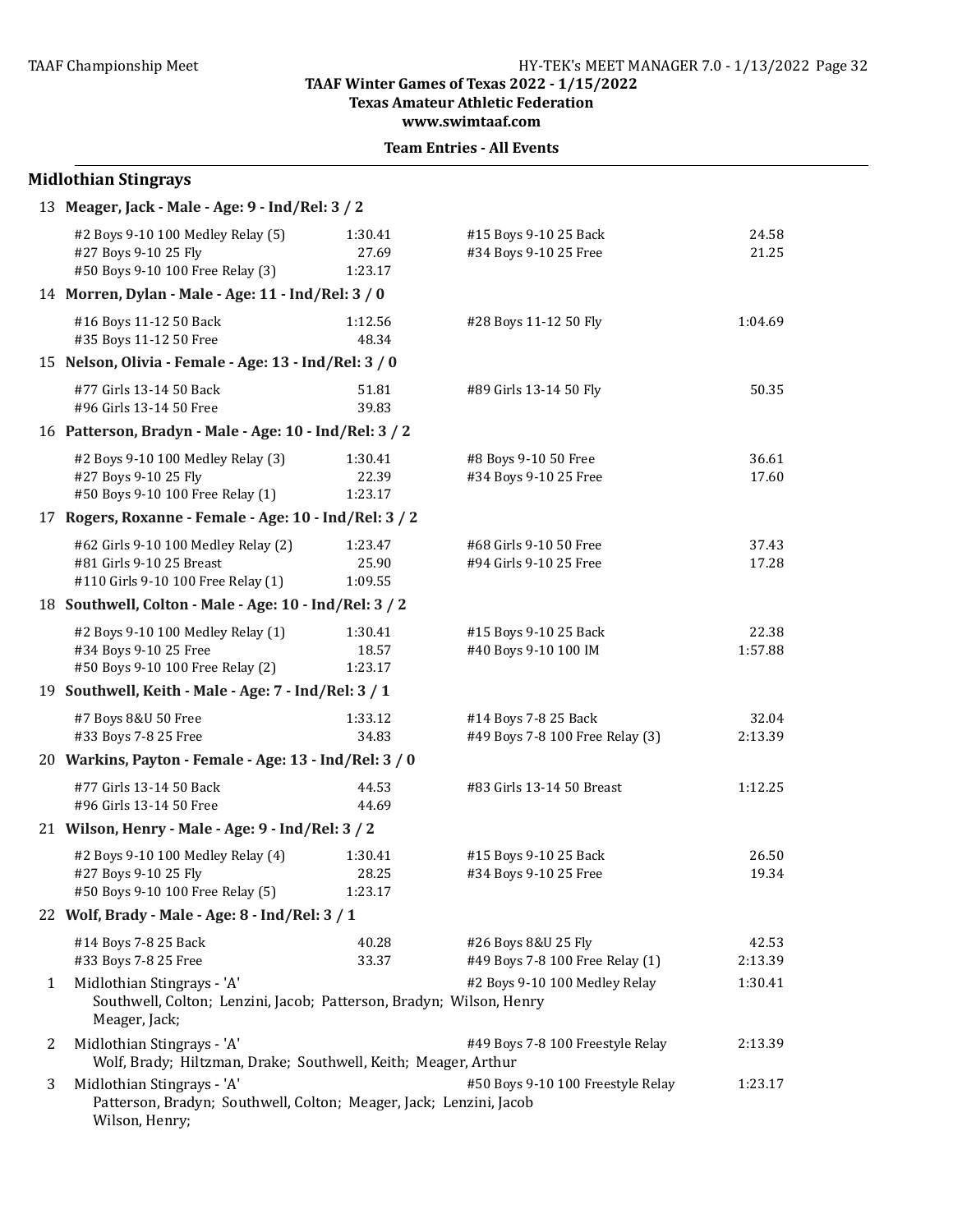**Texas Amateur Athletic Federation** 

#### **www.swimtaaf.com**

|   | <b>Midlothian Stingrays</b>                                                                                            |                                                                          |                                     |         |
|---|------------------------------------------------------------------------------------------------------------------------|--------------------------------------------------------------------------|-------------------------------------|---------|
| 4 | Midlothian Stingrays - 'A'<br>DeNovellis, Kennedy; Rogers, Roxanne; Adlesperger, Alex; Cunningham, Evie<br>Lafko, Ivy; |                                                                          | #62 Girls 9-10 100 Medley Relay     | 1:23.47 |
| 5 | Midlothian Stingrays - 'A'<br>Rogers, Roxanne; DeNovellis, Kennedy; Adlesperger, Alex; Cunningham, Evie<br>Lafko, Ivy; |                                                                          | #110 Girls 9-10 100 Freestyle Relay | 1:09.55 |
|   | Midlothian Stingrays Total Individual Entries: 66 - Total Relays: 5                                                    |                                                                          |                                     |         |
|   | <b>New Braunfels</b>                                                                                                   |                                                                          |                                     |         |
|   | 1 Cross, Carter - Male - Age: 10 - Ind/Rel: 3 / 0                                                                      |                                                                          |                                     |         |
|   | #8 Boys 9-10 50 Free<br>#34 Boys 9-10 25 Free                                                                          | 30.98<br>14.52                                                           | #27 Boys 9-10 25 Fly                | 16.99   |
|   | 2 Cross, Chandler - Female - Age: 7 - Ind/Rel: 3 / 0                                                                   |                                                                          |                                     |         |
|   | #74 Girls 7-8 25 Back<br>#93 Girls 7-8 25 Free<br>New Braunfels Total Individual Entries: 6 - Total Relays: 0          | 22.19<br>20.42                                                           | #86 Girls 8&U 25 Fly                | 27.30   |
|   | <b>North West Region</b>                                                                                               |                                                                          |                                     |         |
|   | 1 Holliday, Collin - Male - Age: 6 - Ind/Rel: 1 / 0                                                                    |                                                                          |                                     |         |
|   | #32 Boys 6&U 25 Free                                                                                                   | 51.00                                                                    |                                     |         |
|   | 2 Klement, Julia - Female - Age: 11 - Ind/Rel: 2 / 0                                                                   |                                                                          |                                     |         |
|   | #95 Girls 11-12 50 Free                                                                                                | 39.45                                                                    | #101 Girls 11-12 100 IM             | 1:30.56 |
|   | 3 Mccloy, Jackson - Male - Age: 14 - Ind/Rel: 2 / 0                                                                    |                                                                          |                                     |         |
|   | #23 Boys 13-14 50 Breast                                                                                               | 41.00                                                                    | #36 Boys 13-14 50 Free              | 48.48   |
|   | 4 Mccloy, Levi - Male - Age: 6 - Ind/Rel: 2 / 0                                                                        |                                                                          |                                     |         |
|   | #13 Boys 6&U 25 Back                                                                                                   | 31.00                                                                    | #20 Boys 8&U 25 Breast              | 41.00   |
|   | 5 Mccloy, Liam - Male - Age: 9 - Ind/Rel: 3 / 0                                                                        |                                                                          |                                     |         |
|   | #8 Boys 9-10 50 Free<br>#40 Boys 9-10 100 IM                                                                           | 39.00<br>1:15.00                                                         | #15 Boys 9-10 25 Back               | 22.00   |
|   | 6 Ross, Evan James - Male - Age: 8 - Ind/Rel: 3 / 0                                                                    |                                                                          |                                     |         |
|   | #7 Boys 8&U 50 Free<br>#33 Boys 7-8 25 Free<br><b>North West Region</b>                                                | <b>NT</b><br><b>NT</b><br>Total Individual Entries: 13 - Total Relays: 0 | #14 Boys 7-8 25 Back                | NT      |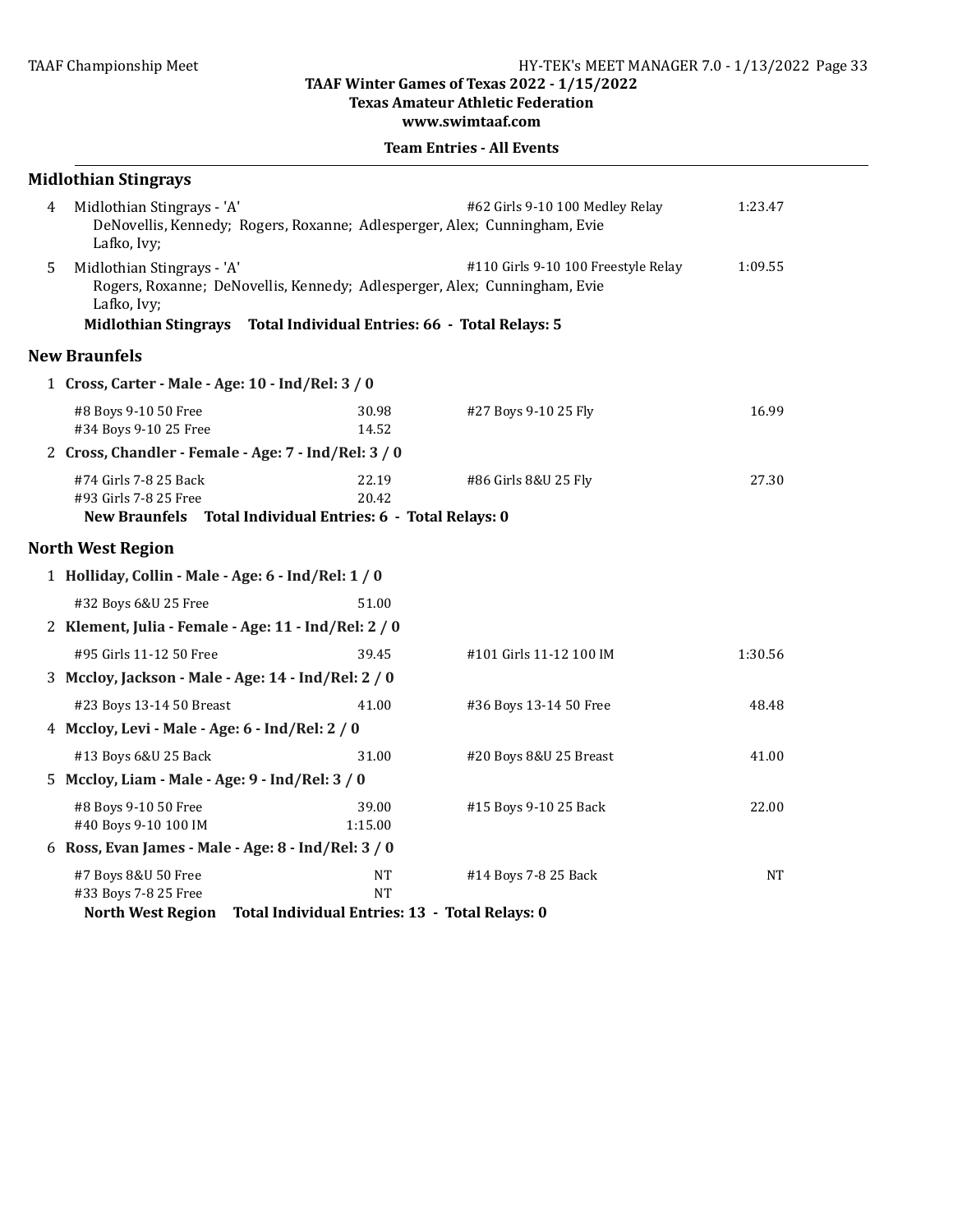**Texas Amateur Athletic Federation** 

**www.swimtaaf.com**

**Team Entries - All Events** 

#### **Other**

| 1 Bolton, Andrew - Male - Age: 15 - Ind/Rel: 0 / 1           |                    |                                                             |                  |     |
|--------------------------------------------------------------|--------------------|-------------------------------------------------------------|------------------|-----|
| #59 Mixed 15-17 200 Free Relay (1)                           | 2:01.45            |                                                             |                  |     |
| 2 Cawthon, Jubilee - Female - Age: 8 - Ind/Rel: 0 / 2        |                    |                                                             |                  |     |
| #61 Girls 8&U 100 Medley Relay (3)                           | 1:59.95            | #109 Girls 7-8 100 Free Relay (3)                           | 1:40.80          |     |
| 3 Chaney, Caroline - Female - Age: 11 - Ind/Rel: 0 / 2       |                    |                                                             |                  |     |
| #63 Girls 11-12 200 Medley Relay (1)                         | NT                 | #111 Girls 11-12 200 Free Relay (1)                         | <b>NT</b>        |     |
| 4 Chaney, Elliott - Male - Age: 8 - Ind/Rel: 0 / 1           |                    |                                                             |                  |     |
| #1 Boys 8&U 100 Medley Relay (1)                             | 1:35.00            |                                                             |                  |     |
| 5 Cheatheam, Colten - Male - Age: 9 - Ind/Rel: 0 / 2         |                    |                                                             |                  |     |
| #2 Boys 9-10 100 Medley Relay (1)                            | 1:26.13            | #50 Boys 9-10 100 Free Relay (1)                            | 1:14.30          |     |
| 6 Cone, Alec - Male - Age: 9 - Ind/Rel: 0 / 2                |                    |                                                             |                  |     |
| #2 Boys 9-10 100 Medley Relay (2)                            | 1:46.10            | #50 Boys 9-10 100 Free Relay (2)                            | 1:20.00          |     |
| 7 Cone, Celeste - Female - Age: 16 - Ind/Rel: 0 / 1          |                    |                                                             |                  |     |
| #59 Mixed 15-17 200 Free Relay (2)                           | 2:01.45            |                                                             |                  |     |
| 8 Cone, Stephen - Male - Age: 14 - Ind/Rel: 0 / 2            |                    |                                                             |                  |     |
| #4 Boys 13-14 200 Medley Relay (1)                           | 2:18.01            | #52 Boys 13-14 200 Free Relay (1)                           | <b>NT</b>        |     |
| 9 Cooley, Mollee - Female - Age: 8 - Ind/Rel: 0 / 1          |                    |                                                             |                  |     |
| #109 Girls 7-8 100 Free Relay (4)                            | 1:40.80            |                                                             |                  |     |
| 10 Cummins, Stella - Female - Age: 8 - Ind/Rel: 3 / 0        |                    |                                                             |                  |     |
| #67 Girls 8&U 50 Free<br>#93 Girls 7-8 25 Free               | 6:11.00<br>2:33.00 | #74 Girls 7-8 25 Back                                       | 5:38.00          |     |
| 11 Dollins, Eli - Male - Age: 15 - Ind/Rel: 2 / 2            |                    |                                                             |                  |     |
| #30 Men 15-17 50 Fly<br>#55 Mixed 15-17 200 Medley Relay (2) | 26.80<br>1:56.00   | #37 Men 15-17 50 Free<br>#59 Mixed 15-17 200 Free Relay (2) | 24.79<br>1:42.00 | 1/4 |
| 12 Dollins, Whitney - Female - Age: 17 - Ind/Rel: 0 / 2      |                    |                                                             |                  |     |
| #55 Mixed 15-17 200 Medley Relay (1)                         | 1:56.00            | #59 Mixed 15-17 200 Free Relay (1)                          | 1:42.00          | 1/4 |
| 13 Dreeben, Olive - Female - Age: 8 - Ind/Rel: 0 / 1         |                    |                                                             |                  |     |
| #61 Girls 8&U 100 Medley Relay (2)                           | 1:59.95            |                                                             |                  |     |
| 14 Edelstein, Jude - Male - Age: 7 - Ind/Rel: 0 / 2          |                    |                                                             |                  |     |
| #1 Boys 8&U 100 Medley Relay (1)                             | 1:31.97            | #49 Boys 7-8 100 Free Relay (2)                             | 1:21.34          |     |
| 15 Elizarde, Kyle - Male - Age: 8 - Ind/Rel: 0 / 2           |                    |                                                             |                  |     |
| #1 Boys 8&U 100 Medley Relay (2)                             | 1:35.00            | #49 Boys 7-8 100 Free Relay (2)                             | 1:25.00          |     |
| 16 Flores, Zachariah - Male - Age: 15 - Ind/Rel: 2 / 0       |                    |                                                             |                  |     |
| #11 Men 15-17 100 Free                                       | 1:08.00            | #24 Men 15-17 50 Breast                                     | 35.99            |     |
| 17 Garcia, Andrea - Female - Age: 12 - Ind/Rel: 3 / 0        |                    |                                                             |                  |     |
| #69 Girls 11-12 100 Free<br>#101 Girls 11-12 100 IM          | 2:01.00<br>4:01.00 | #95 Girls 11-12 50 Free                                     | 2:00.00          |     |
| 18 Gonzalez, Derek - Male - Age: 7 - Ind/Rel: 0 / 2          |                    |                                                             |                  |     |
| #1 Boys 8&U 100 Medley Relay (3)                             | 1:35.00            | #49 Boys 7-8 100 Free Relay (4)                             | 1:25.00          |     |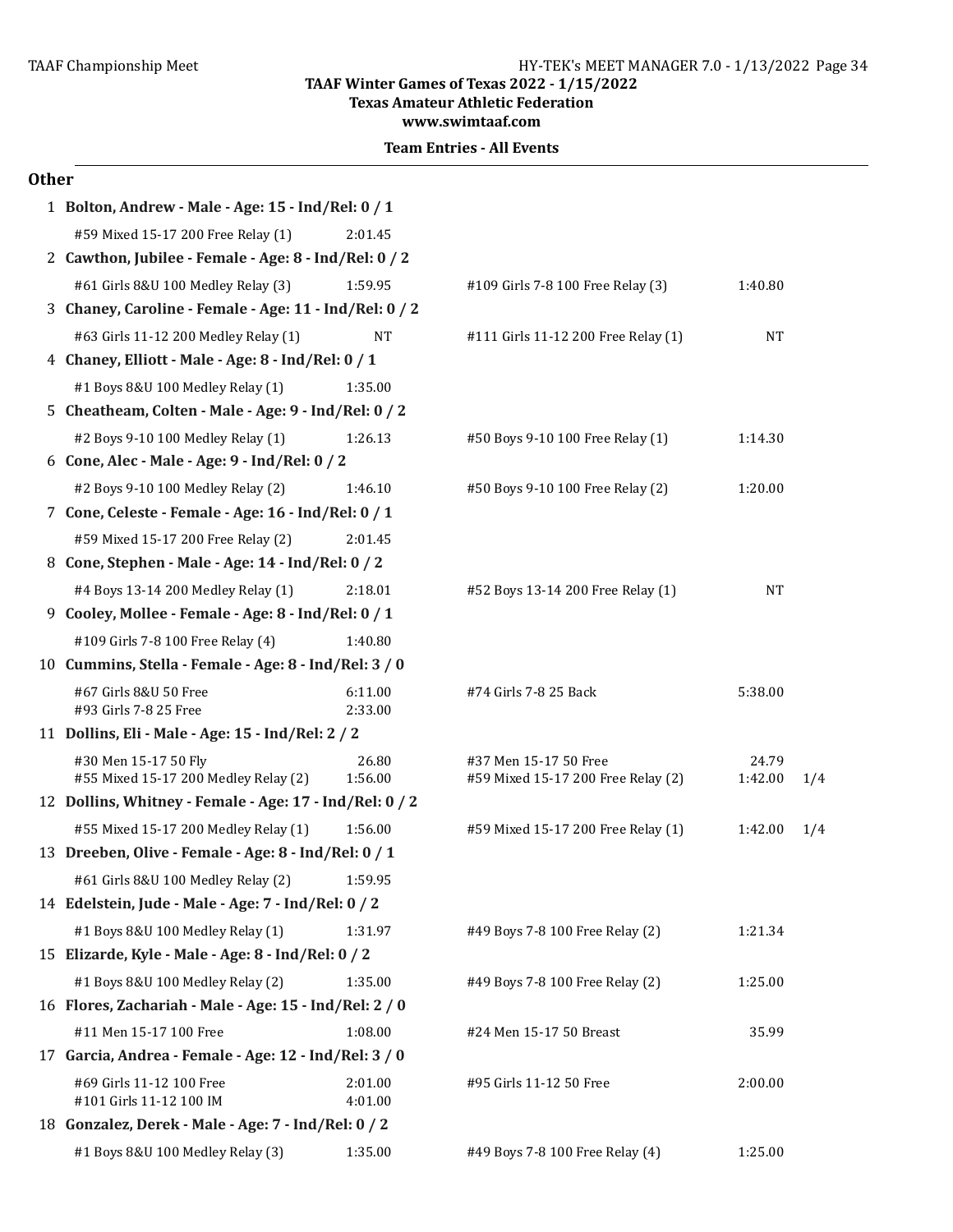#### TAAF Championship Meet TAAF Championship Meet Factor Championship Meet Taas Championship Meet Taas Championship Meet

**TAAF Winter Games of Texas 2022 - 1/15/2022**

**Texas Amateur Athletic Federation** 

**www.swimtaaf.com**

#### **Team Entries - All Events**

#### **Other**

| 19 Hunter, Adi - Female - Age: 8 - Ind/Rel: 0 / 2                                                      |                             |                                                     |                  |  |
|--------------------------------------------------------------------------------------------------------|-----------------------------|-----------------------------------------------------|------------------|--|
| #61 Girls 8&U 100 Medley Relay (4)                                                                     | 1:59.95                     | #109 Girls 7-8 100 Free Relay (1)                   | 1:40.80          |  |
| 20 Kaminski, Benjamin - Male - Age: 40 - Ind/Rel: 0 / 2                                                |                             |                                                     |                  |  |
| #6 Men 18&0 200 Medley Relay (4)                                                                       | NT                          | #54 Men 18&0 200 Free Relay (4)                     | NT               |  |
| 21 Keeler, Asa - Male - Age: 8 - Ind/Rel: 0 / 1                                                        |                             |                                                     |                  |  |
| #1 Boys 8&U 100 Medley Relay (3)                                                                       | 1:31.97                     |                                                     |                  |  |
| 22 Laake, Brynnley - Female - Age: 10 - Ind/Rel: 3 / 0                                                 |                             |                                                     |                  |  |
| #68 Girls 9-10 50 Free<br>#81 Girls 9-10 25 Breast                                                     | 49.85<br>27.89              | #75 Girls 9-10 25 Back                              | 27.60            |  |
| 23 Lawler, Kimberly - Female - Age: 48 - Ind/Rel: 3 / 0                                                |                             |                                                     |                  |  |
| #72 Women 18&0 100 Free<br>#107 Women 18&0 200 Free                                                    | 1:15.00<br>2:54.00          | #79 Women 18&0 50 Back                              | 9:05.00          |  |
| 24 Leske, Stratton - Male - Age: 7 - Ind/Rel: 2 / 0                                                    |                             |                                                     |                  |  |
| #14 Boys 7-8 25 Back                                                                                   | 36.37                       | #33 Boys 7-8 25 Free                                | 27.84            |  |
| 25 Miksch, Abigail - Female - Age: 13 - Ind/Rel: 3 / 2                                                 |                             |                                                     |                  |  |
| #64 Girls 13-14 200 Medley Relay (1)<br>#77 Girls 13-14 50 Back<br>#112 Girls 13-14 200 Free Relay (1) | 2:12.31<br>32.50<br>1:58.95 | #70 Girls 13-14 100 Free<br>#96 Girls 13-14 50 Free | 1:02.00<br>28.50 |  |
| 26 Moehrig, Brody - Male - Age: 13 - Ind/Rel: 0 / 2                                                    |                             |                                                     |                  |  |
| #4 Boys 13-14 200 Medley Relay (2)                                                                     | 2:18.01                     | #52 Boys 13-14 200 Free Relay (2)                   | NT               |  |
| 27 Nichols, Makena - Female - Age: 13 - Ind/Rel: 3 / 2                                                 |                             |                                                     |                  |  |
| #64 Girls 13-14 200 Medley Relay (4)<br>#89 Girls 13-14 50 Fly<br>#112 Girls 13-14 200 Free Relay (4)  | 2:12.31<br>32.97<br>1:58.95 | #70 Girls 13-14 100 Free<br>#96 Girls 13-14 50 Free | 1:06.34<br>29.28 |  |
| 28 Nowell, Gabriel - Male - Age: 14 - Ind/Rel: 3 / 0                                                   |                             |                                                     |                  |  |
| #10 Boys 13-14 100 Free<br>#45 Boys 13-14 200 Free                                                     | 1:06.61<br><b>NT</b>        | #36 Boys 13-14 50 Free                              | 30.40            |  |
| 29 Nowell, Michael - Male - Age: 11 - Ind/Rel: 3 / 0                                                   |                             |                                                     |                  |  |
| #9 Boys 11-12 100 Free<br>#35 Boys 11-12 50 Free                                                       | NΤ<br>34.59                 | #22 Boys 11-12 50 Breast                            | NT               |  |
| 30 O'Toole, Lilly - Female - Age: 11 - Ind/Rel: 0 / 2                                                  |                             |                                                     |                  |  |
| #63 Girls 11-12 200 Medley Relay (2)                                                                   | <b>NT</b>                   | #111 Girls 11-12 200 Free Relay (2)                 | NT               |  |
| 31 Perkins, Catherine - Female - Age: 11 - Ind/Rel: 0 / 2                                              |                             |                                                     |                  |  |
| #63 Girls 11-12 200 Medley Relay (3)                                                                   | <b>NT</b>                   | #111 Girls 11-12 200 Free Relay (3)                 | NT               |  |
| 32 Richards, William - Male - Age: 14 - Ind/Rel: 0 / 2                                                 |                             |                                                     |                  |  |
| #4 Boys 13-14 200 Medley Relay (3)                                                                     | 2:18.01                     | #52 Boys 13-14 200 Free Relay (3)                   | NT               |  |
| 33 Rodarte, Christian - Male - Age: 18 - Ind/Rel: 0 / 2                                                |                             |                                                     |                  |  |
| #6 Men 18&0 200 Medley Relay (3)                                                                       | <b>NT</b>                   | #54 Men 18&0 200 Free Relay (3)                     | NT               |  |
| 34 Rodriguez, Sergio - Male - Age: 13 - Ind/Rel: 0 / 2                                                 |                             |                                                     |                  |  |
| #4 Boys 13-14 200 Medley Relay (4)                                                                     | 2:18.01                     | #52 Boys 13-14 200 Free Relay (4)                   | NT               |  |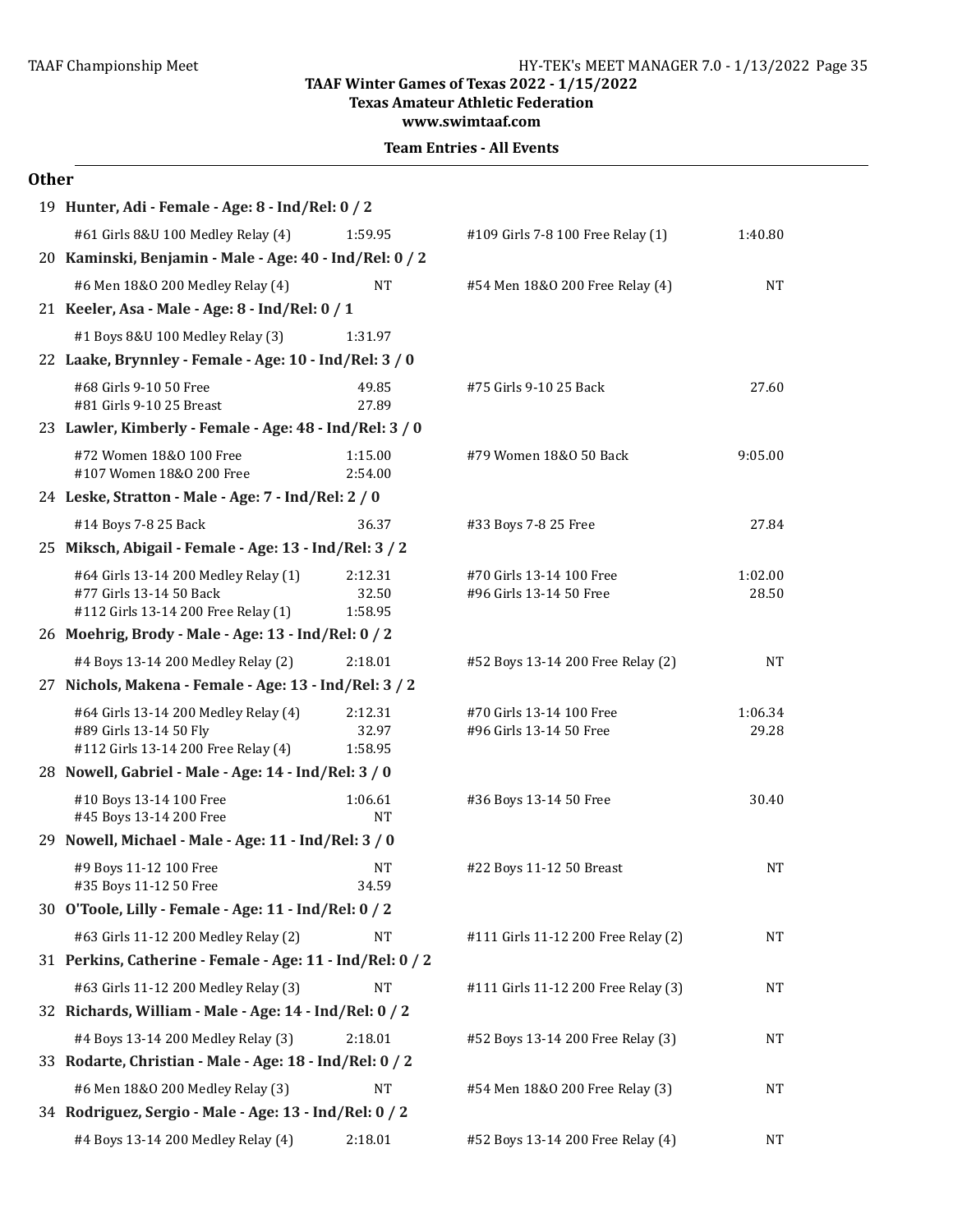**Texas Amateur Athletic Federation**

**www.swimtaaf.com**

|  | <b>Team Entries - All Events</b> |  |  |
|--|----------------------------------|--|--|
|--|----------------------------------|--|--|

| ×<br>۰,<br>۰.<br>×<br>×<br>۰. |
|-------------------------------|
|-------------------------------|

|   | 35 Scruggs, Juliana - Female - Age: 11 - Ind/Rel: 0 / 2                      |                  |                                     |           |     |
|---|------------------------------------------------------------------------------|------------------|-------------------------------------|-----------|-----|
|   | #63 Girls 11-12 200 Medley Relay (4)                                         | <b>NT</b>        | #111 Girls 11-12 200 Free Relay (4) | <b>NT</b> |     |
|   | 36 Seerden, Cade - Male - Age: 7 - Ind/Rel: 2 / 0                            |                  |                                     |           |     |
|   | #14 Boys 7-8 25 Back                                                         | 23.84            | #33 Boys 7-8 25 Free                | 20.76     |     |
|   | 37 Seerden, Kensie - Female - Age: 7 - Ind/Rel: 2 / 0                        |                  |                                     |           |     |
|   | #74 Girls 7-8 25 Back                                                        | 31.15            | #93 Girls 7-8 25 Free               | 22.33     |     |
|   | 38 Seerden, Sadie - Female - Age: 10 - Ind/Rel: 3 / 0                        |                  |                                     |           |     |
|   | #75 Girls 9-10 25 Back<br>#94 Girls 9-10 25 Free                             | 19.63<br>16.33   | #87 Girls 9-10 25 Fly               | 21.01     |     |
|   | 39 Shelley - Herndon, Zane - Male - Age: 15 - Ind/Rel: 3 / 0                 |                  |                                     |           |     |
|   | #24 Men 15-17 50 Breast<br>#43 Men 15-17 100 IM                              | 30.59<br>1:04.93 | #30 Men 15-17 50 Fly                | 29.19     |     |
|   | 40 Smith, Aeron - Male - Age: 18 - Ind/Rel: 0 / 2                            |                  |                                     |           |     |
|   | #6 Men 18&0 200 Medley Relay (1)                                             | <b>NT</b>        | #54 Men 18&0 200 Free Relay (1)     | NT        |     |
|   | 41 Smith, Hannah - Female - Age: 17 - Ind/Rel: 0 / 2                         |                  |                                     |           |     |
|   | #55 Mixed 15-17 200 Medley Relay (3)                                         | 1:56.00          | #59 Mixed 15-17 200 Free Relay (3)  | 1:42.00   | 1/4 |
|   | 42 Spence, Olivia - Female - Age: 6 - Ind/Rel: 0 / 1                         |                  |                                     |           |     |
|   | #108 Girls 6&U 100 Free Relay (4)                                            | 2:15.89          |                                     |           |     |
|   | 43 Stahl, Joseph - Male - Age: 10 - Ind/Rel: 0 / 2                           |                  |                                     |           |     |
|   | #2 Boys 9-10 100 Medley Relay (3)                                            | 1:26.13          | #50 Boys 9-10 100 Free Relay (3)    | 1:14.30   |     |
|   | 44 Stephens, Glorya - Female - Age: 13 - Ind/Rel: 1 / 0                      |                  |                                     |           |     |
|   | #77 Girls 13-14 50 Back                                                      | 1:35.00          |                                     |           |     |
|   | 45 Tran, Kolby - Male - Age: 7 - Ind/Rel: 0 / 2                              |                  |                                     |           |     |
|   | #1 Boys 8&U 100 Medley Relay (4)                                             | 1:35.00          | #49 Boys 7-8 100 Free Relay (3)     | 1:25.00   |     |
|   | 46 Watkins, Ben - Male - Age: 9 - Ind/Rel: 0 / 2                             |                  |                                     |           |     |
|   | #2 Boys 9-10 100 Medley Relay (4)                                            | 1:46.10          | #50 Boys 9-10 100 Free Relay (4)    | 1:20.00   |     |
|   | 47 Williamson, Aaron - Male - Age: 15 - Ind/Rel: 0 / 2                       |                  |                                     |           |     |
|   | #55 Mixed 15-17 200 Medley Relay (4)                                         | 1:56.00          | #59 Mixed 15-17 200 Free Relay (4)  | 1:42.00   | 1/4 |
|   | 48 Worden, Reagan - Female - Age: 9 - Ind/Rel: 3 / 0                         |                  |                                     |           |     |
|   | #68 Girls 9-10 50 Free<br>#100 Girls 9-10 100 IM                             | 36.30<br>1:42.51 | #81 Girls 9-10 25 Breast            | 25.50     |     |
|   | 49 Worden, Rush - Male - Age: 6 - Ind/Rel: 2 / 0                             |                  |                                     |           |     |
|   | #13 Boys 6&U 25 Back                                                         | 29.07            | #32 Boys 6&U 25 Free                | 20.29     |     |
| 1 | Other - 'A'<br>Chaney, Elliott; Elizarde, Kyle; Gonzalez, Derek; Tran, Kolby |                  | #1 Boys 8 & Under 100 Medley Relay  | 1:35.00   |     |
| 2 | Other - 'C'                                                                  |                  | #49 Boys 7-8 100 Freestyle Relay    | 1:17.59   |     |
| 3 | Other - 'A'                                                                  |                  | #63 Girls 11-12 200 Medley Relay    | NT        |     |

Chaney, Caroline; O'Toole, Lilly; Perkins, Catherine; Scruggs, Juliana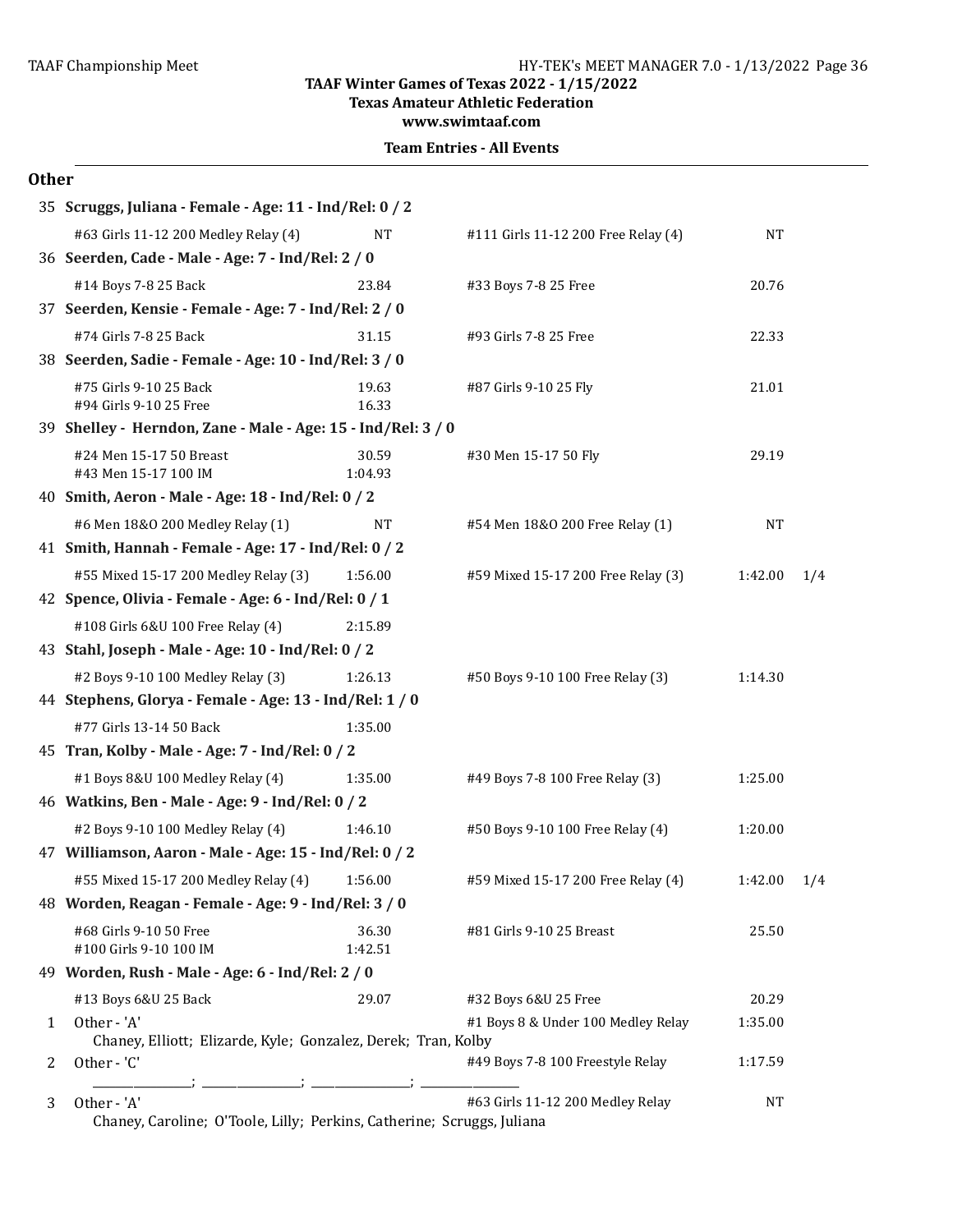**Texas Amateur Athletic Federation** 

**www.swimtaaf.com**

| <b>Other</b> |                                                                                                                                               |                 |                                      |           |  |  |  |
|--------------|-----------------------------------------------------------------------------------------------------------------------------------------------|-----------------|--------------------------------------|-----------|--|--|--|
| 4            | Other - 'A'<br>Chaney, Caroline; O'Toole, Lilly; Perkins, Catherine; Scruggs, Juliana<br>Other Total Individual Entries: 46 - Total Relays: 4 |                 | #111 Girls 11-12 200 Freestyle Relay | NT        |  |  |  |
| <b>Plano</b> |                                                                                                                                               |                 |                                      |           |  |  |  |
|              | 1 Abdelhakeem, Yahia - Male - Age: 10 - Ind/Rel: 3 / 0                                                                                        |                 |                                      |           |  |  |  |
|              | #8 Boys 9-10 50 Free<br>#34 Boys 9-10 25 Free                                                                                                 | 51.06<br>24.59  | #21 Boys 9-10 25 Breast              | 26.66     |  |  |  |
|              | 2 Dhandi, Shloak - Male - Age: 11 - Ind/Rel: 2 / 0                                                                                            |                 |                                      |           |  |  |  |
|              | #22 Boys 11-12 50 Breast                                                                                                                      | NT              | #35 Boys 11-12 50 Free               | 4:00.00   |  |  |  |
|              | 3 Forbes, Mia - Female - Age: 8 - Ind/Rel: 3 / 0                                                                                              |                 |                                      |           |  |  |  |
|              | #74 Girls 7-8 25 Back<br>#93 Girls 7-8 25 Free                                                                                                | 45.00<br>26.00  | #86 Girls 8&U 25 Fly                 | 40.00     |  |  |  |
|              | 4 Geer, Ava - Female - Age: 8 - Ind/Rel: 3 / 0                                                                                                |                 |                                      |           |  |  |  |
|              | #74 Girls 7-8 25 Back<br>#93 Girls 7-8 25 Free                                                                                                | 19.23<br>17.28  | #86 Girls 8&U 25 Fly                 | 18.20     |  |  |  |
|              | 5 Hidalgo, Maxen - Male - Age: 9 - Ind/Rel: 3 / 0                                                                                             |                 |                                      |           |  |  |  |
|              | #8 Boys 9-10 50 Free<br>#21 Boys 9-10 25 Breast                                                                                               | NT<br><b>NT</b> | #15 Boys 9-10 25 Back                | <b>NT</b> |  |  |  |
|              | 6 Oswal, Tisya - Female - Age: 9 - Ind/Rel: 3 / 0                                                                                             |                 |                                      |           |  |  |  |
|              | #75 Girls 9-10 25 Back<br>#94 Girls 9-10 25 Free                                                                                              | 34.00<br>30.00  | #81 Girls 9-10 25 Breast             | 40.00     |  |  |  |
|              | 7 Peperis, Noah - Male - Age: 11 - Ind/Rel: 2 / 0                                                                                             |                 |                                      |           |  |  |  |
|              | #22 Boys 11-12 50 Breast                                                                                                                      | NT              | #35 Boys 11-12 50 Free               | NT        |  |  |  |
|              | 8 Percaccio, Frances - Female - Age: 10 - Ind/Rel: 3 / 0                                                                                      |                 |                                      |           |  |  |  |
|              | #68 Girls 9-10 50 Free<br>#94 Girls 9-10 25 Free                                                                                              | 37.74<br>17.30  | #81 Girls 9-10 25 Breast             | 22.71     |  |  |  |
|              | 9 Stafford, Katerina - Female - Age: 10 - Ind/Rel: 3 / 0                                                                                      |                 |                                      |           |  |  |  |
|              | #75 Girls 9-10 25 Back<br>#94 Girls 9-10 25 Free                                                                                              | 29.67<br>28.24  | #81 Girls 9-10 25 Breast             | 33.26     |  |  |  |
|              | 10 Tan, Nathan - Male - Age: 10 - Ind/Rel: 3 / 0                                                                                              |                 |                                      |           |  |  |  |
|              | #15 Boys 9-10 25 Back<br>#34 Boys 9-10 25 Free<br>Plano Total Individual Entries: 28 - Total Relays: 0                                        | 29.00<br>30.00  | #21 Boys 9-10 25 Breast              | 27.00     |  |  |  |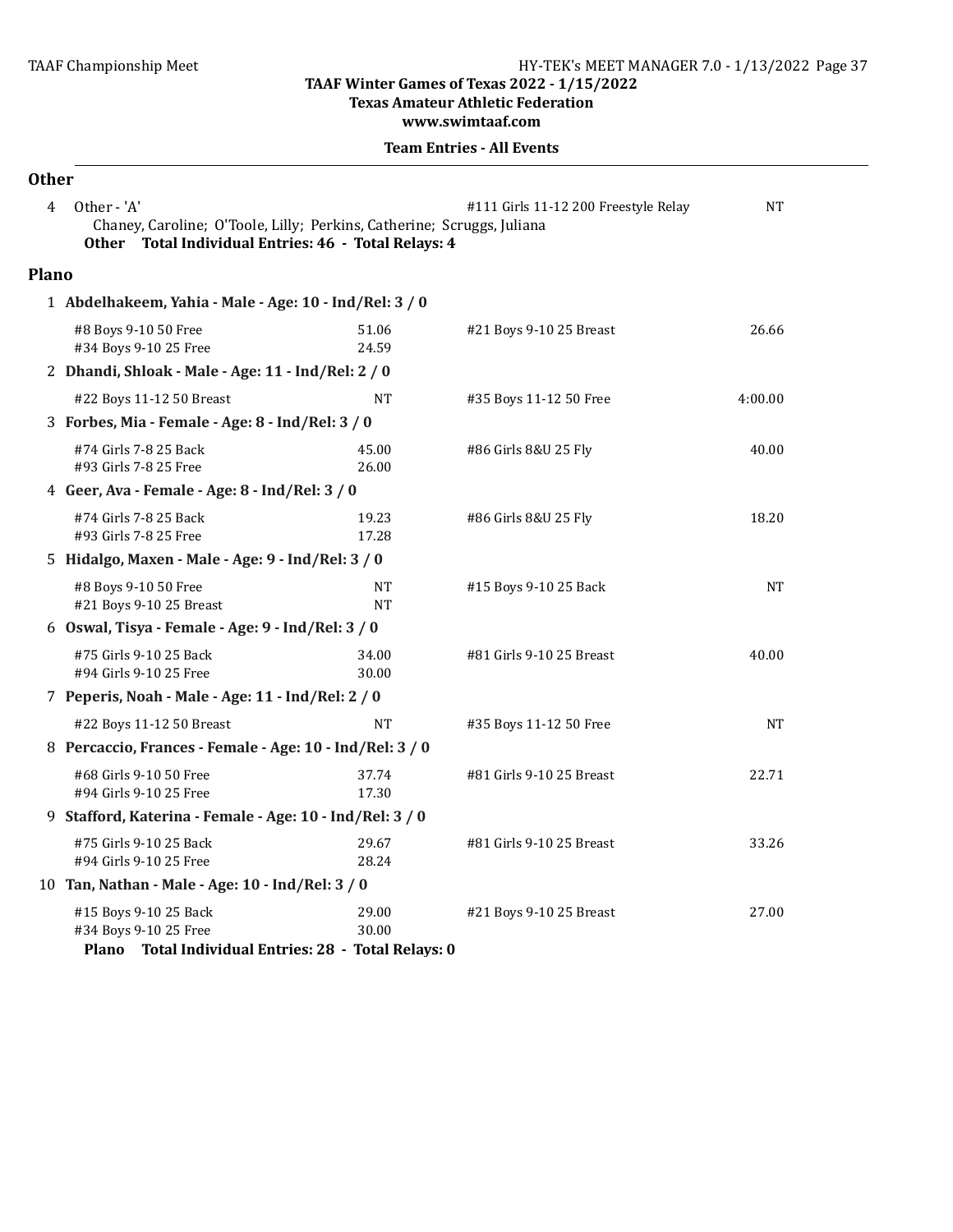#### **TAAF Winter Games of Texas 2022 - 1/15/2022 Texas Amateur Athletic Federation**

**www.swimtaaf.com**

#### **Team Entries - All Events**

#### **Port Aransas**

| 1 Baird, Jason - Male - Age: 9 - Ind/Rel: 3 / 1                                                       |                             |                                                             |                      |
|-------------------------------------------------------------------------------------------------------|-----------------------------|-------------------------------------------------------------|----------------------|
| #8 Boys 9-10 50 Free<br>#27 Boys 9-10 25 Fly                                                          | 59.46<br>34.67              | #21 Boys 9-10 25 Breast<br>#50 Boys 9-10 100 Free Relay (1) | <b>NT</b><br>2:03.12 |
| 2 Baker, Ethan - Male - Age: 11 - Ind/Rel: 3 / 1                                                      |                             |                                                             |                      |
| #9 Boys 11-12 100 Free<br>#35 Boys 11-12 50 Free                                                      | 1:26.83<br>41.09            | #16 Boys 11-12 50 Back<br>#51 Boys 11-12 200 Free Relay (1) | 50.39<br>3:33.12     |
| 3 Brown, Keagan - Female - Age: 7 - Ind/Rel: 2 / 2                                                    |                             |                                                             |                      |
| #61 Girls 8&U 100 Medley Relay (1)<br>#93 Girls 7-8 25 Free                                           | 4:12.35<br>3:09.00          | #74 Girls 7-8 25 Back<br>#109 Girls 7-8 100 Free Relay (1)  | 1:40.00<br>3:47.65   |
| 4 Clark, Brayden - Male - Age: 5 - Ind/Rel: 2 / 0                                                     |                             |                                                             |                      |
| #13 Boys 6&U 25 Back                                                                                  | 1:00.00                     | #32 Boys 6&U 25 Free                                        | 1:00.00              |
| 5 Coonrod, Torren - Male - Age: 12 - Ind/Rel: 3 / 1                                                   |                             |                                                             |                      |
| #9 Boys 11-12 100 Free<br>#35 Boys 11-12 50 Free                                                      | 1:25.57<br>36.92            | #16 Boys 11-12 50 Back<br>#51 Boys 11-12 200 Free Relay (2) | 43.09<br>3:33.12     |
| 6 Coonrod, Zade - Male - Age: 8 - Ind/Rel: 3 / 1                                                      |                             |                                                             |                      |
| #1 Boys 8&U 100 Medley Relay (1)<br>#14 Boys 7-8 25 Back                                              | 2:45.12<br>28.51            | #7 Boys 8&U 50 Free<br>#33 Boys 7-8 25 Free                 | 56.94<br>26.70       |
| 7 Esensee, Loki - Male - Age: 10 - Ind/Rel: 3 / 1                                                     |                             |                                                             |                      |
| #2 Boys 9-10 100 Medley Relay (1)<br>#27 Boys 9-10 25 Fly                                             | 1:50.15<br>22.00            | #15 Boys 9-10 25 Back<br>#34 Boys 9-10 25 Free              | 20.00<br>20.00       |
| 8 Etheredge, Grace - Female - Age: 9 - Ind/Rel: 3 / 2                                                 |                             |                                                             |                      |
| #62 Girls 9-10 100 Medley Relay (1)<br>#81 Girls 9-10 25 Breast<br>#110 Girls 9-10 100 Free Relay (1) | 2:45.13<br>39.47<br>2:05.12 | #75 Girls 9-10 25 Back<br>#94 Girls 9-10 25 Free            | 30.07<br>22.55       |
| 9 Etheredge, Luke - Male - Age: 12 - Ind/Rel: 3 / 0                                                   |                             |                                                             |                      |
| #9 Boys 11-12 100 Free<br>#35 Boys 11-12 50 Free                                                      | 2:01.91<br>53.52            | #22 Boys 11-12 50 Breast                                    | 1:04.82              |
| 10 Etheredge, Luke - Male - Age: 12 - Ind/Rel: 0 / 1                                                  |                             |                                                             |                      |
| #51 Boys 11-12 200 Free Relay (3)                                                                     | 3:33.12                     |                                                             |                      |
| 11 Fish, Halle - Female - Age: 11 - Ind/Rel: 0 / 1                                                    |                             |                                                             |                      |
| #63 Girls 11-12 200 Medley Relay (1)                                                                  | 4:12.12                     |                                                             |                      |
| 12 Gibson, Oli - Female - Age: 6 - Ind/Rel: 2 / 1                                                     |                             |                                                             |                      |
| #73 Girls 6&U 25 Back<br>#108 Girls 6&U 100 Free Relay (1)                                            | 1:17.00<br>4:26.13          | #92 Girls 6&U 25 Free                                       | 1:17.00              |
| 13 Greene, Calliope - Female - Age: 5 - Ind/Rel: 2 / 1                                                |                             |                                                             |                      |
| #73 Girls 6&U 25 Back<br>#108 Girls 6&U 100 Free Relay (2)                                            | 1:08.78<br>4:26.13          | #92 Girls 6&U 25 Free                                       | 1:08.83              |
| 14 Greene, Darwin - Male - Age: 9 - Ind/Rel: 3 / 1                                                    |                             |                                                             |                      |
| #8 Boys 9-10 50 Free<br>#34 Boys 9-10 25 Free                                                         | 1:15.05<br>32.17            | #15 Boys 9-10 25 Back<br>#50 Boys 9-10 100 Free Relay (2)   | 35.31<br>2:03.12     |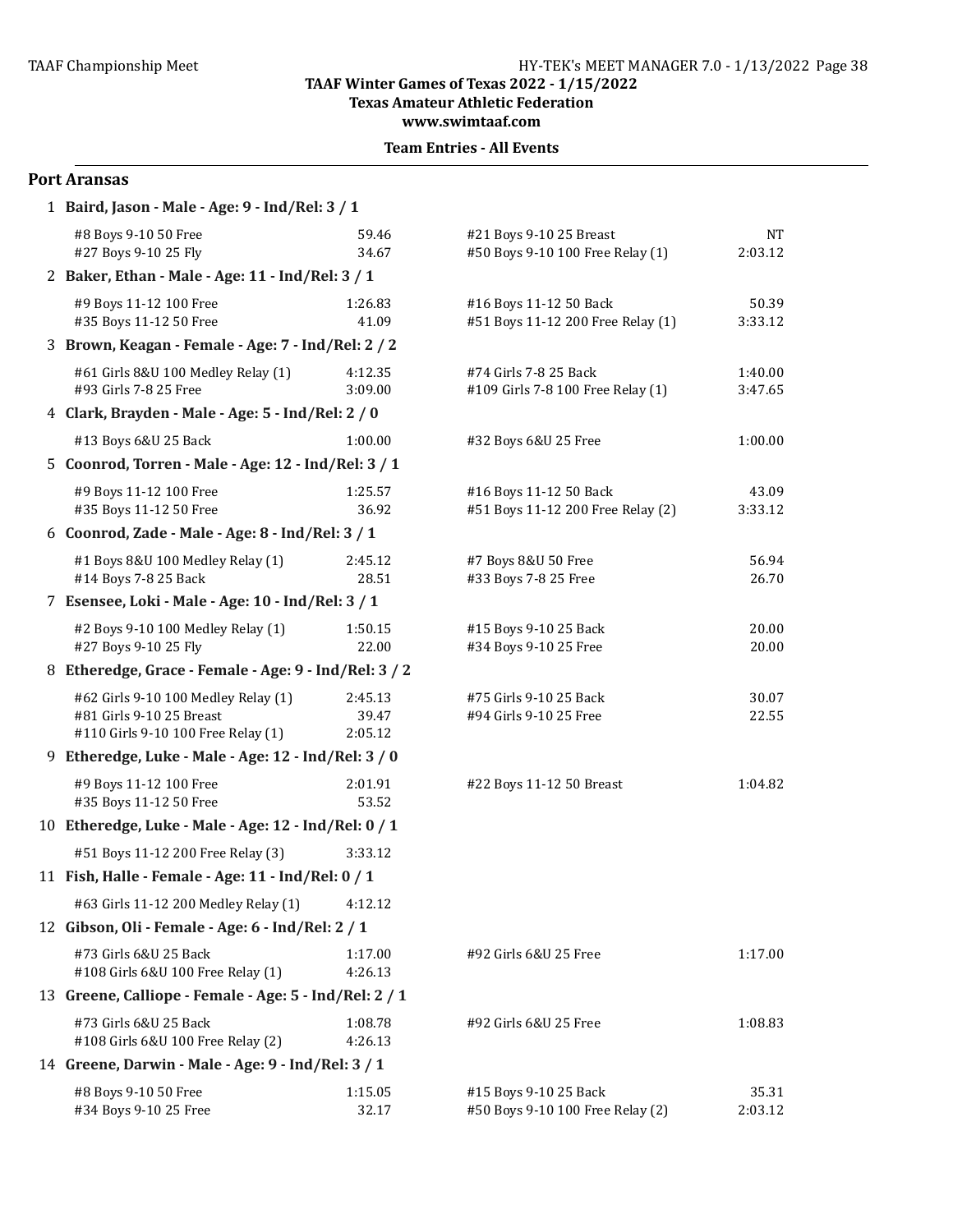**Texas Amateur Athletic Federation**

**www.swimtaaf.com**

#### **Team Entries - All Events**

# **Port Aransas** 15 **Gunn, Cooper** - Male - Age: 7 - Ind/Rel: 3 / 1 #1 Boys 8&U 100 Medley Relay (3) 2:45.12 #14 Boys 7-8 25 Back 26.63 #20 Boys 8&U 25 Breast 36.51 #33 Boys 7-8 25 Free 23.01 16 **Gunn, Parker - Male - Age: 8 - Ind/Rel: 3/1** #1 Boys 8&U 100 Medley Relay (2) 2:45.12 #7 Boys 8&U 50 Free 40.36 #26 Boys 8&U 25 Fly 23.45 #33 Boys 7-8 25 Free 18.09 17 **Hansen, Ava - Female - Age: 5 - Ind/Rel: 2/1** #73 Girls 6&U 25 Back 1:14.00 #92 Girls 6&U 25 Free 1:02.00 #108 Girls 6&U 100 Free Relay (3) 4:26.13 18 **Hansen, Maxx** - Male - Age: 7 - Ind/Rel: 3 / 0 #7 Boys 8&U 50 Free 1:22.00 #14 Boys 7-8 25 Back 44.00 #33 Boys 7-8 25 Free 35.00 19 **James, Peyton - Male - Age: 14 - Ind/Rel: 0 / 2** #4 Boys 13-14 200 Medley Relay (2) NT #52 Boys 13-14 200 Free Relay (2) NT 20 Lafayette, Autumn - Female - Age: 10 - Ind/Rel: 3 / 2 #62 Girls 9-10 100 Medley Relay (2) 2:45.13 #68 Girls 9-10 50 Free 36.28 #87 Girls 9-10 25 Fly 18.61 #100 Girls 9-10 100 IM 1:42.06 #110 Girls 9-10 100 Free Relay (2) 2:05.12 21 Mathews, Hendrix - Male - Age:  $9$  - Ind/Rel:  $3/1$ #2 Boys 9-10 100 Medley Relay (2) 1:50.15 #8 Boys 9-10 50 Free 34.22 #21 Boys 9-10 25 Breast 22.59 #27 Boys 9-10 25 Fly 20.50 22 Mayfield, Alan - Male - Age: 8 - Ind/Rel: 2 / 1 #1 Boys 8&U 100 Medley Relay (4) 2:45.12 #7 Boys 8&U 50 Free 59.65 #33 Boys 7-8 25 Free 55.90 23 Mayfield, Jack - Male - Age: 11 - Ind/Rel: 3 / 1 #9 Boys 11-12 100 Free 1:20.80 #16 Boys 11-12 50 Back 52.90 #22 Boys 11-12 50 Breast 57.50 #51 Boys 11-12 200 Free Relay (4) 3:33.12 24 Miller, Crosby - Female - Age: 9 - Ind/Rel: 0 / 2 #62 Girls 9-10 100 Medley Relay (3) 2:45.13 #110 Girls 9-10 100 Free Relay (3) 2:05.12 25 Peters, Casen - Male - Age: 9 - Ind/Rel: 3 / 1 #2 Boys 9-10 100 Medley Relay (3) 1:50.15 #8 Boys 9-10 50 Free 42.75 #15 Boys 9-10 25 Back 26.46 #34 Boys 9-10 25 Free 19.24 26 Peters, Jaielle - Female - Age: 11 - Ind/Rel: 3 / 2 #63 Girls 11-12 200 Medley Relay (3) 4:12.12 #82 Girls 11-12 50 Breast 49.68 #95 Girls 11-12 50 Free 35.15 #101 Girls 11-12 100 IM 1:35.99 #111 Girls 11-12 200 Free Relay (2) 4:02.12 27 Peters, Jazlyn - Female - Age: 11 - Ind/Rel: 3 / 2 #63 Girls 11-12 200 Medley Relay (2) 4:12.12 #82 Girls 11-12 50 Breast 47.02 #95 Girls 11-12 50 Free 36.98 #101 Girls 11-12 100 IM 1:34.24 #111 Girls 11-12 200 Free Relay (1) 4:02.12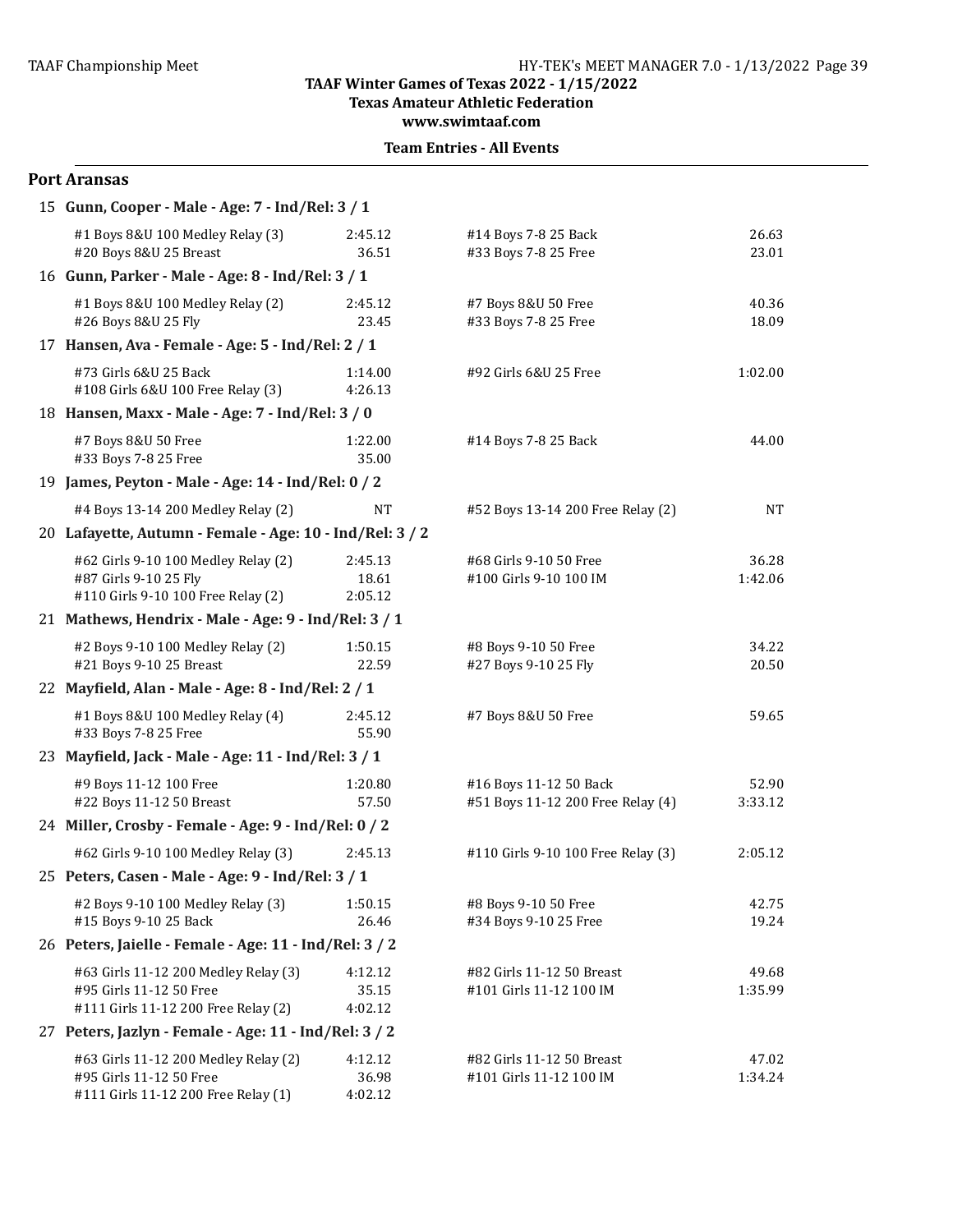**Texas Amateur Athletic Federation** 

**www.swimtaaf.com**

#### **Team Entries - All Events**

#### **Port Aransas**

| 28 Reiter, Kamden - Male - Age: 9 - Ind/Rel: 3 / 1                                        |                  |                                                                  |                  |
|-------------------------------------------------------------------------------------------|------------------|------------------------------------------------------------------|------------------|
| #8 Boys 9-10 50 Free<br>#34 Boys 9-10 25 Free                                             | 1:06.32<br>26.38 | #15 Boys 9-10 25 Back<br>#50 Boys 9-10 100 Free Relay (3)        | 37.76<br>2:03.12 |
| 29 Reiter, Kasen - Male - Age: 5 - Ind/Rel: 2 / 0                                         |                  |                                                                  |                  |
| #13 Boys 6&U 25 Back                                                                      | 6.03             | #32 Boys 6&U 25 Free                                             | 51.43            |
| 30 Scalf Ii, (Dj) Donald - Male - Age: 8 - Ind/Rel: 2 / 0                                 |                  |                                                                  |                  |
| #14 Boys 7-8 25 Back                                                                      | 38.74            | #33 Boys 7-8 25 Free                                             | 41.24            |
| 31 Shamma, Ajay - Male - Age: 14 - Ind/Rel: 0 / 2                                         |                  |                                                                  |                  |
| #4 Boys 13-14 200 Medley Relay (3)                                                        | NT               | #52 Boys 13-14 200 Free Relay (3)                                | <b>NT</b>        |
| 32 Smith, Annabel - Female - Age: 9 - Ind/Rel: 0 / 2                                      |                  |                                                                  |                  |
| #62 Girls 9-10 100 Medley Relay (4)                                                       | 2:45.13          | #110 Girls 9-10 100 Free Relay (4)                               | 2:05.12          |
| 33 Sohl, Kirra - Female - Age: 11 - Ind/Rel: 3 / 2                                        |                  |                                                                  |                  |
| #63 Girls 11-12 200 Medley Relay (4)                                                      | 4:12.12          | #82 Girls 11-12 50 Breast                                        | 46.91            |
| #95 Girls 11-12 50 Free<br>#111 Girls 11-12 200 Free Relay (3)                            | 41.12<br>4:02.12 | #101 Girls 11-12 100 IM                                          | 1:52.74          |
| 34 Storbeck, Gwendolyn - Female - Age: 8 - Ind/Rel: 2 / 0                                 |                  |                                                                  |                  |
| #74 Girls 7-8 25 Back                                                                     | 37.00            | #93 Girls 7-8 25 Free                                            | 43.00            |
| 35 Storbeck, Jedidiah - Male - Age: 10 - Ind/Rel: 3 / 1                                   |                  |                                                                  |                  |
|                                                                                           |                  |                                                                  |                  |
| #8 Boys 9-10 50 Free<br>#34 Boys 9-10 25 Free                                             | 57.00<br>1:00.00 | #15 Boys 9-10 25 Back<br>#50 Boys 9-10 100 Free Relay (4)        | 32.00<br>2:03.12 |
| 36 Storbeck, Pearl - Female - Age: 6 - Ind/Rel: 2 / 1                                     |                  |                                                                  |                  |
| #73 Girls 6&U 25 Back<br>#108 Girls 6&U 100 Free Relay (4)                                | 43.00<br>4:26.13 | #92 Girls 6&U 25 Free                                            | 50.00            |
| 37 Taylor, Sawyer - Male - Age: 13 - Ind/Rel: 0 / 2                                       |                  |                                                                  |                  |
| #4 Boys 13-14 200 Medley Relay (4)                                                        | NT               | #52 Boys 13-14 200 Free Relay (4)                                | NT               |
| 38 Walker, Alexandra - Female - Age: 7 - Ind/Rel: 3 / 2                                   |                  |                                                                  |                  |
| #61 Girls 8&U 100 Medley Relay (2)                                                        | 4:12.35          | #67 Girls 8&U 50 Free                                            | 1:10.47          |
| #74 Girls 7-8 25 Back                                                                     | 35.93<br>3:47.65 | #93 Girls 7-8 25 Free                                            | 35.01            |
| #109 Girls 7-8 100 Free Relay (2)<br>39 Watson, Lainey - Female - Age: 8 - Ind/Rel: 3 / 2 |                  |                                                                  |                  |
|                                                                                           |                  |                                                                  |                  |
| #61 Girls 8&U 100 Medley Relay (3)<br>#86 Girls 8&U 25 Fly                                | 4:12.35<br>25.22 | #74 Girls 7-8 25 Back<br>#93 Girls 7-8 25 Free                   | 25.63<br>21.79   |
| #109 Girls 7-8 100 Free Relay (3)                                                         | 3:47.65          |                                                                  |                  |
| 40 Watson, Milleigh - Female - Age: 11 - Ind/Rel: 3 / 1                                   |                  |                                                                  |                  |
| #76 Girls 11-12 50 Back<br>#95 Girls 11-12 50 Free                                        | 1:02.00<br>52.92 | #82 Girls 11-12 50 Breast<br>#111 Girls 11-12 200 Free Relay (4) | 59.53<br>4:02.12 |
| 41 Zamarron, Lenora - Female - Age: 7 - Ind/Rel: 3 / 0                                    |                  |                                                                  |                  |
| #74 Girls 7-8 25 Back<br>#93 Girls 7-8 25 Free                                            | 30.00<br>28.00   | #86 Girls 8&U 25 Fly                                             | 38.00            |
| 42 Zamarron, Nora - Female - Age: 7 - Ind/Rel: 0 / 2                                      |                  |                                                                  |                  |
| #61 Girls 8&U 100 Medley Relay (4)                                                        | 4:12.35          | #109 Girls 7-8 100 Free Relay (4)                                | 3:47.65          |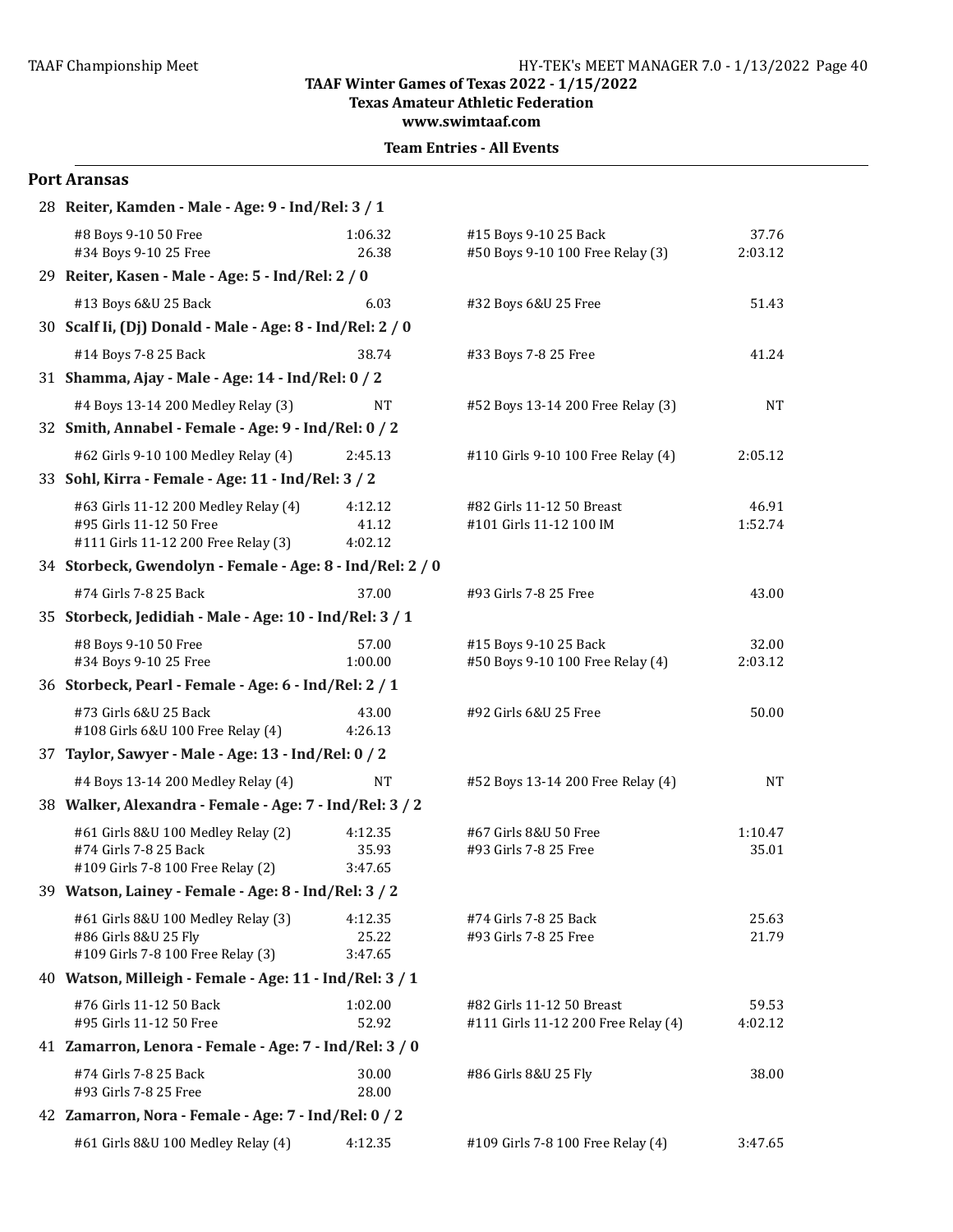Texas Amateur Athletic Federation

**www.swimtaaf.com**

#### **Team Entries - All Events**

#### **Port Aransas**

| #2 Boys 9-10 100 Medley Relay (4) | 1:50.15 | #8 Boys 9-10 50 Free                                | 38.00                                                                                                                                                                                                                                                                                                                                                                                                                                                                                                                                                                                                                                                                                                                                                                                                                                                                                                                                                    |     |
|-----------------------------------|---------|-----------------------------------------------------|----------------------------------------------------------------------------------------------------------------------------------------------------------------------------------------------------------------------------------------------------------------------------------------------------------------------------------------------------------------------------------------------------------------------------------------------------------------------------------------------------------------------------------------------------------------------------------------------------------------------------------------------------------------------------------------------------------------------------------------------------------------------------------------------------------------------------------------------------------------------------------------------------------------------------------------------------------|-----|
| #21 Boys 9-10 25 Breast           | 25.00   | #34 Boys 9-10 25 Free                               | 16.00                                                                                                                                                                                                                                                                                                                                                                                                                                                                                                                                                                                                                                                                                                                                                                                                                                                                                                                                                    |     |
| Port Aransas - 'A'                |         | #1 Boys 8 & Under 100 Medley Relay                  | 2:45.12                                                                                                                                                                                                                                                                                                                                                                                                                                                                                                                                                                                                                                                                                                                                                                                                                                                                                                                                                  |     |
| Port Aransas - 'A'                |         | #2 Boys 9-10 100 Medley Relay                       | 1:50.15                                                                                                                                                                                                                                                                                                                                                                                                                                                                                                                                                                                                                                                                                                                                                                                                                                                                                                                                                  |     |
| Port Aransas - 'A'                |         | #4 Boys 13-14 200 Medley Relay                      | <b>NT</b>                                                                                                                                                                                                                                                                                                                                                                                                                                                                                                                                                                                                                                                                                                                                                                                                                                                                                                                                                |     |
| Port Aransas - 'A'                |         | #49 Boys 7-8 100 Freestyle Relay                    | 1:49.12                                                                                                                                                                                                                                                                                                                                                                                                                                                                                                                                                                                                                                                                                                                                                                                                                                                                                                                                                  |     |
| Port Aransas - 'A'                |         | #50 Boys 9-10 100 Freestyle Relay                   | 2:03.12                                                                                                                                                                                                                                                                                                                                                                                                                                                                                                                                                                                                                                                                                                                                                                                                                                                                                                                                                  |     |
| Port Aransas - 'A'                |         | #51 Boys 11-12 200 Freestyle Relay                  | 3:33.12                                                                                                                                                                                                                                                                                                                                                                                                                                                                                                                                                                                                                                                                                                                                                                                                                                                                                                                                                  |     |
| Port Aransas - 'A'                |         | #59 Mixed 15-17 200 Freestyle Relay                 | 1:42.00                                                                                                                                                                                                                                                                                                                                                                                                                                                                                                                                                                                                                                                                                                                                                                                                                                                                                                                                                  | 1/4 |
| Port Aransas - 'A'                |         | #61 Girls 8 & Under 100 Medley Relay                | 4:12.35                                                                                                                                                                                                                                                                                                                                                                                                                                                                                                                                                                                                                                                                                                                                                                                                                                                                                                                                                  |     |
| Port Aransas - 'A'                |         | #62 Girls 9-10 100 Medley Relay                     | 2:45.13                                                                                                                                                                                                                                                                                                                                                                                                                                                                                                                                                                                                                                                                                                                                                                                                                                                                                                                                                  |     |
| Port Aransas - 'A'                |         | #63 Girls 11-12 200 Medley Relay                    | 4:12.12                                                                                                                                                                                                                                                                                                                                                                                                                                                                                                                                                                                                                                                                                                                                                                                                                                                                                                                                                  |     |
| Port Aransas - 'A'                |         | #108 Girls 6 & Under 100 Freestyle Relay            | 4:26.13                                                                                                                                                                                                                                                                                                                                                                                                                                                                                                                                                                                                                                                                                                                                                                                                                                                                                                                                                  |     |
| Port Aransas - 'A'                |         | #109 Girls 7-8 100 Freestyle Relay                  | 3:47.65                                                                                                                                                                                                                                                                                                                                                                                                                                                                                                                                                                                                                                                                                                                                                                                                                                                                                                                                                  |     |
| Port Aransas - 'A'                |         | #110 Girls 9-10 100 Freestyle Relay                 | 2:05.12                                                                                                                                                                                                                                                                                                                                                                                                                                                                                                                                                                                                                                                                                                                                                                                                                                                                                                                                                  |     |
| Port Aransas - 'A'                |         | #111 Girls 11-12 200 Freestyle Relay                | 4:02.12                                                                                                                                                                                                                                                                                                                                                                                                                                                                                                                                                                                                                                                                                                                                                                                                                                                                                                                                                  |     |
|                                   |         | 43 Zamarron, Rylan - Male - Age: 9 - Ind/Rel: 3 / 1 | Coonrod, Zade; Gunn, Parker; Gunn, Cooper; Mayfield, Alan<br>Esensee, Loki; Mathews, Hendrix; Peters, Casen; Zamarron, Rylan<br>Stahl, Keegan; James, Peyton; Shamma, Ajay; Taylor, Sawyer<br>Baird, Jason; Greene, Darwin; Reiter, Kamden; Storbeck, Jedidiah<br>Baker, Ethan; Coonrod, Torren; Etheredge, Luke; Mayfield, Jack<br>Dollins, Whitney; Dollins, Eli; Smith, Hannah; Williamson, Aaron<br>Brown, Keagan; Walker, Alexandra; Watson, Lainey; Zamarron, Nora<br>Etheredge, Grace; Lafayette, Autumn; Miller, Crosby; Smith, Annabel<br>Fish, Halle; Peters, Jazlyn; Peters, Jaielle; Sohl, Kirra<br>Gibson, Oli; Greene, Calliope; Hansen, Ava; Storbeck, Pearl<br>Brown, Keagan; Walker, Alexandra; Watson, Lainey; Zamarron, Nora<br>Etheredge, Grace; Lafayette, Autumn; Miller, Crosby; Smith, Annabel<br>Peters, Jazlyn; Peters, Jaielle; Sohl, Kirra; Watson, Milleigh<br>Port Aransas Total Individual Entries: 95 - Total Relays: 14 |     |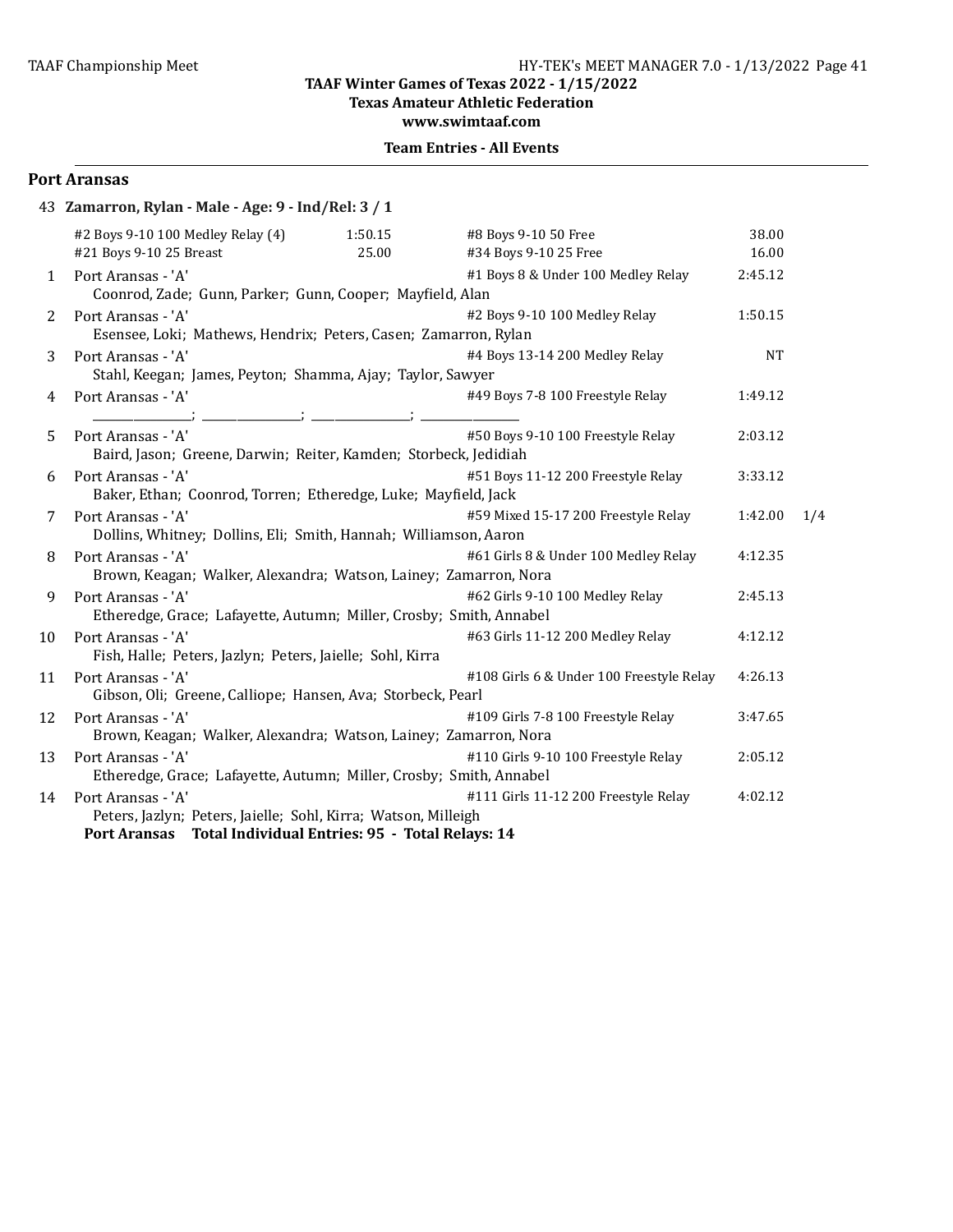**Texas Amateur Athletic Federation** 

**www.swimtaaf.com**

#### **Team Entries - All Events**

#### **Portland**

| 1 Bailey, Cash - Male - Age: 9 - Ind/Rel: 3 / 2                                                    |                             |                                                   |                  |
|----------------------------------------------------------------------------------------------------|-----------------------------|---------------------------------------------------|------------------|
| #2 Boys 9-10 100 Medley Relay (1)<br>#27 Boys 9-10 25 Fly<br>#50 Boys 9-10 100 Free Relay (1)      | 1:19.93<br>26.59<br>1:15.00 | #8 Boys 9-10 50 Free<br>#34 Boys 9-10 25 Free     | 48.00<br>22.10   |
| 2 Bailey, Jett - Male - Age: 6 - Ind/Rel: 2 / 1                                                    |                             |                                                   |                  |
| #13 Boys 6&U 25 Back<br>#48 Boys 6&U 100 Free Relay (3)                                            | 40.00<br>1:55.81            | #32 Boys 6&U 25 Free                              | 32.00            |
| 3 Bailey, Samuel - Male - Age: 8 - Ind/Rel: 3 / 1                                                  |                             |                                                   |                  |
| #1 Boys 8&U 100 Medley Relay (1)<br>#14 Boys 7-8 25 Back                                           | 1:36.28<br>25.00            | #7 Boys 8&U 50 Free<br>#33 Boys 7-8 25 Free       | 53.00<br>23.00   |
| 4 Dulin, Jonah - Male - Age: 13 - Ind/Rel: 3 / 0                                                   |                             |                                                   |                  |
| #17 Boys 13-14 50 Back<br>#36 Boys 13-14 50 Free                                                   | 48.50<br>38.00              | #23 Boys 13-14 50 Breast                          | 48.60            |
| 5 Edwards, Ava - Female - Age: 8 - Ind/Rel: 3 / 2                                                  |                             |                                                   |                  |
| #61 Girls 8&U 100 Medley Relay (1)<br>#80 Girls 8&U 25 Breast<br>#109 Girls 7-8 100 Free Relay (1) | 1:35.03<br>24.93<br>1:26.66 | #74 Girls 7-8 25 Back<br>#93 Girls 7-8 25 Free    | 20.17<br>24.93   |
| 6 Garcia, Ivan Marcelo - Male - Age: 12 - Ind/Rel: 3 / 0                                           |                             |                                                   |                  |
| #16 Boys 11-12 50 Back<br>#35 Boys 11-12 50 Free                                                   | 33.62<br>27.48              | #28 Boys 11-12 50 Fly                             | 31.25            |
| 7 Garcia, Marcelo - Male - Age: 12 - Ind/Rel: 0 / 2                                                |                             |                                                   |                  |
| #3 Boys 11-12 200 Medley Relay (2)                                                                 | 2:18.86                     | #51 Boys 11-12 200 Free Relay (2)                 | 1:59.16          |
| 8 Gomez-cisneros, Carlota - Female - Age: 9 - Ind/Rel: 3 / 0                                       |                             |                                                   |                  |
| #87 Girls 9-10 25 Fly<br>#100 Girls 9-10 100 IM                                                    | 17.60<br>1:36.08            | #94 Girls 9-10 25 Free                            | 15.90            |
| 9 Gomez-Cisneros, Corina - Female - Age: 7 - Ind/Rel: 3 / 2                                        |                             |                                                   |                  |
| #61 Girls 8&U 100 Medley Relay (2)<br>#93 Girls 7-8 25 Free<br>#109 Girls 7-8 100 Free Relay (2)   | 1:35.03<br>18.00<br>1:26.66 | #74 Girls 7-8 25 Back<br>#99 Girls 8&U 100 IM     | 25.25<br>2:09.51 |
| 10 Hernandez, Madelynne - Female - Age: 12 - Ind/Rel: 3 / 0                                        |                             |                                                   |                  |
| #69 Girls 11-12 100 Free<br>#95 Girls 11-12 50 Free                                                | 1:45.40<br>38.45            | #76 Girls 11-12 50 Back                           | 50.00            |
| 11 Page, Laney - Female - Age: 15 - Ind/Rel: 3 / 0                                                 |                             |                                                   |                  |
| #71 Women 15-17 100 Free<br>#97 Women 15-17 50 Free                                                | 1:07.15<br>30.04            | #84 Women 15-17 50 Breast                         | 38.00            |
| 12 Palmer, Luke - Male - Age: 10 - Ind/Rel: 0 / 2                                                  |                             |                                                   |                  |
| #2 Boys 9-10 100 Medley Relay (3)                                                                  | <b>NT</b>                   | #50 Boys 9-10 100 Free Relay (2)                  | 1:15.00          |
| 13 Phillips, Marcus - Male - Age: 11 - Ind/Rel: 3 / 2                                              |                             |                                                   |                  |
| #3 Boys 11-12 200 Medley Relay (3)<br>#35 Boys 11-12 50 Free<br>#51 Boys 11-12 200 Free Relay (3)  | 2:18.86<br>30.69<br>1:59.16 | #22 Boys 11-12 50 Breast<br>#41 Boys 11-12 100 IM | 40.00<br>1:27.00 |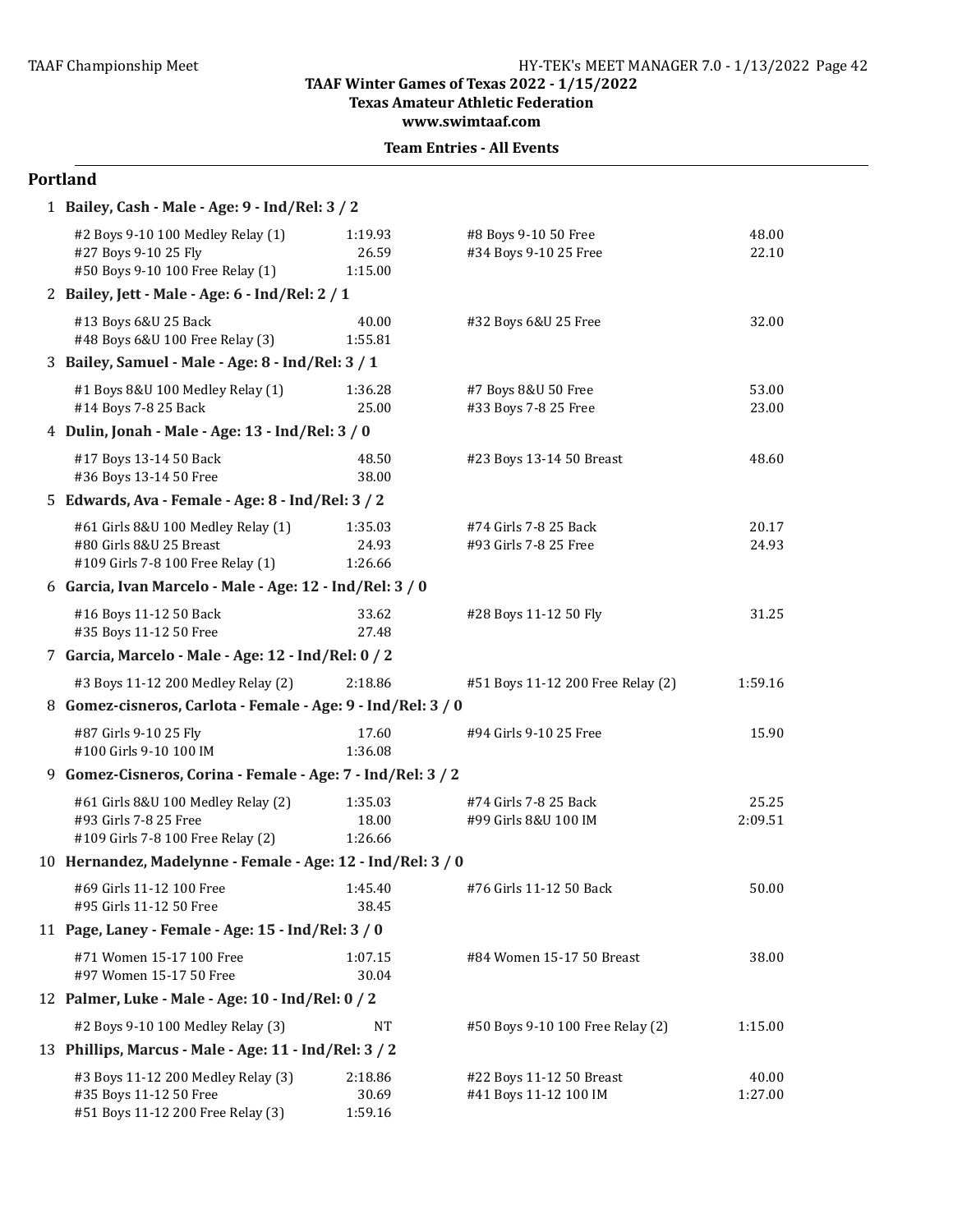**Texas Amateur Athletic Federation** 

**www.swimtaaf.com**

#### **Portland**

| 14 Roberson, Colby - Male - Age: 16 - Ind/Rel: 3 / 0                                              |                             |                                                           |                  |
|---------------------------------------------------------------------------------------------------|-----------------------------|-----------------------------------------------------------|------------------|
| #11 Men 15-17 100 Free<br>#37 Men 15-17 50 Free                                                   | 59.55<br>28.66              | #24 Men 15-17 50 Breast                                   | 37.65            |
| 15 Rodriguez, Payton - Female - Age: 7 - Ind/Rel: 3 / 2                                           |                             |                                                           |                  |
| #61 Girls 8&U 100 Medley Relay (3)<br>#86 Girls 8&U 25 Fly<br>#109 Girls 7-8 100 Free Relay (3)   | 1:35.03<br>24.05<br>1:26.66 | #67 Girls 8&U 50 Free<br>#93 Girls 7-8 25 Free            | 42.00<br>18.90   |
| 16 Rodriguez, Quintin - Male - Age: 10 - Ind/Rel: 3 / 0                                           |                             |                                                           |                  |
| #27 Boys 9-10 25 Fly<br>#40 Boys 9-10 100 IM                                                      | 16.90<br>1:50.46            | #34 Boys 9-10 25 Free                                     | 16.70            |
| 17 Rodriques, Quinton - Male - Age: 10 - Ind/Rel: 0 / 2                                           |                             |                                                           |                  |
| #2 Boys 9-10 100 Medley Relay (2)                                                                 | 1:19.93                     | #50 Boys 9-10 100 Free Relay (3)                          | 1:15.00          |
| 18 Rogers, Ann - Female - Age: 15 - Ind/Rel: 3 / 0                                                |                             |                                                           |                  |
| #71 Women 15-17 100 Free<br>#106 Women 15-17 200 Free                                             | 1:00.69<br>2:20.01          | #90 Women 15-17 50 Fly                                    | 38.90            |
| 19 Rogers, Nathanael - Male - Age: 9 - Ind/Rel: 0 / 2                                             |                             |                                                           |                  |
| #2 Boys 9-10 100 Medley Relay (3)                                                                 | 1:19.93                     | #50 Boys 9-10 100 Free Relay (4)                          | 1:15.00          |
| 20 Rogers, Nathaniel - Male - Age: 9 - Ind/Rel: 3 / 0                                             |                             |                                                           |                  |
| #8 Boys 9-10 50 Free<br>#40 Boys 9-10 100 IM                                                      | 38.64<br>1:55.26            | #21 Boys 9-10 25 Breast                                   | 22.50            |
| 21 Rogers, Phoebe - Female - Age: 13 - Ind/Rel: 3 / 0                                             |                             |                                                           |                  |
| #83 Girls 13-14 50 Breast<br>#96 Girls 13-14 50 Free                                              | 39.40<br>33.00              | #89 Girls 13-14 50 Fly                                    | 34.62            |
| 22 Rogers, Susie - Female - Age: 5 - Ind/Rel: 1 / 0                                               |                             |                                                           |                  |
| #92 Girls 6&U 25 Free                                                                             | 48.00                       |                                                           |                  |
| 23 Rogers, Timothy - Male - Age: 8 - Ind/Rel: 3 / 1                                               |                             |                                                           |                  |
| #14 Boys 7-8 25 Back<br>#39 Boys 8&U 100 IM                                                       | 19.00<br>1:47.46            | #20 Boys 8&U 25 Breast<br>#49 Boys 7-8 100 Free Relay (2) | 22.37<br>1:48.00 |
| 24 Schnurpel, Jennavie - Female - Age: 9 - Ind/Rel: 3 / 0                                         |                             |                                                           |                  |
| #81 Girls 9-10 25 Breast<br>#94 Girls 9-10 25 Free                                                | 29.69<br>25.40              | #87 Girls 9-10 25 Fly                                     | 26.95            |
| 25 Schnurpel, Jillian - Female - Age: 7 - Ind/Rel: 3 / 2                                          |                             |                                                           |                  |
| #61 Girls 8&U 100 Medley Relay (4)<br>#86 Girls 8&U 25 Fly<br>#109 Girls 7-8 100 Free Relay (4)   | 1:35.03<br>26.95<br>1:26.66 | #80 Girls 8&U 25 Breast<br>#93 Girls 7-8 25 Free          | 32.50<br>25.40   |
| 26 Smith, Annabel - Female - Age: 9 - Ind/Rel: 3 / 0                                              |                             |                                                           |                  |
| #68 Girls 9-10 50 Free<br>#100 Girls 9-10 100 IM                                                  | 41.76<br>1:59.22            | #87 Girls 9-10 25 Fly                                     | 21.09            |
| 27 Stahl, Keegan - Male - Age: 13 - Ind/Rel: 3 / 2                                                |                             |                                                           |                  |
| #4 Boys 13-14 200 Medley Relay (1)<br>#36 Boys 13-14 50 Free<br>#52 Boys 13-14 200 Free Relay (1) | NT<br>29.29<br><b>NT</b>    | #23 Boys 13-14 50 Breast<br>#42 Boys 13-14 100 IM         | 39.37<br>1:17.12 |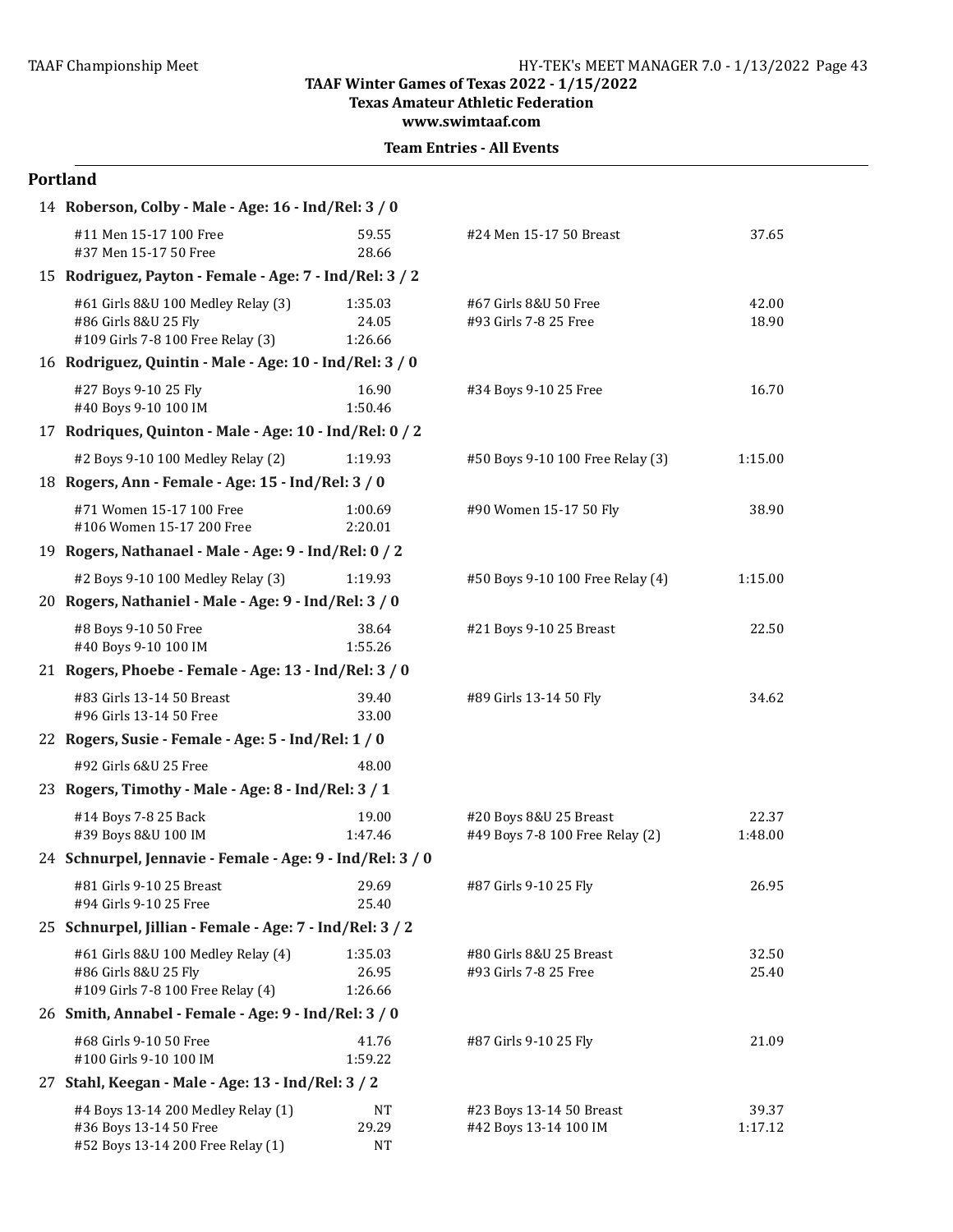**Texas Amateur Athletic Federation** 

**www.swimtaaf.com**

## **Team Entries - All Events**

## **Portland**

|  |  | 28   Velasquez, Ayden - Male - Age: 9 - Ind/Rel: 0 / 2 |  |
|--|--|--------------------------------------------------------|--|
|  |  |                                                        |  |

|    | #2 Boys 9-10 100 Medley Relay (4)                                           | 1:19.93 | #50 Boys 9-10 100 Free Relay (4)     | 1:14.28 |
|----|-----------------------------------------------------------------------------|---------|--------------------------------------|---------|
|    | Portland - 'A'                                                              |         | #2 Boys 9-10 100 Medley Relay        | 1:19.93 |
|    | Bailey, Cash; Rodriques, Quinton; Rogers, Nathanael; Velasquez, Ayden       |         |                                      |         |
|    | Portland - 'A'                                                              |         | #3 Boys 11-12 200 Medley Relay       | 2:18.86 |
|    | Crowe, Logan; Garcia, Marcelo; Phillips, Marcus; Pickens, Nicolas           |         |                                      |         |
| 3  | Portland - 'A'                                                              |         | #50 Boys 9-10 100 Freestyle Relay    | 1:15.00 |
|    | Bailey, Cash; Palmer, Luke; Rodriques, Quinton; Rogers, Nathanael           |         |                                      |         |
| 4  | Portland - 'A'                                                              |         | #51 Boys 11-12 200 Freestyle Relay   | 1:59.16 |
|    | Crowe, Logan; Garcia, Marcelo; Phillips, Marcus; Pickens, Nicolas           |         |                                      |         |
| 5. | Portland - 'A'                                                              |         | #61 Girls 8 & Under 100 Medley Relay | 1:35.03 |
|    | Edwards, Ava; Gomez-Cisneros, Corina; Rodriguez, Payton; Schnurpel, Jillian |         |                                      |         |
|    | Portland Total Individual Entries: 66 - Total Relays: 5                     |         |                                      |         |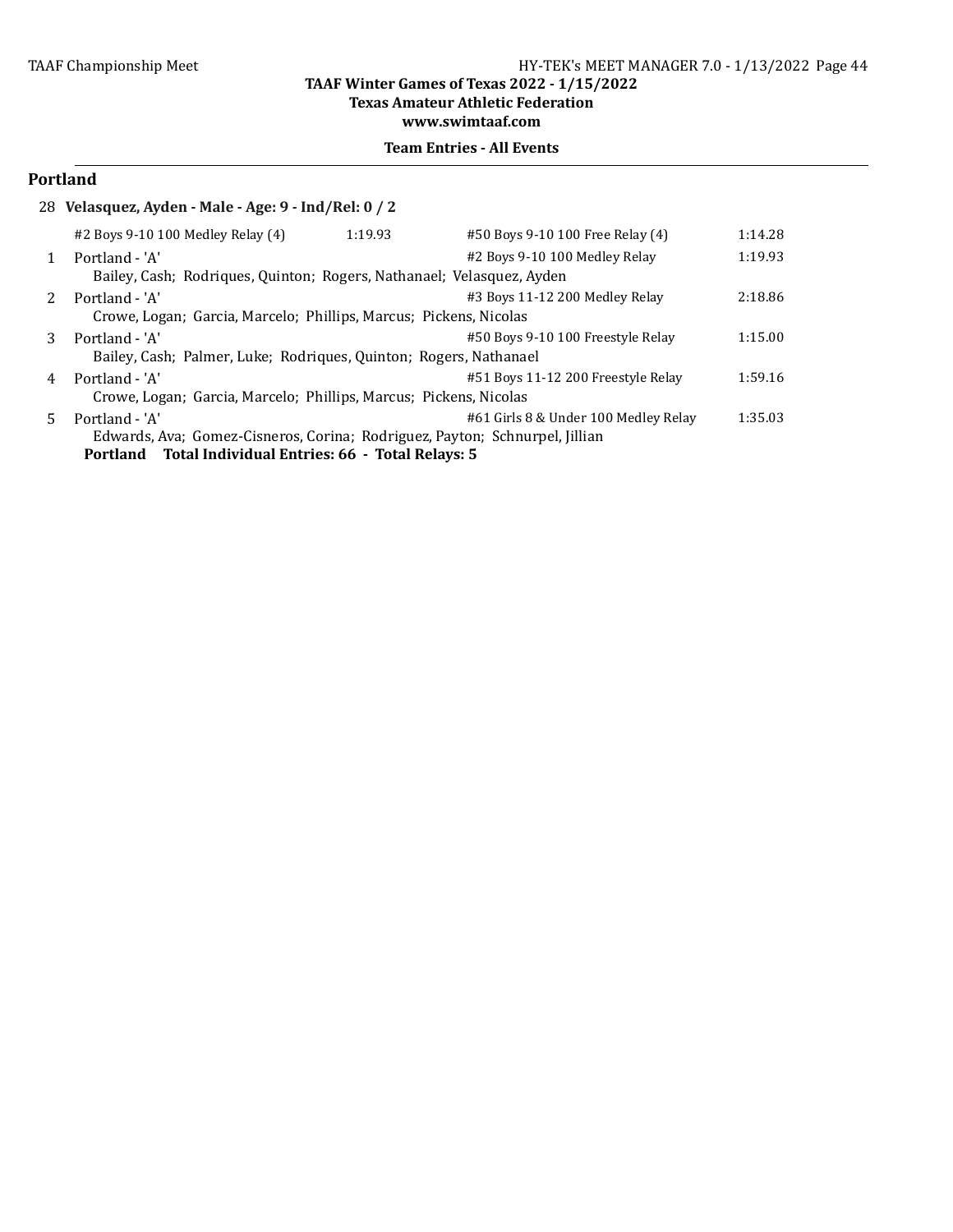**Texas Amateur Athletic Federation** 

**www.swimtaaf.com**

|  | <b>Team Entries - All Events</b> |  |  |
|--|----------------------------------|--|--|
|--|----------------------------------|--|--|

| 1 Arellano, Alwin - Male - Age: 15 - Ind/Rel: 3 / 3                                                    |                             |                                                                                          |                           |     |
|--------------------------------------------------------------------------------------------------------|-----------------------------|------------------------------------------------------------------------------------------|---------------------------|-----|
| #5 Men 15-17 200 Medley Relay (2)<br>#30 Men 15-17 50 Fly<br>#53 Men 15-17 200 Free Relay (1)          | 1:53.32<br>41.07<br>1:42.43 | #24 Men 15-17 50 Breast<br>#37 Men 15-17 50 Free<br>#57 Mixed 15-17 100 Free Relay (2)   | 34.13<br>28.29<br>46.82   | 1/4 |
| 2 Besecker, Christian - Male - Age: 18 - Ind/Rel: 3 / 0                                                |                             |                                                                                          |                           |     |
| #25 Men 18&0 50 Breast<br>#38 Men 18&0 50 Free                                                         | 51.73<br>32.83              | #31 Men 18&0 50 Fly                                                                      | 38.63                     |     |
| 3 Blanco, Daylet - Female - Age: 10 - Ind/Rel: 3 / 0                                                   |                             |                                                                                          |                           |     |
| #68 Girls 9-10 50 Free<br>#94 Girls 9-10 25 Free                                                       | 48.00<br>23.00              | #75 Girls 9-10 25 Back                                                                   | 26.00                     |     |
| 4 Chancoco, Gemini - Female - Age: 21 - Ind/Rel: 3 / 0                                                 |                             |                                                                                          |                           |     |
| #72 Women 18&0 100 Free<br>#104 Women 18&0 100 IM                                                      | 1:43.51<br>1:18.55          | #85 Women 18&0 50 Breast                                                                 | 36.30                     |     |
| 5 Chapa, Haiden - Male - Age: 12 - Ind/Rel: 3 / 2                                                      |                             |                                                                                          |                           |     |
| #3 Boys 11-12 200 Medley Relay (3)<br>#28 Boys 11-12 50 Fly<br>#51 Boys 11-12 200 Free Relay (1)       | 2:48.27<br>34.16<br>1:42.18 | #16 Boys 11-12 50 Back<br>#35 Boys 11-12 50 Free                                         | 38.58<br>31.20            |     |
| 6 Esparza, Ethan - Male - Age: 14 - Ind/Rel: 3 / 2                                                     |                             |                                                                                          |                           |     |
| #4 Boys 13-14 200 Medley Relay (1)<br>#29 Boys 13-14 50 Fly<br>#52 Boys 13-14 200 Free Relay (1)       | 1:51.78<br>27.33<br>1:40.37 | #17 Boys 13-14 50 Back<br>#36 Boys 13-14 50 Free                                         | 26.98<br>24.44            |     |
| 7 Felan, Colin - Male - Age: 18 - Ind/Rel: 3 / 0                                                       |                             |                                                                                          |                           |     |
| #12 Men 18&0 100 Free<br>#38 Men 18&0 50 Free                                                          | 53.67<br>23.93              | #31 Men 18&0 50 Fly                                                                      | 27.50                     |     |
| 8 Garcia, Mariana - Female - Age: 12 - Ind/Rel: 3 / 2                                                  |                             |                                                                                          |                           |     |
| #63 Girls 11-12 200 Medley Relay (1)<br>#76 Girls 11-12 50 Back<br>#111 Girls 11-12 200 Free Relay (3) | 3:05.75<br>51.16<br>2:42.65 | #69 Girls 11-12 100 Free<br>#95 Girls 11-12 50 Free                                      | 1:40.70<br>47.40          |     |
| 9 Garza, Danica - Female - Age: 14 - Ind/Rel: 3 / 2                                                    |                             |                                                                                          |                           |     |
| #64 Girls 13-14 200 Medley Relay (1)<br>#89 Girls 13-14 50 Fly<br>#112 Girls 13-14 200 Free Relay (1)  | 2:22.09<br>33.37<br>2:07.38 | #83 Girls 13-14 50 Breast<br>#102 Girls 13-14 100 IM                                     | 46.48<br>1:16.10          |     |
| 10 Garza, Marisa - Female - Age: 10 - Ind/Rel: 3 / 2                                                   |                             |                                                                                          |                           |     |
| #62 Girls 9-10 100 Medley Relay (4)<br>#75 Girls 9-10 25 Back<br>#110 Girls 9-10 100 Free Relay (1)    | 1:29.12<br>24.11<br>1:12.75 | #68 Girls 9-10 50 Free<br>#81 Girls 9-10 25 Breast                                       | 40.27<br>35.86            |     |
| 11 Gonzales, Diego - Male - Age: 15 - Ind/Rel: 3 / 3                                                   |                             |                                                                                          |                           |     |
| #5 Men 15-17 200 Medley Relay (4)<br>#30 Men 15-17 50 Fly<br>#53 Men 15-17 200 Free Relay (3)          | 1:53.32<br>34.50<br>1:42.43 | #24 Men 15-17 50 Breast<br>#37 Men 15-17 50 Free<br>#55 Mixed 15-17 200 Medley Relay (2) | 32.89<br>27.76<br>1:56.62 | 1/5 |
| 12 Gonzales, Dylan - Male - Age: 12 - Ind/Rel: 3 / 2                                                   |                             |                                                                                          |                           |     |
| #3 Boys 11-12 200 Medley Relay (2)<br>#22 Boys 11-12 50 Breast<br>#51 Boys 11-12 200 Free Relay (2)    | 2:48.27<br>37.47<br>1:42.18 | #16 Boys 11-12 50 Back<br>#35 Boys 11-12 50 Free                                         | 38.65<br>30.51            |     |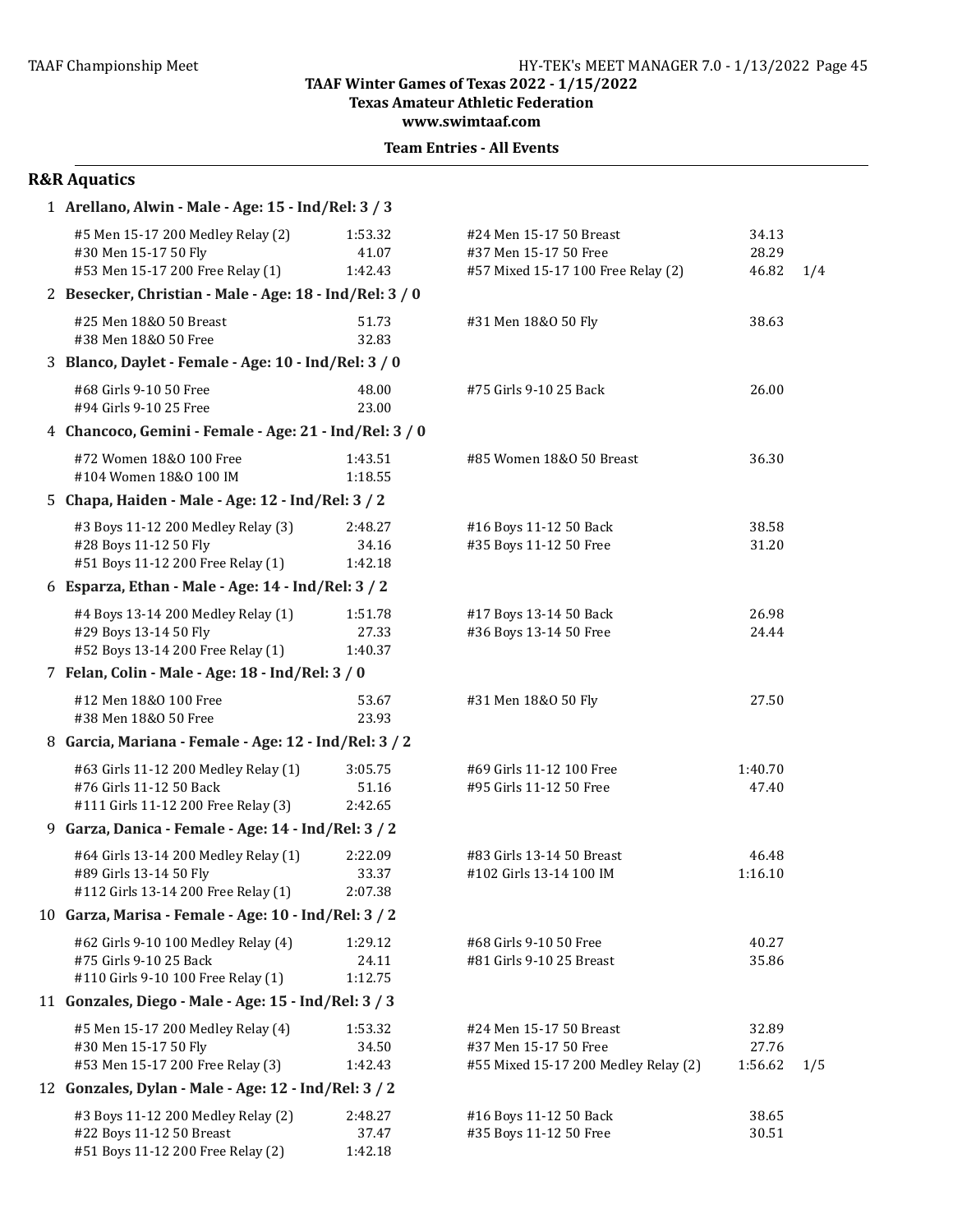**Texas Amateur Athletic Federation**

**www.swimtaaf.com**

**Team Entries - All Events** 

| 13 Goodrich, Dustin - Male - Age: 17 - Ind/Rel: 3 / 0                                               |                               |     |                                                                 |                    |     |
|-----------------------------------------------------------------------------------------------------|-------------------------------|-----|-----------------------------------------------------------------|--------------------|-----|
| #11 Men 15-17 100 Free<br>#43 Men 15-17 100 IM                                                      | 49.81<br>59.53                |     | #24 Men 15-17 50 Breast                                         | 29.35              |     |
| 14 Gutheinz, Rhett - Male - Age: 9 - Ind/Rel: 3 / 2                                                 |                               |     |                                                                 |                    |     |
| #2 Boys 9-10 100 Medley Relay (1)<br>#15 Boys 9-10 25 Back<br>#50 Boys 9-10 100 Free Relay (1)      | 1:49.55<br>26.23<br>1:40.29   |     | #8 Boys 9-10 50 Free<br>#34 Boys 9-10 25 Free                   | 55.31<br>24.78     |     |
| 15 Howard, Landon - Male - Age: 33 - Ind/Rel: 3 / 0                                                 |                               |     |                                                                 |                    |     |
| #12 Men 18&0 100 Free<br>#25 Men 18&0 50 Breast                                                     | 58.00<br>33.00                |     | #19 Men 18&0 50 Back                                            | 30.00              |     |
| 16 Hurlburt, Sadie - Female - Age: 10 - Ind/Rel: 3 / 0                                              |                               |     |                                                                 |                    |     |
| #68 Girls 9-10 50 Free<br>#94 Girls 9-10 25 Free                                                    | 1:23.19<br><b>NT</b>          |     | #81 Girls 9-10 25 Breast                                        | 36.10              |     |
| 17 Hussain, Zayan - Male - Age: 12 - Ind/Rel: 3 / 2                                                 |                               |     |                                                                 |                    |     |
| #3 Boys 11-12 200 Medley Relay (1)<br>#16 Boys 11-12 50 Back<br>#51 Boys 11-12 200 Free Relay (3)   | 2:48.27<br>1:02.21<br>1:42.18 |     | #9 Boys 11-12 100 Free<br>#35 Boys 11-12 50 Free                | 2:19.02<br>NT      |     |
| 18 Juarez, Abigail - Female - Age: 15 - Ind/Rel: 3 / 2                                              |                               |     |                                                                 |                    |     |
| #57 Mixed 15-17 100 Free Relay (1)<br>#71 Women 15-17 100 Free<br>#97 Women 15-17 50 Free           | 46.82<br>1:11.73<br>33.03     | 1/4 | #59 Mixed 15-17 200 Free Relay (2)<br>#84 Women 15-17 50 Breast | 1:44.76<br>43.36   | 1/5 |
| 19 Light, Ava - Female - Age: 14 - Ind/Rel: 3 / 0                                                   |                               |     |                                                                 |                    |     |
| #83 Girls 13-14 50 Breast<br>#102 Girls 13-14 100 IM                                                | 35.08<br>1:12.22              |     | #96 Girls 13-14 50 Free                                         | 27.75              |     |
| 20 Light, Keeara - Female - Age: 6 - Ind/Rel: 2 / 0                                                 |                               |     |                                                                 |                    |     |
| #73 Girls 6&U 25 Back                                                                               | 33.58                         |     | #92 Girls 6&U 25 Free                                           | 30.68              |     |
| 21 Malone, Bailey - Female - Age: 17 - Ind/Rel: 3 / 2                                               |                               |     |                                                                 |                    |     |
| #55 Mixed 15-17 200 Medley Relay (1)<br>#71 Women 15-17 100 Free<br>#97 Women 15-17 50 Free         | 1:56.62<br>1:01.99<br>27.71   | 1/5 | #59 Mixed 15-17 200 Free Relay (4)<br>#78 Women 15-17 50 Back   | 1:44.76<br>32.74   | 1/5 |
| 22 Malone, Sophie - Female - Age: 10 - Ind/Rel: 3 / 2                                               |                               |     |                                                                 |                    |     |
| #62 Girls 9-10 100 Medley Relay (1)<br>#75 Girls 9-10 25 Back<br>#110 Girls 9-10 100 Free Relay (3) | 1:29.12<br>22.15<br>1:12.75   |     | #68 Girls 9-10 50 Free<br>#94 Girls 9-10 25 Free                | <b>NT</b><br>18.86 |     |
| 23 Malota, Carter - Male - Age: 8 - Ind/Rel: 3 / 0                                                  |                               |     |                                                                 |                    |     |
| #20 Boys 8&U 25 Breast<br>#39 Boys 8&U 100 IM                                                       | 29.53<br>1:59.94              |     | #33 Boys 7-8 25 Free                                            | 21.22              |     |
| 24 Martinez, Ivan - Male - Age: 14 - Ind/Rel: 3 / 0                                                 |                               |     |                                                                 |                    |     |
| #10 Boys 13-14 100 Free<br>#36 Boys 13-14 50 Free                                                   | 1:25.21<br>34.97              |     | #17 Boys 13-14 50 Back                                          | 51.83              |     |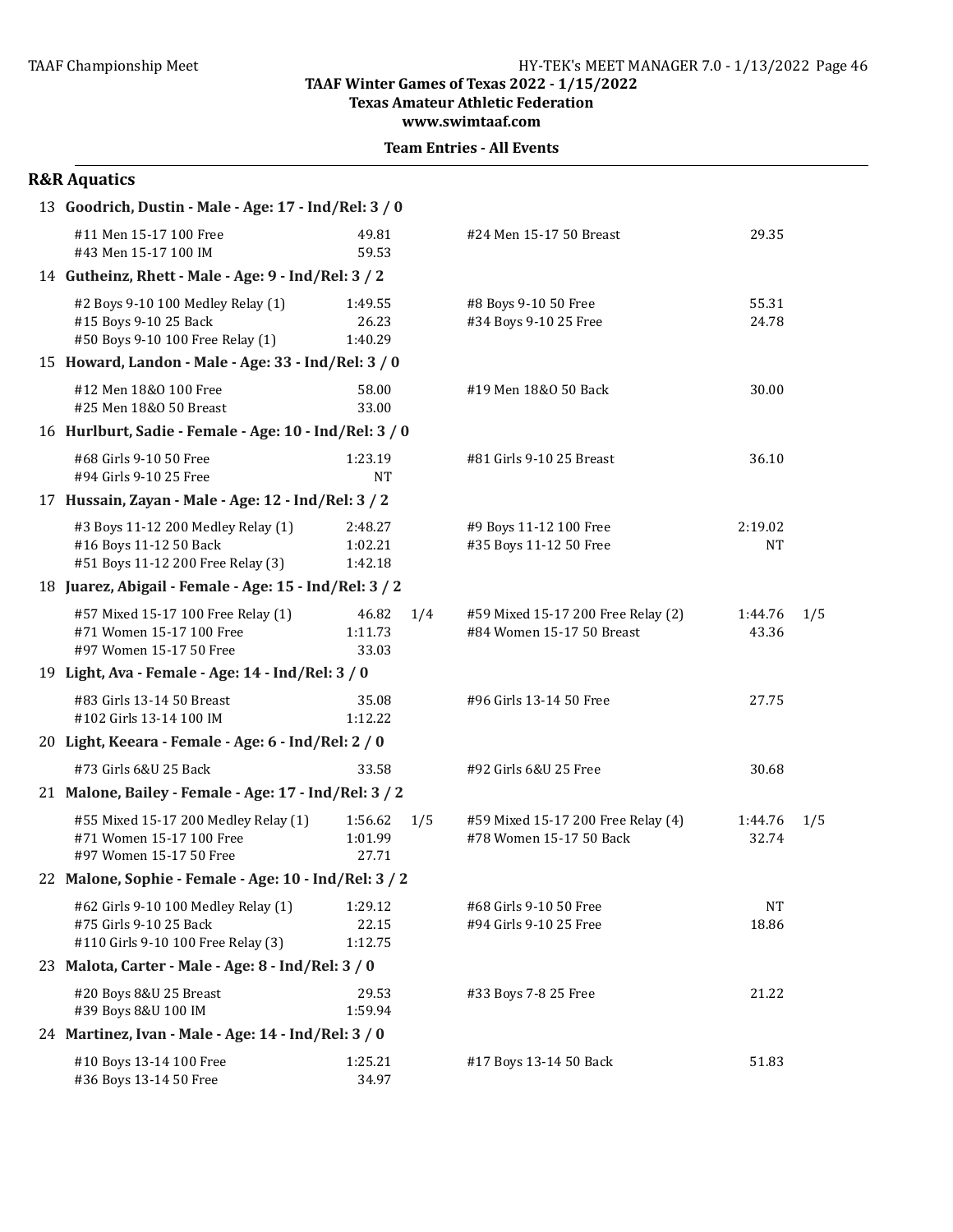**Texas Amateur Athletic Federation**

**www.swimtaaf.com**

**Team Entries - All Events** 

| 25 Masters, George - Male - Age: 14 - Ind/Rel: 3 / 2                                              |                                  |                                                                                                     |                             |            |
|---------------------------------------------------------------------------------------------------|----------------------------------|-----------------------------------------------------------------------------------------------------|-----------------------------|------------|
| #4 Boys 13-14 200 Medley Relay (3)<br>#36 Boys 13-14 50 Free<br>#52 Boys 13-14 200 Free Relay (3) | 1:51.78<br>23.97<br>1:40.37      | #17 Boys 13-14 50 Back<br>#42 Boys 13-14 100 IM                                                     | 27.10<br>58.77              |            |
| 26 McLendon, Jade - Male - Age: 9 - Ind/Rel: 3 / 1                                                |                                  |                                                                                                     |                             |            |
| #8 Boys 9-10 50 Free<br>#34 Boys 9-10 25 Free                                                     | 58.89<br>24.99                   | #21 Boys 9-10 25 Breast<br>#50 Boys 9-10 100 Free Relay (2)                                         | 36.74<br>1:40.29            |            |
| 27 McLendon, Jodi - Male - Age: 14 - Ind/Rel: 3 / 0                                               |                                  |                                                                                                     |                             |            |
| #17 Boys 13-14 50 Back<br>#36 Boys 13-14 50 Free                                                  | 57.56<br>38.07                   | #23 Boys 13-14 50 Breast                                                                            | 47.48                       |            |
| 28 Miller, Kalei - Female - Age: 13 - Ind/Rel: 3 / 0                                              |                                  |                                                                                                     |                             |            |
| #70 Girls 13-14 100 Free<br>#96 Girls 13-14 50 Free                                               | 1:20.19<br>35.21                 | #77 Girls 13-14 50 Back                                                                             | 43.09                       |            |
| 29 Miller, Lance - Male - Age: 15 - Ind/Rel: 3 / 3                                                |                                  |                                                                                                     |                             |            |
| #30 Men 15-17 50 Fly<br>#46 Men 15-17 200 Free<br>#57 Mixed 15-17 100 Free Relay (4)              | 33.22<br>2:31.63<br>46.82<br>1/4 | #37 Men 15-17 50 Free<br>#55 Mixed 15-17 200 Medley Relay (3)<br>#59 Mixed 15-17 200 Free Relay (3) | 29.07<br>1:56.62<br>1:44.76 | 1/5<br>1/5 |
| 30 Mody, Nakul - Male - Age: 16 - Ind/Rel: 3 / 3                                                  |                                  |                                                                                                     |                             |            |
| #5 Men 15-17 200 Medley Relay (1)<br>#18 Men 15-17 50 Back<br>#53 Men 15-17 200 Free Relay (2)    | 1:53.32<br>35.79<br>1:42.43      | #11 Men 15-17 100 Free<br>#37 Men 15-17 50 Free<br>#59 Mixed 15-17 200 Free Relay (1)               | 1:11.83<br>28.24<br>1:44.76 | 1/5        |
| 31 Newell, Skyler - Female - Age: 10 - Ind/Rel: 3 / 1                                             |                                  |                                                                                                     |                             |            |
| #62 Girls 9-10 100 Medley Relay (3)<br>#87 Girls 9-10 25 Fly                                      | 1:29.12<br>21.74                 | #68 Girls 9-10 50 Free<br>#100 Girls 9-10 100 IM                                                    | 43.93<br>1:51.90            |            |
| 32 Ng, Nathan - Male - Age: 9 - Ind/Rel: 3 / 0                                                    |                                  |                                                                                                     |                             |            |
| #8 Boys 9-10 50 Free<br>#34 Boys 9-10 25 Free                                                     | 1:22.14<br>38.36                 | #15 Boys 9-10 25 Back                                                                               | 39.26                       |            |
| 33 Paiva, Leah - Female - Age: 8 - Ind/Rel: 3 / 0                                                 |                                  |                                                                                                     |                             |            |
| #74 Girls 7-8 25 Back<br>#93 Girls 7-8 25 Free                                                    | <b>NT</b><br><b>NT</b>           | #80 Girls 8&U 25 Breast                                                                             | <b>NT</b>                   |            |
| 34 Peralta, Jonathan - Male - Age: 14 - Ind/Rel: 3 / 2                                            |                                  |                                                                                                     |                             |            |
| #4 Boys 13-14 200 Medley Relay (4)<br>#36 Boys 13-14 50 Free<br>#52 Boys 13-14 200 Free Relay (4) | 1:51.78<br>23.76<br>1:40.37      | #10 Boys 13-14 100 Free<br>#42 Boys 13-14 100 IM                                                    | 51.79<br>1:01.83            |            |
| 35 Petmecky, Jackson - Male - Age: 8 - Ind/Rel: 3 / 0                                             |                                  |                                                                                                     |                             |            |
| #20 Boys 8&U 25 Breast<br>#33 Boys 7-8 25 Free                                                    | 30.95<br>22.06                   | #26 Boys 8&U 25 Fly                                                                                 | 26.01                       |            |
| 36 Petmecky, Jacob - Male - Age: 13 - Ind/Rel: 3 / 0                                              |                                  |                                                                                                     |                             |            |
| #23 Boys 13-14 50 Breast<br>#36 Boys 13-14 50 Free                                                | 42.80<br>32.12                   | #29 Boys 13-14 50 Fly                                                                               | 37.59                       |            |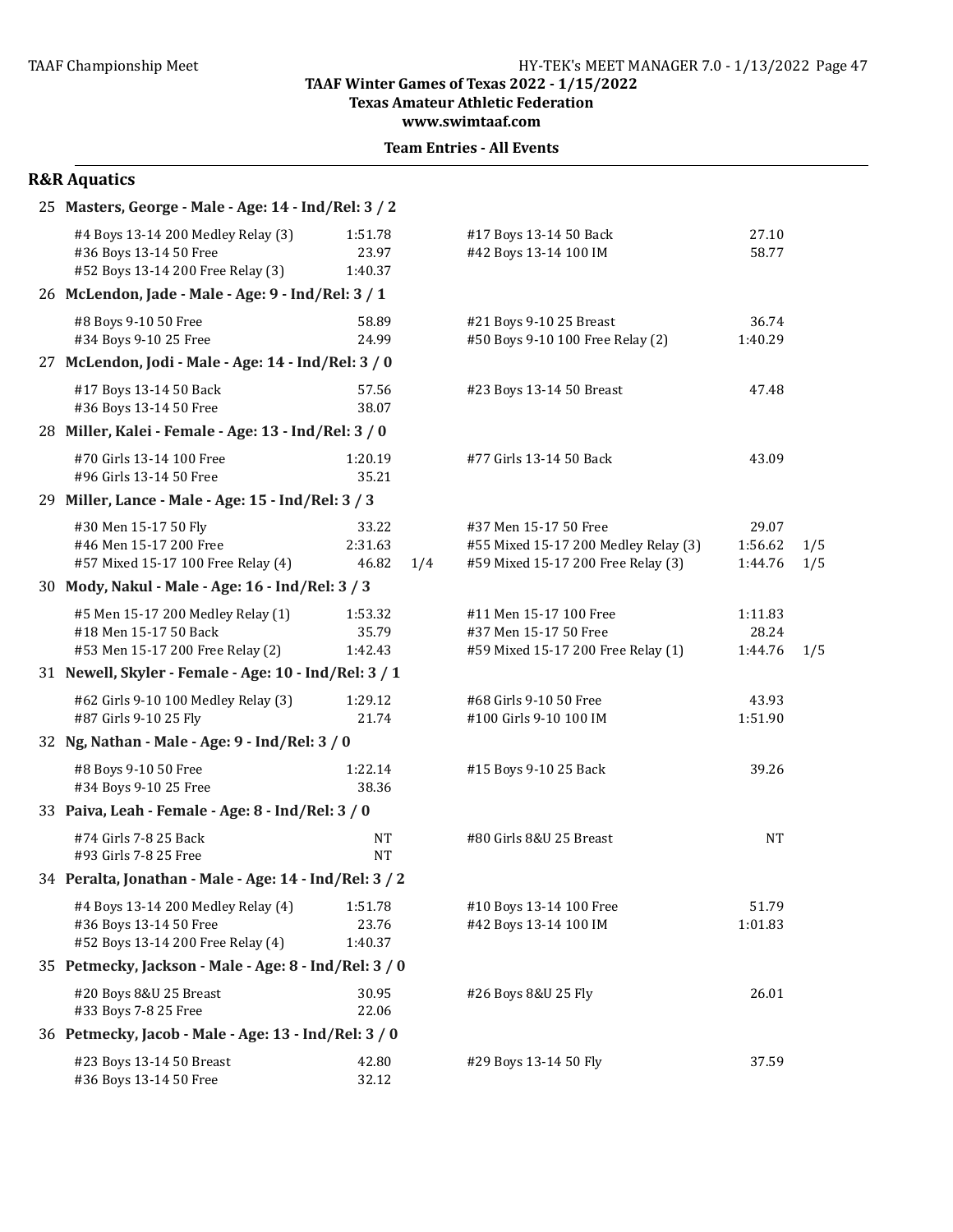**Texas Amateur Athletic Federation** 

**www.swimtaaf.com**

**Team Entries - All Events** 

| 37 Petmecky, Jessica - Female - Age: 11 - Ind/Rel: 3 / 2 |  |
|----------------------------------------------------------|--|
|                                                          |  |

| #63 Girls 11-12 200 Medley Relay (2)<br>#95 Girls 11-12 50 Free<br>#111 Girls 11-12 200 Free Relay (4)   | 3:05.75<br>32.76<br>2:42.65     | #82 Girls 11-12 50 Breast<br>#101 Girls 11-12 100 IM | 44.47<br>1:28.86 |
|----------------------------------------------------------------------------------------------------------|---------------------------------|------------------------------------------------------|------------------|
| 38 Ping, Micaela - Female - Age: 14 - Ind/Rel: 3 / 2                                                     |                                 |                                                      |                  |
| #64 Girls 13-14 200 Medley Relay (4)<br>#83 Girls 13-14 50 Breast<br>#112 Girls 13-14 200 Free Relay (2) | 2:22.09<br>44.73<br>2:07.38     | #77 Girls 13-14 50 Back<br>#96 Girls 13-14 50 Free   | 38.02<br>32.40   |
| 39 Respondek, Ryan - Male - Age: 8 - Ind/Rel: 3 / 0                                                      |                                 |                                                      |                  |
| #7 Boys 8&U 50 Free<br>#33 Boys 7-8 25 Free                                                              | 52.80<br>22.88                  | #14 Boys 7-8 25 Back                                 | 24.65            |
| 40 Rivera, William - Male - Age: 13 - Ind/Rel: 3 / 2                                                     |                                 |                                                      |                  |
| #4 Boys 13-14 200 Medley Relay (2)<br>#29 Boys 13-14 50 Fly<br>#52 Boys 13-14 200 Free Relay (2)         | 1:51.78<br>26.72<br>1:40.37     | #23 Boys 13-14 50 Breast<br>#36 Boys 13-14 50 Free   | 32.29<br>24.84   |
| 41 Salamon, Colette - Female - Age: 14 - Ind/Rel: 3 / 2                                                  |                                 |                                                      |                  |
| #64 Girls 13-14 200 Medley Relay (3)<br>#89 Girls 13-14 50 Fly<br>#112 Girls 13-14 200 Free Relay (4)    | 2:22.09<br>32.14<br>2:07.38     | #70 Girls 13-14 100 Free<br>#96 Girls 13-14 50 Free  | 1:07.24<br>30.20 |
| 42 Spurlock, Britt - Male - Age: 15 - Ind/Rel: 3 / 2                                                     |                                 |                                                      |                  |
| #5 Men 15-17 200 Medley Relay (3)<br>#30 Men 15-17 50 Fly<br>#53 Men 15-17 200 Free Relay (4)            | 1:53.32<br>25.96<br>1:42.43     | #24 Men 15-17 50 Breast<br>#37 Men 15-17 50 Free     | 32.33<br>24.46   |
| 43 Stuart, Madeleine - Female - Age: 11 - Ind/Rel: 3 / 2                                                 |                                 |                                                      |                  |
| #63 Girls 11-12 200 Medley Relay (3)<br>#88 Girls 11-12 50 Fly<br>#111 Girls 11-12 200 Free Relay (1)    | 3:05.75<br>46.01<br>2:42.65     | #82 Girls 11-12 50 Breast<br>#101 Girls 11-12 100 IM | 55.77<br>1:45.42 |
| 44 Taylor, Jordyn - Female - Age: 14 - Ind/Rel: 3 / 2                                                    |                                 |                                                      |                  |
| #64 Girls 13-14 200 Medley Relay (2)<br>#83 Girls 13-14 50 Breast<br>#112 Girls 13-14 200 Free Relay (3) | 2:22.09<br>42.86<br>2:07.38     | #77 Girls 13-14 50 Back<br>#96 Girls 13-14 50 Free   | 38.75<br>33.60   |
| 45 Tidmore, Anna - Female - Age: 13 - Ind/Rel: 3 / 0                                                     |                                 |                                                      |                  |
| #70 Girls 13-14 100 Free<br>#89 Girls 13-14 50 Fly                                                       | 1:26.59<br>54.11                | #83 Girls 13-14 50 Breast                            | 1:03.46          |
| 46 Tidmore, Garrett - Male - Age: 9 - Ind/Rel: 3 / 2                                                     |                                 |                                                      |                  |
| #2 Boys 9-10 100 Medley Relay (4)<br>#15 Boys 9-10 25 Back<br>#50 Boys 9-10 100 Free Relay (4)           | 1:49.55<br>26.29<br>1:40.29     | #8 Boys 9-10 50 Free<br>#34 Boys 9-10 25 Free        | 57.54<br>24.63   |
| 47 Tidmore, Grady - Male - Age: 11 - Ind/Rel: 3 / 2                                                      |                                 |                                                      |                  |
| #3 Boys 11-12 200 Medley Relay (4)<br>#16 Boys 11-12 50 Back<br>#51 Boys 11-12 200 Free Relay (4)        | 2:48.27<br><b>NT</b><br>1:42.18 | #9 Boys 11-12 100 Free<br>#35 Boys 11-12 50 Free     | 1:20.07<br>34.43 |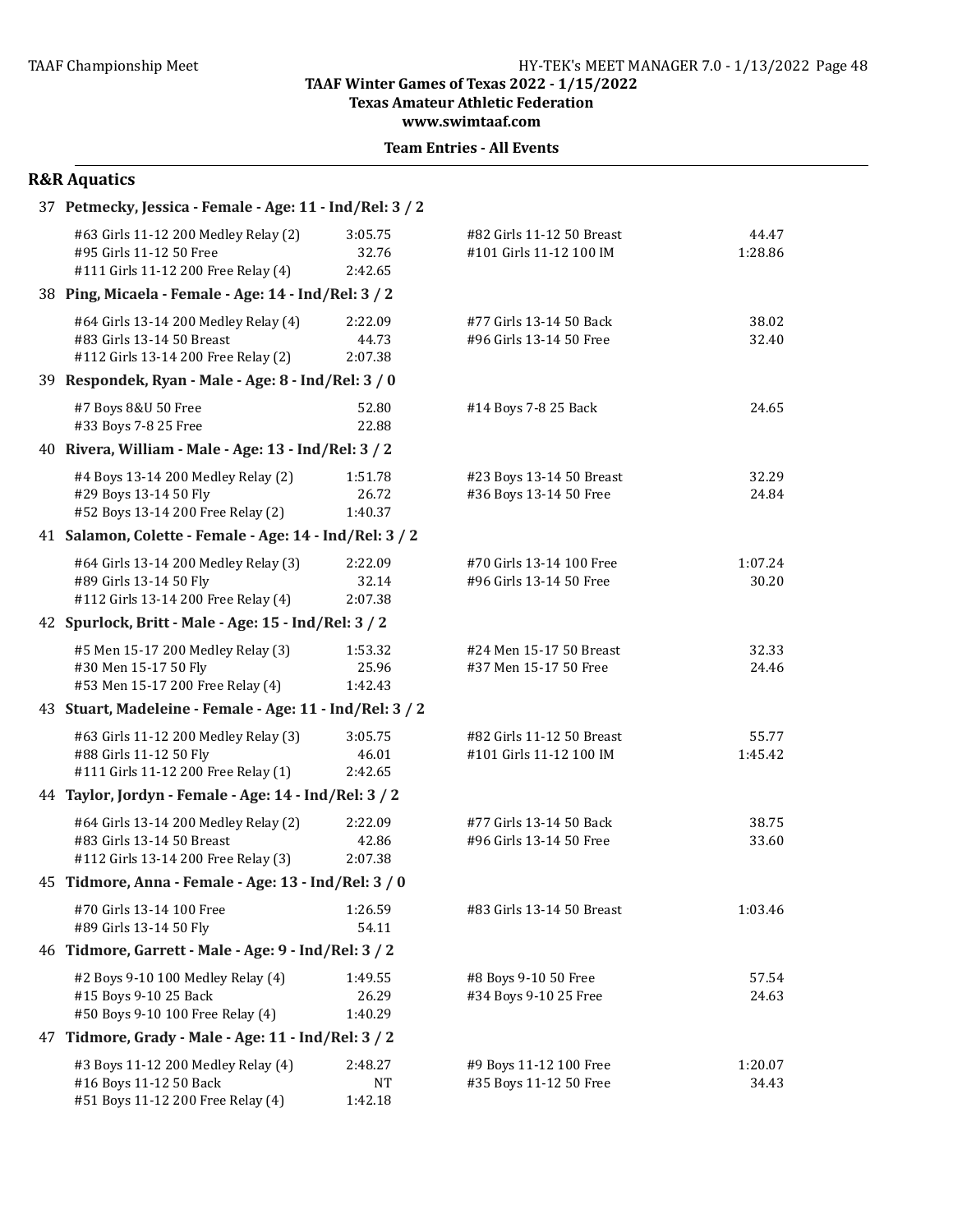**Texas Amateur Athletic Federation** 

**www.swimtaaf.com**

|  | <b>Team Entries - All Events</b> |  |  |
|--|----------------------------------|--|--|
|--|----------------------------------|--|--|

| <b>R&amp;R Aquatics</b> |  |
|-------------------------|--|
|-------------------------|--|

|    | 48 Toran, Ezra - Male - Age: 9 - Ind/Rel: 3 / 1                                                          |                                    |                                                                 |                  |     |
|----|----------------------------------------------------------------------------------------------------------|------------------------------------|-----------------------------------------------------------------|------------------|-----|
|    | #2 Boys 9-10 100 Medley Relay (3)<br>#27 Boys 9-10 25 Fly                                                | 1:49.55<br>26.45                   | #15 Boys 9-10 25 Back<br>#40 Boys 9-10 100 IM                   | 24.44<br>1:49.83 |     |
|    | 49 Trevino, Estela - Female - Age: 15 - Ind/Rel: 3 / 2                                                   |                                    |                                                                 |                  |     |
|    | #55 Mixed 15-17 200 Medley Relay (4)<br>#78 Women 15-17 50 Back<br>#103 Women 15-17 100 IM               | 1:56.62<br>1/5<br>36.54<br>1:18.12 | #57 Mixed 15-17 100 Free Relay (3)<br>#84 Women 15-17 50 Breast | 46.82<br>38.83   | 1/4 |
|    | 50 Wallace, Avery - Female - Age: 10 - Ind/Rel: 3 / 2                                                    |                                    |                                                                 |                  |     |
|    | #62 Girls 9-10 100 Medley Relay (2)<br>#87 Girls 9-10 25 Fly<br>#110 Girls 9-10 100 Free Relay (4)       | 1:29.12<br>19.79<br>1:12.75        | #75 Girls 9-10 25 Back<br>#94 Girls 9-10 25 Free                | 19.18<br>16.62   |     |
|    | 51 Weatherford, Carter - Male - Age: 9 - Ind/Rel: 3 / 2                                                  |                                    |                                                                 |                  |     |
|    | #2 Boys 9-10 100 Medley Relay (2)<br>#27 Boys 9-10 25 Fly<br>#50 Boys 9-10 100 Free Relay (3)            | 1:49.55<br><b>NT</b><br>1:40.29    | #15 Boys 9-10 25 Back<br>#34 Boys 9-10 25 Free                  | 24.26<br>25.89   |     |
|    | 52 White, Emmah - Female - Age: 12 - Ind/Rel: 3 / 2                                                      |                                    |                                                                 |                  |     |
|    | #63 Girls 11-12 200 Medley Relay (4)<br>#82 Girls 11-12 50 Breast<br>#111 Girls 11-12 200 Free Relay (2) | 3:05.75<br><b>NT</b><br>2:42.65    | #76 Girls 11-12 50 Back<br>#95 Girls 11-12 50 Free              | 51.85<br>44.11   |     |
|    | 53 White, Savannah - Female - Age: 10 - Ind/Rel: 3 / 1                                                   |                                    |                                                                 |                  |     |
|    | #68 Girls 9-10 50 Free<br>#94 Girls 9-10 25 Free                                                         | 40.21<br>18.82                     | #75 Girls 9-10 25 Back<br>#110 Girls 9-10 100 Free Relay (2)    | 22.60<br>1:12.75 |     |
| 1  | R&R Aquatics - 'A'<br>Gutheinz, Rhett; Weatherford, Carter; Toran, Ezra; Tidmore, Garrett                |                                    | #2 Boys 9-10 100 Medley Relay                                   | 1:49.55          |     |
| 2  | R&R Aquatics - 'A'<br>Hussain, Zayan; Gonzales, Dylan; Chapa, Haiden; Tidmore, Grady                     |                                    | #3 Boys 11-12 200 Medley Relay                                  | 2:48.27          |     |
| 3  | R&R Aquatics - 'A'<br>Esparza, Ethan; Rivera, William; Masters, George; Peralta, Jonathan                |                                    | #4 Boys 13-14 200 Medley Relay                                  | 1:51.78          |     |
| 4  | R&R Aquatics - 'A'<br>Mody, Nakul; Arellano, Alwin; Spurlock, Britt; Gonzales, Diego                     |                                    | #5 Men 15-17 200 Medley Relay                                   | 1:53.32          |     |
| 5  | R&R Aquatics - 'A'<br>Gutheinz, Rhett; McLendon, Jade; Weatherford, Carter; Tidmore, Garrett             |                                    | #50 Boys 9-10 100 Freestyle Relay                               | 1:40.29          |     |
|    | 6 R&R Aquatics - 'A'<br>Chapa, Haiden; Gonzales, Dylan; Hussain, Zayan; Tidmore, Grady                   |                                    | #51 Boys 11-12 200 Freestyle Relay                              | 1:42.18          |     |
| 7  | R&R Aquatics - 'A'<br>Esparza, Ethan; Rivera, William; Masters, George; Peralta, Jonathan                |                                    | #52 Boys 13-14 200 Freestyle Relay                              | 1:40.37          |     |
| 8  | R&R Aquatics - 'A'<br>Arellano, Alwin; Mody, Nakul; Gonzales, Diego; Spurlock, Britt                     |                                    | #53 Men 15-17 200 Freestyle Relay                               | 1:42.43          |     |
| 9  | R&R Aquatics - 'A'<br>Malone, Bailey; Gonzales, Diego; Miller, Lance; Trevino, Estela                    |                                    | #55 Mixed 15-17 200 Medley Relay                                | 1:56.62          | 1/5 |
| 10 | R&R Aquatics - 'A'<br>Juarez, Abigail; Arellano, Alwin; Trevino, Estela; Miller, Lance                   |                                    | #57 Mixed 15-17 100 Freestyle Relay                             | 46.82            | 1/4 |
| 11 | R&R Aquatics - 'A'<br>Mody, Nakul; Juarez, Abigail; Miller, Lance; Malone, Bailey                        |                                    | #59 Mixed 15-17 200 Freestyle Relay                             | 1:44.76          | 1/5 |
| 12 | R&R Aquatics - 'A'<br>Malone, Sophie; Wallace, Avery; Newell, Skyler; Garza, Marisa                      |                                    | #62 Girls 9-10 100 Medley Relay                                 | 1:29.12          |     |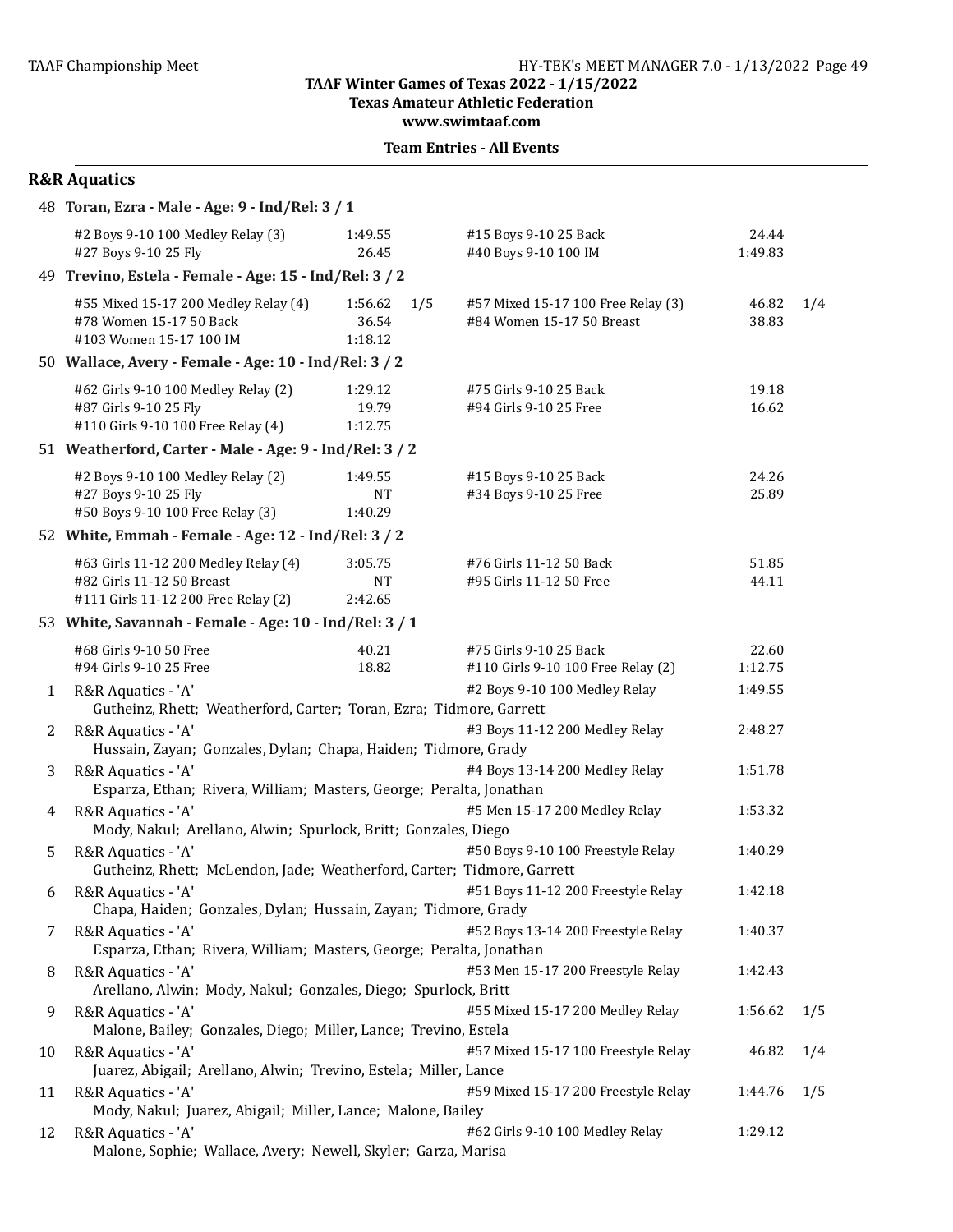**Texas Amateur Athletic Federation** 

#### **www.swimtaaf.com**

|    | <b>R&amp;R Aquatics</b>                                                                                                                               |                    |                                      |           |
|----|-------------------------------------------------------------------------------------------------------------------------------------------------------|--------------------|--------------------------------------|-----------|
| 13 | R&R Aquatics - 'A'<br>Garcia, Mariana; Petmecky, Jessica; Stuart, Madeleine; White, Emmah                                                             |                    | #63 Girls 11-12 200 Medley Relay     | 3:05.75   |
| 14 | R&R Aquatics - 'A'<br>Garza, Danica; Taylor, Jordyn; Salamon, Colette; Ping, Micaela                                                                  |                    | #64 Girls 13-14 200 Medley Relay     | 2:22.09   |
| 15 | R&R Aquatics - 'A'<br>Garza, Marisa; White, Savannah; Malone, Sophie; Wallace, Avery                                                                  |                    | #110 Girls 9-10 100 Freestyle Relay  | 1:12.75   |
| 16 | R&R Aquatics - 'A'<br>Stuart, Madeleine; White, Emmah; Garcia, Mariana; Petmecky, Jessica                                                             |                    | #111 Girls 11-12 200 Freestyle Relay | 2:42.65   |
| 17 | R&R Aquatics - 'A'<br>Garza, Danica; Ping, Micaela; Taylor, Jordyn; Salamon, Colette<br>R&R Aquatics Total Individual Entries: 158 - Total Relays: 17 |                    | #112 Girls 13-14 200 Freestyle Relay | 2:07.38   |
|    | <b>South Belt</b>                                                                                                                                     |                    |                                      |           |
|    | 1 Del Angel, Levi - Male - Age: 14 - Ind/Rel: 3 / 0                                                                                                   |                    |                                      |           |
|    | #29 Boys 13-14 50 Fly<br>#45 Boys 13-14 200 Free                                                                                                      | 27.00<br>1:56.00   | #42 Boys 13-14 100 IM                | 1:02.00   |
|    | 2 Kelly, Darla - Female - Age: 64 - Ind/Rel: 3 / 0                                                                                                    |                    |                                      |           |
|    | #79 Women 18&0 50 Back<br>#98 Women 18&0 50 Free                                                                                                      | 59.99<br>59.99     | #85 Women 18&0 50 Breast             | 59.99     |
|    | 3 Kelly, Robert - Male - Age: 67 - Ind/Rel: 3 / 0                                                                                                     |                    |                                      |           |
|    | #12 Men 18&0 100 Free<br>#38 Men 18&0 50 Free                                                                                                         | NT<br><b>NT</b>    | #25 Men 18&0 50 Breast               | <b>NT</b> |
|    | 4 Martinez, Cinthea - Female - Age: 18 - Ind/Rel: 3 / 0                                                                                               |                    |                                      |           |
|    | #72 Women 18&0 100 Free<br>#107 Women 18&0 200 Free                                                                                                   | 1:21.44<br>2:54.36 | #91 Women 18&0 50 Fly                | 48.32     |
|    | 5 Martinez, Renee - Female - Age: 53 - Ind/Rel: 3 / 0                                                                                                 |                    |                                      |           |
|    | #79 Women 18&0 50 Back<br>#98 Women 18&0 50 Free                                                                                                      | 1:37.00<br>1:30.00 | #91 Women 18&0 50 Fly                | <b>NT</b> |
|    | 6 Williams, Mikayla - Female - Age: 14 - Ind/Rel: 3 / 0                                                                                               |                    |                                      |           |
|    | #70 Girls 13-14 100 Free<br>#105 Girls 13-14 200 Free<br>South Belt Total Individual Entries: 18 - Total Relays: 0                                    | 1:29.99<br>3:10.99 | #83 Girls 13-14 50 Breast            | 55.99     |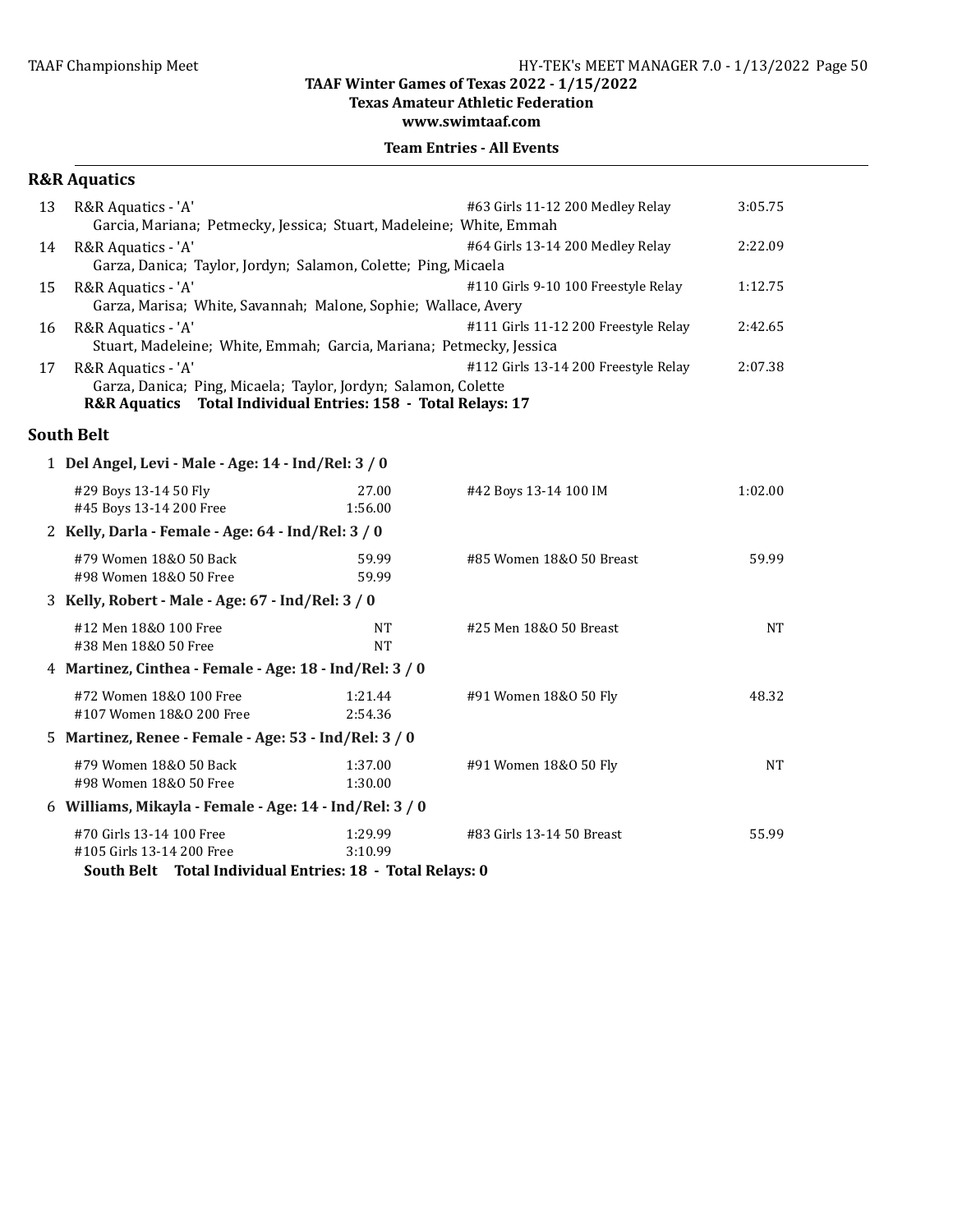**Texas Amateur Athletic Federation** 

**www.swimtaaf.com**

| <b>South Texas Regional Swimmers</b>                                           |                        |                                                                                                       |           |
|--------------------------------------------------------------------------------|------------------------|-------------------------------------------------------------------------------------------------------|-----------|
| 1 Guerra, Amanda - Female - Age: 9 - Ind/Rel: 3 / 0                            |                        |                                                                                                       |           |
| #68 Girls 9-10 50 Free<br>#94 Girls 9-10 25 Free                               | <b>NT</b><br>NT        | #81 Girls 9-10 25 Breast                                                                              | <b>NT</b> |
| 2 Guerra, Rito - Male - Age: 6 - Ind/Rel: 2 / 0                                |                        |                                                                                                       |           |
| #13 Boys 6&U 25 Back                                                           | <b>NT</b>              | #32 Boys 6&U 25 Free                                                                                  | <b>NT</b> |
| 3 Hinojosa, Jacob - Male - Age: 10 - Ind/Rel: 3 / 0                            |                        |                                                                                                       |           |
| #8 Boys 9-10 50 Free<br>#34 Boys 9-10 25 Free                                  | NΤ<br><b>NT</b>        | #27 Boys 9-10 25 Fly                                                                                  | NT        |
| 4 Hinojosa, Roberto Jose - Male - Age: 12 - Ind/Rel: 3 / 0                     |                        |                                                                                                       |           |
| #16 Boys 11-12 50 Back<br>#35 Boys 11-12 50 Free                               | <b>NT</b><br><b>NT</b> | #22 Boys 11-12 50 Breast                                                                              | <b>NT</b> |
| 5 Reyes, Audrina - Female - Age: 13 - Ind/Rel: 3 / 0                           |                        |                                                                                                       |           |
| #70 Girls 13-14 100 Free<br>#105 Girls 13-14 200 Free                          | <b>NT</b><br>NT        | #83 Girls 13-14 50 Breast                                                                             | <b>NT</b> |
| 6 Salazar, Sylvino - Male - Age: 19 - Ind/Rel: 3 / 0                           |                        |                                                                                                       |           |
| #25 Men 18&0 50 Breast<br>#44 Men 18&0 100 IM                                  | NT<br><b>NT</b>        | #38 Men 18&0 50 Free<br>South Texas Regional Swimmers  Total Individual Entries: 17 - Total Relays: 0 | NT        |
| <b>Tiger Splash Swim Team</b>                                                  |                        |                                                                                                       |           |
| 1 Gonzales, Paxton - Male - Age: 8 - Ind/Rel: 3 / 0                            |                        |                                                                                                       |           |
| #7 Boys 8&U 50 Free<br>#39 Boys 8&U 100 IM                                     | 42.10<br>1:53.25       | #26 Boys 8&U 25 Fly                                                                                   | 26.94     |
| 2 Jones, Chasyn - Male - Age: 12 - Ind/Rel: 3 / 0                              |                        |                                                                                                       |           |
| #16 Boys 11-12 50 Back<br>#41 Boys 11-12 100 IM                                | 39.89<br>1:16.88       | #22 Boys 11-12 50 Breast                                                                              | 40.43     |
| 3 Kreuz, Preston - Male - Age: 9 - Ind/Rel: 3 / 0                              |                        |                                                                                                       |           |
| #21 Boys 9-10 25 Breast<br>#40 Boys 9-10 100 IM                                | 34.25S<br>2:08.21      | #27 Boys 9-10 25 Fly                                                                                  | 31.88S    |
| 4 Trotter, Penn - Male - Age: 9 - Ind/Rel: 3 / 0                               |                        |                                                                                                       |           |
| #15 Boys 9-10 25 Back<br>#40 Boys 9-10 100 IM                                  | 23.85<br>1:55.00       | #27 Boys 9-10 25 Fly                                                                                  | 26.15     |
| 5 Wingrin, Noah - Male - Age: 9 - Ind/Rel: 3 / 0                               |                        |                                                                                                       |           |
| #8 Boys 9-10 50 Free<br>#34 Boys 9-10 25 Free<br><b>Tiger Splash Swim Team</b> | 39.28<br>18.73         | #21 Boys 9-10 25 Breast<br>Total Individual Entries: 15 - Total Relays: 0                             | 29.58     |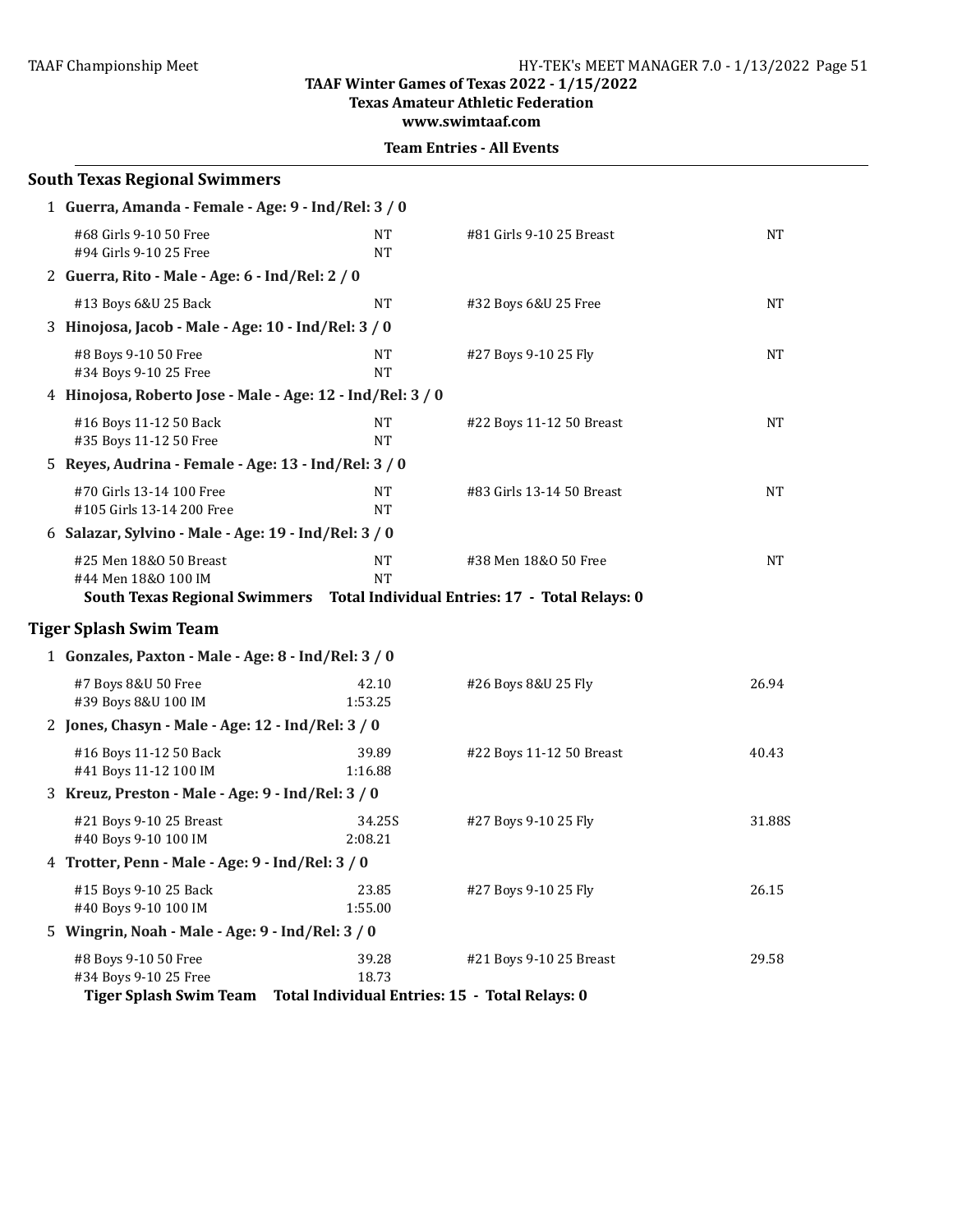**Texas Amateur Athletic Federation**

**www.swimtaaf.com**

|  | <b>Team Entries - All Events</b> |  |  |
|--|----------------------------------|--|--|
|--|----------------------------------|--|--|

| Tuloso-Midway                                                                                                     |                                                     |                           |           |  |  |
|-------------------------------------------------------------------------------------------------------------------|-----------------------------------------------------|---------------------------|-----------|--|--|
| 1 Cortez, Jackson - Male - Age: 13 - Ind/Rel: 3 / 0                                                               |                                                     |                           |           |  |  |
| #10 Boys 13-14 100 Free<br>#36 Boys 13-14 50 Free                                                                 | 1:37.00<br>38.00                                    | #29 Boys 13-14 50 Fly     | 52.00     |  |  |
| 2 Lopez, Gavin - Male - Age: 13 - Ind/Rel: 3 / 0                                                                  |                                                     |                           |           |  |  |
| #10 Boys 13-14 100 Free<br>#42 Boys 13-14 100 IM                                                                  | <b>NT</b><br><b>NT</b>                              | #36 Boys 13-14 50 Free    | <b>NT</b> |  |  |
| 3 Martinez, Rocco - Male - Age: 9 - Ind/Rel: 3 / 0                                                                |                                                     |                           |           |  |  |
| #8 Boys 9-10 50 Free<br>#34 Boys 9-10 25 Free                                                                     | 42.19<br>19.32                                      | #15 Boys 9-10 25 Back     | 28.03     |  |  |
| 4 Ramon, Sebastian - Male - Age: 12 - Ind/Rel: 3 / 0                                                              |                                                     |                           |           |  |  |
| #9 Boys 11-12 100 Free<br>#35 Boys 11-12 50 Free                                                                  | <b>NT</b><br><b>NT</b>                              | #22 Boys 11-12 50 Breast  | <b>NT</b> |  |  |
| 5 Santiago, Gabriella - Female - Age: 12 - Ind/Rel: 3 / 0                                                         |                                                     |                           |           |  |  |
| #82 Girls 11-12 50 Breast<br>#101 Girls 11-12 100 IM                                                              | 49.81<br>1:24.32                                    | #95 Girls 11-12 50 Free   | 31.11     |  |  |
| 6 Santiago, Justin - Male - Age: 9 - Ind/Rel: 3 / 0                                                               |                                                     |                           |           |  |  |
| #8 Boys 9-10 50 Free<br>#34 Boys 9-10 25 Free                                                                     | 45.98<br>20.15                                      | #27 Boys 9-10 25 Fly      | 25.95     |  |  |
| 7 Veliz, Alaina - Female - Age: 12 - Ind/Rel: 3 / 0                                                               |                                                     |                           |           |  |  |
| #69 Girls 11-12 100 Free<br>#95 Girls 11-12 50 Free                                                               | 1:21.62<br>7:50.00                                  | #82 Girls 11-12 50 Breast | 3:31.00   |  |  |
|                                                                                                                   | 8 Veliz, Gianna - Female - Age: 14 - Ind/Rel: 3 / 0 |                           |           |  |  |
| #89 Girls 13-14 50 Fly<br>#102 Girls 13-14 100 IM<br>Tuloso-Midway Total Individual Entries: 24 - Total Relays: 0 | 9:08.00<br>1:24.98                                  | #96 Girls 13-14 50 Free   | 39.00     |  |  |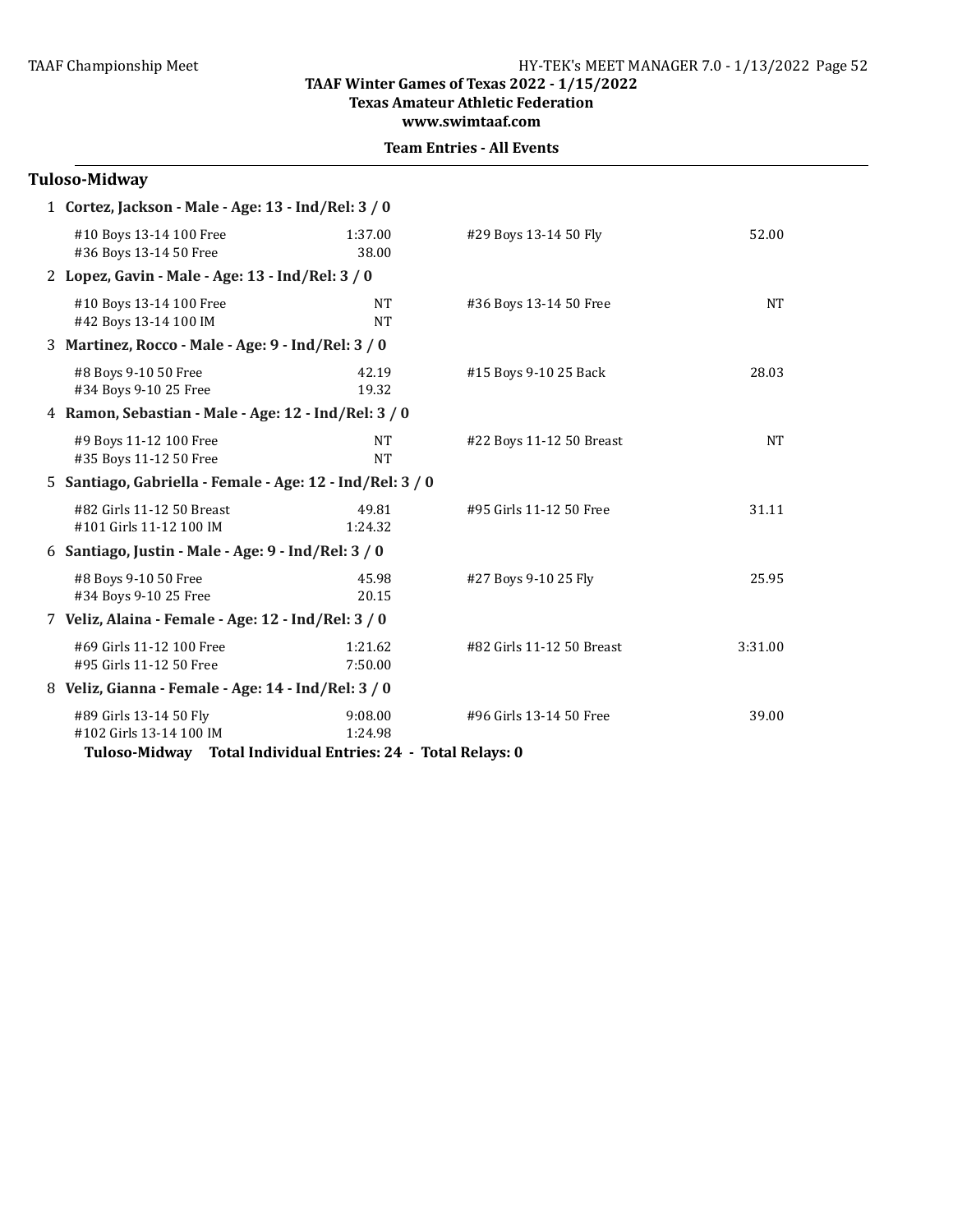**Texas Amateur Athletic Federation**

**www.swimtaaf.com**

| <b>Team Entries - All Events</b> |  |  |
|----------------------------------|--|--|
|----------------------------------|--|--|

#### **Unattached**

| 1 Backus, Kendall - Female - Age: 12 - Ind/Rel: 3 / 0                                               |                             |                                                           |                  |
|-----------------------------------------------------------------------------------------------------|-----------------------------|-----------------------------------------------------------|------------------|
| #69 Girls 11-12 100 Free<br>#95 Girls 11-12 50 Free                                                 | 1:05.88<br>31.49            | #76 Girls 11-12 50 Back                                   | 36.77            |
| 2 Brimage, McKenna - Female - Age: 9 - Ind/Rel: 3 / 2                                               |                             |                                                           |                  |
| #62 Girls 9-10 100 Medley Relay (1)<br>#94 Girls 9-10 25 Free<br>#110 Girls 9-10 100 Free Relay (1) | 1:16.85<br>15.98<br>1:06.58 | #81 Girls 9-10 25 Breast<br>#100 Girls 9-10 100 IM        | 19.01<br>1:31.67 |
| 3 Challenger, Grant - Male - Age: 11 - Ind/Rel: 0 / 2                                               |                             |                                                           |                  |
| #3 Boys 11-12 200 Medley Relay (1)<br>4 Challenger, Grant - Male - Age: 11 - Ind/Rel: 3 / 0         | <b>NT</b>                   | #51 Boys 11-12 200 Free Relay (1)                         | <b>NT</b>        |
| #9 Boys 11-12 100 Free<br>#28 Boys 11-12 50 Fly                                                     | 1:25.00<br>52.00            | #22 Boys 11-12 50 Breast                                  | 54.00            |
| 5 Chen, Albert - Male - Age: 9 - Ind/Rel: 3 / 0                                                     |                             |                                                           |                  |
| #15 Boys 9-10 25 Back<br>#40 Boys 9-10 100 IM                                                       | 14.99<br>1:13.39            | #27 Boys 9-10 25 Fly                                      | 15.12            |
| 6 Chen, Gwyneth - Female - Age: 12 - Ind/Rel: 3 / 0                                                 |                             |                                                           |                  |
| #76 Girls 11-12 50 Back<br>#101 Girls 11-12 100 IM                                                  | 28.48<br>1:05.98            | #88 Girls 11-12 50 Fly                                    | 28.13            |
| 7 Crisp, Ava - Female - Age: 12 - Ind/Rel: 0 / 2                                                    |                             |                                                           |                  |
| #63 Girls 11-12 200 Medley Relay (1)                                                                | 2:36.00                     | #111 Girls 11-12 200 Free Relay (1)                       | 2:13.00          |
| 8 Fernandes, Gareth - Male - Age: 14 - Ind/Rel: 3 / 0                                               |                             |                                                           |                  |
| #29 Boys 13-14 50 Fly<br>#42 Boys 13-14 100 IM                                                      | 26.90<br>1:06.26            | #36 Boys 13-14 50 Free                                    | 24.84            |
| 9 Gonzalez, Camila - Female - Age: 9 - Ind/Rel: 0 / 2                                               |                             |                                                           |                  |
| #62 Girls 9-10 100 Medley Relay (2)                                                                 | 1:16.85                     | #110 Girls 9-10 100 Free Relay (2)                        | 1:06.58          |
| 10 Greene, Cole - Male - Age: 12 - Ind/Rel: 0 / 2                                                   |                             |                                                           |                  |
| #3 Boys 11-12 200 Medley Relay (2)<br>11 Greene, Cole - Male - Age: 12 - Ind/Rel: 3 / 0             | <b>NT</b>                   | #51 Boys 11-12 200 Free Relay (2)                         | <b>NT</b>        |
| #16 Boys 11-12 50 Back<br>#35 Boys 11-12 50 Free                                                    | 48.00<br>38.00              | #22 Boys 11-12 50 Breast                                  | 50.00            |
| 12 Jois, Krishna - Male - Age: 7 - Ind/Rel: 3 / 0                                                   |                             |                                                           |                  |
| #7 Boys 8&U 50 Free<br>#33 Boys 7-8 25 Free                                                         | NT<br><b>NT</b>             | #14 Boys 7-8 25 Back                                      | <b>NT</b>        |
| 13 Keeler, Asa - Male - Age: 8 - Ind/Rel: 3 / 1                                                     |                             |                                                           |                  |
| #7 Boys 8&U 50 Free<br>#33 Boys 7-8 25 Free                                                         | 33.16<br>15.32              | #20 Boys 8&U 25 Breast<br>#49 Boys 7-8 100 Free Relay (4) | 23.56<br>1:21.34 |
| 14 Keeler, Shiloh - Female - Age: 5 - Ind/Rel: 2 / 0                                                |                             |                                                           |                  |
| #73 Girls 6&U 25 Back                                                                               | 41.69                       | #92 Girls 6&U 25 Free                                     | 46.19            |
| 15 Keeler, Titus - Male - Age: 5 - Ind/Rel: 2 / 1                                                   |                             |                                                           |                  |
| #13 Boys 6&U 25 Back<br>#48 Boys 6&U 100 Free Relay (1)                                             | 35.20<br>1:55.81            | #32 Boys 6&U 25 Free                                      | 29.78            |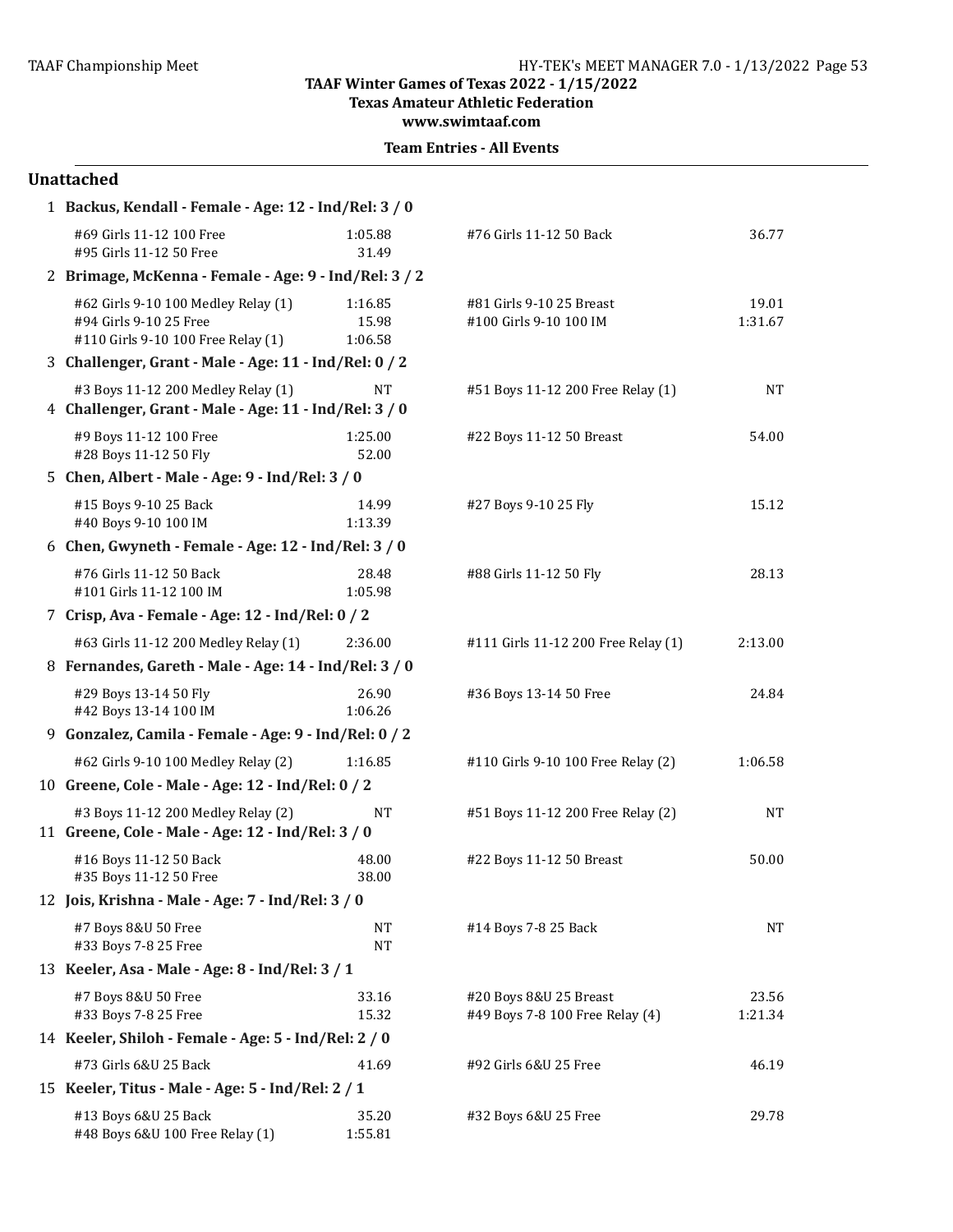**Texas Amateur Athletic Federation** 

**www.swimtaaf.com**

|  | <b>Team Entries - All Events</b> |  |  |
|--|----------------------------------|--|--|
|--|----------------------------------|--|--|

|   | 16 Keener, Marcail - Female - Age: 12 - Ind/Rel: 0 / 2                                                 |                  |                                                                  |                  |
|---|--------------------------------------------------------------------------------------------------------|------------------|------------------------------------------------------------------|------------------|
|   | #63 Girls 11-12 200 Medley Relay (2)                                                                   | 2:36.00          | #111 Girls 11-12 200 Free Relay (2)                              | 2:13.00          |
|   | 17 Kringle, Camille - Female - Age: 6 - Ind/Rel: 2 / 0                                                 |                  |                                                                  |                  |
|   | #73 Girls 6&U 25 Back                                                                                  | 24.31            | #92 Girls 6&U 25 Free                                            | 19.59            |
|   | 18 Landrum, Lexi - Female - Age: 11 - Ind/Rel: 3 / 0                                                   |                  |                                                                  |                  |
|   | #76 Girls 11-12 50 Back<br>#101 Girls 11-12 100 IM                                                     | 37.14<br>1:19.28 | #88 Girls 11-12 50 Fly                                           | 35.25            |
|   | 19 Migura, Carly - Female - Age: 11 - Ind/Rel: 2 / 2                                                   |                  |                                                                  |                  |
|   | #63 Girls 11-12 200 Medley Relay (3)<br>#95 Girls 11-12 50 Free                                        | 2:36.00<br>34.40 | #82 Girls 11-12 50 Breast<br>#111 Girls 11-12 200 Free Relay (3) | 42.24<br>2:13.00 |
|   | 20 Montgomery, Emerson - Female - Age: 12 - Ind/Rel: 0 / 2                                             |                  |                                                                  |                  |
|   | #63 Girls 11-12 200 Medley Relay (4)                                                                   | 2:36.00          | #111 Girls 11-12 200 Free Relay (4)                              | 2:13.00          |
|   | 21 O'toole, Lilly - Female - Age: 11 - Ind/Rel: 3 / 0                                                  |                  |                                                                  |                  |
|   | #82 Girls 11-12 50 Breast<br>#101 Girls 11-12 100 IM                                                   | 52.57<br>1:35.45 | #95 Girls 11-12 50 Free                                          | 36.95            |
|   | 22 Parker, Jiles - Male - Age: 11 - Ind/Rel: 3 / 0                                                     |                  |                                                                  |                  |
|   | #9 Boys 11-12 100 Free<br>#35 Boys 11-12 50 Free<br>23 Parker, Jiles - Male - Age: 11 - Ind/Rel: 0 / 2 | 1:11.27<br>31.08 | #28 Boys 11-12 50 Fly                                            | 33.67            |
|   | #3 Boys 11-12 200 Medley Relay (3)                                                                     | <b>NT</b>        | #51 Boys 11-12 200 Free Relay (3)                                | NT               |
|   | 24 Prescod, Isaac - Male - Age: 11 - Ind/Rel: 3 / 0                                                    |                  |                                                                  |                  |
|   | #22 Boys 11-12 50 Breast<br>#41 Boys 11-12 100 IM                                                      | 38.76<br>1:18.00 | #35 Boys 11-12 50 Free                                           | 30.53            |
|   | 25 Prescod, Joaquin - Male - Age: 8 - Ind/Rel: 3 / 0                                                   |                  |                                                                  |                  |
|   | #7 Boys 8&U 50 Free<br>#39 Boys 8&U 100 IM                                                             | 37.78<br>1:42.00 | #26 Boys 8&U 25 Fly                                              | 21.57            |
|   | 26 Suffredin, Makayla - Female - Age: 10 - Ind/Rel: 0 / 2                                              |                  |                                                                  |                  |
|   | #62 Girls 9-10 100 Medley Relay (3)                                                                    | 1:16.85          | #110 Girls 9-10 100 Free Relay (3)                               | 1:06.58          |
|   | 27 Tomlinson, Aiden - Male - Age: 12 - Ind/Rel: 0 / 2                                                  |                  |                                                                  |                  |
|   | #3 Boys 11-12 200 Medley Relay (4)                                                                     | NT               | #51 Boys 11-12 200 Free Relay (4)                                | $\rm{NT}$        |
|   | 28 Toriz, Tessa - Female - Age: 12 - Ind/Rel: 3 / 0                                                    |                  |                                                                  |                  |
|   | #82 Girls 11-12 50 Breast<br>#101 Girls 11-12 100 IM                                                   | 37.43<br>1:27.50 | #95 Girls 11-12 50 Free                                          | 33.00            |
|   | 29 Welder Iii, Roger - Male - Age: 7 - Ind/Rel: 2 / 0                                                  |                  |                                                                  |                  |
|   | #14 Boys 7-8 25 Back                                                                                   | 32.92            | #33 Boys 7-8 25 Free                                             | 28.76            |
|   | 30 Worden, Reagan - Female - Age: 9 - Ind/Rel: 0 / 2                                                   |                  |                                                                  |                  |
|   | #62 Girls 9-10 100 Medley Relay (4)                                                                    | 1:16.85          | #110 Girls 9-10 100 Free Relay (4)                               | 1:06.58          |
| 1 | Unattached - 'A'<br>Challenger, Grant; Greene, Cole; Parker, Jiles; Tomlinson, Aiden                   |                  | #51 Boys 11-12 200 Freestyle Relay                               | NT               |
| 2 | Unattached - 'A'<br>Brimage, McKenna; Gonzalez, Camila; Suffredin, Makayla; Worden, Reagan             |                  | #62 Girls 9-10 100 Medley Relay                                  | 1:16.85          |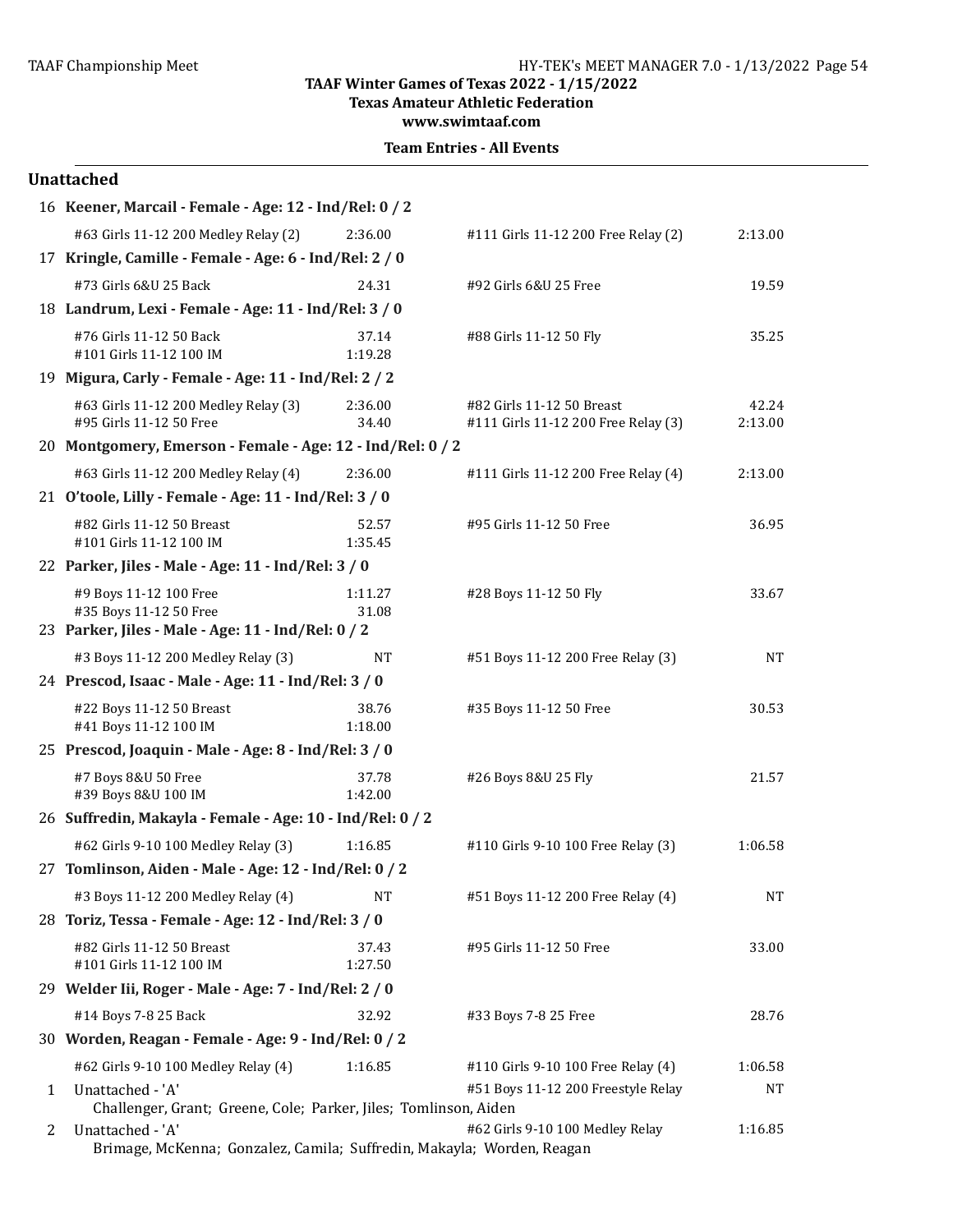**Texas Amateur Athletic Federation**

**www.swimtaaf.com**

### **Team Entries - All Events**

#### **Unattached**

|    | Unattached - 'A'<br>Crisp, Ava; Keener, Marcail; Migura, Carly; Montgomery, Emerson | #63 Girls 11-12 200 Medley Relay     | 2:36.00 |
|----|-------------------------------------------------------------------------------------|--------------------------------------|---------|
| 4  | Unattached - 'A'                                                                    | #109 Girls 7-8 100 Freestyle Relay   | 1:26.66 |
|    | Edwards, Ava; Gomez-Cisneros, Corina; Rodriguez, Payton; Schnurpel, Jillian         |                                      |         |
| 5. | Unattached - 'A'                                                                    | #110 Girls 9-10 100 Freestyle Relay  | 1:06.58 |
|    | Brimage, McKenna; Gonzalez, Camila; Suffredin, Makayla; Worden, Reagan              |                                      |         |
| 6  | Unattached - 'A'                                                                    | #111 Girls 11-12 200 Freestyle Relay | 2:13.00 |
|    | Crisp, Ava; Keener, Marcail; Migura, Carly; Montgomery, Emerson                     |                                      |         |
|    | Unattached Total Individual Entries: 55 - Total Relays: 6                           |                                      |         |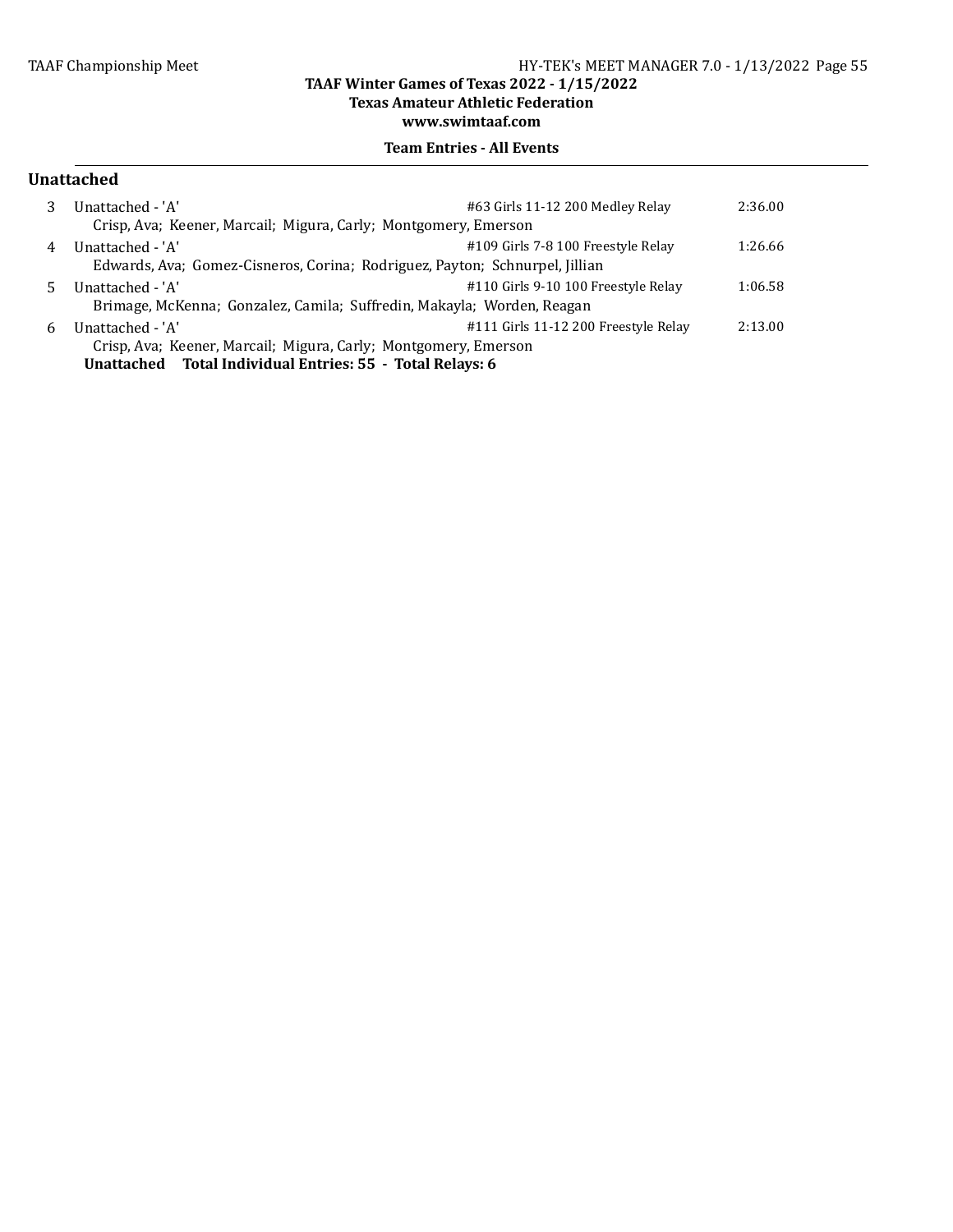**Texas Amateur Athletic Federation**

**www.swimtaaf.com**

| <b>Team Entries - All Events</b> |  |  |
|----------------------------------|--|--|
|----------------------------------|--|--|

| 1 Adrean, Emmi - Female - Age: 12 - Ind/Rel: 3 / 0                                                     |                               |                                                           |                    |
|--------------------------------------------------------------------------------------------------------|-------------------------------|-----------------------------------------------------------|--------------------|
| #76 Girls 11-12 50 Back<br>#95 Girls 11-12 50 Free                                                     | NT<br><b>NT</b>               | #88 Girls 11-12 50 Fly                                    | <b>NT</b>          |
| 2 Anders, Riley - Female - Age: 12 - Ind/Rel: 3 / 0                                                    |                               |                                                           |                    |
| #76 Girls 11-12 50 Back<br>#95 Girls 11-12 50 Free                                                     | 40.33<br>31.53                | #88 Girls 11-12 50 Fly                                    | 39.16              |
| 3 Balli, Liesel - Female - Age: 8 - Ind/Rel: 2 / 0                                                     |                               |                                                           |                    |
| #74 Girls 7-8 25 Back                                                                                  | <b>NT</b>                     | #93 Girls 7-8 25 Free                                     | <b>NT</b>          |
| 4 Balli, Willow - Female - Age: 9 - Ind/Rel: 2 / 1                                                     |                               |                                                           |                    |
| #62 Girls 9-10 100 Medley Relay (1)<br>#75 Girls 9-10 25 Back                                          | 1:21.48<br>20.93              | #68 Girls 9-10 50 Free                                    | <b>NT</b>          |
| 5 Balli, Willows - Female - Age: 9 - Ind/Rel: 0 / 1                                                    |                               |                                                           |                    |
| #110 Girls 9-10 100 Free Relay (1)                                                                     | 1:12.42                       |                                                           |                    |
| 6 Belvin, Audry - Female - Age: 15 - Ind/Rel: 3 / 0                                                    |                               |                                                           |                    |
| #71 Women 15-17 100 Free<br>#103 Women 15-17 100 IM                                                    | 1:11.18<br>1:25.20            | #84 Women 15-17 50 Breast                                 | 44.15              |
| 7 Berger, Allison - Female - Age: 14 - Ind/Rel: 3 / 2                                                  |                               |                                                           |                    |
| #64 Girls 13-14 200 Medley Relay (1)<br>#96 Girls 13-14 50 Free<br>#112 Girls 13-14 200 Free Relay (1) | 2:19.30<br>9:03.00<br>2:05.27 | #89 Girls 13-14 50 Fly<br>#102 Girls 13-14 100 IM         | 2:07.00<br>1:20.00 |
| 8 Bland, Adalyn - Female - Age: 10 - Ind/Rel: 3 / 0                                                    |                               |                                                           |                    |
| #68 Girls 9-10 50 Free<br>#94 Girls 9-10 25 Free                                                       | NT<br>21.77                   | #81 Girls 9-10 25 Breast                                  | <b>NT</b>          |
| 9 Bland, Emily - Female - Age: 13 - Ind/Rel: 3 / 2                                                     |                               |                                                           |                    |
| #64 Girls 13-14 200 Medley Relay (2)<br>#77 Girls 13-14 50 Back<br>#112 Girls 13-14 200 Free Relay (2) | 2:19.30<br>39.37<br>2:05.27   | #70 Girls 13-14 100 Free<br>#96 Girls 13-14 50 Free       | 1:19.02<br>34.24   |
| 10 Bryan, Carson - Male - Age: 10 - Ind/Rel: 2 / 0                                                     |                               |                                                           |                    |
| #15 Boys 9-10 25 Back                                                                                  | NT                            | #34 Boys 9-10 25 Free                                     | <b>NT</b>          |
| 11 Bryan, Kaylyn - Female - Age: 13 - Ind/Rel: 2 / 0                                                   |                               |                                                           |                    |
| #77 Girls 13-14 50 Back                                                                                | <b>NT</b>                     | #96 Girls 13-14 50 Free                                   | NT                 |
| 12 Caleoni, Dominic - Male - Age: 9 - Ind/Rel: 3 / 2                                                   |                               |                                                           |                    |
| #2 Boys 9-10 100 Medley Relay (1)<br>#15 Boys 9-10 25 Back<br>#50 Boys 9-10 100 Free Relay (1)         | NT<br>21.97<br>1:14.28        | #8 Boys 9-10 50 Free<br>#34 Boys 9-10 25 Free             | 37.40<br>19.24     |
| 13 Caleoni, Dylan - Male - Age: 7 - Ind/Rel: 3 / 1                                                     |                               |                                                           |                    |
| #14 Boys 7-8 25 Back<br>#33 Boys 7-8 25 Free                                                           | 36.67<br>27.63                | #20 Boys 8&U 25 Breast<br>#49 Boys 7-8 100 Free Relay (3) | NT<br>NT           |
| 14 Cummins, Lory - Male - Age: 5 - Ind/Rel: 2 / 0                                                      |                               |                                                           |                    |
| #13 Boys 6&U 25 Back                                                                                   | 6:15.00                       | #32 Boys 6&U 25 Free                                      | 9:52.00            |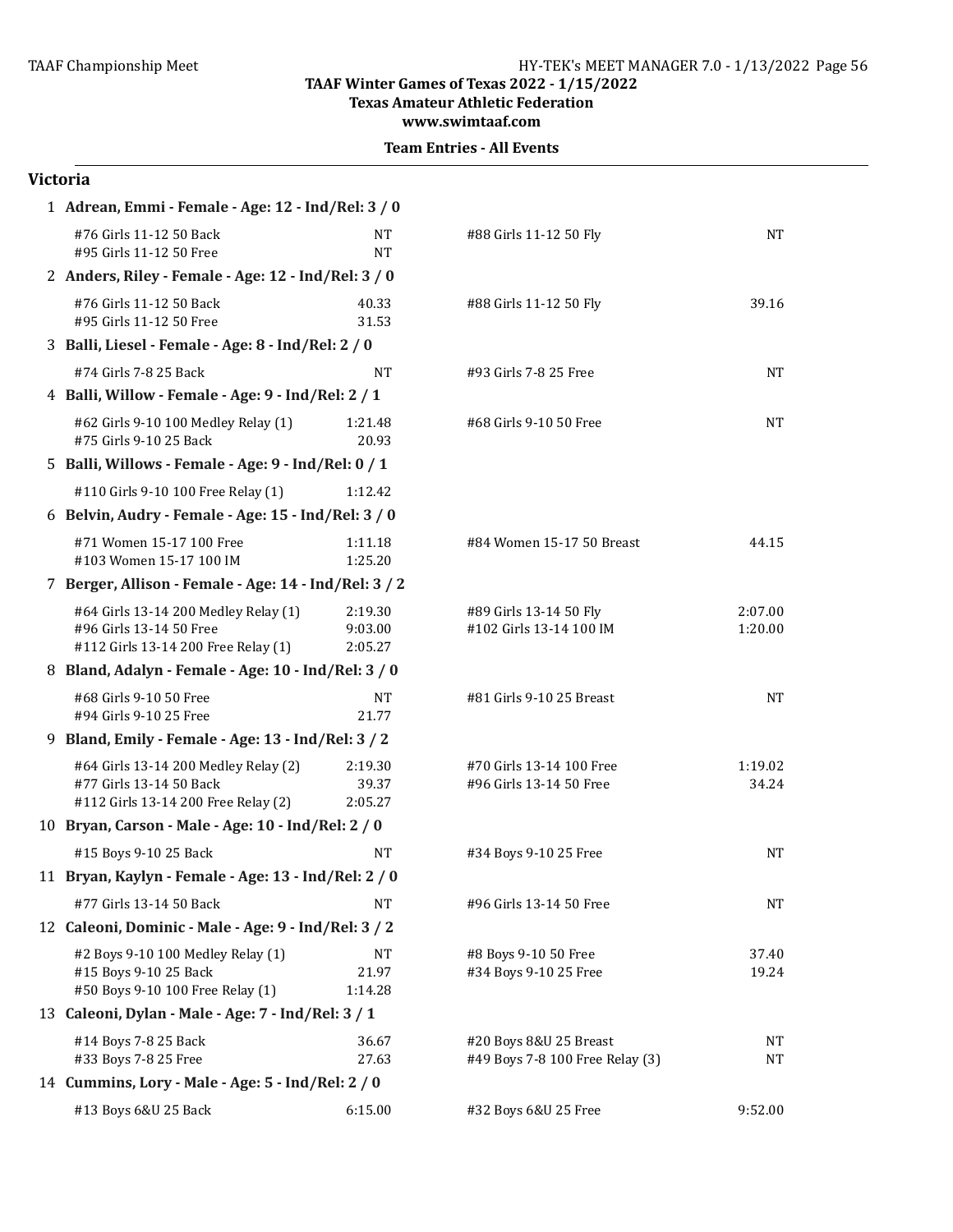**Texas Amateur Athletic Federation**

**www.swimtaaf.com**

|  | <b>Team Entries - All Events</b> |  |  |
|--|----------------------------------|--|--|
|--|----------------------------------|--|--|

| 15 Davila, Jace - Male - Age: 6 - Ind/Rel: 2 / 1                                                 |                               |                                                                |                  |
|--------------------------------------------------------------------------------------------------|-------------------------------|----------------------------------------------------------------|------------------|
| #13 Boys 6&U 25 Back<br>#48 Boys 6&U 100 Free Relay (1)                                          | 33.62<br>2:18.51              | #32 Boys 6&U 25 Free                                           | 28.79            |
| 16 Davila, Noah - Male - Age: 9 - Ind/Rel: 3 / 2                                                 |                               |                                                                |                  |
| #2 Boys 9-10 100 Medley Relay (2)<br>#21 Boys 9-10 25 Breast<br>#50 Boys 9-10 100 Free Relay (2) | <b>NT</b><br>23.64<br>1:14.28 | #15 Boys 9-10 25 Back<br>#40 Boys 9-10 100 IM                  | 22.41<br>1:46.30 |
| 17 Gaebler, Harlty - Female - Age: 10 - Ind/Rel: 0 / 2                                           |                               |                                                                |                  |
| #62 Girls 9-10 100 Medley Relay (2)                                                              | 1:21.48                       | #110 Girls 9-10 100 Free Relay (2)                             | 1:12.42          |
| 18 Gaebler, Hartly - Female - Age: 10 - Ind/Rel: 3 / 0                                           |                               |                                                                |                  |
| #68 Girls 9-10 50 Free<br>#94 Girls 9-10 25 Free                                                 | 42.76<br>19.65                | #75 Girls 9-10 25 Back                                         | 23.84            |
| 19 Gaebler, Kelty - Female - Age: 11 - Ind/Rel: 2 / 2                                            |                               |                                                                |                  |
| #63 Girls 11-12 200 Medley Relay (1)<br>#95 Girls 11-12 50 Free                                  | 3:09.23<br>40.32              | #76 Girls 11-12 50 Back<br>#111 Girls 11-12 200 Free Relay (1) | 51.68<br>2:56.35 |
| 20 Gaebler, Paitly - Female - Age: 6 - Ind/Rel: 2 / 1                                            |                               |                                                                |                  |
| #73 Girls 6&U 25 Back<br>#108 Girls 6&U 100 Free Relay (1)                                       | 30.41<br>2:34.55              | #92 Girls 6&U 25 Free                                          | 29.20            |
| 21 Gomez-Cisneros, Carlota - Female - Age: 9 - Ind/Rel: 0 / 2                                    |                               |                                                                |                  |
| #62 Girls 9-10 100 Medley Relay (3)                                                              | 1:21.48                       | #110 Girls 9-10 100 Free Relay (3)                             | 1:12.42          |
| 22 Goodman, Dominic - Male - Age: 9 - Ind/Rel: 3 / 0                                             |                               |                                                                |                  |
| #15 Boys 9-10 25 Back<br>#34 Boys 9-10 25 Free                                                   | 28.62<br>24.48                | #21 Boys 9-10 25 Breast                                        | NT               |
| 23 Greene, Allison - Female - Age: 8 - Ind/Rel: 3 / 1                                            |                               |                                                                |                  |
| #74 Girls 7-8 25 Back<br>#93 Girls 7-8 25 Free                                                   | 41.00<br>32.00                | #80 Girls 8&U 25 Breast<br>#109 Girls 7-8 100 Free Relay (1)   | 45.00<br>1:00.00 |
| 24 Gutierrez, Gabriella - Female - Age: 7 - Ind/Rel: 3 / 0                                       |                               |                                                                |                  |
| #67 Girls 8&U 50 Free<br>#93 Girls 7-8 25 Free                                                   | <b>NT</b><br><b>NT</b>        | #74 Girls 7-8 25 Back                                          | NT               |
| 25 Hall, Aaron - Male - Age: 15 - Ind/Rel: 3 / 0                                                 |                               |                                                                |                  |
| #11 Men 15-17 100 Free<br>#37 Men 15-17 50 Free                                                  | 1:13.86<br>33.07              | #18 Men 15-17 50 Back                                          | 43.00            |
| 26 Hampton, Brianca - Female - Age: 8 - Ind/Rel: 2 / 1                                           |                               |                                                                |                  |
| #67 Girls 8&U 50 Free<br>#109 Girls 7-8 100 Free Relay (2)                                       | NΤ<br>1:00.00                 | #93 Girls 7-8 25 Free                                          | NT               |
| 27 Holley, Natalee - Female - Age: 10 - Ind/Rel: 3 / 0                                           |                               |                                                                |                  |
| #68 Girls 9-10 50 Free<br>#94 Girls 9-10 25 Free                                                 | 30.00<br>30.00                | #75 Girls 9-10 25 Back                                         | 30.00            |
| 28 Immenhauser, Hannah - Female - Age: 16 - Ind/Rel: 3 / 0                                       |                               |                                                                |                  |
| #71 Women 15-17 100 Free<br>#97 Women 15-17 50 Free                                              | 1:01.10<br>26.80              | #84 Women 15-17 50 Breast                                      | 37.68            |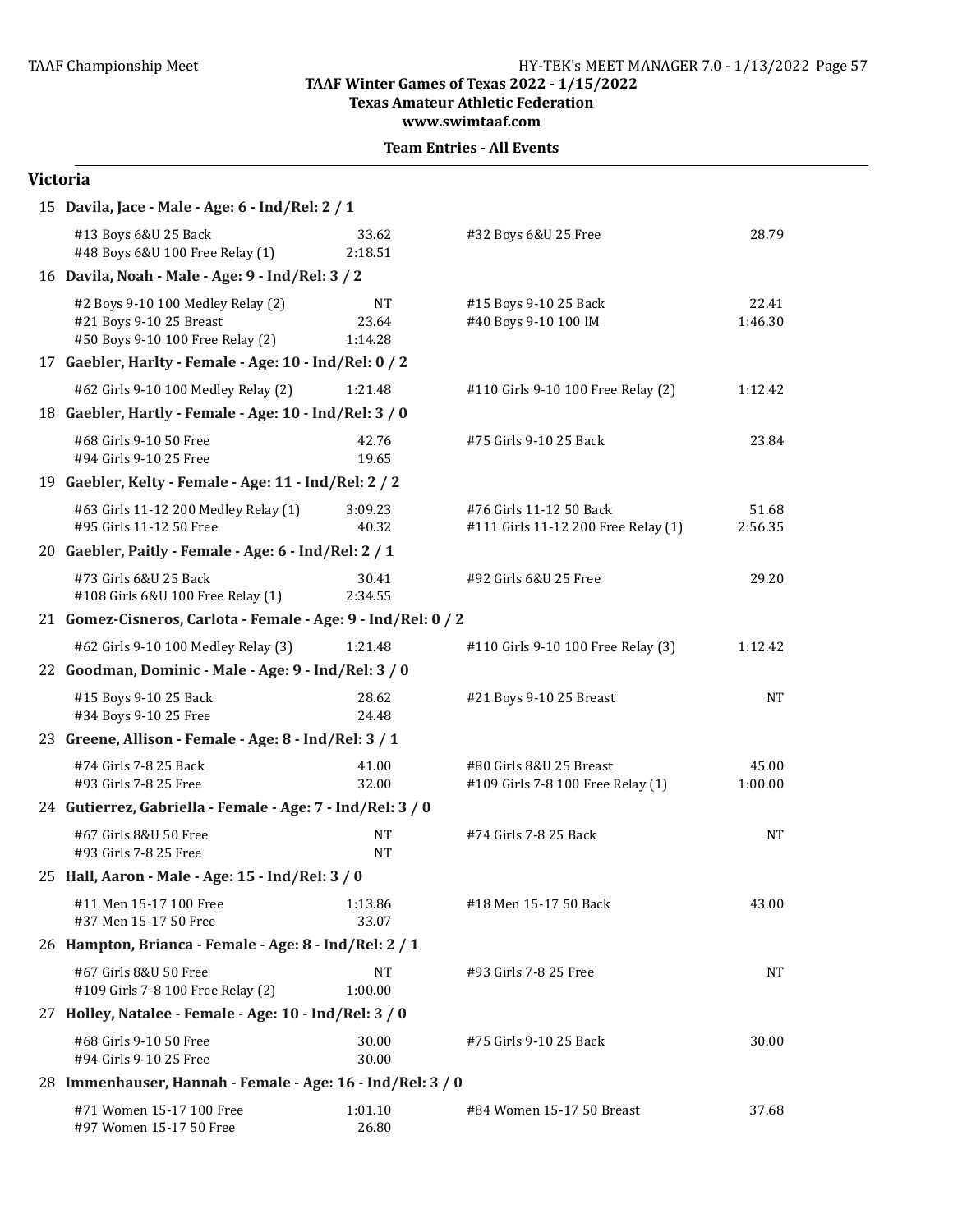**Texas Amateur Athletic Federation**

**www.swimtaaf.com**

|  | <b>Team Entries - All Events</b> |  |  |
|--|----------------------------------|--|--|
|--|----------------------------------|--|--|

| 29 Jain, Mandeep - Male - Age: 12 - Ind/Rel: 3 / 0              |                      |                                                                |                        |  |
|-----------------------------------------------------------------|----------------------|----------------------------------------------------------------|------------------------|--|
| #16 Boys 11-12 50 Back<br>#35 Boys 11-12 50 Free                | NΤ<br>NT             | #22 Boys 11-12 50 Breast                                       | <b>NT</b>              |  |
| 30 Kallus, Gabriel - Male - Age: 7 - Ind/Rel: 3 / 0             |                      |                                                                |                        |  |
| #7 Boys 8&U 50 Free<br>#20 Boys 8&U 25 Breast                   | 55.60<br><b>NT</b>   | #14 Boys 7-8 25 Back                                           | 28.38                  |  |
| 31 Kallus, Xavier - Male - Age: 5 - Ind/Rel: 2 / 1              |                      |                                                                |                        |  |
| #13 Boys 6&U 25 Back<br>#48 Boys 6&U 100 Free Relay (2)         | 37.78<br>2:18.51     | #32 Boys 6&U 25 Free                                           | 33.82                  |  |
| 32 Kincaid, Bayliss - Male - Age: 11 - Ind/Rel: 3 / 0           |                      |                                                                |                        |  |
| #16 Boys 11-12 50 Back<br>#41 Boys 11-12 100 IM                 | 39.62<br>1:22.28     | #22 Boys 11-12 50 Breast                                       | 48.24                  |  |
| 33 King, Adalyn - Female - Age: 8 - Ind/Rel: 2 / 0              |                      |                                                                |                        |  |
| #74 Girls 7-8 25 Back                                           | <b>NT</b>            | #93 Girls 7-8 25 Free                                          | <b>NT</b>              |  |
| 34 Landry, Briggs - Male - Age: 7 - Ind/Rel: 0 / 1              |                      |                                                                |                        |  |
| #1 Boys 8&U 100 Medley Relay (2)                                | 1:36.28              |                                                                |                        |  |
| 35 Logan, Joshua - Male - Age: 10 - Ind/Rel: 2 / 0              |                      |                                                                |                        |  |
| #15 Boys 9-10 25 Back                                           | NT                   | #34 Boys 9-10 25 Free                                          | <b>NT</b>              |  |
| 36 Massey, Alexia - Female - Age: 7 - Ind/Rel: 3 / 0            |                      |                                                                |                        |  |
| #74 Girls 7-8 25 Back<br>#93 Girls 7-8 25 Free                  | NT<br>NT             | #80 Girls 8&U 25 Breast                                        | <b>NT</b>              |  |
| 37 Mcdanniel, Evan - Male - Age: 8 - Ind/Rel: 3 / 1             |                      |                                                                |                        |  |
| #20 Boys 8&U 25 Breast<br>#33 Boys 7-8 25 Free                  | <b>NT</b><br>24.92   | #26 Boys 8&U 25 Fly<br>#49 Boys 7-8 100 Free Relay (2)         | <b>NT</b><br><b>NT</b> |  |
| 38 Newell, Madeleine - Female - Age: 11 - Ind/Rel: 2 / 0        |                      |                                                                |                        |  |
| #76 Girls 11-12 50 Back                                         | <b>NT</b>            | #95 Girls 11-12 50 Free                                        | <b>NT</b>              |  |
| 39 Palmer, Glory - Female - Age: 13 - Ind/Rel: 2 / 2            |                      |                                                                |                        |  |
| #64 Girls 13-14 200 Medley Relay (3)<br>#96 Girls 13-14 50 Free | 2:19.30<br>29.11     | #89 Girls 13-14 50 Fly<br>#112 Girls 13-14 200 Free Relay (3)  | 32.96<br>2:05.27       |  |
| 40 Palmer, Luke - Male - Age: 10 - Ind/Rel: 3 / 0               |                      |                                                                |                        |  |
| #8 Boys 9-10 50 Free<br>#40 Boys 9-10 100 IM                    | 35.96<br>1:57.71     | #27 Boys 9-10 25 Fly                                           | 20.89                  |  |
| 41 Patel, Anshi - Female - Age: 6 - Ind/Rel: 2 / 1              |                      |                                                                |                        |  |
| #73 Girls 6&U 25 Back<br>#108 Girls 6&U 100 Free Relay (3)      | NΤ<br>2:34.55        | #92 Girls 6&U 25 Free                                          | NΤ                     |  |
| 42 Patel, Hiana - Female - Age: 9 - Ind/Rel: 3 / 0              |                      |                                                                |                        |  |
| #68 Girls 9-10 50 Free<br>#94 Girls 9-10 25 Free                | NT<br>28.91          | #75 Girls 9-10 25 Back                                         | 37.99                  |  |
| 43 Patel, Trisha - Female - Age: 12 - Ind/Rel: 2 / 2            |                      |                                                                |                        |  |
| #63 Girls 11-12 200 Medley Relay (2)<br>#95 Girls 11-12 50 Free | 3:09.23<br><b>NT</b> | #76 Girls 11-12 50 Back<br>#111 Girls 11-12 200 Free Relay (2) | <b>NT</b><br>2:56.35   |  |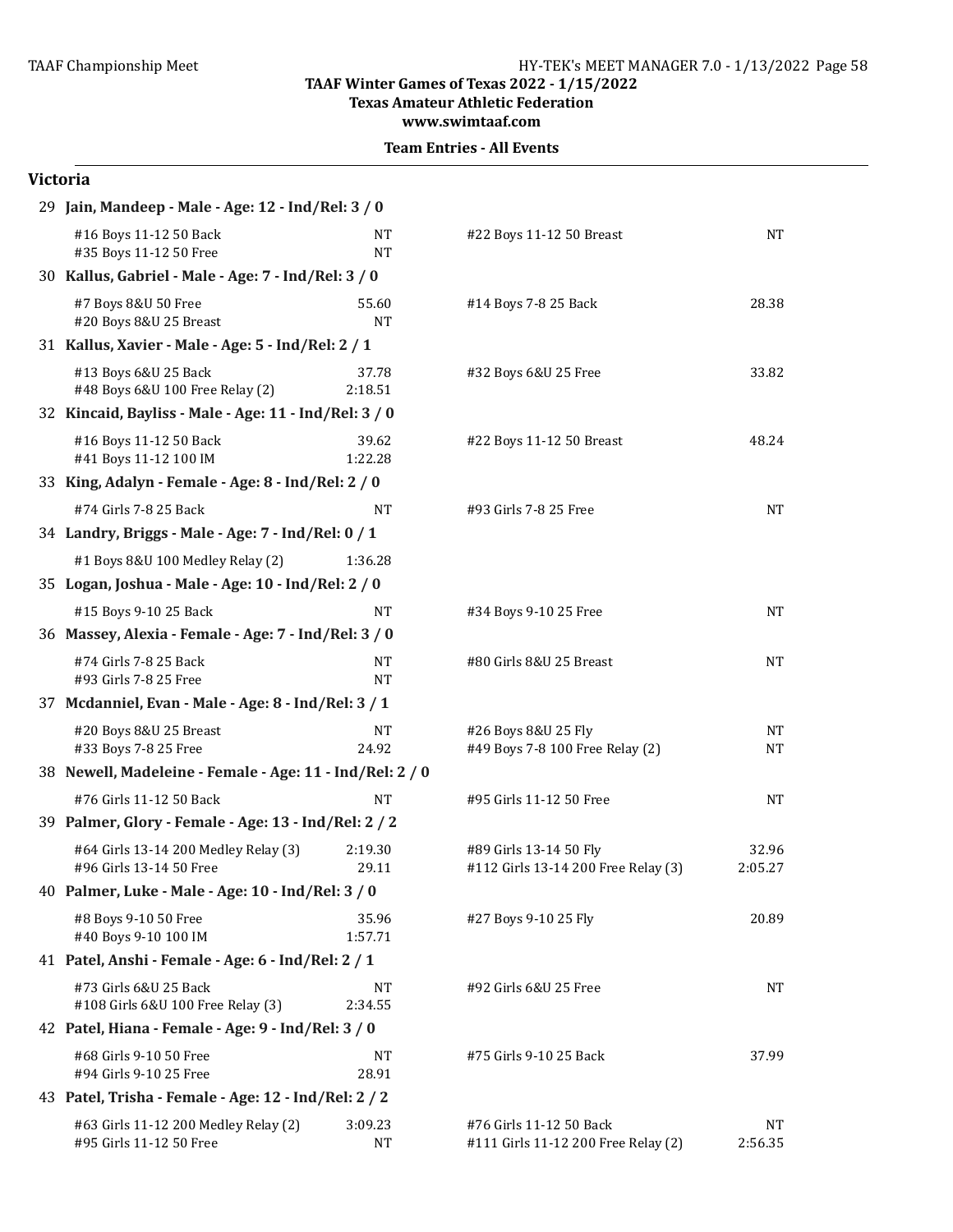**Texas Amateur Athletic Federation** 

**www.swimtaaf.com**

#### **Team Entries - All Events**

| 44 Pierce, Wyatt - Male - Age: 6 - Ind/Rel: 2 / 1                                                |                                   |                                                            |                  |  |
|--------------------------------------------------------------------------------------------------|-----------------------------------|------------------------------------------------------------|------------------|--|
| #13 Boys 6&U 25 Back<br>#48 Boys 6&U 100 Free Relay (3)                                          | 47.64<br>2:18.51                  | #32 Boys 6&U 25 Free                                       | 51.14            |  |
| 45 Pierce, Zane - Male - Age: 9 - Ind/Rel: 3 / 2                                                 |                                   |                                                            |                  |  |
| #2 Boys 9-10 100 Medley Relay (4)<br>#21 Boys 9-10 25 Breast<br>#50 Boys 9-10 100 Free Relay (3) | <b>NT</b><br><b>NT</b><br>1:14.28 | #8 Boys 9-10 50 Free<br>#34 Boys 9-10 25 Free              | 42.86<br>19.37   |  |
| 46 Quinney, Charlotte - Female - Age: 10 - Ind/Rel: 2 / 0                                        |                                   |                                                            |                  |  |
| #75 Girls 9-10 25 Back                                                                           | 50.00                             | #94 Girls 9-10 25 Free                                     | 35.00            |  |
| 47 Quinney, Todd - Male - Age: 13 - Ind/Rel: 2 / 0                                               |                                   |                                                            |                  |  |
| #17 Boys 13-14 50 Back                                                                           | 50.92                             | #36 Boys 13-14 50 Free                                     | 39.77            |  |
| 48 Quinney, William - Male - Age: 15 - Ind/Rel: 2 / 0                                            |                                   |                                                            |                  |  |
| #18 Men 15-17 50 Back                                                                            | 49.02                             | #37 Men 15-17 50 Free                                      | 35.72            |  |
| 49 Ranijiwala, Hasnain - Male - Age: 8 - Ind/Rel: 3 / 1                                          |                                   |                                                            |                  |  |
| #14 Boys 7-8 25 Back<br>#33 Boys 7-8 25 Free                                                     | 34.50<br>33.32                    | #26 Boys 8&U 25 Fly<br>#49 Boys 7-8 100 Free Relay (4)     | <b>NT</b><br>NT  |  |
| 50 Rogers, Phoebe - Female - Age: 13 - Ind/Rel: 0 / 2                                            |                                   |                                                            |                  |  |
| #64 Girls 13-14 200 Medley Relay (4)                                                             | 2:19.30                           | #112 Girls 13-14 200 Free Relay (4)                        | 2:05.27          |  |
| 51 Rogers, Timothy - Male - Age: 8 - Ind/Rel: 0 / 1                                              |                                   |                                                            |                  |  |
| #1 Boys 8&U 100 Medley Relay (3)                                                                 | 1:36.28                           |                                                            |                  |  |
| 52 Seerden, Sadie - Female - Age: 10 - Ind/Rel: 0 / 2                                            |                                   |                                                            |                  |  |
| #62 Girls 9-10 100 Medley Relay (4)                                                              | 1:21.48                           | #110 Girls 9-10 100 Free Relay (4)                         | 1:12.42          |  |
| 53 Shah, Aashna - Female - Age: 8 - Ind/Rel: 3 / 1                                               |                                   |                                                            |                  |  |
| #67 Girls 8&U 50 Free<br>#93 Girls 7-8 25 Free                                                   | 45.89<br>25.75                    | #74 Girls 7-8 25 Back<br>#109 Girls 7-8 100 Free Relay (3) | 29.58<br>1:00.00 |  |
| 54 Shamma, Ajay - Male - Age: 14 - Ind/Rel: 3 / 0                                                |                                   |                                                            |                  |  |
| #29 Boys 13-14 50 Fly<br>#45 Boys 13-14 200 Free                                                 | 46.76<br>2:40.00                  | #42 Boys 13-14 100 IM                                      | 1:35.00          |  |
| 55 Shamma, Rami - Male - Age: 12 - Ind/Rel: 3 / 0                                                |                                   |                                                            |                  |  |
| #9 Boys 11-12 100 Free<br>#35 Boys 11-12 50 Free                                                 | 1:19.00<br>35.98                  | #22 Boys 11-12 50 Breast                                   | 47.62            |  |
| 56 Shnowski, Connor - Male - Age: 6 - Ind/Rel: 2 / 0                                             |                                   |                                                            |                  |  |
| #13 Boys 6&U 25 Back                                                                             | 47.73                             | #32 Boys 6&U 25 Free                                       | 38.42            |  |
| 57 Shnowski, Nathan - Male - Age: 4 - Ind/Rel: 1 / 0                                             |                                   |                                                            |                  |  |
| #32 Boys 6&U 25 Free                                                                             | 54.83                             |                                                            |                  |  |
| 58 Taylor, Sawyer - Male - Age: 13 - Ind/Rel: 3 / 0                                              |                                   |                                                            |                  |  |
| #10 Boys 13-14 100 Free<br>#36 Boys 13-14 50 Free                                                | 1:10.31<br>33.18                  | #23 Boys 13-14 50 Breast                                   | 43.75            |  |
| 59 Toriz, Tessa - Female - Age: 12 - Ind/Rel: 0 / 2                                              |                                   |                                                            |                  |  |
| #63 Girls 11-12 200 Medley Relay (3)                                                             | 3:09.23                           | #111 Girls 11-12 200 Free Relay (3)                        | 2:56.35          |  |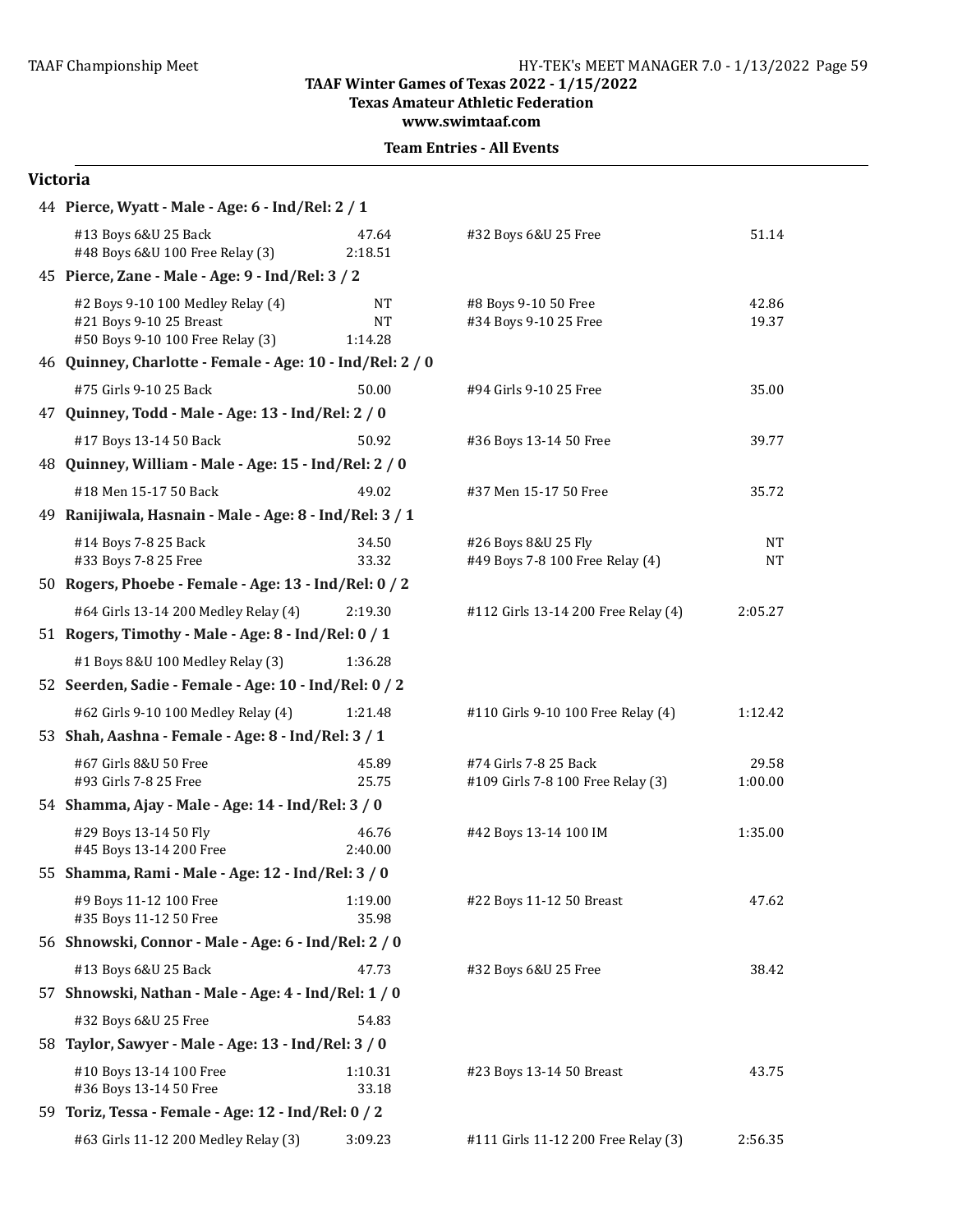**Texas Amateur Athletic Federation** 

**www.swimtaaf.com**

**Team Entries - All Events** 

|    | 60 Velasquez, Ayden - Male - Age: 9 - Ind/Rel: 3 / 0                                                                       |                            |                                              |                |  |
|----|----------------------------------------------------------------------------------------------------------------------------|----------------------------|----------------------------------------------|----------------|--|
|    | #8 Boys 9-10 50 Free<br>#34 Boys 9-10 25 Free                                                                              | 55.17<br>19.18             | #15 Boys 9-10 25 Back                        | 24.95          |  |
|    | 61 Velasquez, Gage - Male - Age: 7 - Ind/Rel: 3 / 2                                                                        |                            |                                              |                |  |
|    | #1 Boys 8&U 100 Medley Relay (4)<br>#26 Boys 8&U 25 Fly<br>#49 Boys 7-8 100 Free Relay (1)                                 | 1:36.28<br>NΤ<br><b>NT</b> | #14 Boys 7-8 25 Back<br>#33 Boys 7-8 25 Free | 25.51<br>20.24 |  |
|    | 62 Villarreal, Braylon - Male - Age: 11 - Ind/Rel: 2 / 0                                                                   |                            |                                              |                |  |
|    | #16 Boys 11-12 50 Back                                                                                                     | 3:35.00                    | #35 Boys 11-12 50 Free                       | 1:28.00        |  |
|    | 63 Villarreal, Sadie - Female - Age: 8 - Ind/Rel: 2 / 0                                                                    |                            |                                              |                |  |
|    | #74 Girls 7-8 25 Back                                                                                                      | 4:13.00                    | #93 Girls 7-8 25 Free                        | 24.00          |  |
|    | 64 Vincent, Jules - Female - Age: 12 - Ind/Rel: 0 / 2                                                                      |                            |                                              |                |  |
|    | #63 Girls 11-12 200 Medley Relay (4)                                                                                       | 3:09.23                    | #111 Girls 11-12 200 Free Relay (4)          | 2:56.35        |  |
|    | 65 Warren, Carter - Male - Age: 11 - Ind/Rel: 3 / 0                                                                        |                            |                                              |                |  |
|    | #9 Boys 11-12 100 Free<br>#41 Boys 11-12 100 IM                                                                            | NT<br><b>NT</b>            | #35 Boys 11-12 50 Free                       | NΤ             |  |
|    | 66 Warren, Hayden - Female - Age: 7 - Ind/Rel: 2 / 1                                                                       |                            |                                              |                |  |
|    | #74 Girls 7-8 25 Back<br>#109 Girls 7-8 100 Free Relay (4)                                                                 | <b>NT</b><br>1:00.00       | #93 Girls 7-8 25 Free                        | <b>NT</b>      |  |
|    | 67 Worden, Rush - Male - Age: 6 - Ind/Rel: 0 / 1                                                                           |                            |                                              |                |  |
|    | #48 Boys 6&U 100 Free Relay (4)                                                                                            | 2:18.51                    |                                              |                |  |
| 1  | Victoria - 'A'<br>Bailey, Samuel; Landry, Briggs; Rogers, Timothy; Velasquez, Gage                                         |                            | #1 Boys 8 & Under 100 Medley Relay           | 1:36.28        |  |
| 2  | Victoria - 'A'<br>#2 Boys 9-10 100 Medley Relay<br><b>NT</b><br>Caleoni, Dominic; Davila, Noah; Palmer, Luke; Pierce, Zane |                            |                                              |                |  |
| 3  | Victoria - 'A'<br>Challenger, Grant; Greene, Cole; Parker, Jiles; Tomlinson, Aiden                                         |                            | #3 Boys 11-12 200 Medley Relay               | <b>NT</b>      |  |
| 4  | Victoria - 'A'<br>Davila, Jace; Kallus, Xavier; Pierce, Wyatt; Worden, Rush                                                |                            | #48 Boys 6 & Under 100 Freestyle Relay       | 2:18.51        |  |
| 5  | Victoria - 'A'<br>Velasquez, Gage; Mcdanniel, Evan; Caleoni, Dylan; Ranijiwala, Hasnain                                    |                            | #49 Boys 7-8 100 Freestyle Relay             | NΤ             |  |
| 6  | Victoria - 'A'                                                                                                             |                            | #50 Boys 9-10 100 Freestyle Relay            | 1:14.28        |  |
|    | Caleoni, Dominic; Davila, Noah; Pierce, Zane; Velasquez, Ayden                                                             |                            |                                              |                |  |
| 7  | Victoria - 'A'<br>Stahl, Keegan; James, Peyton; Shamma, Ajay; Taylor, Sawyer                                               |                            | #52 Boys 13-14 200 Freestyle Relay           | NΤ             |  |
| 8  | Victoria - 'A'<br>Balli, Willow; Gaebler, Harlty; Gomez-Cisneros, Carlota; Seerden, Sadie                                  |                            | #62 Girls 9-10 100 Medley Relay              | 1:21.48        |  |
| 9  | Victoria - 'A'<br>Gaebler, Kelty; Patel, Trisha; Toriz, Tessa; Vincent, Jules                                              |                            | #63 Girls 11-12 200 Medley Relay             | 3:09.23        |  |
| 10 | Victoria - 'A'<br>Berger, Allison; Bland, Emily; Palmer, Glory; Rogers, Phoebe                                             |                            | #64 Girls 13-14 200 Medley Relay             | 2:19.30        |  |
| 11 | Victoria - 'A'<br>Greene, Allison; Hampton, Brianca; Shah, Aashna; Warren, Hayden                                          |                            | #109 Girls 7-8 100 Freestyle Relay           | 1:00.00        |  |
| 12 | Victoria - 'A'<br>Balli, Willows; Gaebler, Harlty; Gomez-Cisneros, Carlota; Seerden, Sadie                                 |                            | #110 Girls 9-10 100 Freestyle Relay          | 1:12.42        |  |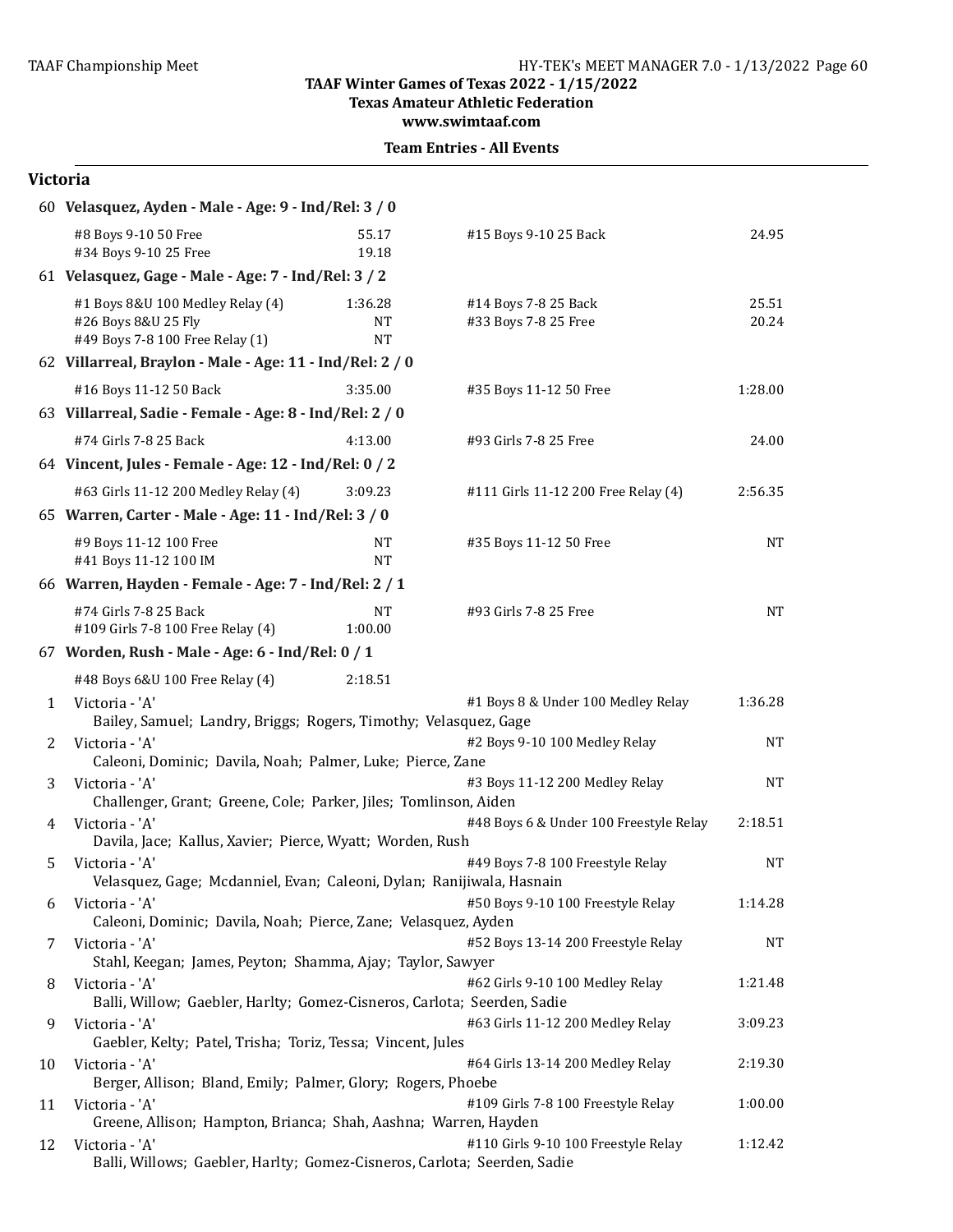**Texas Amateur Athletic Federation** 

**www.swimtaaf.com**

| <b>Victoria</b>                                 |                                                                                                                                             |                                                     |                                      |           |  |  |
|-------------------------------------------------|---------------------------------------------------------------------------------------------------------------------------------------------|-----------------------------------------------------|--------------------------------------|-----------|--|--|
| 13                                              | Victoria - 'A'<br>Gaebler, Kelty; Patel, Trisha; Toriz, Tessa; Vincent, Jules                                                               |                                                     | #111 Girls 11-12 200 Freestyle Relay | 2:56.35   |  |  |
| 14                                              | Victoria - 'A'<br>Berger, Allison; Bland, Emily; Palmer, Glory; Rogers, Phoebe<br>Victoria Total Individual Entries: 145 - Total Relays: 14 |                                                     | #112 Girls 13-14 200 Freestyle Relay | 2:05.27   |  |  |
|                                                 | Weatherford                                                                                                                                 |                                                     |                                      |           |  |  |
|                                                 |                                                                                                                                             | 1 Gentry, Harrison - Male - Age: 8 - Ind/Rel: 3 / 0 |                                      |           |  |  |
|                                                 | #14 Boys 7-8 25 Back<br>#33 Boys 7-8 25 Free                                                                                                | 25.80<br>20.71                                      | #20 Boys 8&U 25 Breast               | 31.47     |  |  |
| 2 Gentry, Max - Male - Age: 11 - Ind/Rel: 3 / 0 |                                                                                                                                             |                                                     |                                      |           |  |  |
|                                                 | #9 Boys 11-12 100 Free<br>#41 Boys 11-12 100 IM                                                                                             | 1:20.50<br>1:28.90                                  | #28 Boys 11-12 50 Fly                | 45.50     |  |  |
|                                                 | 3 Goff, Michael - Male - Age: 16 - Ind/Rel: 3 / 0                                                                                           |                                                     |                                      |           |  |  |
|                                                 | #11 Men 15-17 100 Free<br>#37 Men 15-17 50 Free                                                                                             | 1:06.57<br>27.78                                    | #30 Men 15-17 50 Fly                 | 34.92     |  |  |
|                                                 | 4 Lane, Abbie - Female - Age: 18 - Ind/Rel: 3 / 0                                                                                           |                                                     |                                      |           |  |  |
|                                                 | #85 Women 18&0 50 Breast<br>#98 Women 18&0 50 Free                                                                                          | <b>NT</b><br><b>NT</b>                              | #91 Women 18&0 50 Fly                | <b>NT</b> |  |  |
|                                                 | 5 Lane, Corbin - Male - Age: 11 - Ind/Rel: 3 / 0                                                                                            |                                                     |                                      |           |  |  |
|                                                 | #9 Boys 11-12 100 Free<br>#35 Boys 11-12 50 Free<br>Weatherford Total Individual Entries: 15 - Total Relays: 0                              | <b>NT</b><br>35.58                                  | #16 Boys 11-12 50 Back               | <b>NT</b> |  |  |